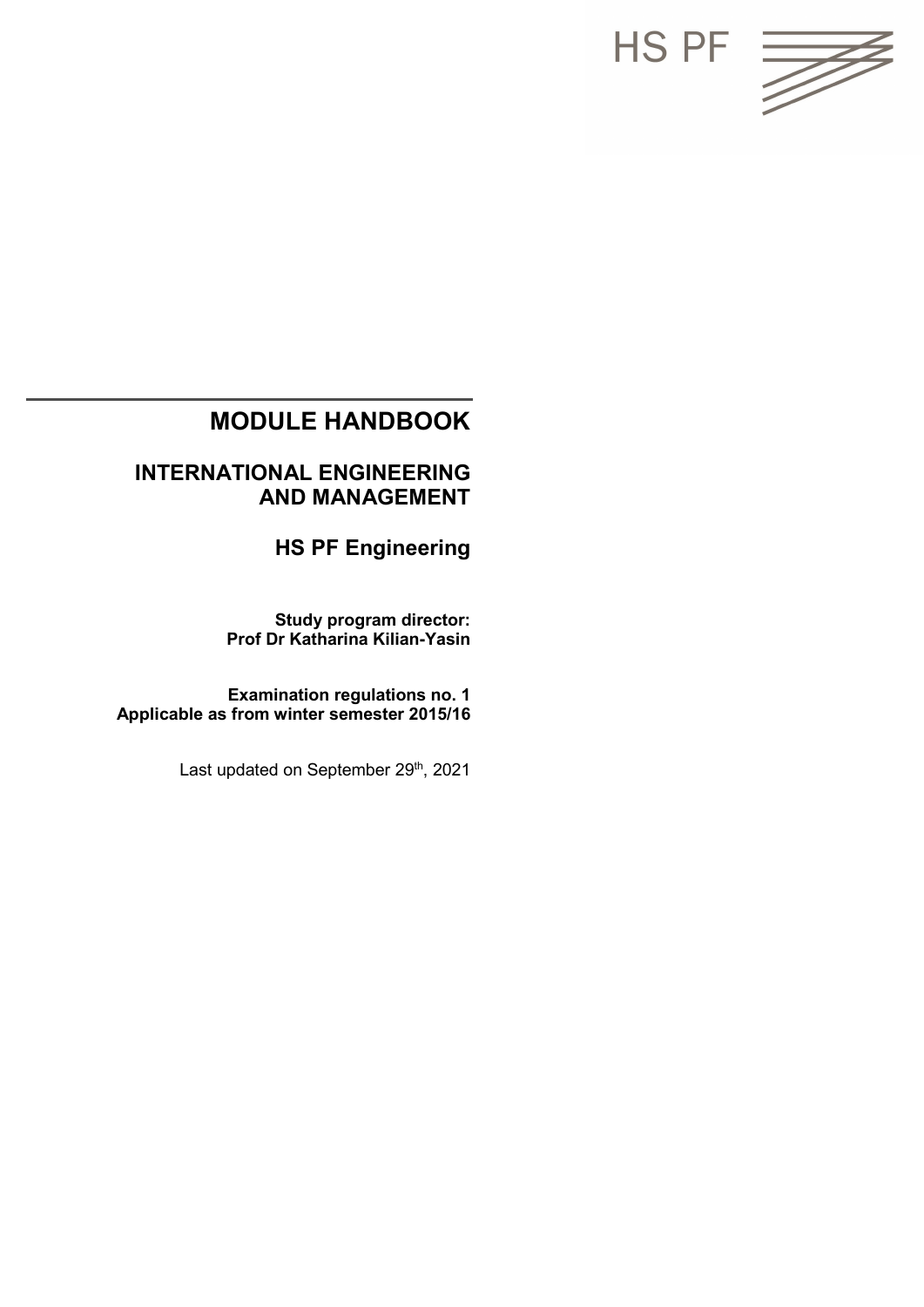## $HS PF \implies$

#### **TABLE OF CONTENTS**

| ı.   |  |    |  |
|------|--|----|--|
| 1.   |  |    |  |
| 2.   |  |    |  |
| 3.   |  |    |  |
| 4.   |  |    |  |
| 5.   |  |    |  |
| 7.   |  |    |  |
| 8.   |  |    |  |
| 9.   |  |    |  |
| 10.  |  |    |  |
| 11.  |  |    |  |
| Ш.   |  |    |  |
| 1.   |  |    |  |
| 2.   |  |    |  |
| 3.   |  |    |  |
| 4.   |  |    |  |
| 5.   |  |    |  |
| 6.   |  |    |  |
| 7.   |  |    |  |
| 8.   |  |    |  |
| 9.   |  |    |  |
| 10.  |  |    |  |
| 11.  |  |    |  |
| 12.  |  |    |  |
| 13.  |  |    |  |
| 14.  |  | 46 |  |
|      |  |    |  |
| 15.  |  |    |  |
|      |  |    |  |
| 16.  |  |    |  |
| 17.  |  |    |  |
| 18.  |  |    |  |
| 19.  |  |    |  |
| III. |  |    |  |
|      |  |    |  |
|      |  |    |  |
|      |  |    |  |
|      |  |    |  |
|      |  |    |  |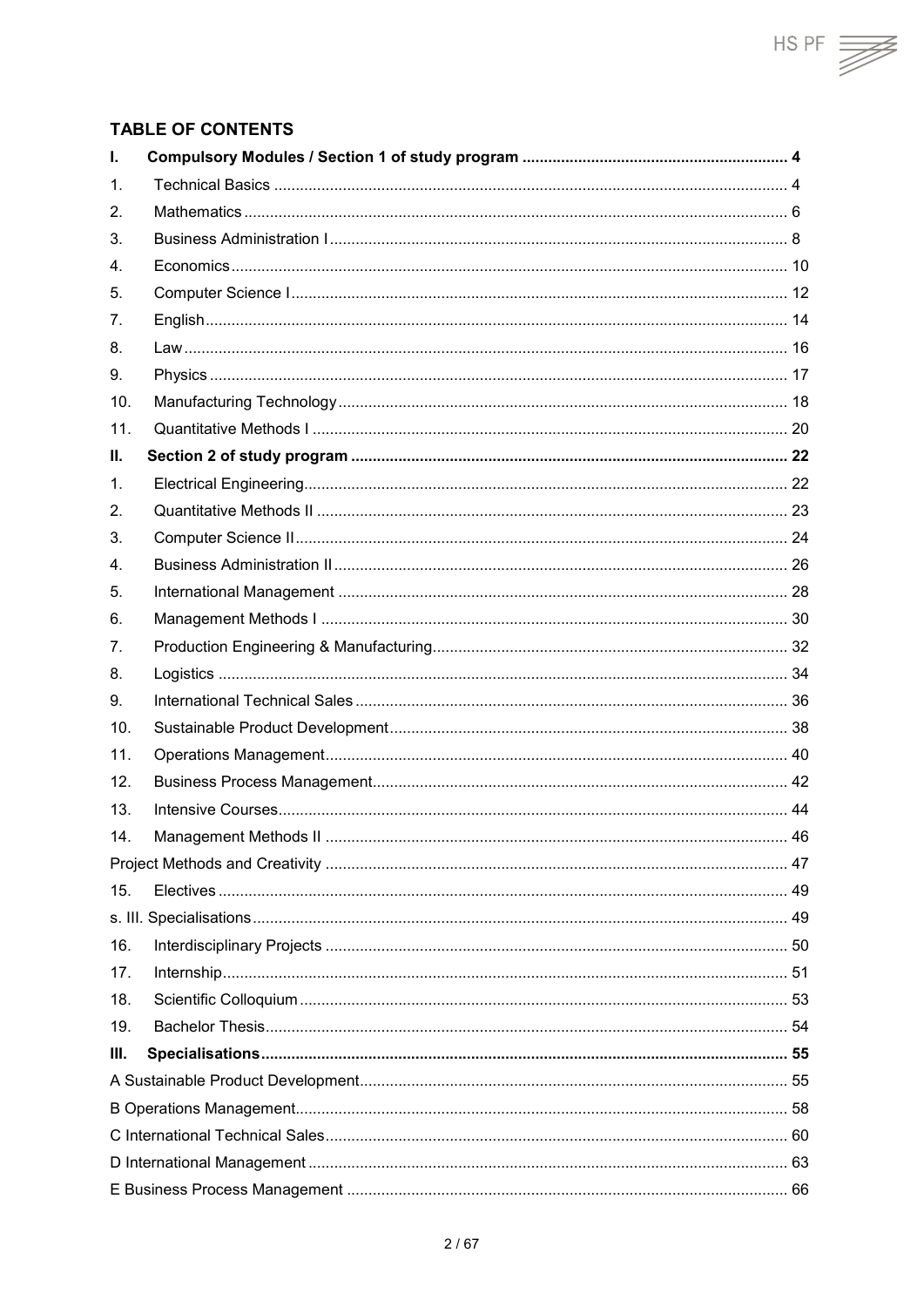#### **The courses are aimed at the following group sizes:**

Lecture: 70-80 students Seminars: 35 students Language courses: 25-30 students

#### **Note on the modules:**

The duration of the modules is usually one semester. The field "semester" indicates the respective semester. If a module extends over two consecutive semesters, the two relevant semesters are shown in this field. All modules of the program are usually offered every semester. An exception may be electives and specializations. These can be omitted if the statutory minimum number of participants has not been reached. Examinations are generally graded on the basis of a grade scale from 1 ("very good") to 5 ("insufficient"). The exceptions are the courses specified in the Special Part of the Study and Examination Regulations - and in this module handbook - " Ungraded examination requirement " (UPL). These are evaluated as "passed" and "failed", cf. § 24 (1, 2) SPO.

HS PF

#### **LIST OF ABBREVIATIONS**

| <b>CR</b>        | Credit according to the ECTS system (1 CR corresponds to 30 working<br>hours)           |
|------------------|-----------------------------------------------------------------------------------------|
| <b>ECTS</b>      | European Credit Transfer and Accumulation Systems                                       |
| <b>PLH</b>       | Examination requirement: assignment                                                     |
| <b>PLK</b>       | Examination requirement: examination                                                    |
| <b>PLL</b>       | Examination requirement: laboratory work                                                |
| <b>PLM</b>       | Examination requirement: oral examination                                               |
| <b>PLP</b>       | Examination requirement: project work                                                   |
| <b>PLR</b>       | Examination requirement: presentation                                                   |
| <b>PLS</b>       | Examination requirement: seminar paper                                                  |
| <b>PLT</b>       | Examination requirement: thesis                                                         |
| <b>PVL</b>       | Pre-examination requirement                                                             |
| PVL-BVP          | Pre-examination requirement for preliminary bachelor qualification                      |
| PVL-BP           | Pre-examination requirement for bachelor qualification                                  |
| PVL-MP           | Pre-examination requirement for master qualification                                    |
| PVL-PLT          | Pre-examination requirement for thesis                                                  |
| STA1             | Section 1 of study program                                                              |
| STA <sub>2</sub> | Section 2 of study program                                                              |
| <b>SWS</b>       | Contact hours per week                                                                  |
| <b>UPL</b>       | Ungraded examination requirement                                                        |
| WI               | (= Wirtschaftsingenieurwesen) Engineering and Management                                |
| WI INT           | (= Wirtschaftsingenieurwesen International) International Engineering and<br>Management |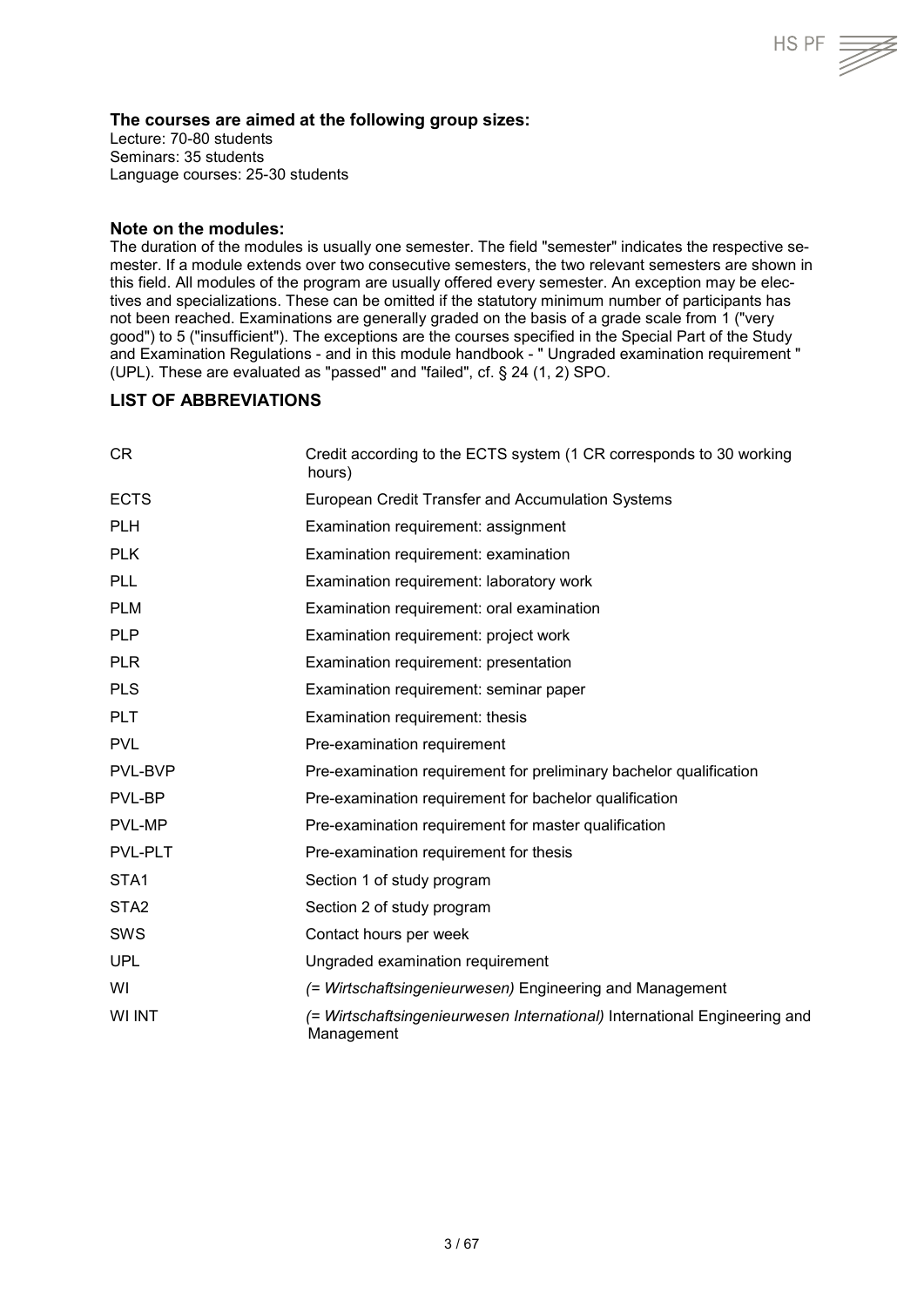<span id="page-3-0"></span>**I. Compulsory Modules / Section 1 of study program**

## <span id="page-3-1"></span>**1. Technical Basics**

| "Technical Basics"                                            |                                                                                                                                                                                                                                                                                                                                                                                                                                                                                                                                                                                                                                                                                                                                                                                                                                                                                                                                                                                                     |  |
|---------------------------------------------------------------|-----------------------------------------------------------------------------------------------------------------------------------------------------------------------------------------------------------------------------------------------------------------------------------------------------------------------------------------------------------------------------------------------------------------------------------------------------------------------------------------------------------------------------------------------------------------------------------------------------------------------------------------------------------------------------------------------------------------------------------------------------------------------------------------------------------------------------------------------------------------------------------------------------------------------------------------------------------------------------------------------------|--|
| Code                                                          | <b>MEN1280</b>                                                                                                                                                                                                                                                                                                                                                                                                                                                                                                                                                                                                                                                                                                                                                                                                                                                                                                                                                                                      |  |
| Semester                                                      | $\mathbf 1$                                                                                                                                                                                                                                                                                                                                                                                                                                                                                                                                                                                                                                                                                                                                                                                                                                                                                                                                                                                         |  |
| Level                                                         | Preliminary level                                                                                                                                                                                                                                                                                                                                                                                                                                                                                                                                                                                                                                                                                                                                                                                                                                                                                                                                                                                   |  |
| Credits / ECTS                                                | 9                                                                                                                                                                                                                                                                                                                                                                                                                                                                                                                                                                                                                                                                                                                                                                                                                                                                                                                                                                                                   |  |
| Contact hours per week                                        | 8                                                                                                                                                                                                                                                                                                                                                                                                                                                                                                                                                                                                                                                                                                                                                                                                                                                                                                                                                                                                   |  |
| <b>Related courses</b>                                        | <b>MEN1281 Engineering Mechanics</b><br>MEN1282 Introduction to Mechanical Design<br><b>MEN1283 Introduction to Material Science</b>                                                                                                                                                                                                                                                                                                                                                                                                                                                                                                                                                                                                                                                                                                                                                                                                                                                                |  |
| Recommended prerequisites                                     | High school level in mathematics                                                                                                                                                                                                                                                                                                                                                                                                                                                                                                                                                                                                                                                                                                                                                                                                                                                                                                                                                                    |  |
| Type and duration of examination<br>(only in case of PLK/PLM) | Introduction to Material Science (60 min.) &<br>Introduction to Mechanical Design (60 min.):<br>PLK (120 min.)<br>Engineering Mechanics: PLK (45 min.)                                                                                                                                                                                                                                                                                                                                                                                                                                                                                                                                                                                                                                                                                                                                                                                                                                              |  |
| Language                                                      | German                                                                                                                                                                                                                                                                                                                                                                                                                                                                                                                                                                                                                                                                                                                                                                                                                                                                                                                                                                                              |  |
| Module coordinator                                            | Prof Dr Oßwald                                                                                                                                                                                                                                                                                                                                                                                                                                                                                                                                                                                                                                                                                                                                                                                                                                                                                                                                                                                      |  |
| Lecturer                                                      | Introduction to Material Science: Dr Gietzelt (lecturer)<br>Introduction to Mechanical Design: Prof Dr Eberhardt,<br>Mr Stöberl (lecturer)<br>Engineering Mechanics: Dr Frank, Prof Dr Oßwald                                                                                                                                                                                                                                                                                                                                                                                                                                                                                                                                                                                                                                                                                                                                                                                                       |  |
| Relation to curriculum                                        | WI, WI INT $-$ Compulsory subject in 1 <sup>st</sup> semester                                                                                                                                                                                                                                                                                                                                                                                                                                                                                                                                                                                                                                                                                                                                                                                                                                                                                                                                       |  |
| Teaching methodology                                          | Lectures with practical work                                                                                                                                                                                                                                                                                                                                                                                                                                                                                                                                                                                                                                                                                                                                                                                                                                                                                                                                                                        |  |
| Objectives / intended learning out-<br>comes                  | Material Science, Mechanical Design and Engineering Mechan-<br>ics are among the core disciplines in Mechanical Engineering.<br>Students acquire knowledge on the basics of these disciplines.<br>They are able to correctly apply this knowledge when develop-<br>ing and optimizing products, and when creating and optimizing<br>production facilities.<br><b>Material Science:</b><br>Students learn concepts, methods and technical capabilities of<br>modern material technology as a key discipline in the global<br>field of the engineering sciences. Basic skills for understanding<br>metallic materials and their practical applications are taught.<br>The objective of this course is to enable the students to compe-<br>tently answer simple questions regarding materials, for in-<br>stance, in the areas of material structure, material testing, des-<br>ignations, thermal treatment of materials and their effects on the<br>material structure.<br><b>Mechanical Design:</b> |  |
|                                                               | The participants learn to find design solutions based on simple<br>tasks. They are also able to read complex technical drawings<br>and can apply the constructional principles of material compo-<br>nents.                                                                                                                                                                                                                                                                                                                                                                                                                                                                                                                                                                                                                                                                                                                                                                                         |  |
|                                                               | <b>Engineering Mechanics:</b><br>The students have a good understanding of the basic concepts<br>and methods of Engineering Mechanics and learn the applica-<br>tions of the statics and strength theory as well as their specific<br>methods.                                                                                                                                                                                                                                                                                                                                                                                                                                                                                                                                                                                                                                                                                                                                                      |  |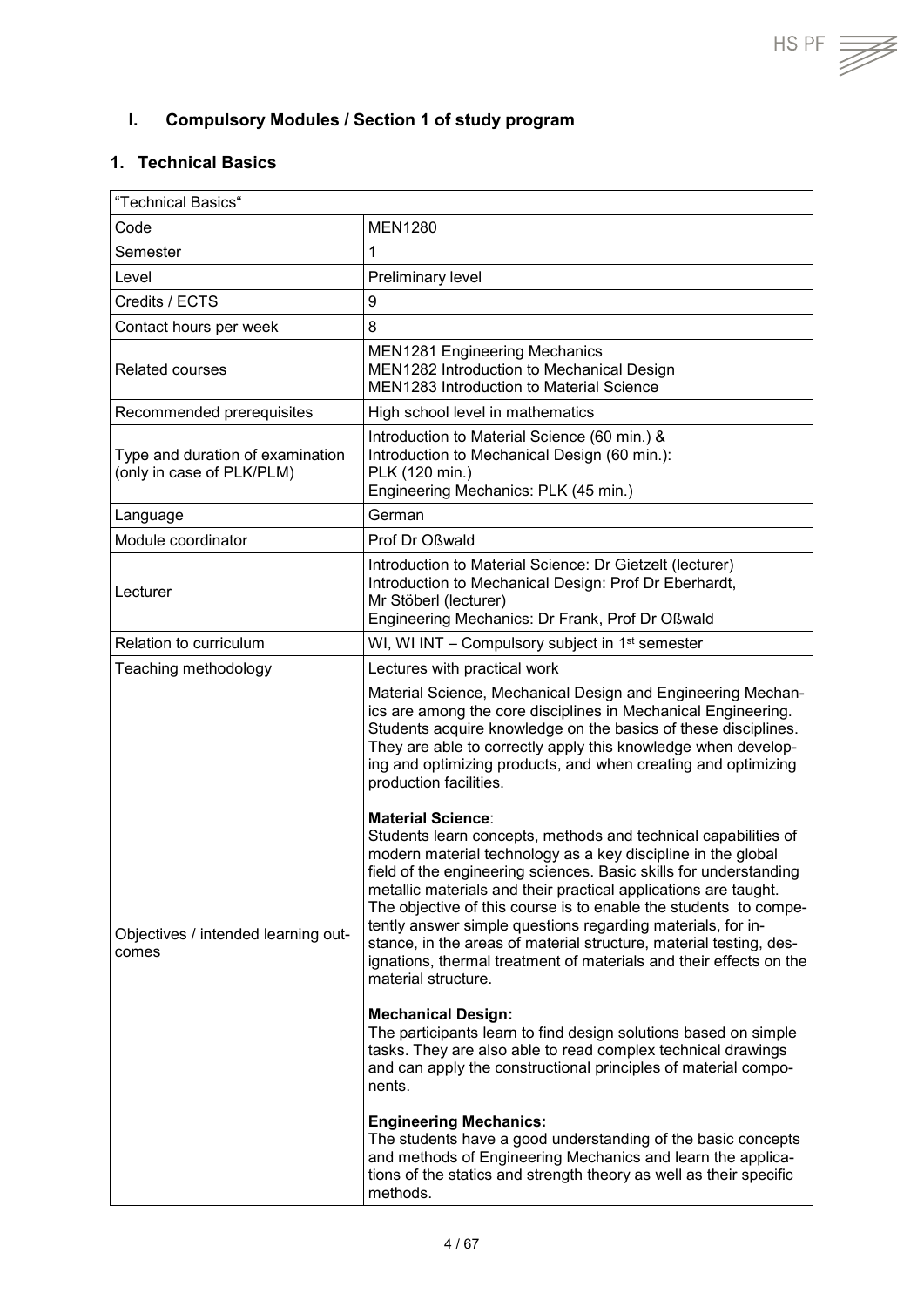|                | <b>Material Science:</b><br>Introduction to Material Science of metallic materials, lecture                                                                                                                                                                                                                                                                                                                                                                                                                                                                                                                                                                                                                                                                                                                                                                |
|----------------|------------------------------------------------------------------------------------------------------------------------------------------------------------------------------------------------------------------------------------------------------------------------------------------------------------------------------------------------------------------------------------------------------------------------------------------------------------------------------------------------------------------------------------------------------------------------------------------------------------------------------------------------------------------------------------------------------------------------------------------------------------------------------------------------------------------------------------------------------------|
|                | (introduction - atom - structure - microstructure - component)                                                                                                                                                                                                                                                                                                                                                                                                                                                                                                                                                                                                                                                                                                                                                                                             |
| Content        | <b>Mechanical Design:</b><br>Basics of technical drawing, standards, technical designs<br>$\bullet$<br>as information medium<br>• Component tolerances and fits<br>• Material component connections<br>• Methods for finding creative solutions                                                                                                                                                                                                                                                                                                                                                                                                                                                                                                                                                                                                            |
|                | <b>Engineering Mechanics:</b><br>• Introduction<br>• Physical Basics of Mechanics<br>Statics<br>$\bullet$<br>• Introduction to strength theory                                                                                                                                                                                                                                                                                                                                                                                                                                                                                                                                                                                                                                                                                                             |
| Reading list   | <b>Introduction to Material Science:</b><br>Bargel, H. / Schulze, G. (2012): Werkstoffkunde (VDI-<br>$\bullet$<br>Buch). 9th edition., Springer: Dordrecht.<br>Hornbogen, E. / Jost, N. (2005): Fragen, Antworten, Be-<br>$\bullet$<br>griffe zu Werkstoffe. 5th edition., Springer: Dordrecht.<br><b>Introduction to Mechanical Design:</b><br>Hoischen, H. (2007): Technisches Zeichnen. Cornelsen:<br>$\bullet$<br>Berlin.<br>• Böttcher, P. / Forberg, R. (1998): Technisches Zeichnen.<br>Stuttgart et al.: Teubner.<br>• VDI-Richtlinie 2222: Konstruktionsmethodik (1997). Beuth:<br>Berlin.<br>• Wittel, H. / Muhs, D. (2013): Maschinenelemente: Nor-<br>mung, Berechnung, Gestaltung. Wiesbaden: Vieweg.<br><b>Engineering Mechanics:</b><br>Gabbert, U. / Raecke, I. (2013): Technische Mechanik für<br>Wirtschaftsingenieure. München: Hanser. |
| Workload       | Workload: $9$ ECTS $x$ 30 hrs = 270 hrs<br>Class attendance: $8$ SWS x 15 weeks = 120 hrs<br>Preparation and follow-up, practical work, preparation for and<br>completion of examination: 150 hrs                                                                                                                                                                                                                                                                                                                                                                                                                                                                                                                                                                                                                                                          |
| Media employed | Slides, blackboard, data projector, simulations, audience re-<br>sponse techniques, educational videos, e-learning platform of<br>the university (Moodle)                                                                                                                                                                                                                                                                                                                                                                                                                                                                                                                                                                                                                                                                                                  |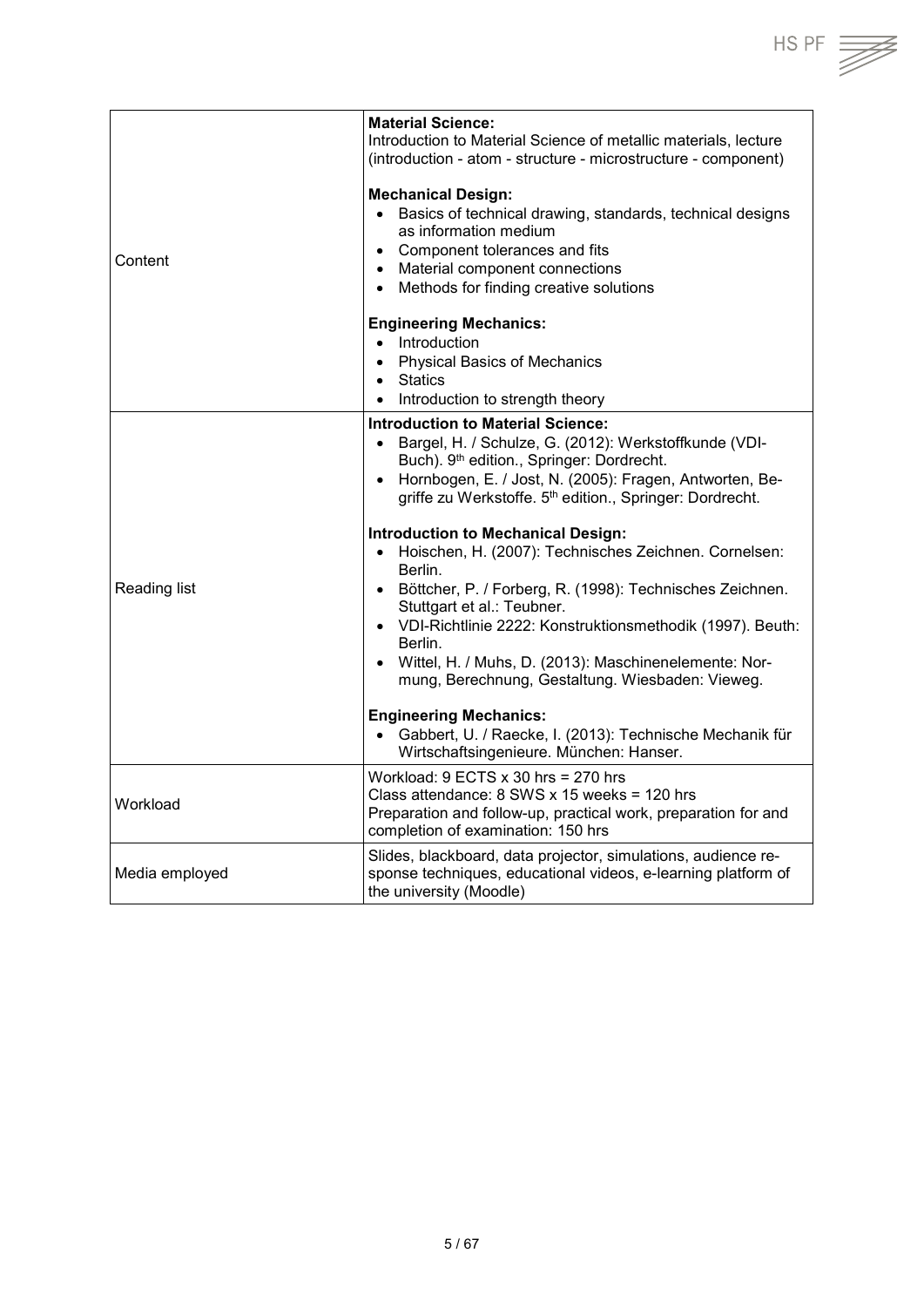$\overline{\phantom{a}}$ 

## <span id="page-5-0"></span>**2. Mathematics**

 $\mathbf{r}$ 

| "Mathematics"                                                 |                                                                                                                                                                                                                                                                                                                                                                                                                                                          |  |
|---------------------------------------------------------------|----------------------------------------------------------------------------------------------------------------------------------------------------------------------------------------------------------------------------------------------------------------------------------------------------------------------------------------------------------------------------------------------------------------------------------------------------------|--|
| Code                                                          | <b>MNS1010</b>                                                                                                                                                                                                                                                                                                                                                                                                                                           |  |
| Semester                                                      | 1                                                                                                                                                                                                                                                                                                                                                                                                                                                        |  |
| Level                                                         | Preliminary level                                                                                                                                                                                                                                                                                                                                                                                                                                        |  |
| Credits / ECTS                                                | 8                                                                                                                                                                                                                                                                                                                                                                                                                                                        |  |
| Contact hours per week                                        | $6\phantom{1}6$                                                                                                                                                                                                                                                                                                                                                                                                                                          |  |
| <b>Related courses</b>                                        | MNS1011 Linear Algebra<br>MNS1012 Calculus                                                                                                                                                                                                                                                                                                                                                                                                               |  |
| Type and duration of examination<br>(only in case of PLK/PLM) | PLK (120 mins) module examination                                                                                                                                                                                                                                                                                                                                                                                                                        |  |
| Recommended prerequisites                                     | Good school knowledge in mathematics                                                                                                                                                                                                                                                                                                                                                                                                                     |  |
| Language                                                      | German                                                                                                                                                                                                                                                                                                                                                                                                                                                   |  |
| Module coordinator                                            | <b>Prof Dr Bulander</b>                                                                                                                                                                                                                                                                                                                                                                                                                                  |  |
| Lecturer                                                      | Linear Algebra: Prof Dr Bulander, Dr Frank, Prof Dr Galler<br>Calculus: Prof Dr Bulander, Dr Frank, Prof Dr Galler                                                                                                                                                                                                                                                                                                                                       |  |
| Relation to curriculum                                        | WI, WI INT - Compulsory subject in 1 <sup>st</sup> semester                                                                                                                                                                                                                                                                                                                                                                                              |  |
| Teaching methodology                                          | Lecture with tutorials                                                                                                                                                                                                                                                                                                                                                                                                                                   |  |
|                                                               | The students learn mathematical basic principles that are con-<br>sistently applied in economics, technical and all scientific disci-<br>plines, i.e. linear algebra and differential and integral calculus<br>for single or multiple variables. They are able to use the appro-<br>priate mathematical methods and, therefore, possess the pre-<br>requisites for further studies.                                                                      |  |
| Objectives / intended learning out-<br>comes                  | <b>Learning Objectives:</b><br>The students<br>are acquainted with vector calculus and matrix calculus<br>are able to differentiate the functions of one variable and,<br>$\bullet$<br>thus, solve extremum problems<br>are able to calculate the limits of functions, sequences and<br>series<br>comprehend complex numbers and their arithmetic opera-<br>tions<br>understand the concepts of integral calculus and know its<br>important applications |  |
|                                                               | The module consists of the following courses:<br>Linear algebra:                                                                                                                                                                                                                                                                                                                                                                                         |  |
| Content                                                       | Vector, matrices and determinant calculations, eigenvalues etc<br>Calculus:<br>Differential and integral calculus, sequences, series, limit val-<br>ues, trigonometry, complex numbers etc                                                                                                                                                                                                                                                               |  |
| Reading list                                                  | Gohout, W. (2012): Mathematik für Wirtschaft und Technik.<br>$\bullet$<br>München: De Gruyter Oldenbourg.<br>Gohout, W. / Reimer, D. (2005): Formelsammlung Mathe-<br>$\bullet$<br>matik für Wirtschaft und Technik. Haan-Gruiten: Europa-<br>Lehrmittel.<br>Reimer, D. / Gohout, W. (2009): Aufgabensammlung Ma-<br>$\bullet$<br>thematik für Wirtschaft und Technik. Haan-Gruiten: Europa-<br>Lehrmittel.                                              |  |
| Workload                                                      | Workload: $8$ ECTS $x$ 30 hrs = 240 hrs<br>$\bullet$<br>Class attendance: $6$ SWS x 15 weeks = 90 hrs                                                                                                                                                                                                                                                                                                                                                    |  |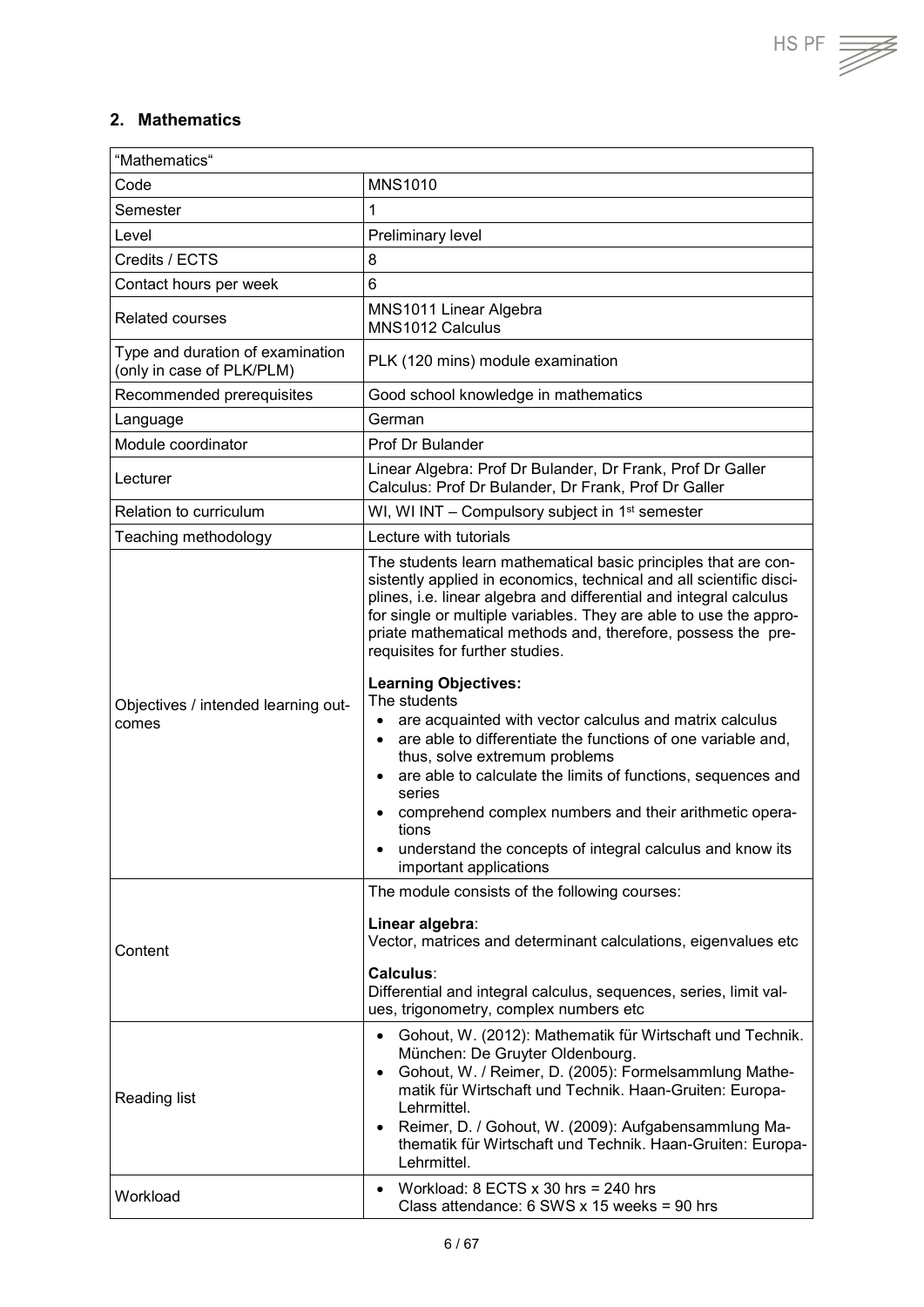|                 | Preparation and follow-up, tutorials, preparation for and<br>completion of examination: 150 hrs |
|-----------------|-------------------------------------------------------------------------------------------------|
| Media employed_ | Slides, blackboard, tutorials                                                                   |

 $HS PF \equiv \sqrt{\frac{1}{1.55}}$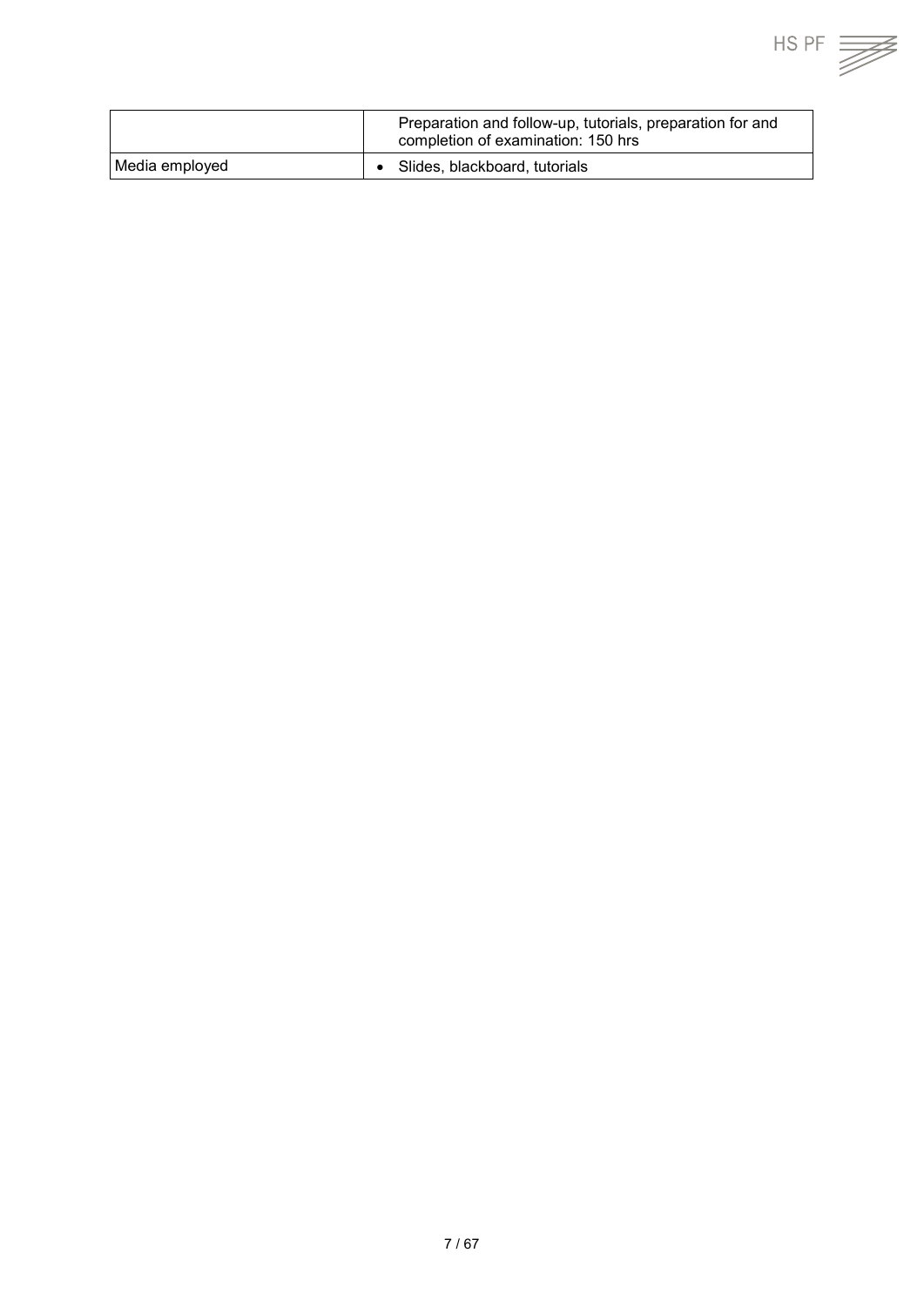$\overline{\mathbb{Z}}$ 

## <span id="page-7-0"></span>**3. Business Administration I**

| "Business Administration I"                                   |                                                                                                                                                                                                                                                                                                                                                                                                                                                                                                                                                                                                                                                                                                                                                                                                                                                                                                                                                                                                                                                                                                                            |  |
|---------------------------------------------------------------|----------------------------------------------------------------------------------------------------------------------------------------------------------------------------------------------------------------------------------------------------------------------------------------------------------------------------------------------------------------------------------------------------------------------------------------------------------------------------------------------------------------------------------------------------------------------------------------------------------------------------------------------------------------------------------------------------------------------------------------------------------------------------------------------------------------------------------------------------------------------------------------------------------------------------------------------------------------------------------------------------------------------------------------------------------------------------------------------------------------------------|--|
| Code                                                          | <b>BAE1120</b>                                                                                                                                                                                                                                                                                                                                                                                                                                                                                                                                                                                                                                                                                                                                                                                                                                                                                                                                                                                                                                                                                                             |  |
| Semester                                                      | 1                                                                                                                                                                                                                                                                                                                                                                                                                                                                                                                                                                                                                                                                                                                                                                                                                                                                                                                                                                                                                                                                                                                          |  |
| Level                                                         | Preliminary level                                                                                                                                                                                                                                                                                                                                                                                                                                                                                                                                                                                                                                                                                                                                                                                                                                                                                                                                                                                                                                                                                                          |  |
| Credits / ECTS                                                | 5                                                                                                                                                                                                                                                                                                                                                                                                                                                                                                                                                                                                                                                                                                                                                                                                                                                                                                                                                                                                                                                                                                                          |  |
| Contact hours per week                                        | 4                                                                                                                                                                                                                                                                                                                                                                                                                                                                                                                                                                                                                                                                                                                                                                                                                                                                                                                                                                                                                                                                                                                          |  |
| <b>Related courses</b>                                        | BAE1021 Cost Accounting<br><b>BAE1022 Financial Accounting</b>                                                                                                                                                                                                                                                                                                                                                                                                                                                                                                                                                                                                                                                                                                                                                                                                                                                                                                                                                                                                                                                             |  |
| Recommended prerequisites                                     | None                                                                                                                                                                                                                                                                                                                                                                                                                                                                                                                                                                                                                                                                                                                                                                                                                                                                                                                                                                                                                                                                                                                       |  |
| Type and duration of examination<br>(only in case of PLK/PLM) | Module examination: PLK (60 mins)                                                                                                                                                                                                                                                                                                                                                                                                                                                                                                                                                                                                                                                                                                                                                                                                                                                                                                                                                                                                                                                                                          |  |
| Language                                                      | German                                                                                                                                                                                                                                                                                                                                                                                                                                                                                                                                                                                                                                                                                                                                                                                                                                                                                                                                                                                                                                                                                                                     |  |
| Module coordinator                                            | Prof Dr Martin                                                                                                                                                                                                                                                                                                                                                                                                                                                                                                                                                                                                                                                                                                                                                                                                                                                                                                                                                                                                                                                                                                             |  |
| Lecturer                                                      | Prof Dr Martin                                                                                                                                                                                                                                                                                                                                                                                                                                                                                                                                                                                                                                                                                                                                                                                                                                                                                                                                                                                                                                                                                                             |  |
| Relation to curriculum                                        | WI, WI INT - Compulsory subject in 1 <sup>st</sup> semester                                                                                                                                                                                                                                                                                                                                                                                                                                                                                                                                                                                                                                                                                                                                                                                                                                                                                                                                                                                                                                                                |  |
| Teaching methodology                                          | Lecture, seminar style course                                                                                                                                                                                                                                                                                                                                                                                                                                                                                                                                                                                                                                                                                                                                                                                                                                                                                                                                                                                                                                                                                              |  |
| Objectives / intended learning out-<br>comes                  | The Business Administration I module provides students with<br>the basics of economic theory and practice.<br>Initially, the students receive a general overview of the im-<br>portance, objectives, tasks and procedures of external and in-<br>ternal accounting. They can address the typical issues in these<br>areas and use methods of costing and performance calculation<br>as well as bookkeeping and accounting to tackle them.<br>They acquire knowledge of the basics of bookkeeping method-<br>ology and, in particular, annual financial report analysis. They<br>can recognise and explain the structure and contents of a bal-<br>ance sheet and a profit and a loss statement, are in a position<br>to analyse them and use them in making management deci-<br>sions.<br>The students are acquainted with the terminology, systems and<br>methods of cost and revenue accounting (including complete<br>cost accounting, direct sectional cost accounting and cost devi-<br>ation analysis). They, therefore, are able to independently do<br>calculations and systematically analyze costs in a company. |  |
| Content                                                       | <b>Cost Accounting:</b><br>1. Cost type accounting<br>2. Cost centre accounting<br>3. Unit-of-output costing (calculation) and cost unit period ac-<br>counting (financial statement)<br><b>Financial Accounting:</b><br>1. Introduction<br>2. Balance and profit and loss statement<br>3. Annual financial statement - analysis with indicators<br>4. Basics of double-entry book keeping<br>5. Routine accounting transactions<br>6. Annual financial statement transactions<br>7. Summary and perspectives of 'Financial Control'                                                                                                                                                                                                                                                                                                                                                                                                                                                                                                                                                                                       |  |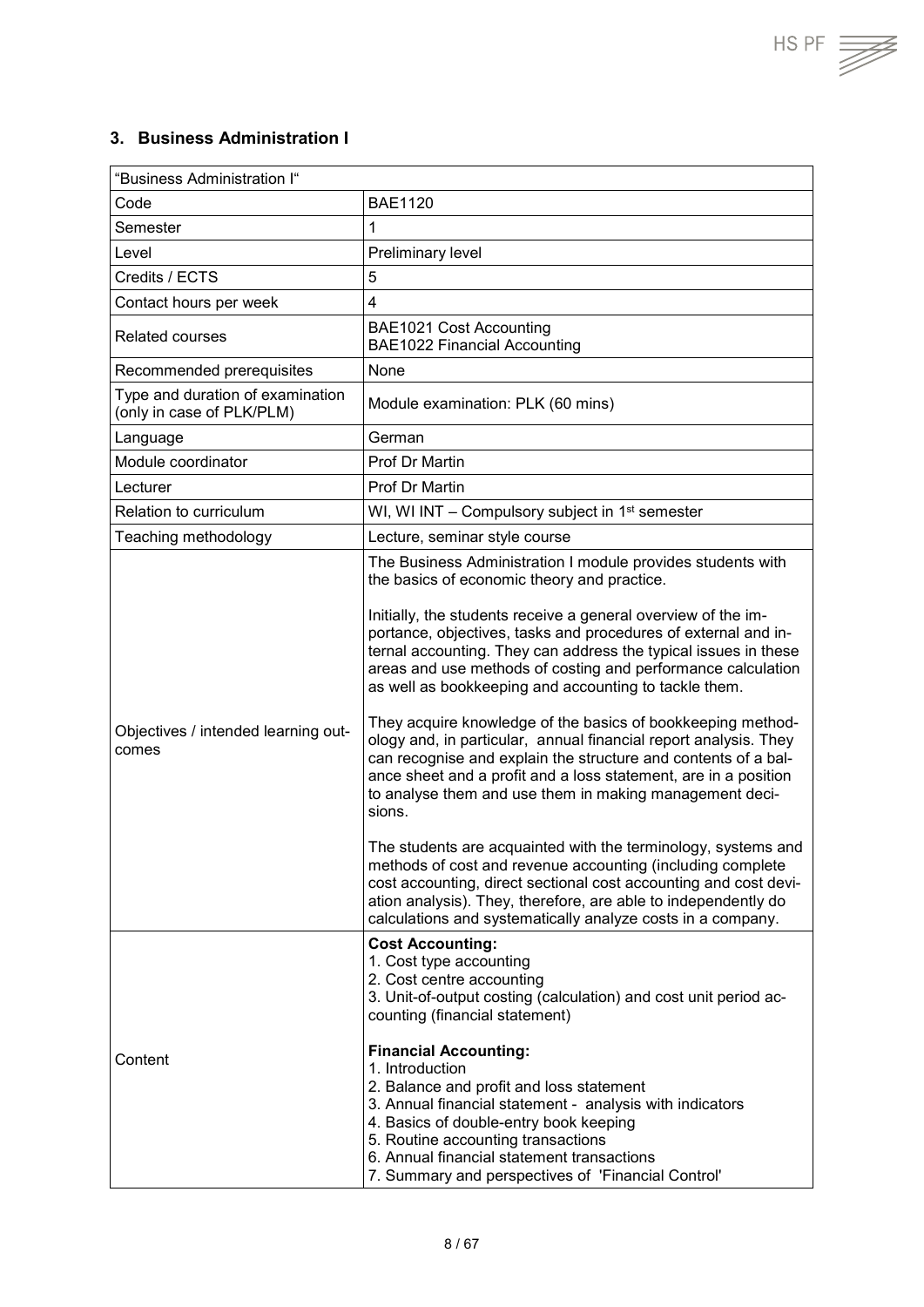

| Reading list   | Bussiek, J. / Ehrmann, H. (2008): Buchführung. 8th edition,<br>Ludwigshafen: Kiehl.<br>Joos-Sachse, T. (2014): Controlling, Kostenrechnung und<br>$\bullet$<br>Kostenmanagement. 5th edition, Wiesbaden: Gabler.<br>Olfert, K. (2008): Kostenrechnung. 15 <sup>th</sup> edition, Ludwigsha-<br>$\bullet$<br>fen: Kiehl.<br>• Zschenderlein, O. (2007): Kompakttraining Buchführung. $4th$<br>edition, Ludwigshafen: Kiehl. |
|----------------|----------------------------------------------------------------------------------------------------------------------------------------------------------------------------------------------------------------------------------------------------------------------------------------------------------------------------------------------------------------------------------------------------------------------------|
| Workload       | Workload: $7$ ECTS $\times$ 30 hrs = 210 hrs<br>Class attendance: 6 SWS x 15 weeks = 90 hrs<br>Preparation and follow-up, practical work, preparation for and<br>completion of examination: 120 hrs                                                                                                                                                                                                                        |
| Media employed | Slides, blackboard, case studies and practical work                                                                                                                                                                                                                                                                                                                                                                        |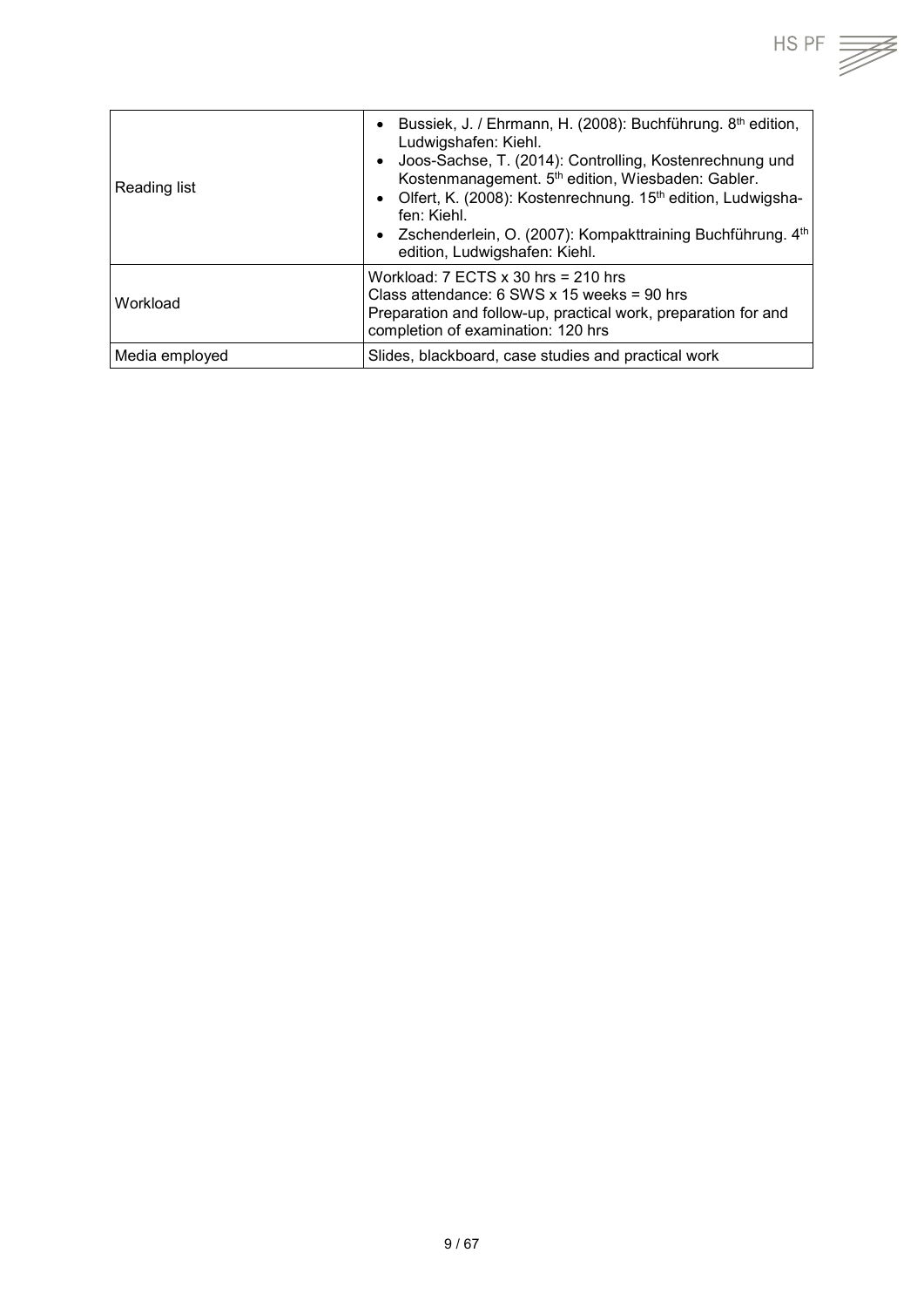## <span id="page-9-0"></span>**4. Economics**

| "Economics"                                                   |                                                                                                                                                                                                                                                                                                                                                                                                                                                                                                                                                                                                                                                                                                                                                                                                                                                                                                                                                                                                                                                                                                                                                                                                                                                                    |  |
|---------------------------------------------------------------|--------------------------------------------------------------------------------------------------------------------------------------------------------------------------------------------------------------------------------------------------------------------------------------------------------------------------------------------------------------------------------------------------------------------------------------------------------------------------------------------------------------------------------------------------------------------------------------------------------------------------------------------------------------------------------------------------------------------------------------------------------------------------------------------------------------------------------------------------------------------------------------------------------------------------------------------------------------------------------------------------------------------------------------------------------------------------------------------------------------------------------------------------------------------------------------------------------------------------------------------------------------------|--|
| Code                                                          | ECO1300                                                                                                                                                                                                                                                                                                                                                                                                                                                                                                                                                                                                                                                                                                                                                                                                                                                                                                                                                                                                                                                                                                                                                                                                                                                            |  |
| Semester                                                      | $1 + 2$                                                                                                                                                                                                                                                                                                                                                                                                                                                                                                                                                                                                                                                                                                                                                                                                                                                                                                                                                                                                                                                                                                                                                                                                                                                            |  |
| Level                                                         | Preliminary level                                                                                                                                                                                                                                                                                                                                                                                                                                                                                                                                                                                                                                                                                                                                                                                                                                                                                                                                                                                                                                                                                                                                                                                                                                                  |  |
| Credits / ECTS                                                | 6                                                                                                                                                                                                                                                                                                                                                                                                                                                                                                                                                                                                                                                                                                                                                                                                                                                                                                                                                                                                                                                                                                                                                                                                                                                                  |  |
| Contact hours per week                                        | $6\phantom{1}$                                                                                                                                                                                                                                                                                                                                                                                                                                                                                                                                                                                                                                                                                                                                                                                                                                                                                                                                                                                                                                                                                                                                                                                                                                                     |  |
| <b>Related courses</b>                                        | ECO1301 Economics 1<br>ECO1302 Economics 2/3                                                                                                                                                                                                                                                                                                                                                                                                                                                                                                                                                                                                                                                                                                                                                                                                                                                                                                                                                                                                                                                                                                                                                                                                                       |  |
| Recommended prerequisites                                     | ECO1301 Economics 1: only previous knowledge in mathe-<br>matics required<br>ECO1302 Economics 2/3: knowledge of Economics 1 required                                                                                                                                                                                                                                                                                                                                                                                                                                                                                                                                                                                                                                                                                                                                                                                                                                                                                                                                                                                                                                                                                                                              |  |
| Type and duration of examination<br>(only in case of PLK/PLM) | Economics 1: PLK (45 mins),<br>Economics 2/3: PLK (90 mins)                                                                                                                                                                                                                                                                                                                                                                                                                                                                                                                                                                                                                                                                                                                                                                                                                                                                                                                                                                                                                                                                                                                                                                                                        |  |
| Language                                                      | German                                                                                                                                                                                                                                                                                                                                                                                                                                                                                                                                                                                                                                                                                                                                                                                                                                                                                                                                                                                                                                                                                                                                                                                                                                                             |  |
| Module coordinator                                            | Prof Dr Beck                                                                                                                                                                                                                                                                                                                                                                                                                                                                                                                                                                                                                                                                                                                                                                                                                                                                                                                                                                                                                                                                                                                                                                                                                                                       |  |
| Lecturer                                                      | Economics 1: Prof Dr Noll / Prof. Dr. Beck<br>Economics 2/3: Prof Dr Noll / Prof. Dr. Beck                                                                                                                                                                                                                                                                                                                                                                                                                                                                                                                                                                                                                                                                                                                                                                                                                                                                                                                                                                                                                                                                                                                                                                         |  |
| Relation to curriculum                                        | WI, WI INT - Compulsory subject in $1^{st}$ + $2^{nd}$ semester                                                                                                                                                                                                                                                                                                                                                                                                                                                                                                                                                                                                                                                                                                                                                                                                                                                                                                                                                                                                                                                                                                                                                                                                    |  |
| Teaching methodology                                          | Lecture with discussion, lecture with case study                                                                                                                                                                                                                                                                                                                                                                                                                                                                                                                                                                                                                                                                                                                                                                                                                                                                                                                                                                                                                                                                                                                                                                                                                   |  |
| Objectives / intendes learning out-<br>comes                  | The students are able think abstractly and structure com-<br>$\bullet$<br>plex problems - based on use of models<br>They can identify the key elements that determine the suc-<br>$\bullet$<br>cess of an economic system and the competitiveness of a<br>location.<br>They are in a position to assess economic policy decisions<br>$\bullet$<br>focussing on the impact on micro and macro economics.<br>They learn how to use micro-economic analysis techniques<br>$\bullet$<br>in order to understand the function mode of various mar-<br>kets and government interventions.<br>Macroeconomic analysis will give the students an under-<br>$\bullet$<br>standing of the main macroeconomic environmental factors<br>of operational activity: unemployment, inflation, economic<br>growth, structural change and economic fluctuations. They<br>will be able to explain these phenomena, and can, there-<br>fore, evaluate economic policy options for correcting mac-<br>roeconomic imbalances and their impact on business deci-<br>sions.<br>The students can independently assess the macroeco-<br>$\bullet$<br>nomic framework conditions of corporate activities and<br>draw appropriate conclusions for investment and pricing<br>decisions from them. |  |
| Content                                                       | Aspects, basic concepts and methods of economics<br>$\bullet$<br>Economic systems: planned economy and social market<br>economy<br>Demand and supply in goods markets, elasticities; con-<br>$\bullet$<br>sumer and producer surplus<br>Pricing: perfect and imperfect competition, monopolistic<br>$\bullet$<br>pricing, oligopoly markets<br>State intervention in market pricing: highest prices, lowest<br>$\bullet$<br>prices, taxes, internalisation of externalities<br>Competition policy                                                                                                                                                                                                                                                                                                                                                                                                                                                                                                                                                                                                                                                                                                                                                                  |  |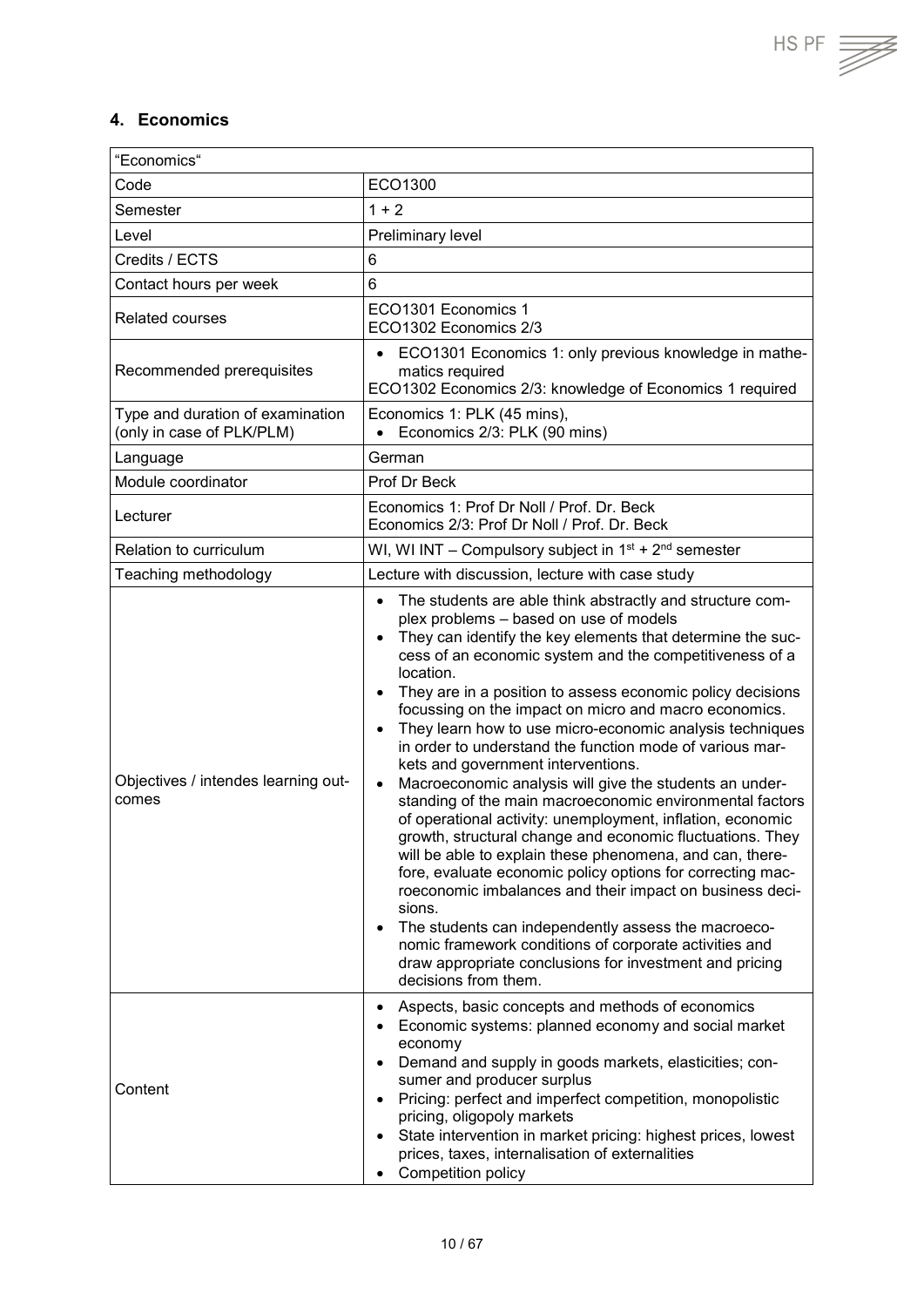| Macro-economic goals: inflation, unemployment, growth,<br>economic fluctuation<br>Macro-economic policy: keynesianism versus supply policy<br>Monetary theory and monetary policy, interest rates and<br>causes of inflation<br>Structural change: causes and effects<br>Foreign trade theory and theory of factor movements; bal-<br>ance of payments, exchange rate policies and currency<br>systems<br><b>Economics 1:</b><br>Beck, H. (2013): Volkswirtschaftslehre. München: Olden-<br>bourg.<br>• Mankiw, N. G. (2012): Principles of Economics. $6th$ edition,<br>Forth Worth: South-Western.<br>Economics 2/3:<br>Beck, H. (2013): Volkswirtschaftslehre. München: Olden-<br>bourg.<br>Beck (2016): Globalisierung und Außenwirtschaft. Eine<br>praktische Einführung mit vielen Beispielen und Übungs-<br>aufgaben, Vahlen Verlag, München.<br>• Mankiw, N. G. (2012): Principles of Economics. 6 <sup>th</sup> edition,<br>Forth Worth: South-Western.<br>• Blanchard, O. / Illing, G. (2009): Makroökonomie. 5th edi-<br>tion, München: Pearson.<br>Krugman, P. / Obstfeld, M. / Melitz, M. (2009): Internatio-<br>nale Wirtschaft. 9 <sup>th</sup> edition, München: Pearson.<br>Workload: $6$ ECTS $x$ 30 hrs = 180 hrs<br>Class attendance: $6$ SWS x 15 weeks = 90 hrs<br>Preparation and follow-up, practical work, preparation for and<br>completion of examination: 90 hrs<br>Reserved reference shelf, blackboard, slides |                |  |
|----------------------------------------------------------------------------------------------------------------------------------------------------------------------------------------------------------------------------------------------------------------------------------------------------------------------------------------------------------------------------------------------------------------------------------------------------------------------------------------------------------------------------------------------------------------------------------------------------------------------------------------------------------------------------------------------------------------------------------------------------------------------------------------------------------------------------------------------------------------------------------------------------------------------------------------------------------------------------------------------------------------------------------------------------------------------------------------------------------------------------------------------------------------------------------------------------------------------------------------------------------------------------------------------------------------------------------------------------------------------------------------------------------------------------------------------|----------------|--|
|                                                                                                                                                                                                                                                                                                                                                                                                                                                                                                                                                                                                                                                                                                                                                                                                                                                                                                                                                                                                                                                                                                                                                                                                                                                                                                                                                                                                                                              |                |  |
|                                                                                                                                                                                                                                                                                                                                                                                                                                                                                                                                                                                                                                                                                                                                                                                                                                                                                                                                                                                                                                                                                                                                                                                                                                                                                                                                                                                                                                              | Reading list   |  |
|                                                                                                                                                                                                                                                                                                                                                                                                                                                                                                                                                                                                                                                                                                                                                                                                                                                                                                                                                                                                                                                                                                                                                                                                                                                                                                                                                                                                                                              |                |  |
|                                                                                                                                                                                                                                                                                                                                                                                                                                                                                                                                                                                                                                                                                                                                                                                                                                                                                                                                                                                                                                                                                                                                                                                                                                                                                                                                                                                                                                              | Workload       |  |
|                                                                                                                                                                                                                                                                                                                                                                                                                                                                                                                                                                                                                                                                                                                                                                                                                                                                                                                                                                                                                                                                                                                                                                                                                                                                                                                                                                                                                                              | Media employed |  |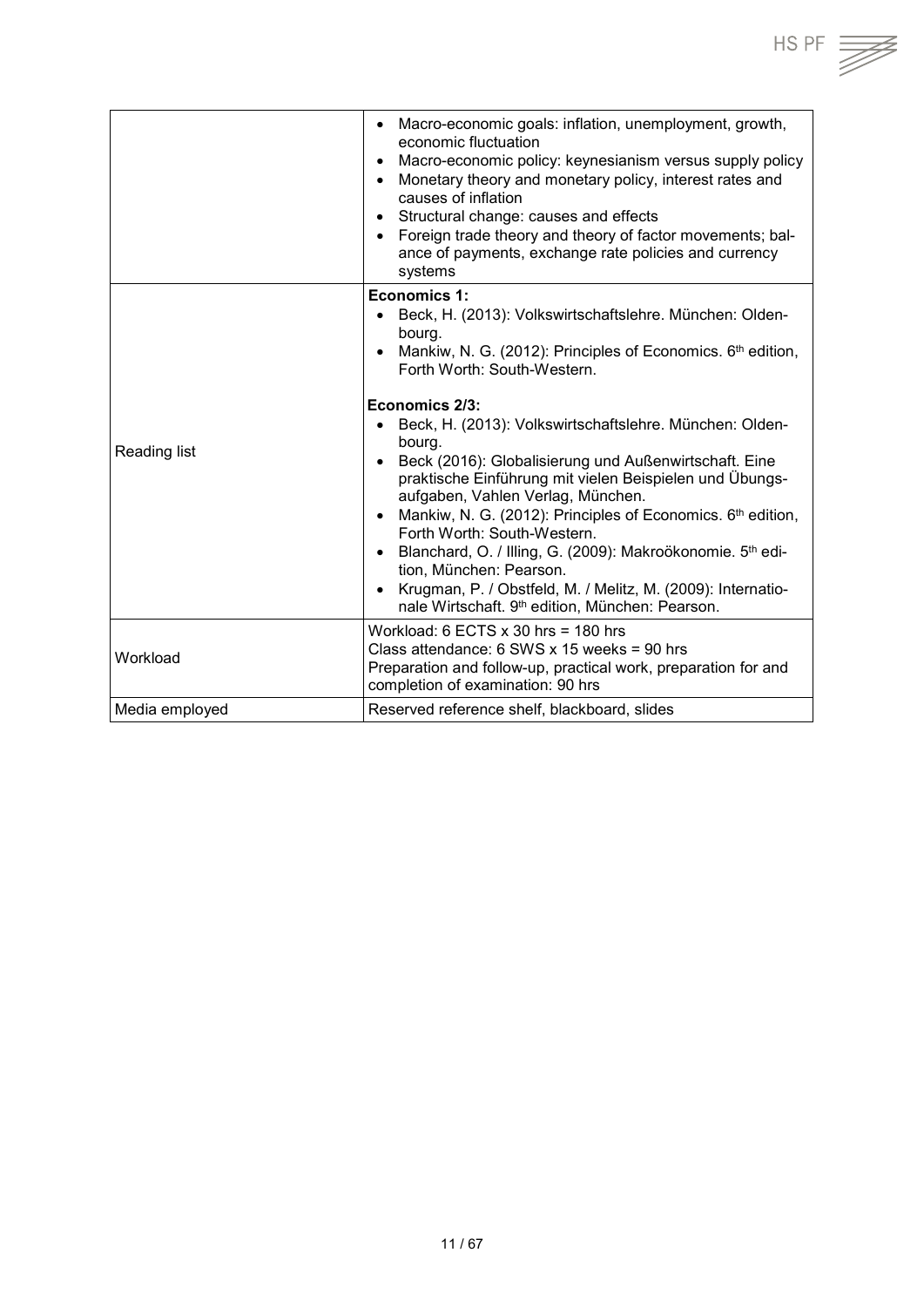HS PF  $\overline{\mathcal{Z}}$ 

## <span id="page-11-0"></span>**5. Computer Science I**

| "Computer Science I"                                          |                                                                                                                                                                                                                                                                                                                                                                                                                                                                                                                                                                                                                                                                                                                   |
|---------------------------------------------------------------|-------------------------------------------------------------------------------------------------------------------------------------------------------------------------------------------------------------------------------------------------------------------------------------------------------------------------------------------------------------------------------------------------------------------------------------------------------------------------------------------------------------------------------------------------------------------------------------------------------------------------------------------------------------------------------------------------------------------|
| Code                                                          | <b>BAE1180</b>                                                                                                                                                                                                                                                                                                                                                                                                                                                                                                                                                                                                                                                                                                    |
| Semester                                                      | $1 + 2$                                                                                                                                                                                                                                                                                                                                                                                                                                                                                                                                                                                                                                                                                                           |
| Level                                                         | Preliminary level                                                                                                                                                                                                                                                                                                                                                                                                                                                                                                                                                                                                                                                                                                 |
| Credits / ECTS                                                | 6                                                                                                                                                                                                                                                                                                                                                                                                                                                                                                                                                                                                                                                                                                                 |
| Contact hours per week                                        | 6                                                                                                                                                                                                                                                                                                                                                                                                                                                                                                                                                                                                                                                                                                                 |
| <b>Related courses</b>                                        | BAE1081 Object-oriented Programming<br>BAE1082 Programming Laboratory<br>BAE1034 Programming Project 1                                                                                                                                                                                                                                                                                                                                                                                                                                                                                                                                                                                                            |
| Recommended prerequisites                                     | Programming skills in computer science acquired at school<br>helpful, but not mandatory                                                                                                                                                                                                                                                                                                                                                                                                                                                                                                                                                                                                                           |
| Type and duration of examination<br>(only in case of PLK/PLM) | Object-oriented Programming: PLK (90 mins),<br>Programming Laboratory: (UPL)<br>Programming Project 1: (PLL)                                                                                                                                                                                                                                                                                                                                                                                                                                                                                                                                                                                                      |
| Language                                                      | German                                                                                                                                                                                                                                                                                                                                                                                                                                                                                                                                                                                                                                                                                                            |
| Module coordinator                                            | Prof Schätter                                                                                                                                                                                                                                                                                                                                                                                                                                                                                                                                                                                                                                                                                                     |
| Lecturer                                                      | Object-oriented Programming: Dr Heinemeyer<br>Programming Laboratory: Dr Heinemeyer<br>Programming Project 1: Prof Dr Thimm                                                                                                                                                                                                                                                                                                                                                                                                                                                                                                                                                                                       |
| Relation to curriculum                                        | WI, WI INT – Compulsory subject in $1^{st}$ + $2^{nd}$ semester                                                                                                                                                                                                                                                                                                                                                                                                                                                                                                                                                                                                                                                   |
| Teaching methodology                                          | Lecture with laboratory tutorials<br>Project with lecture                                                                                                                                                                                                                                                                                                                                                                                                                                                                                                                                                                                                                                                         |
| Objectives / intended learning out-<br>comes                  | The students<br>learn the basic approach to software development and can<br>$\bullet$<br>write simple programs and databases and use them to<br>solve problems<br>learn the object-oriented paradigm and can apply it<br>٠<br>can identify programming problems, work out algorithms<br>$\bullet$<br>and implement these in a programming language<br>can design and implement simple database systems and<br>$\bullet$<br>database applications independently, create and evaluate<br>complex database designs<br>gain initial experience in organizing and implementing pro-<br>jects.                                                                                                                          |
| Content                                                       | This module provides basic concepts of computer science and<br>consists of the following courses:<br>Object-oriented programming:<br>Algorithms and data structures<br>$\bullet$<br>Program design<br>$\bullet$<br>Object-oriented programming versus structured program-<br>$\bullet$<br>ming<br>Event-oriented programming and graphical development<br>$\bullet$<br>environment<br>Practical implementation with visual basic<br>$\bullet$<br>Design and operation of computer systems<br><b>Programming Laboratory:</b><br>Programming practice for the course<br>$\bullet$<br>"Object-oriented Programming "<br>students' tutorials<br><b>Programming Project 1:</b><br>Role of operational database systems |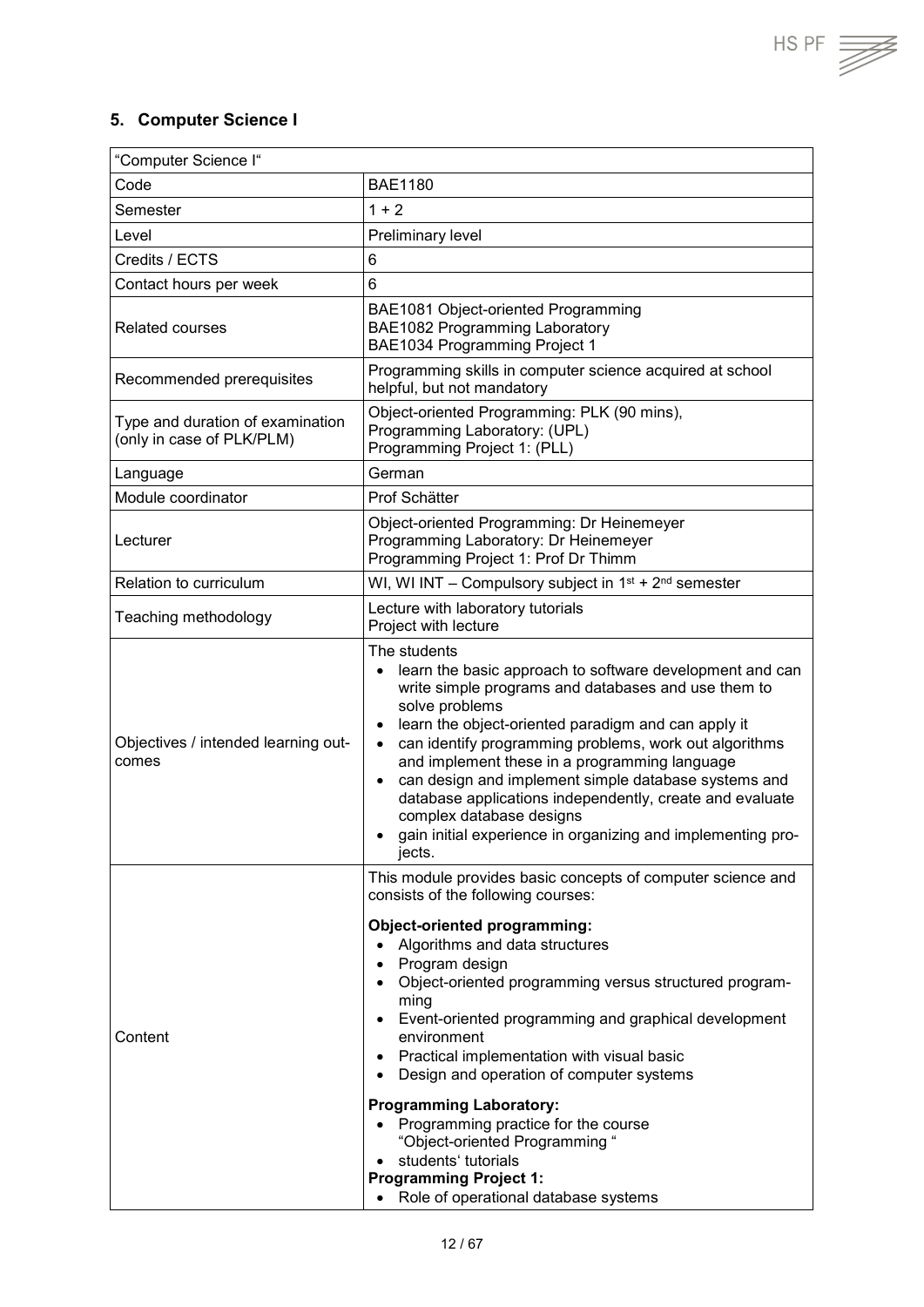|                | Data modeling with the Entity-Relationship Model<br>Design relational database systems<br>$\bullet$<br>• Normalized database design<br>Synchronization, data integrity, consistency, transactions<br>$\bullet$<br>SQL basics featuring DDL, DML and DQL<br>Project work with MS Access including VBA;<br>Programming a class module with SQL access                                                                                                                                                                                                                                                                                                                                                                                                                                                                                                                                                                                                                                  |
|----------------|--------------------------------------------------------------------------------------------------------------------------------------------------------------------------------------------------------------------------------------------------------------------------------------------------------------------------------------------------------------------------------------------------------------------------------------------------------------------------------------------------------------------------------------------------------------------------------------------------------------------------------------------------------------------------------------------------------------------------------------------------------------------------------------------------------------------------------------------------------------------------------------------------------------------------------------------------------------------------------------|
| Reading list   | <b>Object-oriented Programming / Programming Laboratory:</b><br>Gumm, H.-P. / Sommer, M. (2012): Einführung in die Infor-<br>$\bullet$<br>matik. München: Oldenbourg.<br>Theis, T. (2010): Einstieg in Visual Basic 2010. Bonn: Gali-<br>$\bullet$<br>leo Computing.<br>• Chrissostomou, D. (2010): Visual Basic 2010. Video-Train-<br>ing, DVD.<br>• Lahres, B. / Rayman, G. (2009): Objektorientierte Program-<br>mierung. Bonn: Galileo Computing.<br>• RRZN (2010): Visual Basic 2010 - Grundlagen der Pro-<br>grammierung. s.l.: Herdt.<br>Hansen, H. R. / Neumann, G. (2009): Wirtschaftsinformatik<br>$\bullet$<br>1. Stuttgart: UTB.<br><b>Programming Project 1:</b><br>Heuer, A. / Saake, G. / Sattler, K. (2003): Datenbanken<br>$\bullet$<br>kompakt. 2 <sup>nd</sup> edition, Bonn: mitp.<br>RRZN Handbuch (2011): Access 2010 - Grundlagen für<br>$\bullet$<br>Datenbankentwickler. s.l.: Herdt.<br>Minhorst, A. (2013): Access 2010 - Das Grundlagenbuch<br>$\bullet$ |
| Workload       | für Entwickler. München: Addison-Wesley.<br>Workload: $6$ ECTS $x$ 30 hrs = 180 hrs<br>Class attendance: $6$ SWS x 15 weeks = 90 hrs<br>Preparation and follow-up, tutorials, preparation for and comple-<br>tion of examination: 90 hrs                                                                                                                                                                                                                                                                                                                                                                                                                                                                                                                                                                                                                                                                                                                                             |
| Media employed | Lecture with slides (PowerPoint, data projector) and blackboard,<br>tutor based programming on computer, e-learning and videos<br>for self-study, supplementary material available on the universi-<br>ty's e-learning platform (Moodle)                                                                                                                                                                                                                                                                                                                                                                                                                                                                                                                                                                                                                                                                                                                                             |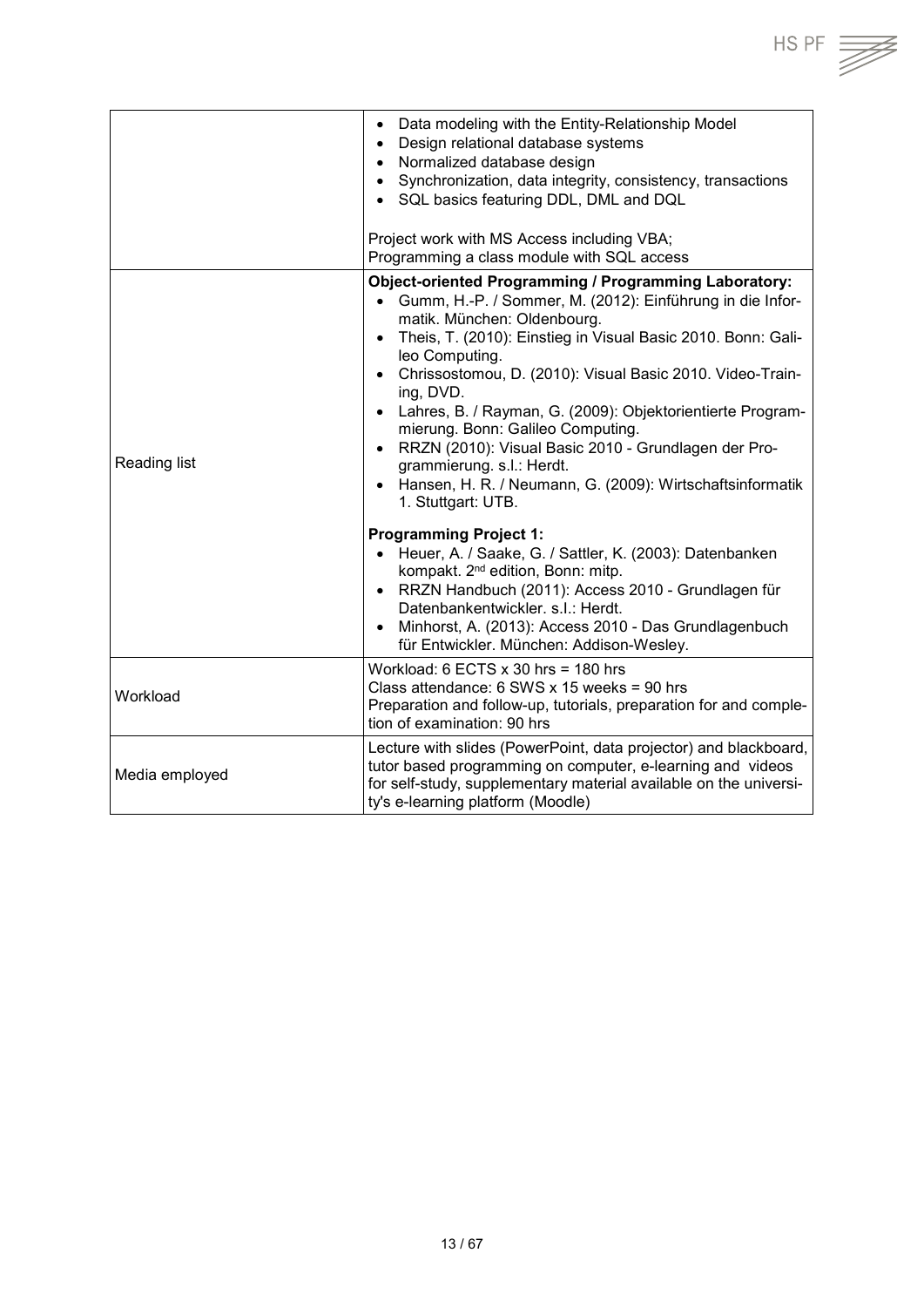## <span id="page-13-0"></span>**6. English**

| "English"                                                     |                                                                                                                                                                                                                                                                                                                                                                                                                                                                                                                                                                                                                                                                                                                                                                                                                                                                                                                                                                                                                                                                                                                                                                                                                                                                                                                                                                                            |
|---------------------------------------------------------------|--------------------------------------------------------------------------------------------------------------------------------------------------------------------------------------------------------------------------------------------------------------------------------------------------------------------------------------------------------------------------------------------------------------------------------------------------------------------------------------------------------------------------------------------------------------------------------------------------------------------------------------------------------------------------------------------------------------------------------------------------------------------------------------------------------------------------------------------------------------------------------------------------------------------------------------------------------------------------------------------------------------------------------------------------------------------------------------------------------------------------------------------------------------------------------------------------------------------------------------------------------------------------------------------------------------------------------------------------------------------------------------------|
| Code                                                          | <b>LAN1510</b>                                                                                                                                                                                                                                                                                                                                                                                                                                                                                                                                                                                                                                                                                                                                                                                                                                                                                                                                                                                                                                                                                                                                                                                                                                                                                                                                                                             |
| Semester                                                      | $1 + 2$                                                                                                                                                                                                                                                                                                                                                                                                                                                                                                                                                                                                                                                                                                                                                                                                                                                                                                                                                                                                                                                                                                                                                                                                                                                                                                                                                                                    |
| Level                                                         | Preliminary level                                                                                                                                                                                                                                                                                                                                                                                                                                                                                                                                                                                                                                                                                                                                                                                                                                                                                                                                                                                                                                                                                                                                                                                                                                                                                                                                                                          |
| Credits / ECTS                                                | 5                                                                                                                                                                                                                                                                                                                                                                                                                                                                                                                                                                                                                                                                                                                                                                                                                                                                                                                                                                                                                                                                                                                                                                                                                                                                                                                                                                                          |
| Contact hours per week                                        | $\overline{4}$                                                                                                                                                                                                                                                                                                                                                                                                                                                                                                                                                                                                                                                                                                                                                                                                                                                                                                                                                                                                                                                                                                                                                                                                                                                                                                                                                                             |
| <b>Related courses</b>                                        | <b>LAN1511 Advanced Business English</b><br>LAN1512 Advanced English for Engineers                                                                                                                                                                                                                                                                                                                                                                                                                                                                                                                                                                                                                                                                                                                                                                                                                                                                                                                                                                                                                                                                                                                                                                                                                                                                                                         |
| Recommended prerequisites                                     | B2/C1 English (CEFR) - no previous content knowledge re-<br>quired                                                                                                                                                                                                                                                                                                                                                                                                                                                                                                                                                                                                                                                                                                                                                                                                                                                                                                                                                                                                                                                                                                                                                                                                                                                                                                                         |
| Type and duration of examination<br>(only in case of PLK/PLM) | Advanced Business English: PLK (60 mins)<br>English for Engineers: PLH/PLR/PLK (60 mins)                                                                                                                                                                                                                                                                                                                                                                                                                                                                                                                                                                                                                                                                                                                                                                                                                                                                                                                                                                                                                                                                                                                                                                                                                                                                                                   |
| Language                                                      | English                                                                                                                                                                                                                                                                                                                                                                                                                                                                                                                                                                                                                                                                                                                                                                                                                                                                                                                                                                                                                                                                                                                                                                                                                                                                                                                                                                                    |
| Module coordinator                                            | Gabriella Loveday                                                                                                                                                                                                                                                                                                                                                                                                                                                                                                                                                                                                                                                                                                                                                                                                                                                                                                                                                                                                                                                                                                                                                                                                                                                                                                                                                                          |
| Lecturer                                                      | Advanced Business English: Gabriella Loveday<br>Advanced English for Engineers: Prof Dr Kilian-Yasin,<br>Gabriella Loveday                                                                                                                                                                                                                                                                                                                                                                                                                                                                                                                                                                                                                                                                                                                                                                                                                                                                                                                                                                                                                                                                                                                                                                                                                                                                 |
| Relation to curriculum                                        | WI INT – Compulsory subject in $1^{st}$ + $2^{nd}$ semester                                                                                                                                                                                                                                                                                                                                                                                                                                                                                                                                                                                                                                                                                                                                                                                                                                                                                                                                                                                                                                                                                                                                                                                                                                                                                                                                |
| Teaching methodology                                          | Lecture, seminar style course                                                                                                                                                                                                                                                                                                                                                                                                                                                                                                                                                                                                                                                                                                                                                                                                                                                                                                                                                                                                                                                                                                                                                                                                                                                                                                                                                              |
| Objectives / intended learning out-<br>comes                  | <b>Advanced Business English:</b><br>The aim of this course "Advanced Business English" is for<br>$\bullet$<br>students to develop their English language skills. Our grad-<br>uates are expected to perform a wide variety of technical<br>and business management functions in internationally oper-<br>ating companies. They will have to liaise within different<br>business fields and forge links to foreign markets. There-<br>fore, a very high level of English is required to enable them<br>to communicate effectively. So, this course aims to facilitate<br>both oral and written communication within a business con-<br>text. students will be provided with ample opportunity to<br>practice all four language skills - listening, reading, speak-<br>ing and writing. They will also address the challenges of<br>conducting business with partners from different cultural<br>backgrounds and areas of operation.<br><b>Advanced English for Engineers:</b><br>Students consolidate the skills they learned in Business<br>$\bullet$<br>English 1 and extend their knowledge of topics relating to<br>engineering processes. Students know how to deliver a<br>presentation on a technical issue in English and how to<br>moderate a class discussion. Students know how to re-<br>search and write short academic assignments about engi-<br>neering topics in English. |
| Content                                                       | <b>Advanced Business English:</b><br>Company structures<br>$\bullet$<br>Types of business organizations and entrepreneurship<br>$\bullet$<br>• Corporate culture<br>• Mergers & acquisitions<br>• Project management<br>Corporate strategies - corporate social responsibility<br>$\bullet$<br>• Team working<br>New business<br>Marketing                                                                                                                                                                                                                                                                                                                                                                                                                                                                                                                                                                                                                                                                                                                                                                                                                                                                                                                                                                                                                                                 |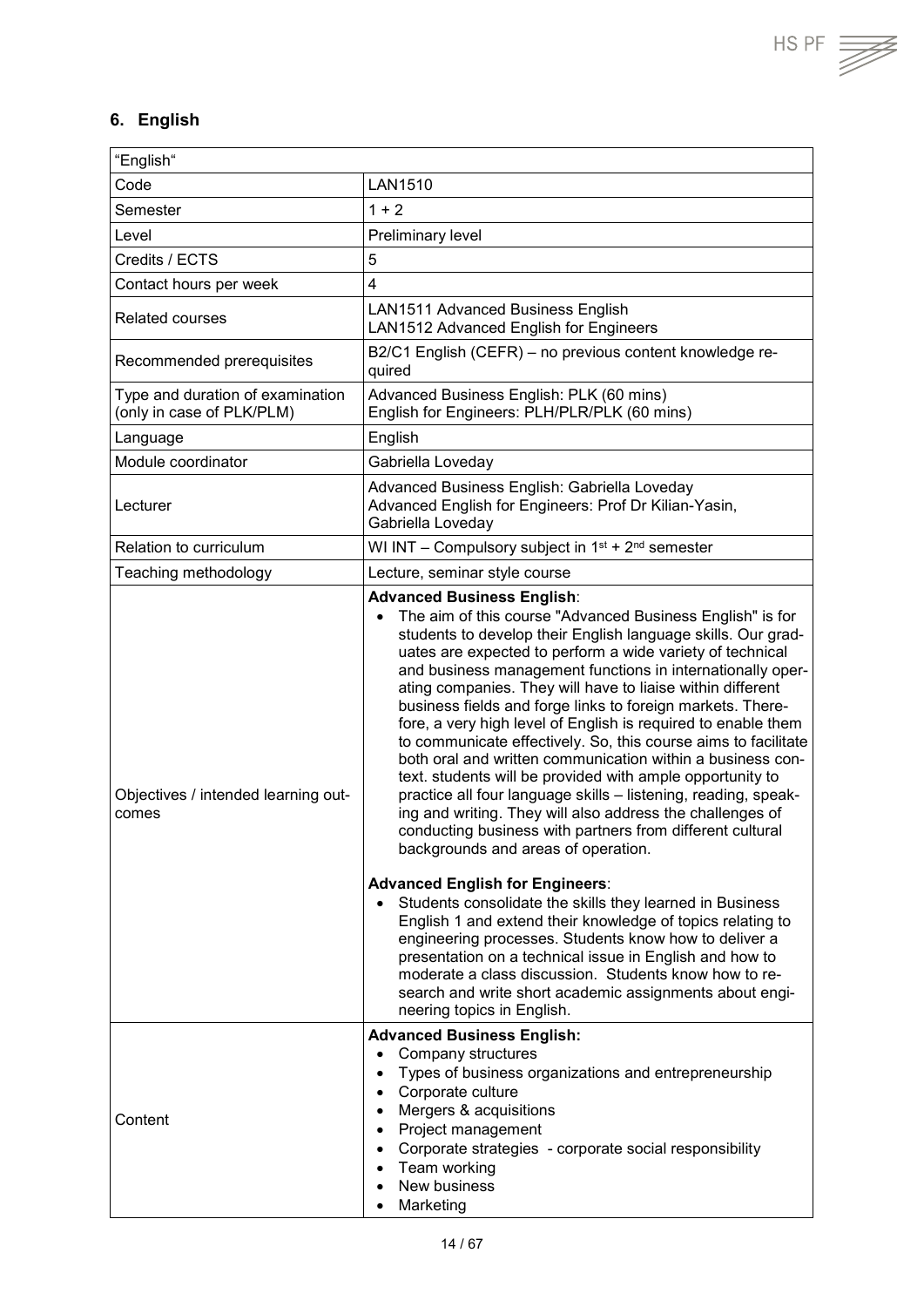|                | <b>Brands</b><br>$\bullet$<br>Investment and finance                                                                                                                                                                                                                                                                                                                                                                                                                     |
|----------------|--------------------------------------------------------------------------------------------------------------------------------------------------------------------------------------------------------------------------------------------------------------------------------------------------------------------------------------------------------------------------------------------------------------------------------------------------------------------------|
|                | <b>Advanced English for Engineers:</b><br>Topics discussed in class are:<br>Product development/innovation/engineering design<br>$\bullet$<br>• Materials technology<br>• Production and manufacturing processes<br>• Sustainable technologies<br>Technical sales<br>$\bullet$                                                                                                                                                                                           |
|                | <b>Advanced Business English:</b><br>• Trappe, T. / Tullis, G. (2008): Intelligent Business. Harlow:<br>Pearson.<br>• Allison, J. / Appleby, R. / de Chazal, E. (2013): The Busi-<br>ness. Oxford: Macmillan.<br>MacKenzie, I. (2010): English for Business Studies. Cam-<br>$\bullet$<br>bridge University Press.                                                                                                                                                       |
| Reading list   | <b>Advanced English for Engineers:</b><br>Trappe, T. / Tullis, G. (2008): Intelligent Business. Harlow:<br>$\bullet$<br>Pearson.<br>• Brieger, N. / Pohl, A. (2008): Technical English. Vocabulary<br>and Grammar. München: Langenscheidt.<br>Ibbotson, M. (2008): Cambridge English For Engineering.<br>$\bullet$<br><b>Cambridge University Press.</b><br>Ibbotson, M. (2009): Professional English in Use: Engineer-<br>$\bullet$<br>ing. Cambridge University Press. |
| Workload       | Workload: $5$ ECTS $x$ 30 hrs = 150 hrs<br>Class attendance: $4$ SWS x 15 weeks = 60 hrs<br>Preparation and follow-up, written tasks, preparation for and<br>completion ofexamination: 90 hrs                                                                                                                                                                                                                                                                            |
| Media employed | Slides, blackboard, written tasks/experiments, videos                                                                                                                                                                                                                                                                                                                                                                                                                    |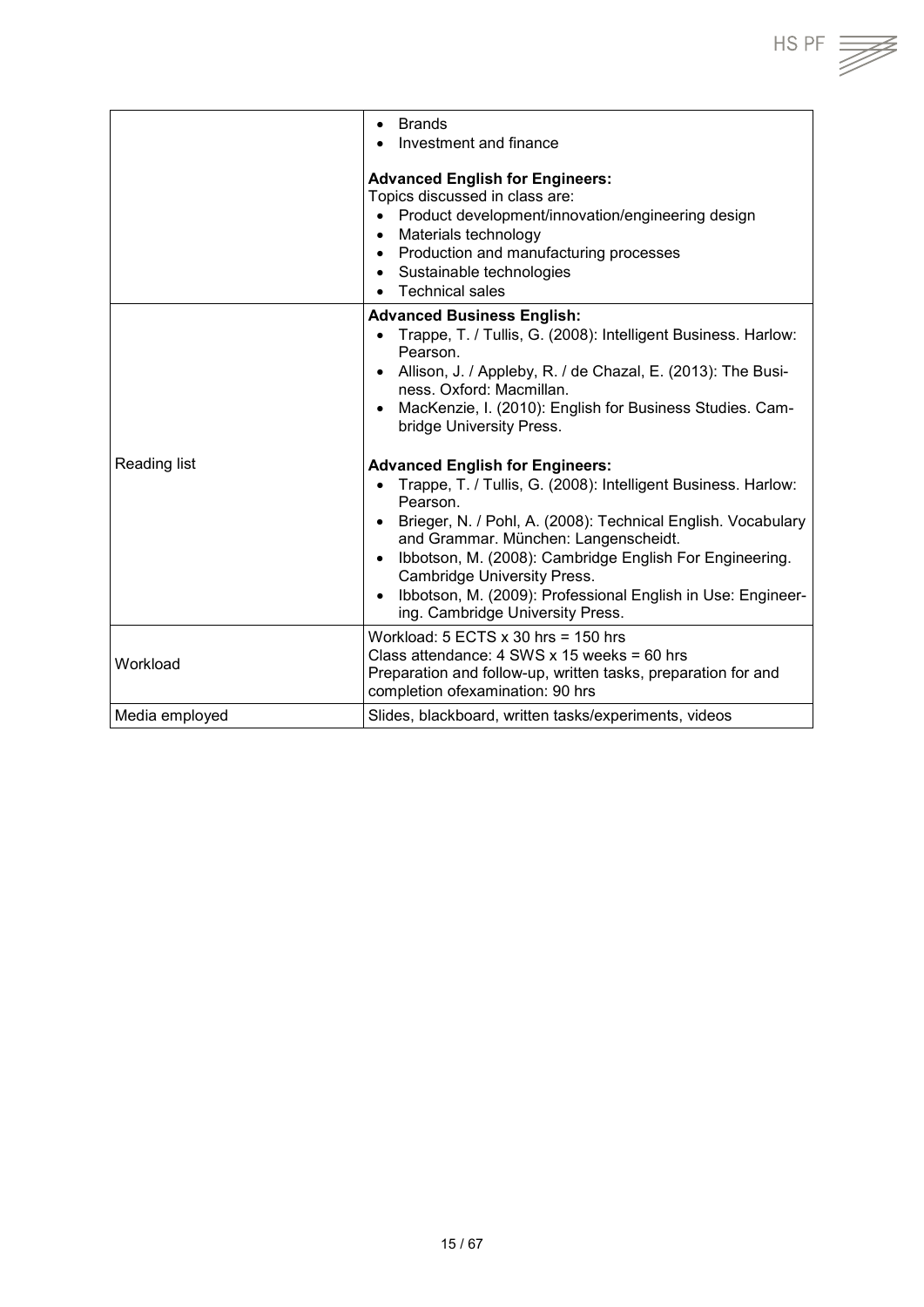## <span id="page-15-0"></span>**7. Law**

| "Law"                                                         |                                                                                                                                                                                                                                                                                                                                                                                                                                                                                                                                                                                                                                                                       |
|---------------------------------------------------------------|-----------------------------------------------------------------------------------------------------------------------------------------------------------------------------------------------------------------------------------------------------------------------------------------------------------------------------------------------------------------------------------------------------------------------------------------------------------------------------------------------------------------------------------------------------------------------------------------------------------------------------------------------------------------------|
| Code                                                          | LAW1300                                                                                                                                                                                                                                                                                                                                                                                                                                                                                                                                                                                                                                                               |
| Semester                                                      | $\overline{2}$                                                                                                                                                                                                                                                                                                                                                                                                                                                                                                                                                                                                                                                        |
| Level                                                         | Preliminary level                                                                                                                                                                                                                                                                                                                                                                                                                                                                                                                                                                                                                                                     |
| Credits / ECTS                                                | 5                                                                                                                                                                                                                                                                                                                                                                                                                                                                                                                                                                                                                                                                     |
| Contact hours per week                                        | 4                                                                                                                                                                                                                                                                                                                                                                                                                                                                                                                                                                                                                                                                     |
| <b>Related courses</b>                                        | LAW1301 Contract Management<br>LAW1302 Corporate Law                                                                                                                                                                                                                                                                                                                                                                                                                                                                                                                                                                                                                  |
| Recommended prerequisites                                     | None                                                                                                                                                                                                                                                                                                                                                                                                                                                                                                                                                                                                                                                                  |
| Form and duration of examination<br>(only in case of PLK/PLM) | PLK (90 mins) module examination                                                                                                                                                                                                                                                                                                                                                                                                                                                                                                                                                                                                                                      |
| Language                                                      | German                                                                                                                                                                                                                                                                                                                                                                                                                                                                                                                                                                                                                                                                |
| Module coordinator                                            | Prof Dr Schmitt                                                                                                                                                                                                                                                                                                                                                                                                                                                                                                                                                                                                                                                       |
| Lecturer                                                      | <b>Contract Management:</b><br>Prof Dr Harriehausen, Prof Dr Schweizer<br>Corporate Law:<br>Prof Dr Harriehausen, Prof Dr Schweizer                                                                                                                                                                                                                                                                                                                                                                                                                                                                                                                                   |
| Relation to curriculum                                        | WI, WI INT - Compulsory subject in 2 <sup>nd</sup> semester                                                                                                                                                                                                                                                                                                                                                                                                                                                                                                                                                                                                           |
| Teaching methodology                                          | Lecture                                                                                                                                                                                                                                                                                                                                                                                                                                                                                                                                                                                                                                                               |
| Objectives / intended learning out-<br>comes                  | Students comprehend the legal basics of contract law and law<br>of obligations including product liability. This is one of the pre-<br>requisites for solving economic, legal and business problems,<br>and is one of the professional duties of an industrial engineer.                                                                                                                                                                                                                                                                                                                                                                                              |
| Content                                                       | Civil law - general section<br>$\bullet$<br>contract law, terms and conditions, proxy etc.<br>Civil law - law of obligations<br>$\bullet$<br>breach of contract, consumer protection, product liability<br>etc.                                                                                                                                                                                                                                                                                                                                                                                                                                                       |
| Reading list                                                  | Köhler, H. (2014): Bürgerliches Gesetzbuch BGB. Mün-<br>$\bullet$<br>chen: Deutscher Taschenbuch Verlag.<br>Hefermehl, W. (2014): Handelsgesetzbuch HGB.<br>$\bullet$<br>München: Deutscher Taschenbuch Verlag.<br>Gildeggen, R. et al. (2013): Wirtschaftsprivatrecht. Kom-<br>paktwissen für Betriebswirte. München: Oldenbourg.<br>Müssig, P. (2014): Wirtschaftsprivatrecht. Rechtliche<br>$\bullet$<br>Grundlagen wirtschaftlichen Handelns. Heidelberg et al.:<br>Müller.<br>Frenz, W. (2008): Recht für Ingenieure. Zivilrecht, Öffentli-<br>$\bullet$<br>ches Recht, Europarecht. Berlin et al.: Springer.<br>(most recent edition in each case)<br>$\bullet$ |
| Workload                                                      | Workload: $5$ ECTS $x$ 30 hrs = 150 hrs<br>Class attendance: 4 SWS x 15 weeks = 60 hrs<br>Preparation and follow-up, practical work, preparation for and<br>completion of examination: 90 hrs                                                                                                                                                                                                                                                                                                                                                                                                                                                                         |
| Media employed                                                | Blackboard, worksheets, interactive teaching methods                                                                                                                                                                                                                                                                                                                                                                                                                                                                                                                                                                                                                  |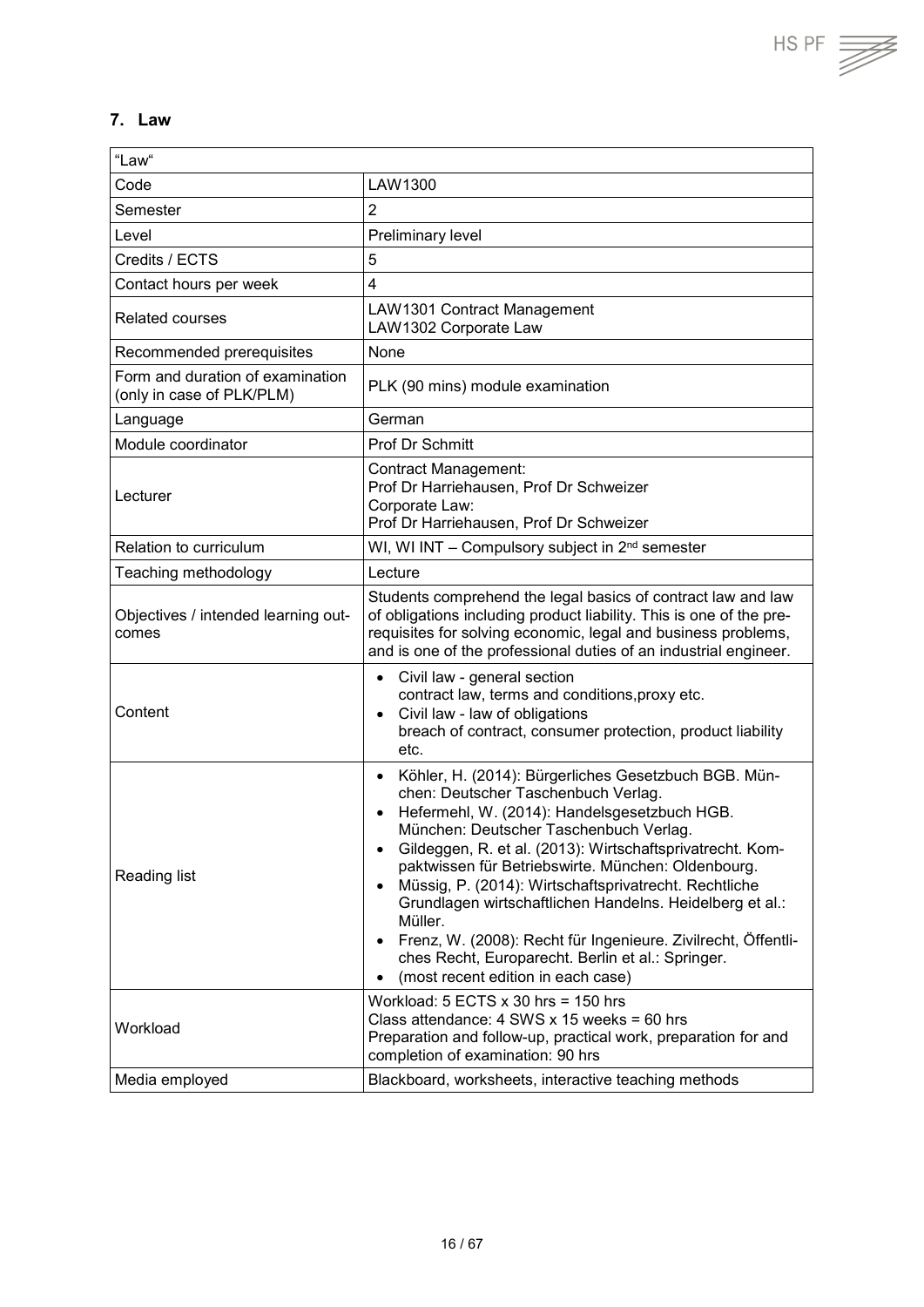## <span id="page-16-0"></span>**8. Physics**

| "Physics"                                                     |                                                                                                                                                                                                                                                                                                                        |
|---------------------------------------------------------------|------------------------------------------------------------------------------------------------------------------------------------------------------------------------------------------------------------------------------------------------------------------------------------------------------------------------|
| Code                                                          | <b>MNS1180</b>                                                                                                                                                                                                                                                                                                         |
| Semester                                                      | $\overline{2}$                                                                                                                                                                                                                                                                                                         |
| Level                                                         | Preliminary level                                                                                                                                                                                                                                                                                                      |
| Credits / ECTS                                                | 5                                                                                                                                                                                                                                                                                                                      |
| Contact hours per week                                        | $\overline{4}$                                                                                                                                                                                                                                                                                                         |
| Related courses                                               | MNS1181 Physics                                                                                                                                                                                                                                                                                                        |
| Recommended prerequisites                                     | Entrance level qualification in mathematics for a university of<br>applied sciences, knowledge of physics equivalent to 10 <sup>th</sup> grade<br>in German school system                                                                                                                                              |
| Type and duration of examination<br>(only in case of PLK/PLM) | Physics: PLK (60 mins)                                                                                                                                                                                                                                                                                                 |
| Language                                                      | German                                                                                                                                                                                                                                                                                                                 |
| Module coordinator                                            | Prof Dr Lindenlauf                                                                                                                                                                                                                                                                                                     |
| Lecturer                                                      | Prof Dr Lindenlauf, Dr Frank                                                                                                                                                                                                                                                                                           |
| Relation to curriculum                                        | WI, WI INT - Compulsory subject in 2 <sup>nd</sup> semester                                                                                                                                                                                                                                                            |
| Teaching methodology                                          | Lecture with integrated excercises, tutorials and seminar                                                                                                                                                                                                                                                              |
| Objectives / intended learning out-<br>comes                  | The students<br>recognize and understand basic physical relationships<br>$\bullet$<br>can analyze simple physical tasks and solve them mathe-<br>$\bullet$<br>matically                                                                                                                                                |
| Content                                                       | Basics, quantities and units, kinematics, translational dynamics,<br>mechanical forces, rotational dynamics, oscillations and waves,<br>fundamentals of thermodynamics                                                                                                                                                 |
| Reading list                                                  | Rybach, J.: Physik für Bachelors. München: Hanser.<br>$\bullet$<br>Hering, E. / Martin, R. / Stohrer, M.: Physik für Ingenieure.<br>$\bullet$<br>Berlin: Springer.<br>University of Colorado (Boulder): Interactive Simulations -<br>$\bullet$<br>PhET (Physics Education Technology).<br>http://phet.colorado.edu/de/ |
| Workload                                                      | Workload: $5$ ECTS $x$ 30 hrs = 150 hrs<br>Class attendance: $4$ SWS x 15 weeks = 60 hrs<br>Preparation and follow-up, practical work, preparation for and<br>completion of examination: 90 hrs                                                                                                                        |
| Media employed                                                | Blackboard, data projector, simulations, Peer instruction, audi-<br>ence response techniques, problem-based learning                                                                                                                                                                                                   |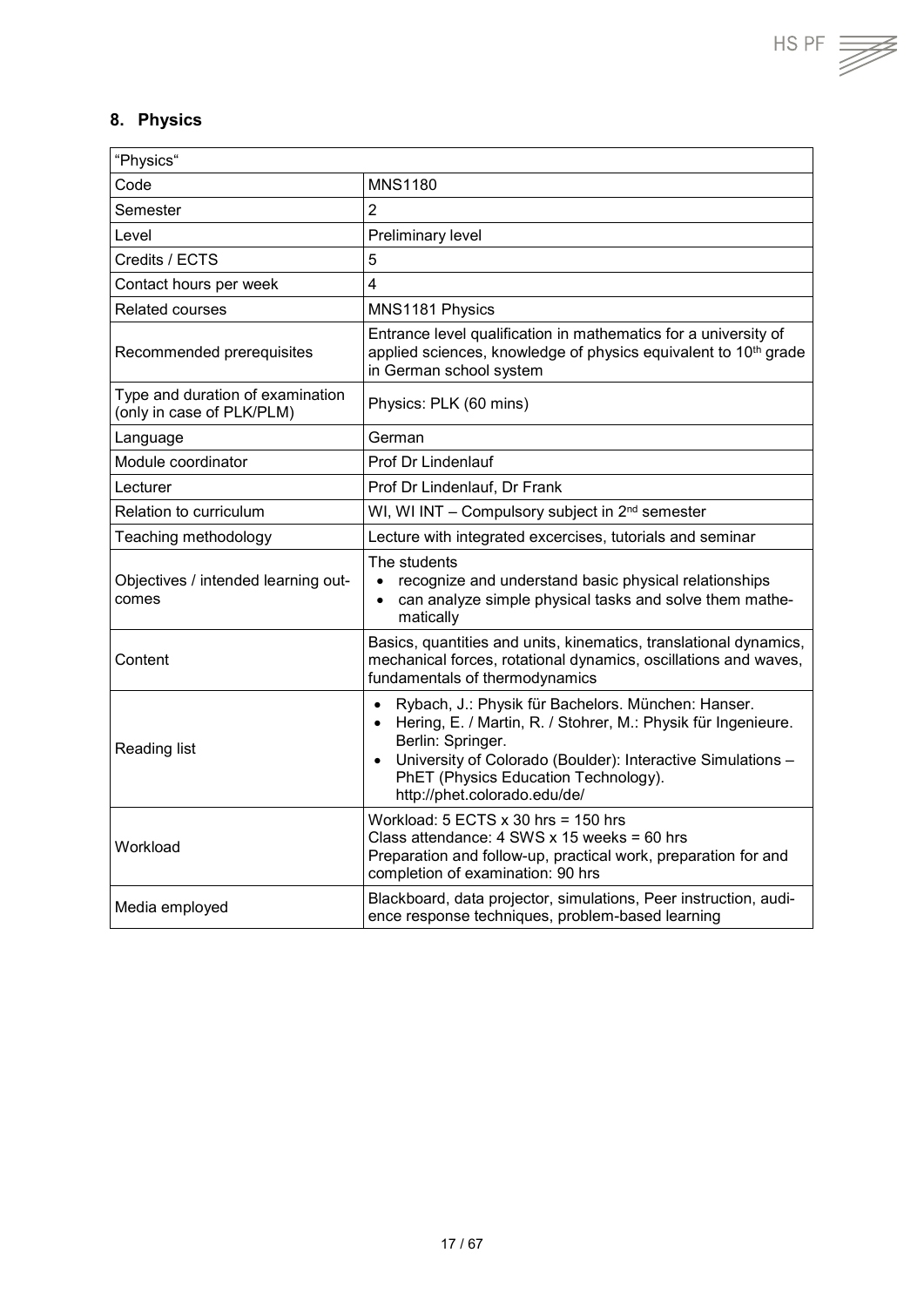## <span id="page-17-0"></span>**9. Manufacturing Technology**

| "Manufacturing Technology"                                    |                                                                                                                                                                                                                                                                                                                                                                                                                                                                                                                                                                                                                                                                                                                                         |  |
|---------------------------------------------------------------|-----------------------------------------------------------------------------------------------------------------------------------------------------------------------------------------------------------------------------------------------------------------------------------------------------------------------------------------------------------------------------------------------------------------------------------------------------------------------------------------------------------------------------------------------------------------------------------------------------------------------------------------------------------------------------------------------------------------------------------------|--|
| Code                                                          | <b>MEN1270</b>                                                                                                                                                                                                                                                                                                                                                                                                                                                                                                                                                                                                                                                                                                                          |  |
| Semester                                                      | $\overline{2}$                                                                                                                                                                                                                                                                                                                                                                                                                                                                                                                                                                                                                                                                                                                          |  |
| Level                                                         | Preliminary level                                                                                                                                                                                                                                                                                                                                                                                                                                                                                                                                                                                                                                                                                                                       |  |
| Credits / ECTS                                                | 6                                                                                                                                                                                                                                                                                                                                                                                                                                                                                                                                                                                                                                                                                                                                       |  |
| Contact hours per week                                        | $6\phantom{1}$                                                                                                                                                                                                                                                                                                                                                                                                                                                                                                                                                                                                                                                                                                                          |  |
| <b>Related courses</b>                                        | <b>MEN1271 Manufacturing Technology 1</b><br>MEN1272 Manufacturing Technology 1 Laboratory                                                                                                                                                                                                                                                                                                                                                                                                                                                                                                                                                                                                                                              |  |
| Recommended prerequisites                                     | High school level in mathematics<br><b>MEN1281 Engineering Mechanics</b><br>MEN1282 Introduction to Mechanical Design<br>MEN1283 Introduction to Material Science                                                                                                                                                                                                                                                                                                                                                                                                                                                                                                                                                                       |  |
| Type and duration of examination<br>(only in case of PLK/PLM) | Manufacturing Technology 1: PLK (90 mins)<br>Manufacturing Technology 1 Laboratory: UPL                                                                                                                                                                                                                                                                                                                                                                                                                                                                                                                                                                                                                                                 |  |
| Language                                                      | German                                                                                                                                                                                                                                                                                                                                                                                                                                                                                                                                                                                                                                                                                                                                  |  |
| Module coordinator                                            | Prof Dr Oßwald                                                                                                                                                                                                                                                                                                                                                                                                                                                                                                                                                                                                                                                                                                                          |  |
| Lecturer                                                      | Manufacturing Technology 1: Prof Dr Eberhardt,<br>Prof Dr Oßwald<br>Manufacturing Technology 1 Laboratory: Prof Dr Eberhardt,<br>Prof Dr Oßwald                                                                                                                                                                                                                                                                                                                                                                                                                                                                                                                                                                                         |  |
| Relation to curriculum                                        | educational videos                                                                                                                                                                                                                                                                                                                                                                                                                                                                                                                                                                                                                                                                                                                      |  |
| Teaching methodology                                          | Lectures with practical work, laboratory tutorial                                                                                                                                                                                                                                                                                                                                                                                                                                                                                                                                                                                                                                                                                       |  |
| Objectives / intended learning out-<br>comes                  | The most important production processes for metallic compo-<br>nents will be examined. This includes primary forming, cutting,<br>shaping as well as coating and material property alteration.<br>The students<br>are familiar with the basic manufacturing processes<br>$\bullet$<br>comprehend the use of key data in typical operational ar-<br>$\bullet$<br>eas as well as efficiencies and accuracies of the processes<br>The knowledge acquired will help future engineers working in<br>planning and production processes<br>plan, optimise and conduct production processes and their<br>technological coordination<br>develop products that are optimally production-ready and<br>$\bullet$<br>thus reduce manufacturing costs |  |
| Content                                                       | Content: Manufacturing technology of metals:<br>Operation, performance characteristics, application areas of<br>each of the following manufacturing processes:<br><b>Primary Forming</b><br>$\bullet$<br>Shaping<br>$\bullet$<br>Cutting<br>$\bullet$<br>Joining<br>Coating<br>$\bullet$<br>Material property alteration<br>$\bullet$<br>Westkämper, E. (2001): Einführung in die Fertigungstech-<br>$\bullet$                                                                                                                                                                                                                                                                                                                          |  |
| <b>Reading list</b>                                           | nik. Stuttgart: Teubner.<br>Fritz, A. H. / Schulze, G. (2006): Fertigungstechnik. Düssel-<br>$\bullet$<br>dorf: VDI.<br>Schmid, D. et al. (2013): Industrielle Fertigung. Haan: Ver-<br>$\bullet$<br>lag Europa-Lehrmittel.                                                                                                                                                                                                                                                                                                                                                                                                                                                                                                             |  |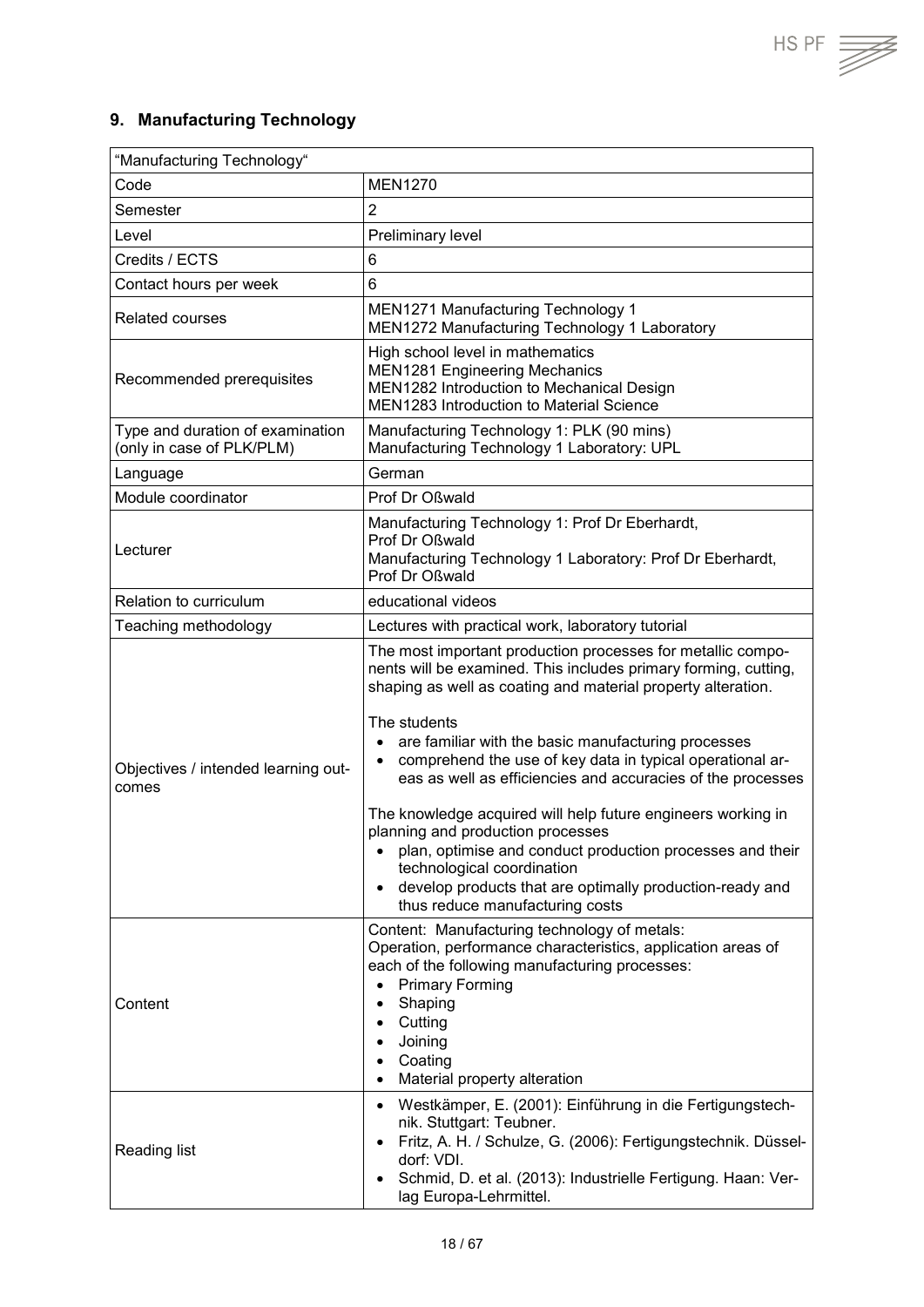| <b>Workload</b> | Workload: 6 ECTS $\times$ 30 hrs = 180 hrs<br>Class attendance: $6$ SWS x 15 weeks = 90 hrs<br>Preparation and follow-up, practical work, preparation for and<br>completion of examination: 90 hrs |
|-----------------|----------------------------------------------------------------------------------------------------------------------------------------------------------------------------------------------------|
| Media employed  | Slides, blackboard, data projector, simulations, audience re-<br>sponse techniques, educational videos, e-Learning platform of<br>the university (Moodle)                                          |

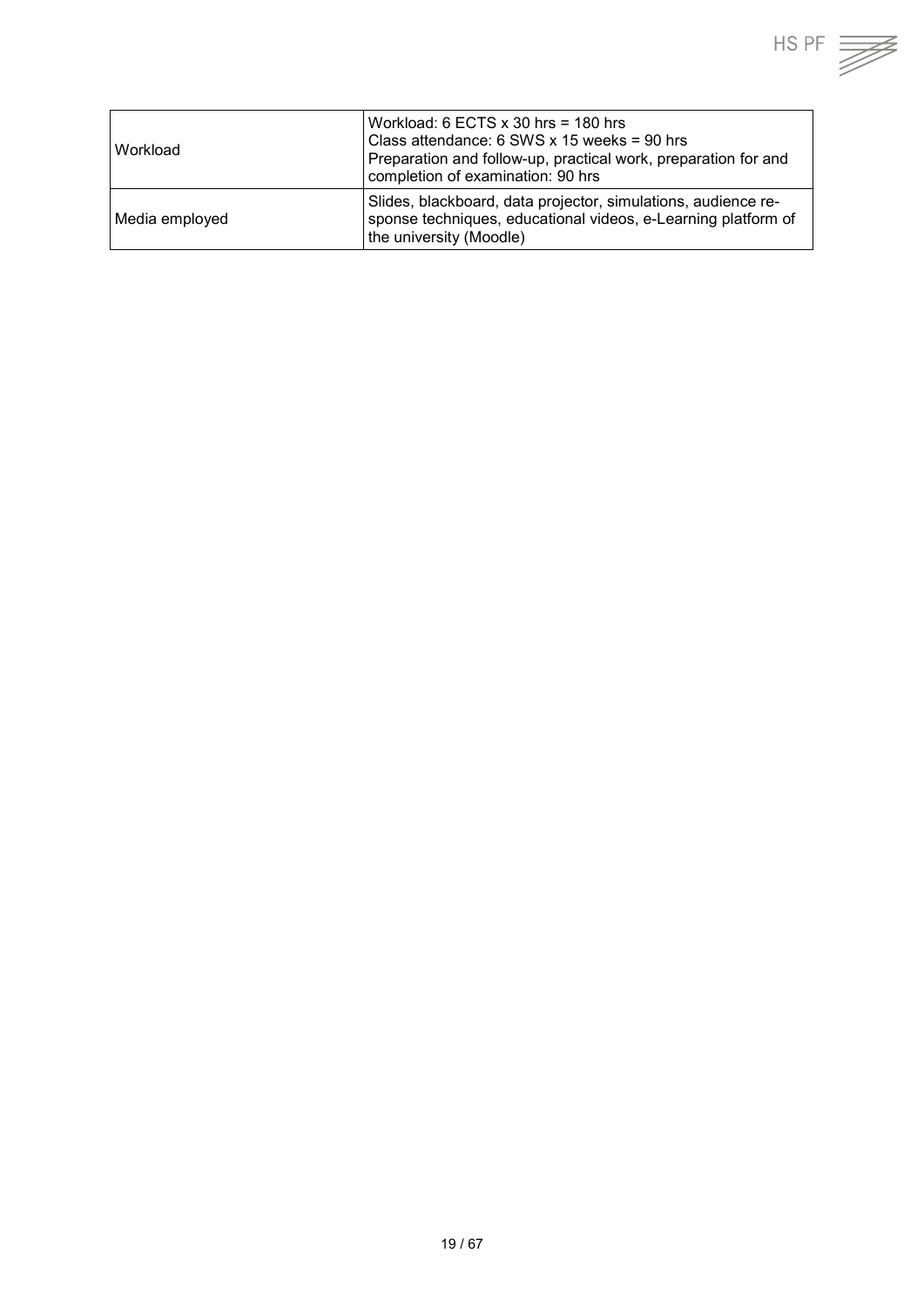## <span id="page-19-0"></span>**10. Quantitative Methods I**

| "Quantitative Methods I"                                      |                                                                                                                                                                                                                                                                                                                                                                                                                                                                                                                                                                                                                                                                                              |
|---------------------------------------------------------------|----------------------------------------------------------------------------------------------------------------------------------------------------------------------------------------------------------------------------------------------------------------------------------------------------------------------------------------------------------------------------------------------------------------------------------------------------------------------------------------------------------------------------------------------------------------------------------------------------------------------------------------------------------------------------------------------|
| Code                                                          | <b>BAE1150</b>                                                                                                                                                                                                                                                                                                                                                                                                                                                                                                                                                                                                                                                                               |
| Semester                                                      | $\overline{2}$                                                                                                                                                                                                                                                                                                                                                                                                                                                                                                                                                                                                                                                                               |
| Level                                                         | Preliminary level                                                                                                                                                                                                                                                                                                                                                                                                                                                                                                                                                                                                                                                                            |
| Credits / ECTS                                                | 5                                                                                                                                                                                                                                                                                                                                                                                                                                                                                                                                                                                                                                                                                            |
| Contact hours per week                                        | $\overline{4}$                                                                                                                                                                                                                                                                                                                                                                                                                                                                                                                                                                                                                                                                               |
| <b>Related courses</b>                                        | BAE1054 Statistics 1<br>BAE1053 Operations Research 1                                                                                                                                                                                                                                                                                                                                                                                                                                                                                                                                                                                                                                        |
| Recommended prerequisites                                     | Restricted university entry qualification level in mathematics                                                                                                                                                                                                                                                                                                                                                                                                                                                                                                                                                                                                                               |
| Type and duration of examination<br>(only in case of PLK/PLM) | PLK (90 mins) module examination                                                                                                                                                                                                                                                                                                                                                                                                                                                                                                                                                                                                                                                             |
| Language                                                      | German                                                                                                                                                                                                                                                                                                                                                                                                                                                                                                                                                                                                                                                                                       |
| Module coordinator                                            | Prof Dr Bulander                                                                                                                                                                                                                                                                                                                                                                                                                                                                                                                                                                                                                                                                             |
| Lecturer                                                      | Statistics 1: Prof Dr Bulander<br>Operations Research 1: Prof Dr Galler, Dr Heinemeyer                                                                                                                                                                                                                                                                                                                                                                                                                                                                                                                                                                                                       |
| Relation to curriculum                                        | WI, WI INT - Compulsory subject in 2 <sup>nd</sup> semester                                                                                                                                                                                                                                                                                                                                                                                                                                                                                                                                                                                                                                  |
| Teaching methodology                                          | Lecture with practical work                                                                                                                                                                                                                                                                                                                                                                                                                                                                                                                                                                                                                                                                  |
| Objectives / intended learning out-<br>comes                  | The students have a good understanding of descriptive statisti-<br>cal concepts and methods as well as linear programming and<br>its applications. They can use the appropriate concepts and<br>procedures and will, therefore, meet the prerequisite for other<br>courses.<br><b>Learning Objectives:</b><br>The students<br>can recognize and use descriptive statistic concepts and<br>$\bullet$<br>procedures<br>can identify and solve problems of linear programming                                                                                                                                                                                                                   |
| Content                                                       | <b>Statistics 1:</b><br>Introduction to Statistics<br>$\bullet$<br>Basic knowledge of descriptive statistics<br>$\bullet$<br>Basics of evaluating univariate records: situation, scattering<br>and kurtosis parameters<br>Evaluation of bivariate data records: correlation and regres-<br>sion calculation<br><b>Operations Research 1:</b><br>Classification and development of OR<br>Basic model of linear programming<br>$\bullet$<br>Graphical solution of an LP problem<br>$\bullet$<br>Simplex algorithm and special cases<br>$\bullet$<br>Duality<br>$\bullet$<br>Post optimal analyses<br>$\bullet$<br><b>Transportation problems</b><br>Assignment problem<br><b>Statistics 1:</b> |
| <b>Reading list</b>                                           | Specht, K. / Bulander, R. / Gohout, W. (2014): Statistik für<br>$\bullet$<br>Technik und Wirtschaft. 2 <sup>nd</sup> updated and expanded edition,<br>München: De Gruyter Oldenbourg.<br><b>Operations Research 1:</b>                                                                                                                                                                                                                                                                                                                                                                                                                                                                       |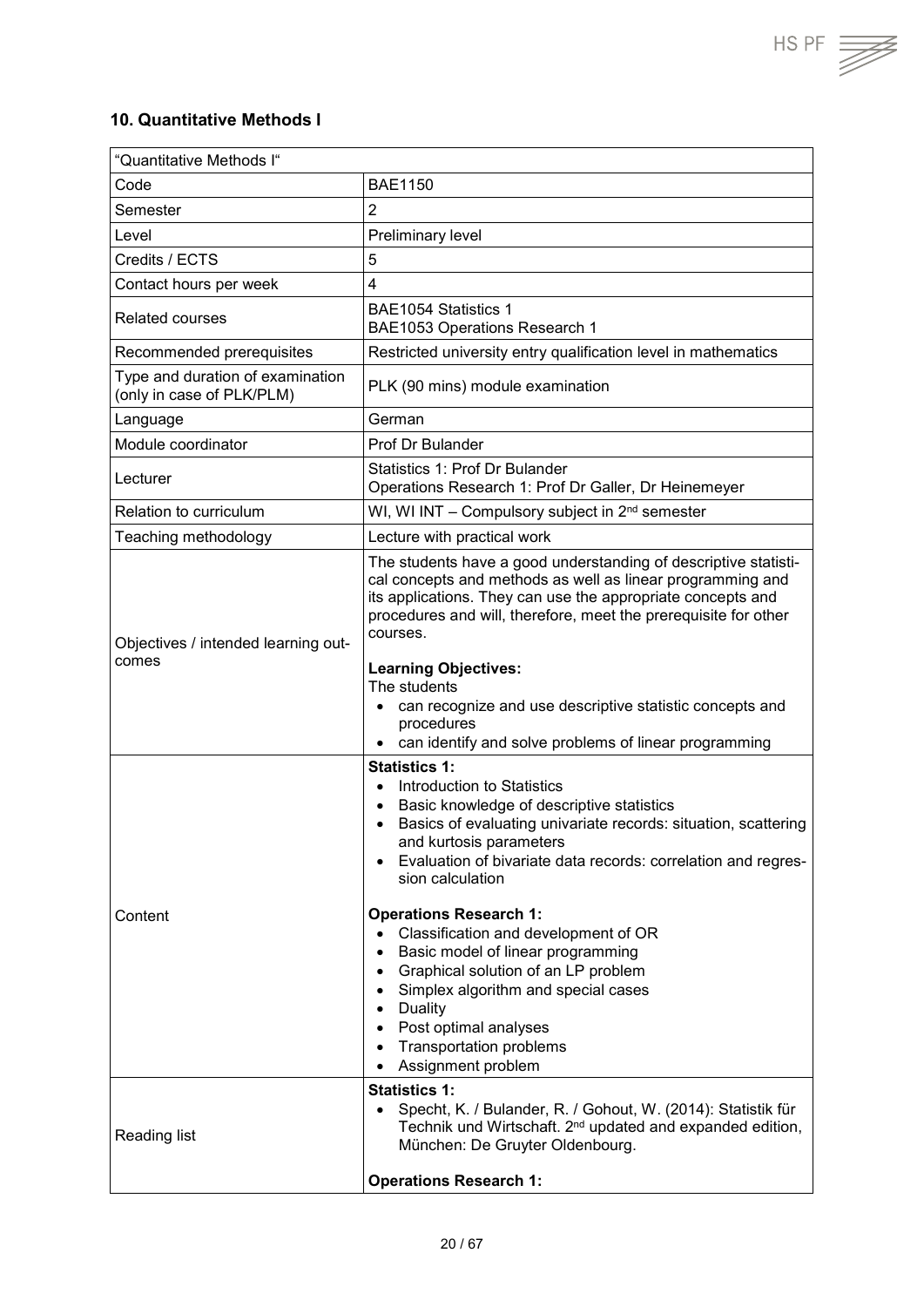

|                | Gohout, W. (2009): Operations Research. 4th expanded<br>edition, München: Oldenbourg.                                                                                                           |
|----------------|-------------------------------------------------------------------------------------------------------------------------------------------------------------------------------------------------|
| Workload       | Workload: $5$ ECTS $x$ 30 hrs = 150 hrs<br>Class attendance: $4$ SWS x 15 weeks = 60 hrs<br>Preparation and follow-up, practical work, preparation for and<br>completion of examination: 90 hrs |
| Media employed | Slides, data projector, e-learning platform of the university<br>(Moodle)                                                                                                                       |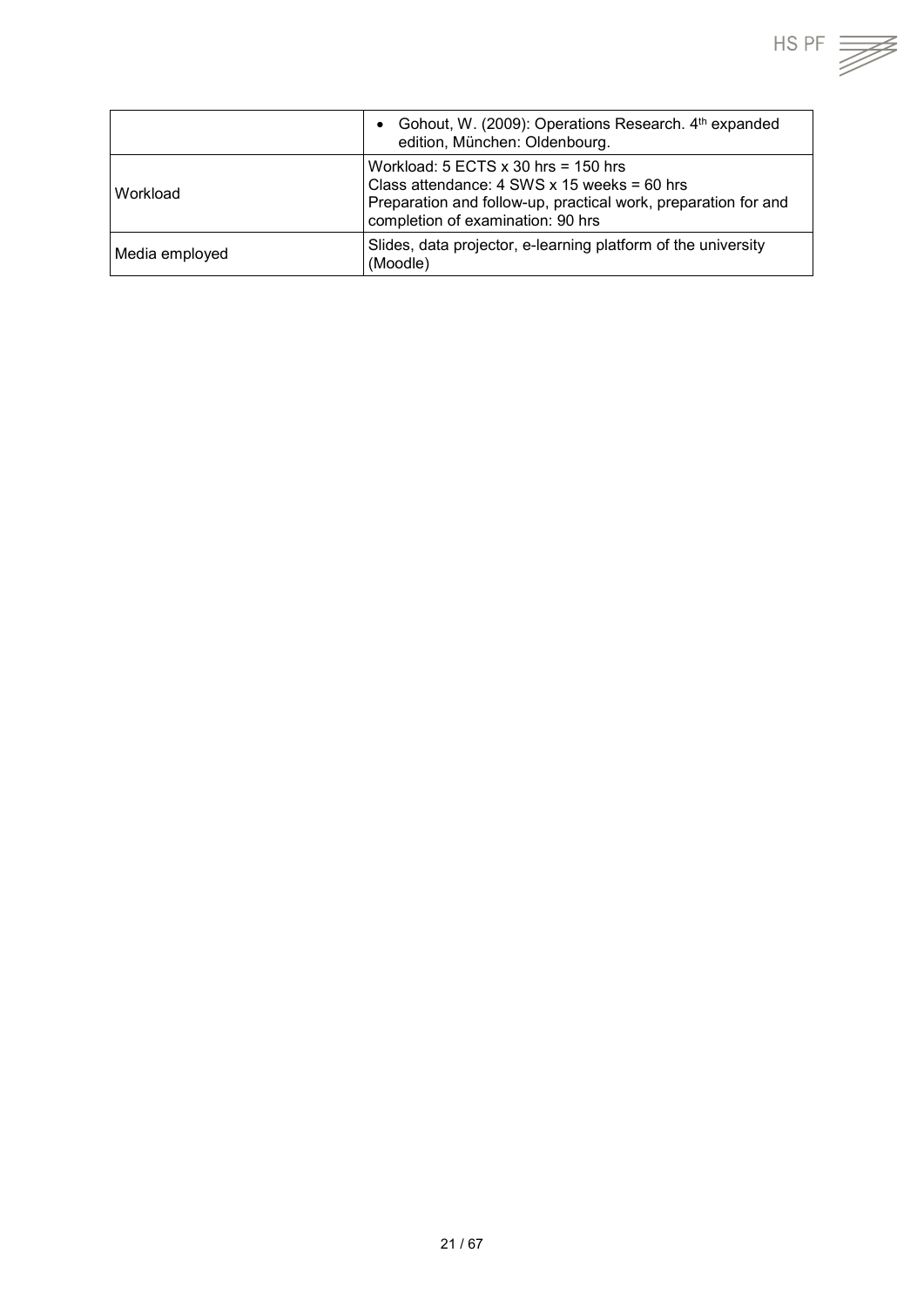## <span id="page-21-0"></span>**II. Section 2 of study program**

#### <span id="page-21-1"></span>**1. Electrical Engineering**

| "Electrical Engineering"                                      |                                                                                                                                                                                                                                                                                                                                                                       |
|---------------------------------------------------------------|-----------------------------------------------------------------------------------------------------------------------------------------------------------------------------------------------------------------------------------------------------------------------------------------------------------------------------------------------------------------------|
| Code                                                          | EEN2910                                                                                                                                                                                                                                                                                                                                                               |
| Semester                                                      | 3                                                                                                                                                                                                                                                                                                                                                                     |
| Level                                                         | Preliminary level                                                                                                                                                                                                                                                                                                                                                     |
| Credits / ECTS                                                | 5                                                                                                                                                                                                                                                                                                                                                                     |
| Contact hours per week                                        | $\overline{\mathbf{4}}$                                                                                                                                                                                                                                                                                                                                               |
| Related courses                                               | <b>EEN2901 Introduction to Electrical Engineering</b>                                                                                                                                                                                                                                                                                                                 |
| Recommended prerequisites                                     | Knowledge in mathematics from section 1 of study program                                                                                                                                                                                                                                                                                                              |
| Type and duration of examination<br>(only in case of PLK/PLM) | PLK 90 mins                                                                                                                                                                                                                                                                                                                                                           |
| Language                                                      | German                                                                                                                                                                                                                                                                                                                                                                |
| Module coordinator                                            | Prof Dr Greiner                                                                                                                                                                                                                                                                                                                                                       |
| Lecturer                                                      | Prof Dr Greiner, Dr Frank                                                                                                                                                                                                                                                                                                                                             |
| Relation to curriculum                                        | WI, WI INT $-$ Compulsory subject in $3rd$ semester                                                                                                                                                                                                                                                                                                                   |
| Teaching methodology                                          | Lecture with practical work                                                                                                                                                                                                                                                                                                                                           |
| Objectives / intended learning out-<br>comes                  | The students<br>recognize and understand basic electrical relationships<br>can analyze electrical tasks and solve them mathematically                                                                                                                                                                                                                                 |
| Content                                                       | Network theory, electrical and magnetostatic fields, basic con-<br>cepts of alternating current                                                                                                                                                                                                                                                                       |
| Reading list                                                  | Hagmann, G. (2013): Grundlagen der Elektrotechnik. Wie-<br>$\bullet$<br>belsheim: Aula.<br>Hagmann, G. (2013): Aufgabensammlung zu den Grundla-<br>$\bullet$<br>gen der Elektrotechnik. Wiebelsheim: Aula-Verlag.<br>University of Colorado (Boulder): Interactive Simulations -<br>$\bullet$<br>PhET (Physics Education Technology).<br>http://phet.colorado.edu/de/ |
| Workload                                                      | Workload: $5$ ECTS $x$ 30 hrs = 150 hrs<br>Class attendance: $4$ SWS x 15 weeks = 60 hrs<br>Preparation and follow-up, practical work, preparation for and<br>completion of examination: 90 hrs                                                                                                                                                                       |
| Media employed                                                | Blackboard, overhead data projector, simulations, experiments,<br>Peer instruction, audience response techniques                                                                                                                                                                                                                                                      |

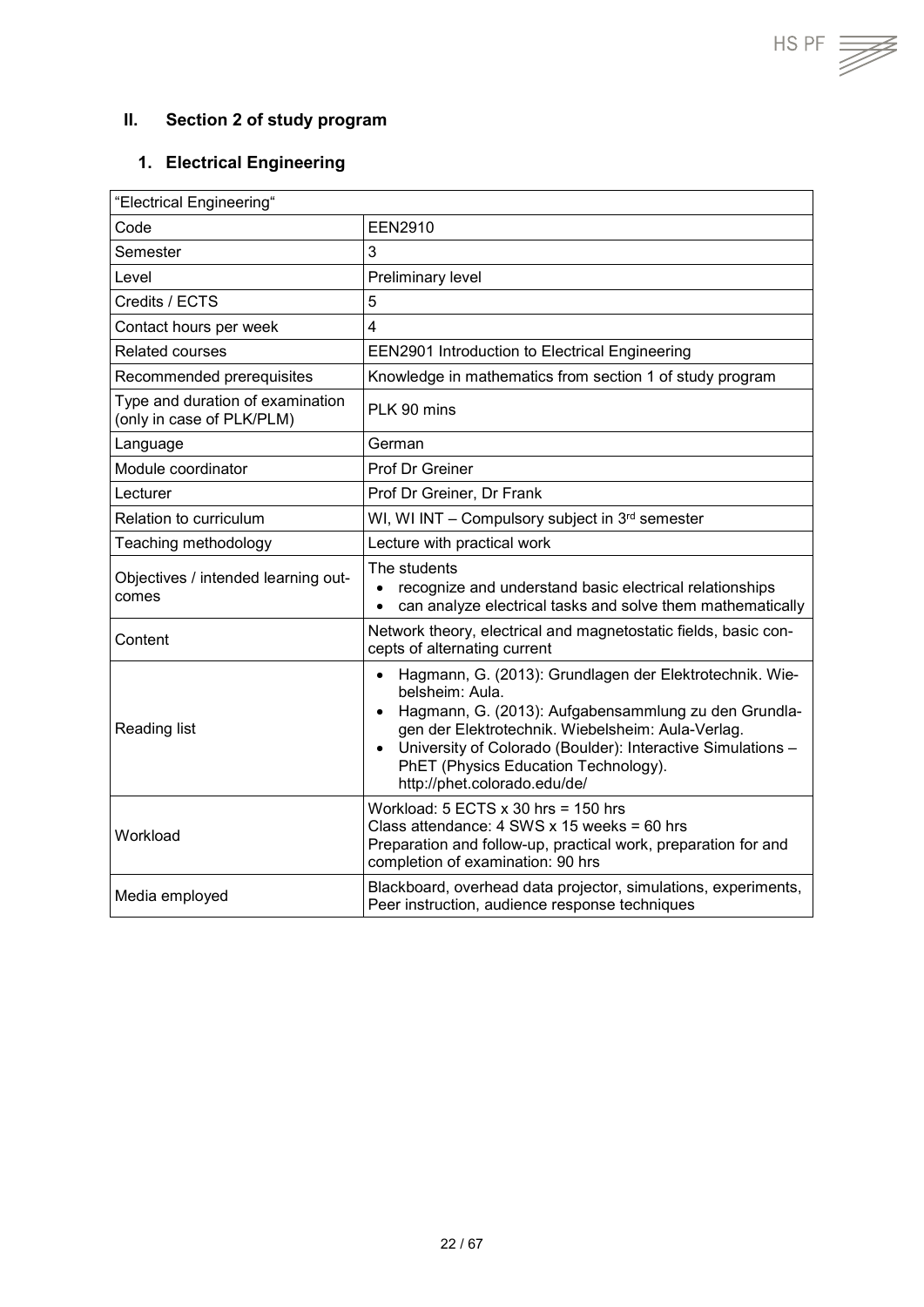$HS PF \implies$ 

#### <span id="page-22-0"></span>**2. Quantitative Methods II**

| "Quantitative Methods II"                                     |                                                                                                                                                                                                                                                                                                                                                                                                    |
|---------------------------------------------------------------|----------------------------------------------------------------------------------------------------------------------------------------------------------------------------------------------------------------------------------------------------------------------------------------------------------------------------------------------------------------------------------------------------|
| Code                                                          | <b>BAE2080</b>                                                                                                                                                                                                                                                                                                                                                                                     |
| Semester                                                      | 3                                                                                                                                                                                                                                                                                                                                                                                                  |
| Level                                                         | Advanced level                                                                                                                                                                                                                                                                                                                                                                                     |
| Credits / ECTS                                                | 4                                                                                                                                                                                                                                                                                                                                                                                                  |
| Contact hours per week                                        | 4                                                                                                                                                                                                                                                                                                                                                                                                  |
| Related courses                                               | BAE2023 Statistics 2<br>BAE2024 Operations Research 2                                                                                                                                                                                                                                                                                                                                              |
| Recommended prerequisites                                     | MNS1010 Mathematics,<br><b>BAE1050 Quantitative Methods I</b>                                                                                                                                                                                                                                                                                                                                      |
| Type and duration of examination<br>(only in case of PLK/PLM) | PLK (90 mins) module examination                                                                                                                                                                                                                                                                                                                                                                   |
| Language                                                      | German                                                                                                                                                                                                                                                                                                                                                                                             |
| Module coordinator                                            | Prof Dr Bulander                                                                                                                                                                                                                                                                                                                                                                                   |
| Lecturer                                                      | Statistics 2: Prof Dr Galler<br>Operations Research 2: Dr Heinemeyer                                                                                                                                                                                                                                                                                                                               |
| Relation to curriculum                                        | WI, WI INT - Compulsory subject in 3rd semester                                                                                                                                                                                                                                                                                                                                                    |
| Teaching methodology                                          | Lecture with practical work                                                                                                                                                                                                                                                                                                                                                                        |
| Objectives / intended learning out-<br>comes                  | The students<br>are familiar with probability calculation<br>$\bullet$<br>learn the quality criteria for estimators and use them<br>$\bullet$<br>can do statistic tests<br>$\bullet$<br>learn the important uses of networks<br>$\bullet$<br>are acquainted with the most important method of network<br>$\bullet$<br>planning<br>learn static, dynamic and stochastic models for warehousing<br>٠ |
| Content                                                       | The module consists of the following courses:<br><b>Statistics 2:</b><br>Probability theory, theory of estimation, test theory<br><b>Operations Research 2:</b><br>Networks, network planning, warehousing                                                                                                                                                                                         |
| Reading list                                                  | <b>Statistics 2:</b><br>Bamberg, G. / Baur, F. / Krapp, M. (2012): Statistik. Mün-<br>$\bullet$<br>chen: Oldenbourg.<br>Rinne, H. (2008): Taschenbuch der Statistik. Thun et al.:<br>$\bullet$<br>Harri German.<br>Specht, K. / Bulander, R. / Gohout, W. (2014): Statistik für<br>$\bullet$<br>Technik und Wirtschaft. 2 <sup>nd</sup> expanded edition, München: De<br>Gruyter Oldenbourg.       |
|                                                               | <b>Operations Research 2:</b><br>Gohout, W. (2009): Operations Research. 4th expanded edi-<br>$\bullet$<br>tion, München: De Gruyter Oldenbourg.                                                                                                                                                                                                                                                   |
| Workload                                                      | Workload: $4$ ECTS $x$ 30 hrs = 120 hrs<br>Class attendance: $4$ SWS x 15 weeks = 60 hrs<br>Preparation and follow-up, practical work, preparation for and<br>completion of examination: 60 hrs                                                                                                                                                                                                    |
| Media employed                                                | Slides, blackboard, practical work                                                                                                                                                                                                                                                                                                                                                                 |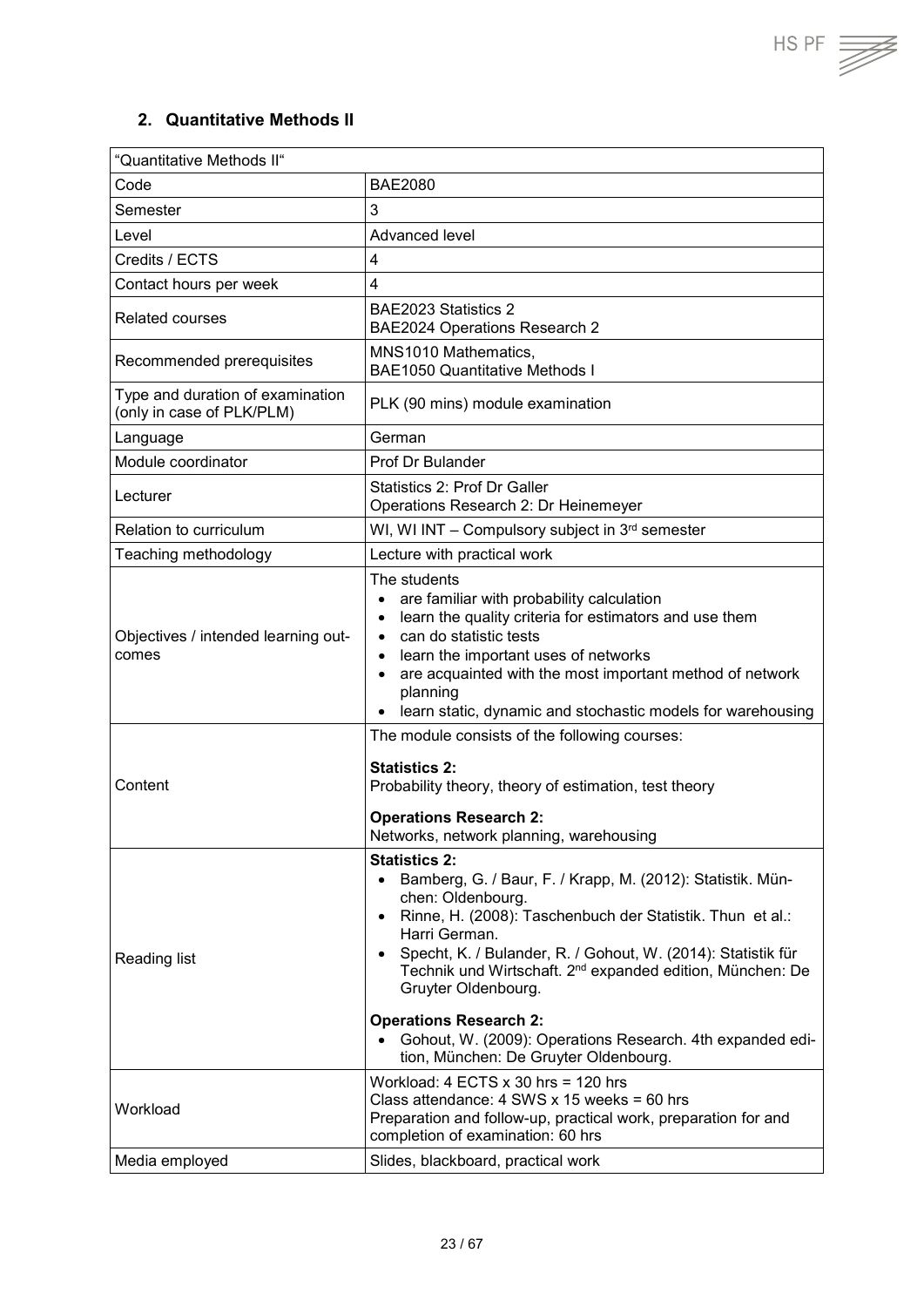## <span id="page-23-0"></span>**3. Computer Science II**

| "Computer Science II"                                         |                                                                                                                                                                                                                                                                                                                                                                                                                                                                                                                                                                                                                                                                                                                                                                                                                                                                                |  |
|---------------------------------------------------------------|--------------------------------------------------------------------------------------------------------------------------------------------------------------------------------------------------------------------------------------------------------------------------------------------------------------------------------------------------------------------------------------------------------------------------------------------------------------------------------------------------------------------------------------------------------------------------------------------------------------------------------------------------------------------------------------------------------------------------------------------------------------------------------------------------------------------------------------------------------------------------------|--|
| Code                                                          | <b>BAE2260</b>                                                                                                                                                                                                                                                                                                                                                                                                                                                                                                                                                                                                                                                                                                                                                                                                                                                                 |  |
| Semester                                                      | 3                                                                                                                                                                                                                                                                                                                                                                                                                                                                                                                                                                                                                                                                                                                                                                                                                                                                              |  |
| Level                                                         | Advanced level                                                                                                                                                                                                                                                                                                                                                                                                                                                                                                                                                                                                                                                                                                                                                                                                                                                                 |  |
| Credits / ECTS                                                | $\overline{7}$                                                                                                                                                                                                                                                                                                                                                                                                                                                                                                                                                                                                                                                                                                                                                                                                                                                                 |  |
| Contact hours per week                                        | 6                                                                                                                                                                                                                                                                                                                                                                                                                                                                                                                                                                                                                                                                                                                                                                                                                                                                              |  |
| <b>Related courses</b>                                        | <b>BAE2035 IT Applications</b><br>BAE2034 Laboratory Exercises in IT Applications<br>BAE2231 Programming Project 2                                                                                                                                                                                                                                                                                                                                                                                                                                                                                                                                                                                                                                                                                                                                                             |  |
| Recommended prerequisites                                     | Basic knowledge in relational database systems, as taught in<br>the course BAE1034, Programming Project 1 " in the 2 <sup>nd</sup> se-<br>mester. Knowledge in elementary operational processes helpful,<br>but not mandatory.                                                                                                                                                                                                                                                                                                                                                                                                                                                                                                                                                                                                                                                 |  |
| Type and duration of examination<br>(only in case of PLK/PLM) | IT Applications: PLK (60 mins)<br>Laboratory Exercises in IT Applications: UPL<br>Programming Project 2: (PLL)                                                                                                                                                                                                                                                                                                                                                                                                                                                                                                                                                                                                                                                                                                                                                                 |  |
| Language                                                      | English and German (laboratory tasks)                                                                                                                                                                                                                                                                                                                                                                                                                                                                                                                                                                                                                                                                                                                                                                                                                                          |  |
| Module coordinator                                            | Prof Dr Thimm                                                                                                                                                                                                                                                                                                                                                                                                                                                                                                                                                                                                                                                                                                                                                                                                                                                                  |  |
| Lecturer                                                      | IT Applications: Prof Dr Thimm<br>Laboratory Exercises in IT Applications: Prof Dr Thimm, labora-<br>tory engineer of ERP and Database Programming Laboratory<br>Programming Project 2: Prof Dittmann, Prof Schätter                                                                                                                                                                                                                                                                                                                                                                                                                                                                                                                                                                                                                                                           |  |
| <b>Relation to curriculum</b>                                 | WI INT - Compulsory subject in 3rd semester                                                                                                                                                                                                                                                                                                                                                                                                                                                                                                                                                                                                                                                                                                                                                                                                                                    |  |
| Teaching methodology                                          | Lecture /laboratory tasks on computer, laboratory<br>Project with lecture                                                                                                                                                                                                                                                                                                                                                                                                                                                                                                                                                                                                                                                                                                                                                                                                      |  |
| Objectives / intended learning out-<br>comes                  | The students<br>get acquainted with the different types of business applica-<br>$\bullet$<br>tion systems, their basic functions and features<br>learn the repertoire of benefits for use of business infor-<br>$\bullet$<br>mation systems<br>are able to explain basic information technology concepts<br>$\bullet$<br>and approaches of business application systems<br>understand the complete order process in a company and<br>$\bullet$<br>its IT support through standard software<br>acquire practical basic knowledge of ERP systems (SAP<br>$\bullet$<br>ERP and ABAS Business Software)<br>learn the fundamental importance of internet applications<br>$\bullet$<br>for enterprises and the basics of content management sys-<br>tems<br>are able to design a website including a webshop for a<br>$\bullet$<br>company and implement a content management system |  |
| Content                                                       | The module consists of the following sub-modules:<br>IT Applications - lecture (in English)<br>Business Application Systems - general principles, central busi-<br>ness computing tasks, IT-business alignment, information as a<br>competitive factor, classification of business processes, differ-<br>ences between standard software and customized software,<br>characteristics and architecture of ERP systems<br><b>Laboratory Exercises in IT Applications:</b><br>Case study for IT-based management of the procedural se-<br>quence of an order (from receipt to delivery) with the help of an                                                                                                                                                                                                                                                                       |  |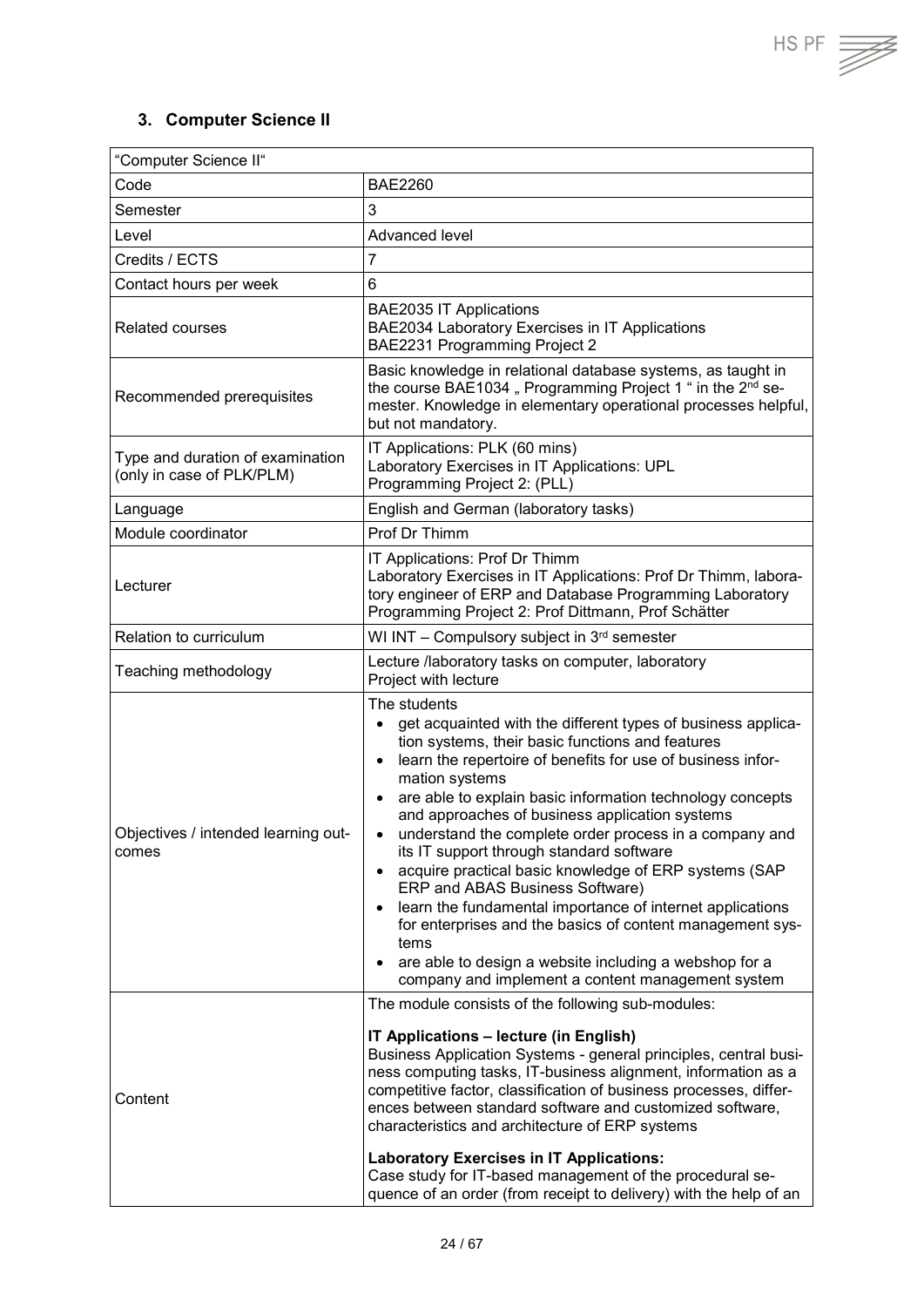|                | ERP system (SAP ERP), creation of master data, input of all<br>values of an order and order monitoring, order processing at a<br>trading company using an SME-compatible ERP system (ABAS<br>Business software)                                                                                                                                                                                                                                                                                                                                                                                                                                                                                                                                                                                                                                                                                                                                                                                                                                                                                                                                                                                                                                                                                                                                                                                                                                                                                                                                                                                                                                                                                                                                                                                                                                                                                                                                                                                                |
|----------------|----------------------------------------------------------------------------------------------------------------------------------------------------------------------------------------------------------------------------------------------------------------------------------------------------------------------------------------------------------------------------------------------------------------------------------------------------------------------------------------------------------------------------------------------------------------------------------------------------------------------------------------------------------------------------------------------------------------------------------------------------------------------------------------------------------------------------------------------------------------------------------------------------------------------------------------------------------------------------------------------------------------------------------------------------------------------------------------------------------------------------------------------------------------------------------------------------------------------------------------------------------------------------------------------------------------------------------------------------------------------------------------------------------------------------------------------------------------------------------------------------------------------------------------------------------------------------------------------------------------------------------------------------------------------------------------------------------------------------------------------------------------------------------------------------------------------------------------------------------------------------------------------------------------------------------------------------------------------------------------------------------------|
|                | <b>Programming Project 2:</b><br>• Webdesign and conception of a web page<br>• Content Management Systems<br>• CMS system Joomla!<br>• Project work with Joomla! - implementing a website for a<br>company                                                                                                                                                                                                                                                                                                                                                                                                                                                                                                                                                                                                                                                                                                                                                                                                                                                                                                                                                                                                                                                                                                                                                                                                                                                                                                                                                                                                                                                                                                                                                                                                                                                                                                                                                                                                     |
| Reading list   | IT Applications (lecture):<br>Nickerson, R.C. (2001): Business & Information Systems.<br>$\bullet$<br>2 <sup>nd</sup> edition, Upper Saddle River: Prentice Hall.<br>Laudon, K. / Laudon, J. (2014): Management Information<br>$\bullet$<br>Systems: Managing the Digital Firm. 14th edition, Boston et<br>al.: Prentice Hall.<br>Laudon, K. / Laudon J. / Schoder, D. (2016): Wirtschaftsin-<br>$\bullet$<br>formatik - Eine Einführung. 2016, München: Pearson.<br>Bocij, P. / Greasley, A. / Hickle, S. (2008): Business Infor-<br>$\bullet$<br>mation Systems: Technology, Development & Manage-<br>ment. 4 <sup>th</sup> edition, Harlow: Pearson.<br>Turban, E. / Sharda, R. / Delen, D.: Decision Support and<br>$\bullet$<br>Business Intelligence Systems: International Edition. 9th<br>edition, Upper Saddle River et al.: Prentice Hall.<br><b>Laboratory Exercises in IT Applications:</b><br>Maassen, A. / Schoenen, M. / Werr, I. (2005): Grundkurs<br>$\bullet$<br>SAP R/3. 3rd edition, Wiesbaden: Vieweg.<br>Leibnitz Universität Hannover (2008): RRZN Handbuch-<br>$\bullet$<br>SAP R/3 Grundlagen, Einführung für Anwender. 4th edition,<br>s.l.: Herdt.<br>Gadatsch, A. (2012): Grundkurs Geschäftsprozess-Ma-<br>nagement. Methoden und Werkzeuge für die IT-Praxis. 7th<br>edition, Wiesbaden: Vieweg+Teubner.<br><b>Programming Project 2:</b><br>• Hoffmann, M. (2012): Modernes Webdesign. Gestaltungs-<br>prinzipien, Webstandards, Praxis. Bonn: Galileo Press.<br>Graf, H. (2012): Joomla! 3 - In 10 einfachen Schritten. s.l.:<br>$\bullet$<br>cocoate.<br>Schürmann, T. (2013): Praxiswissen Joomla! 3.0. Köln:<br>$\bullet$<br>O'Reilly.<br>Wösten, A. (2012): Joomla! 3 - Das umfassende Training,<br>$\bullet$<br>Video. Bonn: Galileo Press.<br>Lechner, B. K. (2014): GIMP - ab Version 2.8 - Für digitale<br>$\bullet$<br>Fotografie, Webdesign und kreative Bildbearbeitung. Köln:<br>O'Reilly.<br>Stockmann, B. (2012): Gimp - Video-Training 2.8 Das um-<br>$\bullet$ |
| Workload       | fassende Training, Video. Bonn: Galileo Press.<br>Workload: $7$ ECTS $x$ 30 hrs = 210 hrs<br>Class attendance: $6$ SWS x 15 weeks = 90 hrs<br>Tasks for self-study, preparation for the examination: 120 hrs                                                                                                                                                                                                                                                                                                                                                                                                                                                                                                                                                                                                                                                                                                                                                                                                                                                                                                                                                                                                                                                                                                                                                                                                                                                                                                                                                                                                                                                                                                                                                                                                                                                                                                                                                                                                   |
| Media employed | Lecture: digital slides, blackboard<br>Laboratory: worksheets on a case study<br>E-learning and videos for self-study, supplementary material<br>available on the university's e-learning platform (Moodle)                                                                                                                                                                                                                                                                                                                                                                                                                                                                                                                                                                                                                                                                                                                                                                                                                                                                                                                                                                                                                                                                                                                                                                                                                                                                                                                                                                                                                                                                                                                                                                                                                                                                                                                                                                                                    |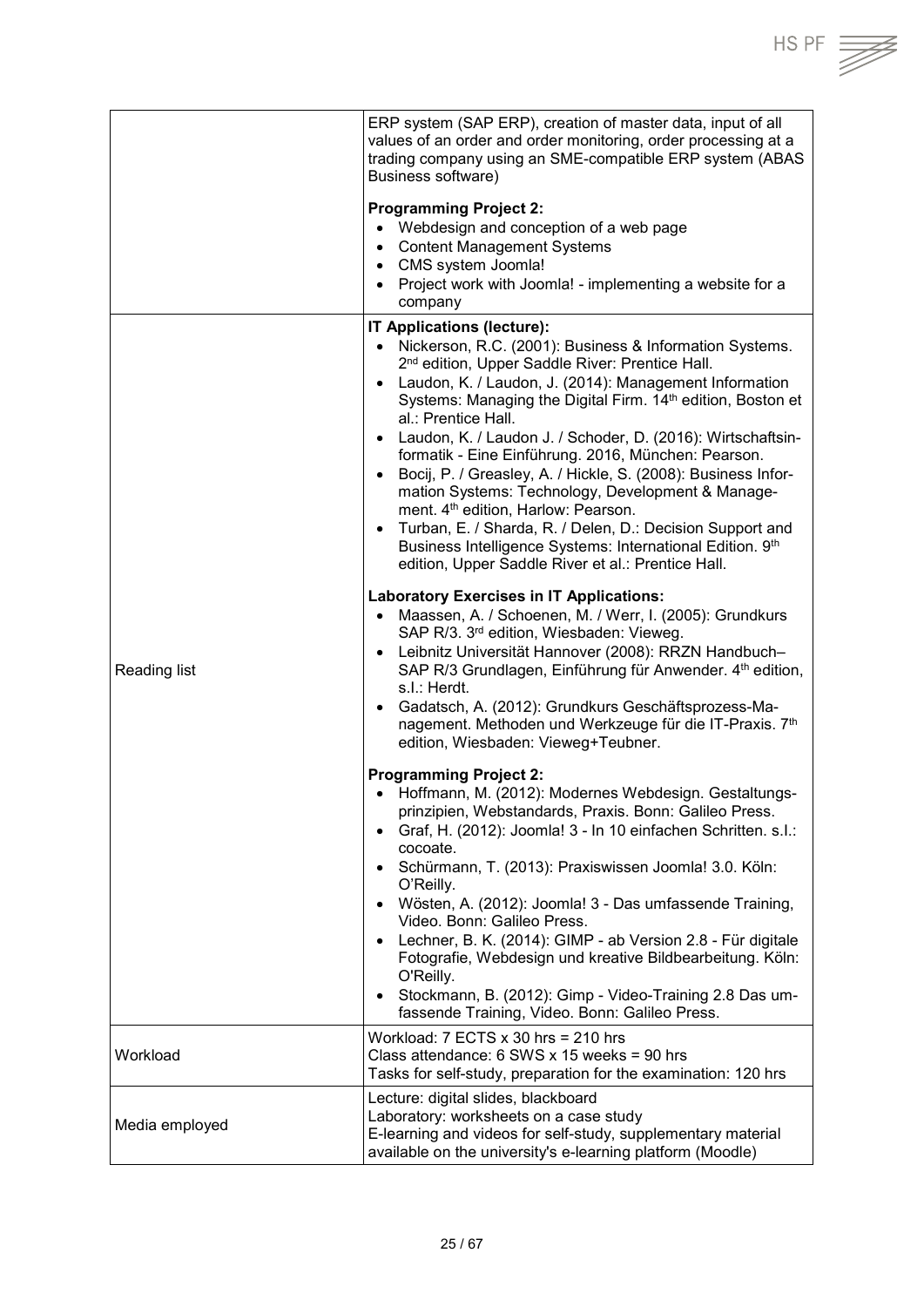#### <span id="page-25-0"></span>**4. Business Administration II**

| "Business Administration II"                                  |                                                                                                                                                                                                                                                                                                                                                                                                                                                                                                                                                                                                                                                                          |  |
|---------------------------------------------------------------|--------------------------------------------------------------------------------------------------------------------------------------------------------------------------------------------------------------------------------------------------------------------------------------------------------------------------------------------------------------------------------------------------------------------------------------------------------------------------------------------------------------------------------------------------------------------------------------------------------------------------------------------------------------------------|--|
| Code                                                          | <b>BAE2290</b>                                                                                                                                                                                                                                                                                                                                                                                                                                                                                                                                                                                                                                                           |  |
| Semester                                                      | 3/4                                                                                                                                                                                                                                                                                                                                                                                                                                                                                                                                                                                                                                                                      |  |
| Level                                                         | Advanced level                                                                                                                                                                                                                                                                                                                                                                                                                                                                                                                                                                                                                                                           |  |
| Credits / ECTS                                                | 8                                                                                                                                                                                                                                                                                                                                                                                                                                                                                                                                                                                                                                                                        |  |
| Contact hours per week                                        | 6                                                                                                                                                                                                                                                                                                                                                                                                                                                                                                                                                                                                                                                                        |  |
| <b>Related courses</b>                                        | BAE2191 Financing and Investment<br><b>BAE2291 Business Management</b><br><b>BAE2292 Financial Control</b>                                                                                                                                                                                                                                                                                                                                                                                                                                                                                                                                                               |  |
| Recommended prerequisites                                     | Attendance of the course BAE1020 Business Administration                                                                                                                                                                                                                                                                                                                                                                                                                                                                                                                                                                                                                 |  |
| Type and duration of examination<br>(only in case of PLK/PLM) | Financing and Investment and Business Management: PLK (60<br>mins)<br>Financial Control: PLK (60 mins)                                                                                                                                                                                                                                                                                                                                                                                                                                                                                                                                                                   |  |
| Language                                                      | German and English                                                                                                                                                                                                                                                                                                                                                                                                                                                                                                                                                                                                                                                       |  |
| Module coordinator                                            | Prof Dr Binder                                                                                                                                                                                                                                                                                                                                                                                                                                                                                                                                                                                                                                                           |  |
| Lecturer                                                      | Financing and Investment: Prof Dr Wupperfeld<br><b>Business Management: Prof Dr Hinderer</b><br>Financial Control: Prof Dr Binder, Prof Schnell                                                                                                                                                                                                                                                                                                                                                                                                                                                                                                                          |  |
|                                                               | Financing and Investment<br>WI, WI INT - Compulsory subject in $3^{rd}$ semester                                                                                                                                                                                                                                                                                                                                                                                                                                                                                                                                                                                         |  |
| Relation to curriculum                                        | <b>Business Management</b><br>WI INT - Compulsory subject in 3rd semester                                                                                                                                                                                                                                                                                                                                                                                                                                                                                                                                                                                                |  |
|                                                               | Financial ControlWI INT - Compulsory subject in 4 <sup>th</sup> semester                                                                                                                                                                                                                                                                                                                                                                                                                                                                                                                                                                                                 |  |
| Teaching methodology                                          | Lecture with case studies and practical work                                                                                                                                                                                                                                                                                                                                                                                                                                                                                                                                                                                                                             |  |
| Objectives / intended learning out-<br>comes                  | The students have a good knowledge of the modern operational<br>and strategic leadership methodologies for financing, invest-<br>ment and strategic management as well as instruments of cor-<br>porate management. They learn the importance of strategic<br>management of a company, as well as methods and proce-<br>dures for securing liquidity (finance) and profitability (financial<br>control).                                                                                                                                                                                                                                                                 |  |
| Content                                                       | <b>Financing and Investment:</b><br>The students get an in-depth understanding on how to work<br>with all common tools and methods of efficient monetary use;<br>i.e. the operational investment process and investment control-<br>ling on one hand, and fundraising / financing on the other hand.<br>Special forms of financing such as financial investments and<br>sale and lease-back arrangements are also looked into.<br><b>Business Management:</b><br>Based on the derivation of a strategic objective for a company<br>in the market, the following topics will be discussed as part of<br>management studies: They are, in particular, the strategic impli- |  |
|                                                               | cations in the management areas "products and markets", "hu-<br>man resources and personnel management", "organization" and<br>strategic "financial control".<br><b>Financial Control:</b><br>Instruments for ensuring profitability in financial control will be<br>explained to expand the basic knowledge on cost accounting<br>and performance accounting. The students learn the operation                                                                                                                                                                                                                                                                          |  |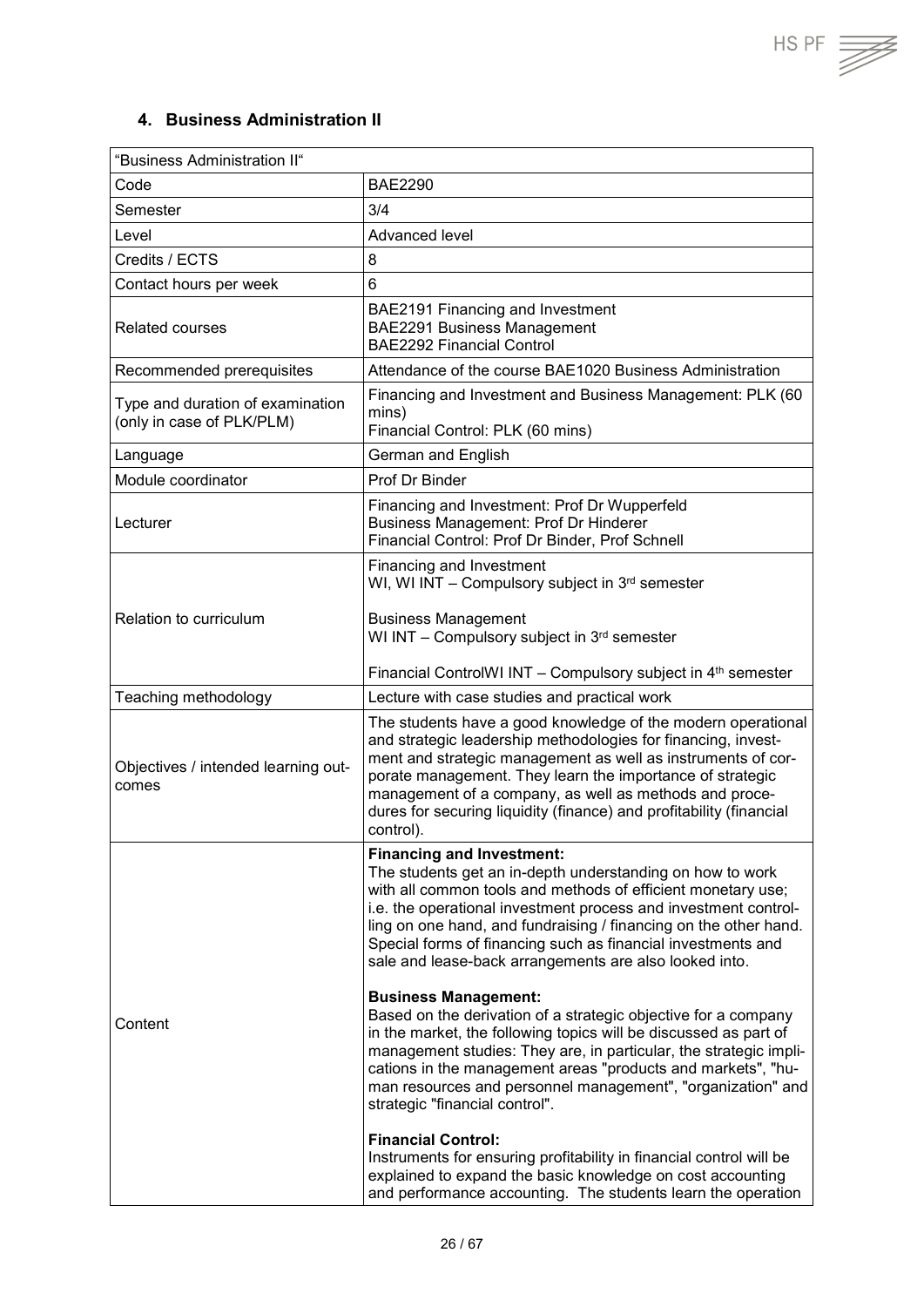|                | and the instrument used in financial control. In addition to cor-<br>porate planning (budgeting), these are, in particular, the indica-<br>tors and performance measurement systems of corporate man-<br>agement.                                                                                          |
|----------------|------------------------------------------------------------------------------------------------------------------------------------------------------------------------------------------------------------------------------------------------------------------------------------------------------------|
| Reading list   | <b>Financing and Investment:</b><br>Olfert, K. / Reichel, C. (2009): Investition. Ludwigshafen:<br>Kiehl.<br>Olfert, K. / Reichel, C. (2011): Finanzierung. Ludwigshafen:<br>$\bullet$<br>Kiehl.                                                                                                           |
|                | <b>Business Management:</b><br>Dillerup, R. / Stoi, R. (2012): Strategische Unternehmens-<br>führung. 3rd edition, München: Vahlen.<br>Porter, M. (2009): Wettbewerbsstrategie. Methoden zur<br>$\bullet$<br>Analyse von Branchen und Konkurrenten. 10 <sup>th</sup> edition,<br>Frankfurt: Campus-Verlag. |
|                | <b>Financial Control:</b><br>Weber, J. / Schäffer U. (2014): Einführung in das Control-<br>ling. 14 <sup>th</sup> edition, Stuttgart: Schäffer-Poeschel.<br>Horváth & Partners (2009): Das Controllingkonzept. 7th edi-<br>$\bullet$<br>tion, München: C.H.Beck.                                           |
| Workload       | Workload: $8$ ECTS $x$ 30 hrs = 240 hrs<br>Class attendance: 6 SWS x 15 weeks = 90 hrs<br>Preparation and follow-up, practical work, preparation for and<br>completion ofexamination: 150 hrs                                                                                                              |
| Media employed | Slides, flip chart, online case studies                                                                                                                                                                                                                                                                    |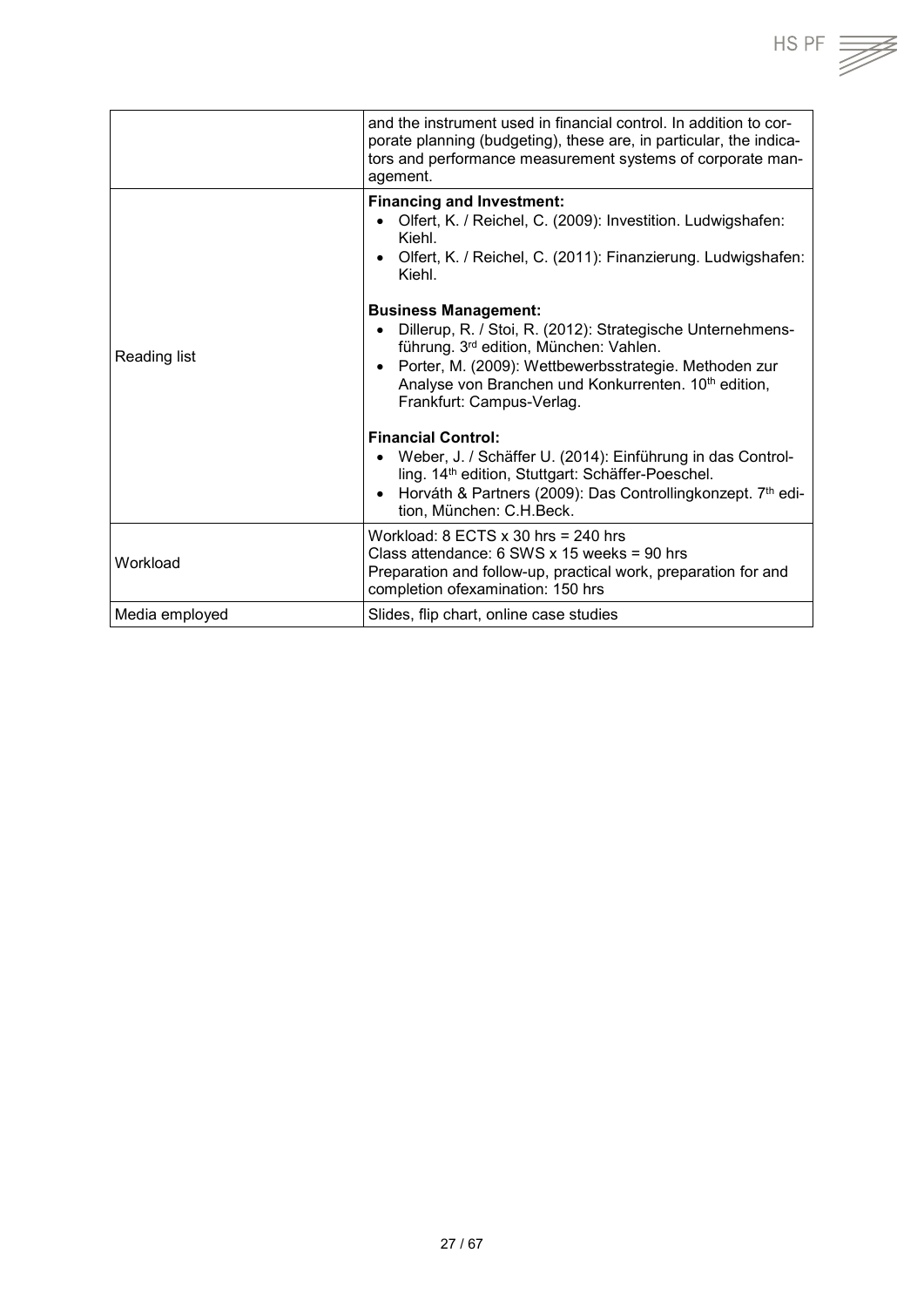#### **5. International Management**

<span id="page-27-0"></span>

| "International Management"                                    |                                                                                                                                                                                                                                                                                                                                                                                                                                                                                                                                                                                                                                                                                                                                                                                                                                                                                                                                                                                                                                                                                                                     |
|---------------------------------------------------------------|---------------------------------------------------------------------------------------------------------------------------------------------------------------------------------------------------------------------------------------------------------------------------------------------------------------------------------------------------------------------------------------------------------------------------------------------------------------------------------------------------------------------------------------------------------------------------------------------------------------------------------------------------------------------------------------------------------------------------------------------------------------------------------------------------------------------------------------------------------------------------------------------------------------------------------------------------------------------------------------------------------------------------------------------------------------------------------------------------------------------|
| Code                                                          | <b>BAE2270</b>                                                                                                                                                                                                                                                                                                                                                                                                                                                                                                                                                                                                                                                                                                                                                                                                                                                                                                                                                                                                                                                                                                      |
| Semester                                                      | $3 + 4$                                                                                                                                                                                                                                                                                                                                                                                                                                                                                                                                                                                                                                                                                                                                                                                                                                                                                                                                                                                                                                                                                                             |
| Level                                                         | Advanced level                                                                                                                                                                                                                                                                                                                                                                                                                                                                                                                                                                                                                                                                                                                                                                                                                                                                                                                                                                                                                                                                                                      |
| Credits / ECTS                                                | 5                                                                                                                                                                                                                                                                                                                                                                                                                                                                                                                                                                                                                                                                                                                                                                                                                                                                                                                                                                                                                                                                                                                   |
| Contact hours per week                                        | 4                                                                                                                                                                                                                                                                                                                                                                                                                                                                                                                                                                                                                                                                                                                                                                                                                                                                                                                                                                                                                                                                                                                   |
| <b>Related courses</b>                                        | <b>BAE2271 Cultural Awareness</b><br><b>BAE2272 International Business 1</b>                                                                                                                                                                                                                                                                                                                                                                                                                                                                                                                                                                                                                                                                                                                                                                                                                                                                                                                                                                                                                                        |
| Recommended prerequisites                                     | English skills: level B2 or C1 (CEFR)<br>$\bullet$<br>Basic knowledge in business administration<br>$\bullet$<br>For ISP students: no engineering background needed<br>$\bullet$                                                                                                                                                                                                                                                                                                                                                                                                                                                                                                                                                                                                                                                                                                                                                                                                                                                                                                                                    |
| Type and duration of examination<br>(only in case of PLK/PLM) | Cultural Awareness: PLH/PLL/PLK/PLP/PLR (60 mins)<br>International Business 1: PLH/PLL/PLK/PLP/PLR (60 mins)                                                                                                                                                                                                                                                                                                                                                                                                                                                                                                                                                                                                                                                                                                                                                                                                                                                                                                                                                                                                        |
| Language                                                      | English                                                                                                                                                                                                                                                                                                                                                                                                                                                                                                                                                                                                                                                                                                                                                                                                                                                                                                                                                                                                                                                                                                             |
| Module coordinator                                            | Prof Dr Kilian-Yasin                                                                                                                                                                                                                                                                                                                                                                                                                                                                                                                                                                                                                                                                                                                                                                                                                                                                                                                                                                                                                                                                                                |
| Lecturer                                                      | Cultural Awareness: Prof Dr Mahadevan<br>International Business 1: Prof Dr Kilian-Yasin                                                                                                                                                                                                                                                                                                                                                                                                                                                                                                                                                                                                                                                                                                                                                                                                                                                                                                                                                                                                                             |
| Relation to curriculum                                        | WI INT - Compulsory subject in 4th/5th semester                                                                                                                                                                                                                                                                                                                                                                                                                                                                                                                                                                                                                                                                                                                                                                                                                                                                                                                                                                                                                                                                     |
| Teaching methodology                                          | Lecture with interactive elements, seminar style course                                                                                                                                                                                                                                                                                                                                                                                                                                                                                                                                                                                                                                                                                                                                                                                                                                                                                                                                                                                                                                                             |
| Objectives / intended learning out-<br>comes                  | The students<br>get acquainted with the basic theories and concepts of in-<br>ternational trade<br>know the basic theories and concepts of international cor-<br>porate activities<br>know the basic theories and concepts of international man-<br>$\bullet$<br>agement in the professional field of industrial engineering<br>are able to distinguish the different internationalization<br>forms and strategies of companies<br>can analyse foreign markets and industrial sites<br>understand the role of supranational and international trea-<br>$\bullet$<br>ties and institutions for international business<br>understand how the current balance of power has devel-<br>$\bullet$<br>oped historically in the global economy<br>can apply the acquired knowledge in practical cases of in-<br>$\bullet$<br>ternational corporate activities<br>can find feasible solutions for complex problems and issues<br>$\bullet$<br>of international management in the area of industrial engi-<br>neering<br>reflect critically over cultural and ethical aspects of interna-<br>٠<br>tional corporate activities |
| Content                                                       | <b>Cultural Awareness:</b><br><b>Intercultural Basic Awareness</b><br>Intercultural theories, concepts, models and practice<br>Intercultural communication in the engineering field<br><b>International Business 1:</b><br>Introduction to international business and international<br>management in Business Administration and Engineering                                                                                                                                                                                                                                                                                                                                                                                                                                                                                                                                                                                                                                                                                                                                                                        |
| Reading list                                                  | <b>Cultural Awareness:</b>                                                                                                                                                                                                                                                                                                                                                                                                                                                                                                                                                                                                                                                                                                                                                                                                                                                                                                                                                                                                                                                                                          |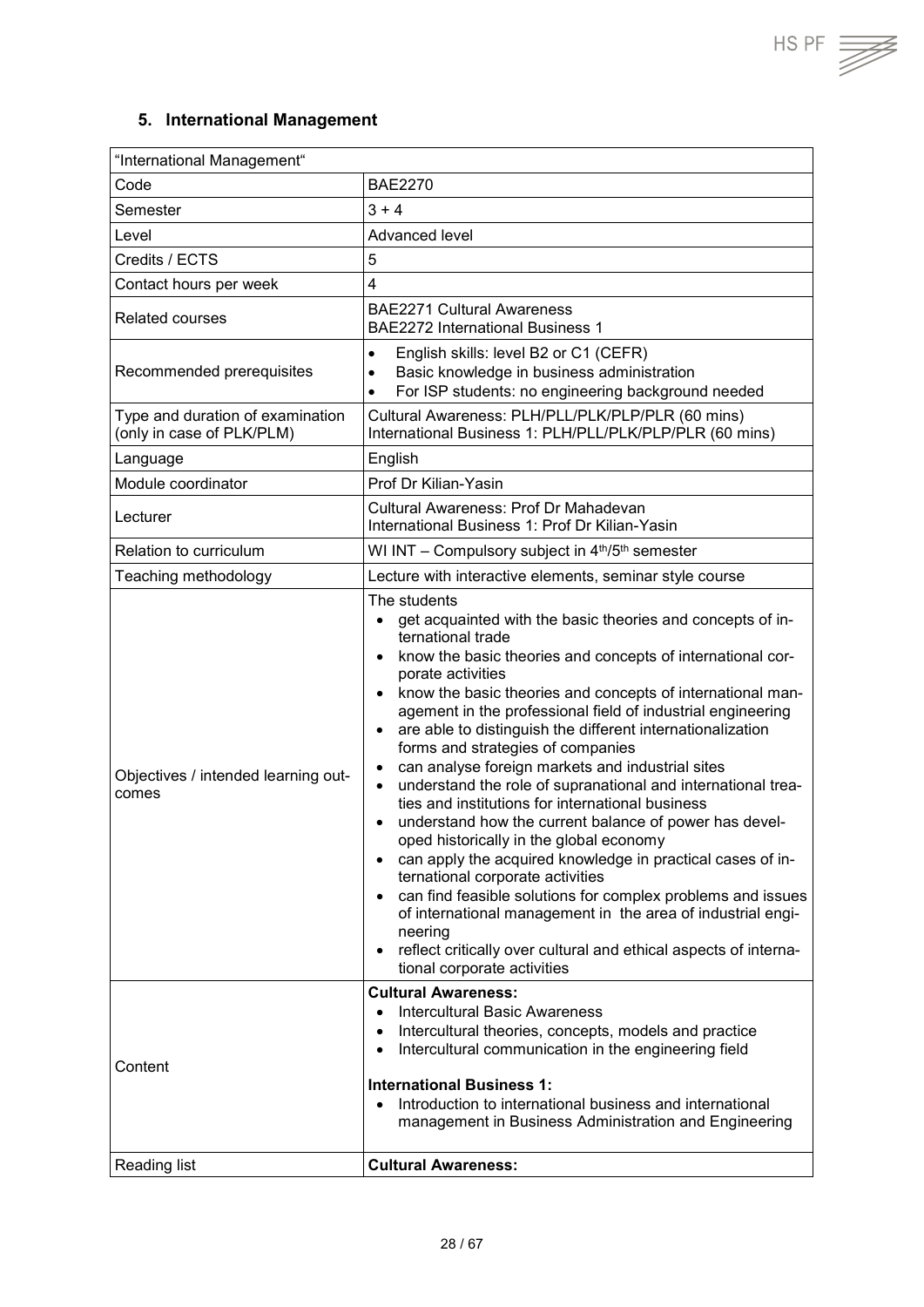

|                | Mahadevan, J. (2017), A Very Short, Fairly Interesting and<br>$\bullet$<br>Reasonably Cheap Book about Cross-Cultural Manage-<br>ment, London: Sage.                                                                                                                                                                                   |
|----------------|----------------------------------------------------------------------------------------------------------------------------------------------------------------------------------------------------------------------------------------------------------------------------------------------------------------------------------------|
|                | <b>International Business 1:</b><br>Cairns, G. / Sliwa, M. (2008): A very short, fairly interesting<br>and reasonably cheap book about International Business.<br>London: Sage Publications.<br>Hill, C. W. L. (2011): International Business: Competing in<br>the Global Marketplace. 8 <sup>th</sup> edition, New York: McGraw Hill. |
| Workload       | Workload: $5$ ECTS $x$ 30 hrs = 150 hrs<br>Class attendance: $4$ SWS x 15 weeks = 60 hrs<br>Preparation and follow-up, practical work, preparation for and<br>completion of examination: 90 hrs                                                                                                                                        |
| Media employed | Cultural Awareness: interactive seminar style course<br>International Business 1: interactive lecture with case studies<br>Both e-learning supported                                                                                                                                                                                   |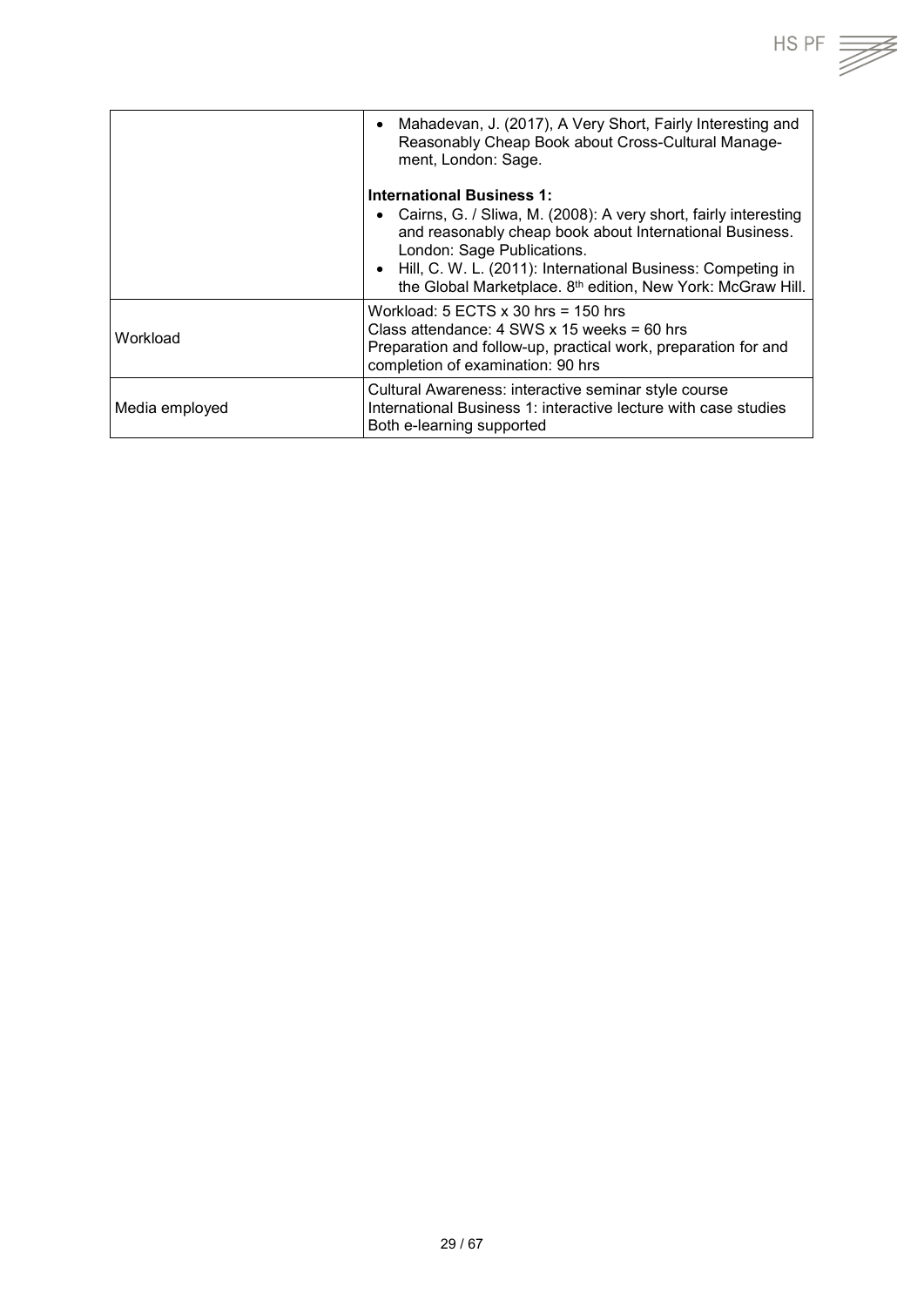$\overline{\mathbb{Z}}$ 

#### <span id="page-29-0"></span>**6. Management Methods I**

| "Management Methods I"                                        |                                                                                                                                                                                                                                                                                                                                                                                                                                                                                                                                                                                                                                                                                                                                                                                                                                                                                                                                                                                                                                                                                                                                                                                                                                 |  |
|---------------------------------------------------------------|---------------------------------------------------------------------------------------------------------------------------------------------------------------------------------------------------------------------------------------------------------------------------------------------------------------------------------------------------------------------------------------------------------------------------------------------------------------------------------------------------------------------------------------------------------------------------------------------------------------------------------------------------------------------------------------------------------------------------------------------------------------------------------------------------------------------------------------------------------------------------------------------------------------------------------------------------------------------------------------------------------------------------------------------------------------------------------------------------------------------------------------------------------------------------------------------------------------------------------|--|
| Code                                                          | <b>BAE2280</b>                                                                                                                                                                                                                                                                                                                                                                                                                                                                                                                                                                                                                                                                                                                                                                                                                                                                                                                                                                                                                                                                                                                                                                                                                  |  |
| Semester                                                      | 3                                                                                                                                                                                                                                                                                                                                                                                                                                                                                                                                                                                                                                                                                                                                                                                                                                                                                                                                                                                                                                                                                                                                                                                                                               |  |
| Level                                                         | Professional academic level                                                                                                                                                                                                                                                                                                                                                                                                                                                                                                                                                                                                                                                                                                                                                                                                                                                                                                                                                                                                                                                                                                                                                                                                     |  |
| Credits / ECTS                                                | 4                                                                                                                                                                                                                                                                                                                                                                                                                                                                                                                                                                                                                                                                                                                                                                                                                                                                                                                                                                                                                                                                                                                                                                                                                               |  |
| Contact hours per week                                        | $\overline{2}$                                                                                                                                                                                                                                                                                                                                                                                                                                                                                                                                                                                                                                                                                                                                                                                                                                                                                                                                                                                                                                                                                                                                                                                                                  |  |
| <b>Related courses</b>                                        | BAE2280 Management Methods I                                                                                                                                                                                                                                                                                                                                                                                                                                                                                                                                                                                                                                                                                                                                                                                                                                                                                                                                                                                                                                                                                                                                                                                                    |  |
| Recommended prerequisites                                     | None                                                                                                                                                                                                                                                                                                                                                                                                                                                                                                                                                                                                                                                                                                                                                                                                                                                                                                                                                                                                                                                                                                                                                                                                                            |  |
| Type and duration of examination<br>(only in case of PLK/PLM) | Management Methods I: PLL/PLR/PLH/PLK (60)                                                                                                                                                                                                                                                                                                                                                                                                                                                                                                                                                                                                                                                                                                                                                                                                                                                                                                                                                                                                                                                                                                                                                                                      |  |
| Language                                                      | German                                                                                                                                                                                                                                                                                                                                                                                                                                                                                                                                                                                                                                                                                                                                                                                                                                                                                                                                                                                                                                                                                                                                                                                                                          |  |
| Module coordinator                                            | Prof Dr Kühn                                                                                                                                                                                                                                                                                                                                                                                                                                                                                                                                                                                                                                                                                                                                                                                                                                                                                                                                                                                                                                                                                                                                                                                                                    |  |
| Lecturer                                                      | Prof Dr Kühn                                                                                                                                                                                                                                                                                                                                                                                                                                                                                                                                                                                                                                                                                                                                                                                                                                                                                                                                                                                                                                                                                                                                                                                                                    |  |
| Relation to curriculum                                        | WI INT - Compulsory subject in 3rd semester                                                                                                                                                                                                                                                                                                                                                                                                                                                                                                                                                                                                                                                                                                                                                                                                                                                                                                                                                                                                                                                                                                                                                                                     |  |
| Teaching methodology                                          | Seminar style course                                                                                                                                                                                                                                                                                                                                                                                                                                                                                                                                                                                                                                                                                                                                                                                                                                                                                                                                                                                                                                                                                                                                                                                                            |  |
| Objectives / intended learning out-<br>comes                  | The students<br>learn the basics of project management<br>$\bullet$<br>know the relevant standards, and in particular IPMA<br>(Deutsche Gesellschaft für Projektmanagement e.V.) and<br>PMI (Project Management Institute)<br>are familiar with the methods and techniques not only used<br>in project management, but also in other areas including<br>risk and quality management<br>are familiar with the methods and tools used to generate<br>creative ideas and implement them visually<br>are able to apply the knowledge and methodological skills<br>they have learned to concrete tasks<br>are in a position to work independently on a topic and con-<br>$\bullet$<br>duct a project<br>can work in teams by taking different tasks within a team<br>and, therefore, learning the different aspects of work includ-<br>ing budget and time management<br>develop expertise for team analysis and team building, for<br>achieving team objectives and for preventing and dealing<br>with critical situations in a team<br>develop social skills<br>• will have, after this course, a good grasp of project man-<br>agement standards required for implementation of projects<br>in the future course of their studies |  |
| Content                                                       | The students acquire a wide spectrum of instruments for<br>$\bullet$<br>modern project management that can also be used in vari-<br>ous fields besides project management<br>By planning and conducting a complex project, the students<br>get a deeper understanding of the theoretical information<br>acquired during class and have a chance to apply it.<br>During the project, students have individual coaching<br>whereby different roles are clarified i.e. the role of a project<br>manager, the team and customers etc. Positive events as<br>well as problematic situations are intensively studied with<br>respect to professional project management.                                                                                                                                                                                                                                                                                                                                                                                                                                                                                                                                                              |  |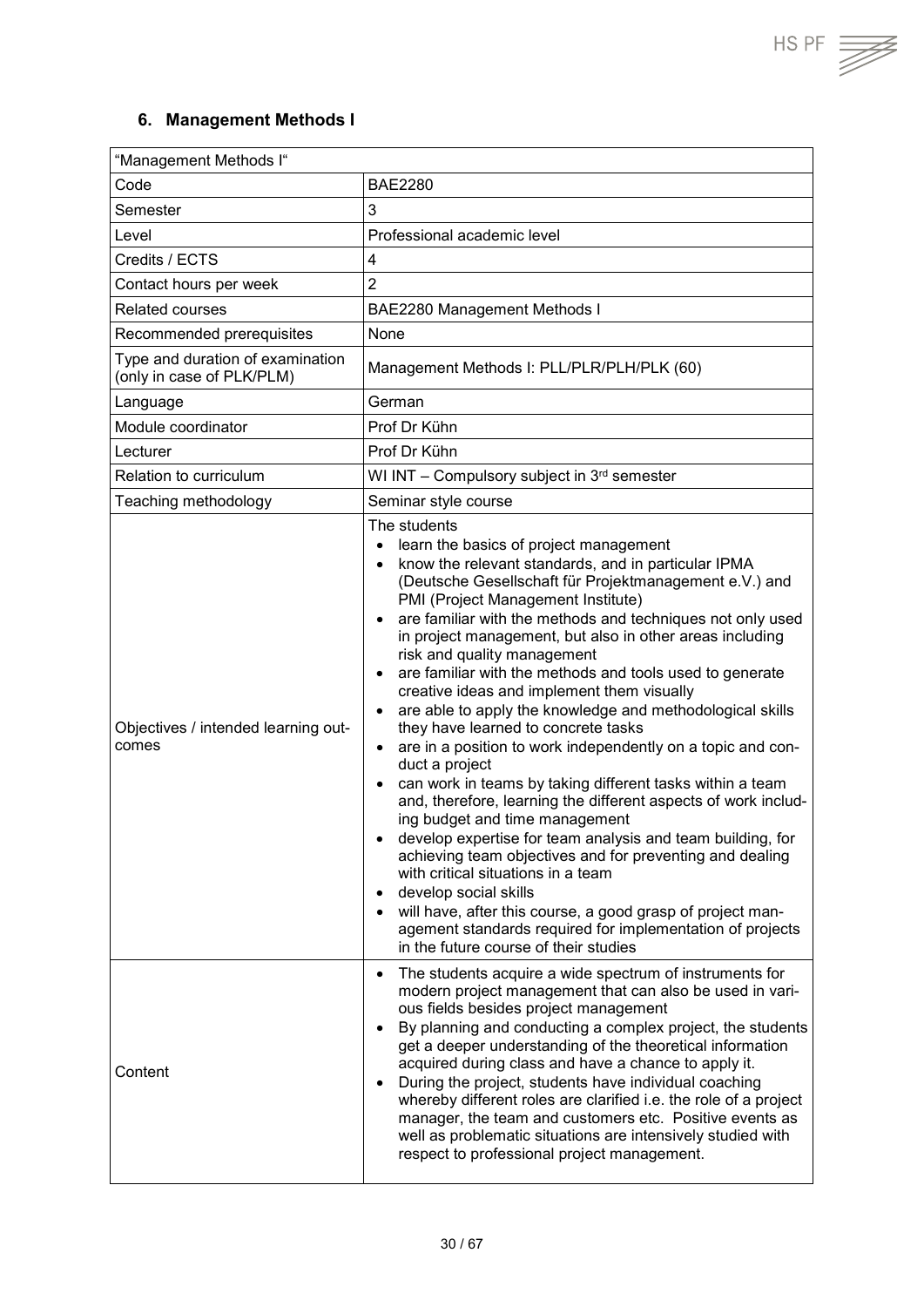| Reading list   | Schulz, M. / Mikulaschek, W. (2011): Project Management<br>$\bullet$<br>- On Target Efficiency. Röthenbach: Resultance.<br>Patzak, G. / Rattay, G. (2012): Project Management -<br>$\bullet$<br>Guideline for the management of projects, project portfo-<br>lios, programs and project-oriented companies. Wien:<br>Linde.<br>• GPM Germane Gesellschaft für Projektmanagement /<br>Gessler, M. (Eds.) (2010): Kompetenzbasiertes Projektma-<br>nagment, Handbuch für die Projektarbeit, Qualifizierung<br>und Zertifizierung - auf Basis der IPMA Competence Base-<br>line Version 3.0., Nürnberg: GPM Germane Gesellschaft für<br>Projektmanagement.<br>Project Management Institute (2013): A Guide to the Pro-<br>$\bullet$<br>ject Management Body of Knowledge (Pmbok Guide). 5th<br>edition, Newtown Square: PMI.<br>Litke, H.-D. (Eds.) (2005): Projektmanagement - Handbuch<br>$\bullet$<br>für die Praxis - Konzepte - Instrument - Umsetzung. Mün-<br>chen: Hanser. |
|----------------|---------------------------------------------------------------------------------------------------------------------------------------------------------------------------------------------------------------------------------------------------------------------------------------------------------------------------------------------------------------------------------------------------------------------------------------------------------------------------------------------------------------------------------------------------------------------------------------------------------------------------------------------------------------------------------------------------------------------------------------------------------------------------------------------------------------------------------------------------------------------------------------------------------------------------------------------------------------------------------|
| Workload       | Workload: $4$ ECTS $x$ 30 hrs = 120 hrs<br>Class attendance: $2$ SWS x 15 weeks = 30 hrs<br>Preparation and follow-up, practical work, preparation for and<br>completion of examination: 90 hrs                                                                                                                                                                                                                                                                                                                                                                                                                                                                                                                                                                                                                                                                                                                                                                                 |
| Media employed | Slides, presentations, project work, interactive tasks, group<br>work and discussions                                                                                                                                                                                                                                                                                                                                                                                                                                                                                                                                                                                                                                                                                                                                                                                                                                                                                           |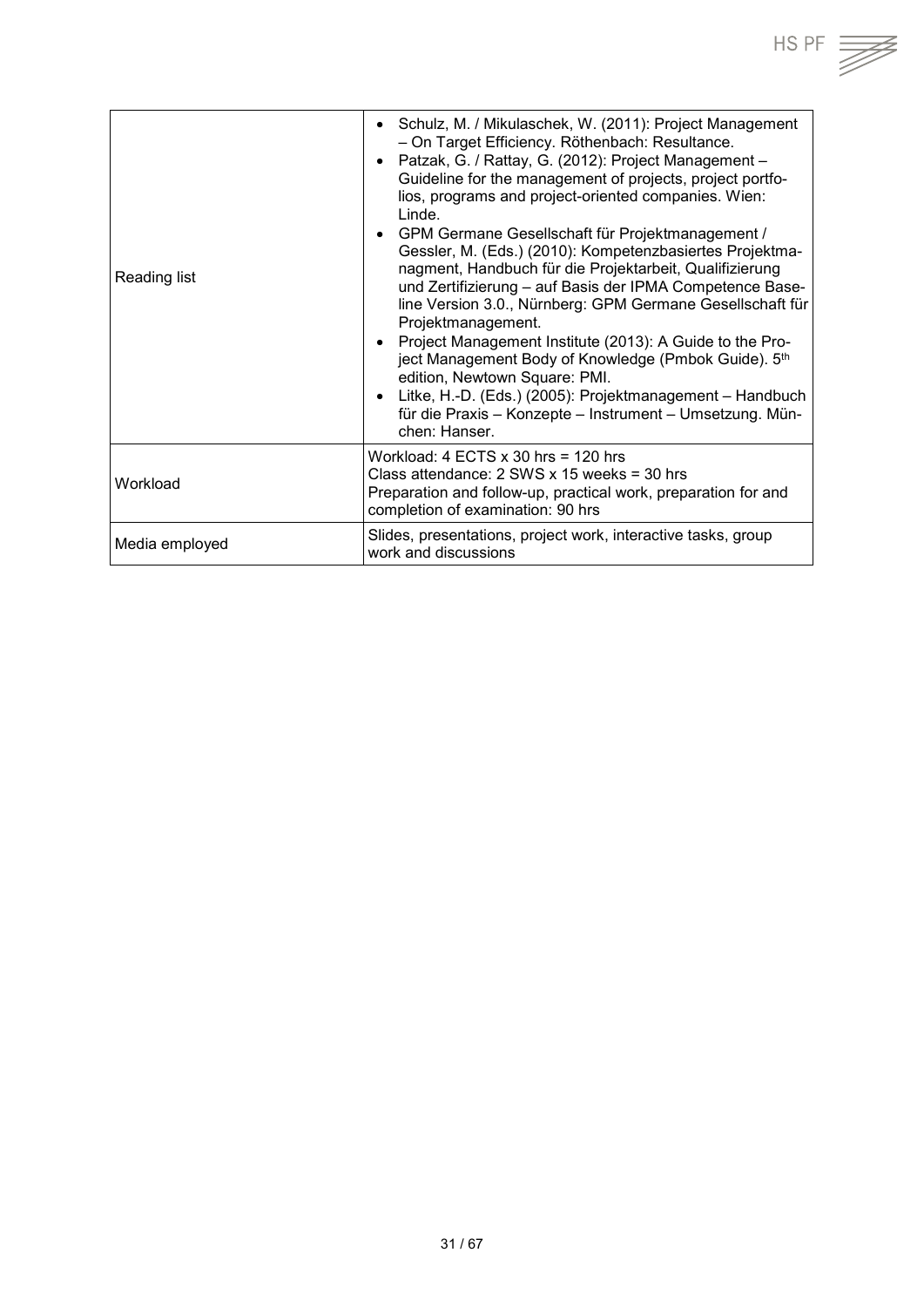$HSPF \implies$ 

## <span id="page-31-0"></span>**7. Production Engineering & Manufacturing**

| "Production Engineering & Manufacturing"                      |                                                                                                                                                                                                                                                                                                                                                                                                                                                                                                                                                                                                                                                                                                                                                                                                                                                   |
|---------------------------------------------------------------|---------------------------------------------------------------------------------------------------------------------------------------------------------------------------------------------------------------------------------------------------------------------------------------------------------------------------------------------------------------------------------------------------------------------------------------------------------------------------------------------------------------------------------------------------------------------------------------------------------------------------------------------------------------------------------------------------------------------------------------------------------------------------------------------------------------------------------------------------|
| Code                                                          | <b>BAE2310</b>                                                                                                                                                                                                                                                                                                                                                                                                                                                                                                                                                                                                                                                                                                                                                                                                                                    |
| Semester                                                      | $3 + 4$                                                                                                                                                                                                                                                                                                                                                                                                                                                                                                                                                                                                                                                                                                                                                                                                                                           |
| Level                                                         | Advanced level                                                                                                                                                                                                                                                                                                                                                                                                                                                                                                                                                                                                                                                                                                                                                                                                                                    |
| Credits / ECTS                                                | 6                                                                                                                                                                                                                                                                                                                                                                                                                                                                                                                                                                                                                                                                                                                                                                                                                                                 |
| Contact hours per week                                        | $6\phantom{1}$                                                                                                                                                                                                                                                                                                                                                                                                                                                                                                                                                                                                                                                                                                                                                                                                                                    |
| <b>Related courses</b>                                        | <b>MEN2171 Manufacturing Technology 2</b><br>MEN2172 Manufacturing Technology 2 Laboratory<br>BAE2114 Production Engineering & Manufacturing 1<br>BAE2115 Production Engineering & Manufacturing 1 Laboratory<br>BAE2112 Production Engineering & Manufacturing 2                                                                                                                                                                                                                                                                                                                                                                                                                                                                                                                                                                                 |
| Recommended prerequisites                                     | Completed pre-study internship<br>$\bullet$<br><b>MEN1281 Engineering Mechanics</b><br>$\bullet$<br>MEN1283 Introduction to Material Science<br>$\bullet$<br>MEN1271 Manufacturing Technology 1<br>$\bullet$                                                                                                                                                                                                                                                                                                                                                                                                                                                                                                                                                                                                                                      |
| Type and duration of examination<br>(only in case of PLK/PLM) | PLK Production (60 mins), PLK Manufacturing Technology (60<br>mins), 1 UPL for each laboratory                                                                                                                                                                                                                                                                                                                                                                                                                                                                                                                                                                                                                                                                                                                                                    |
| Language                                                      | German and English                                                                                                                                                                                                                                                                                                                                                                                                                                                                                                                                                                                                                                                                                                                                                                                                                                |
| Module coordinator                                            | Prof Dr Saile                                                                                                                                                                                                                                                                                                                                                                                                                                                                                                                                                                                                                                                                                                                                                                                                                                     |
| Lecturer                                                      | Manufacturing Technology 2: Prof Dr Frey<br>Manufacturing Technology 2 Laboratory: Prof Dr Frey<br>Production Engineering & Manufacturing 1: Prof Dr Saile<br>Production Engineering & Manufacturing 1 Laboratory: Prof Dr<br>Saile<br>Production Engineering & Manufacturing 2: Prof Dr Oßwald                                                                                                                                                                                                                                                                                                                                                                                                                                                                                                                                                   |
| Relation to curriculum                                        | Manufacturing Technology 2<br>Manufacturing Technology 2 Laboratory<br>WI INT - Compulsory subject in 3rd semester<br>Production Engineering & Manufacturing 1<br>Production Engineering & Manufacturing 1 Laboratory<br>WI INT - Compulsory subject in 4 <sup>th</sup> semester<br>BAE2112 - Production Engineering & Manufacturing 2<br>WI INT - Compulsory subject in 4 <sup>th</sup> semester                                                                                                                                                                                                                                                                                                                                                                                                                                                 |
| Teaching methodology                                          | Lecture with discussions, laboratory                                                                                                                                                                                                                                                                                                                                                                                                                                                                                                                                                                                                                                                                                                                                                                                                              |
| Objectives / intended learning out-<br>comes                  | The students<br>are acquainted with manufacturing processes of, amongst<br>$\bullet$<br>others, injection moulding, extrusion and thermoforming.<br>are familiar with the basic design principles for developing a<br>$\bullet$<br>product in regard to desing for automated assembly<br>are able to identify different function groups of automated<br>$\bullet$<br>assembly machines and select the appropriate assembly<br>system based on the task<br>are familiar with modern forms of organization of production<br>$\bullet$<br>processes and factory operations<br>understand the importance of a production system in rela-<br>$\bullet$<br>tion to the product characteristics and planning assump-<br>tions<br>see the benefit of basic control circuits in both the technical<br>and the organizational context of a production plant |
| Content                                                       | <b>Manufacturing Technology 2:</b><br>Processing methods for plastics                                                                                                                                                                                                                                                                                                                                                                                                                                                                                                                                                                                                                                                                                                                                                                             |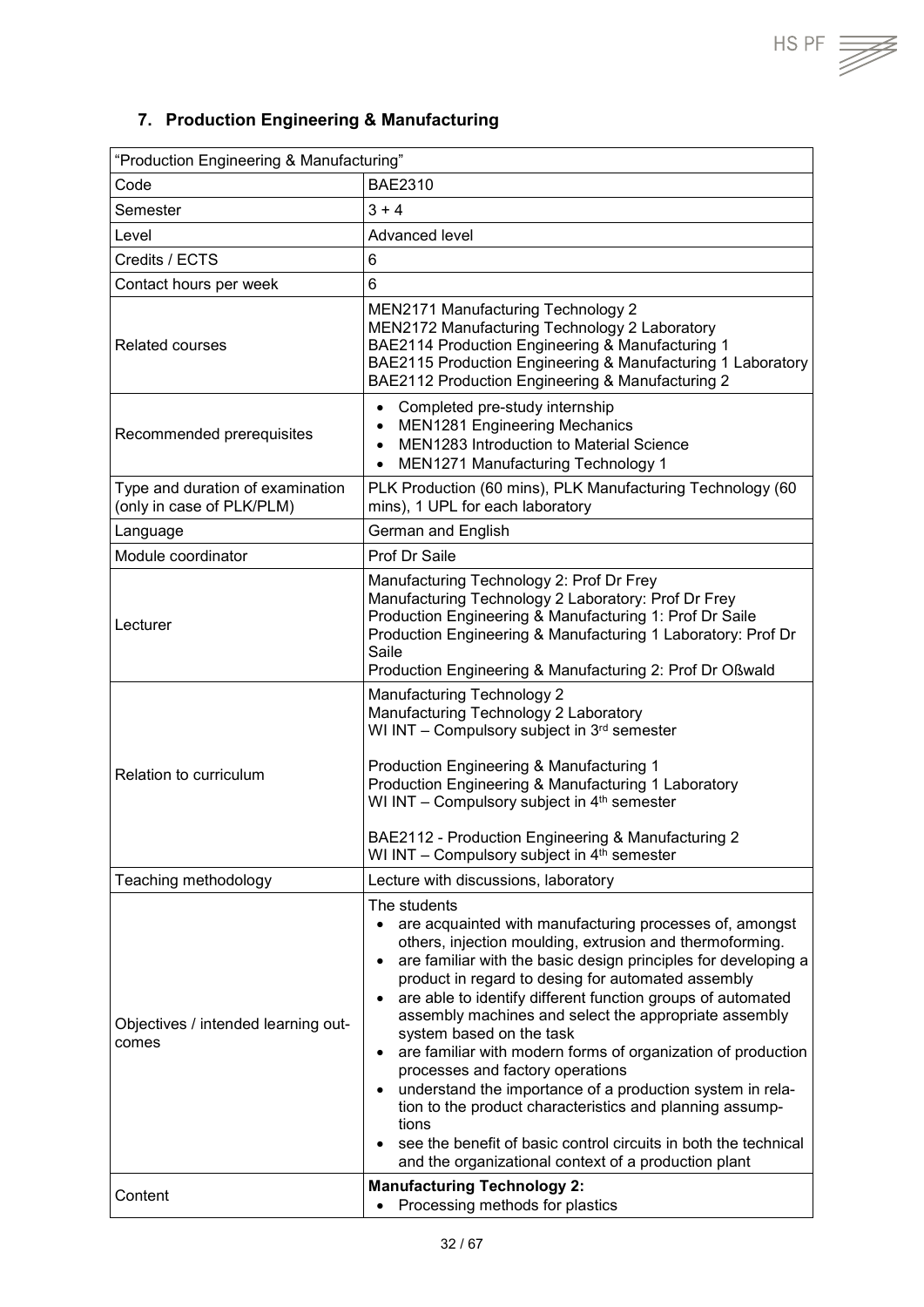• Properties of polymer materials, applications and potentials • Plastics processing technologies, machines and • tools, production and material specific design **Production Engineering & Manufacturing 1:**  • Lean Production • Error prevention and error correction • Process and machine capability • Quick set-up concepts • Control engineering • Continuous improvement **Production Engineering & Manufacturing 2:** • Production machines • Mechanical machine components • Sensors in production machines • Machine drives and actuators • Automation • Production metrology • Assembly • Hydraulics • CAD, CAM and computer simulation • Material transport and handling • Robotics Reading list **Manufacturing Technology 2 and Laboratory:** • Michaeli, W. (2010): Einführung in die Kunststoffverarbeitung. München: Hanser. • Saechtling, H. (2013): Kunststoff Taschenbuch. München: Hanser. **Production Engineering & Manufacturing 1:** • Liker, J. (2014): Der Toyota Weg. München: FBV. **Production Engineering & Manufacturing 1 Laboratory:** • Reinhold, C. (2005): Mess-, Steuerungs- und Regelungstechnik. Würzburg: Vogel. **Production Engineering & Manufacturing 2:** • Konold, P. / Reger, H. (2013): Praxis der Montagetechnik. Wiesbaden: Vieweg + Teubner. Workload Workload: 6 ECTS x 30 hrs = 180 hrs Class attendance: 6 SWS x 15 weeks = 90 hrs Preparation and follow-up, practical workand examination, preparation for the examination: 90 hrs Media employed **Lecture with discussion, laboratory tasks on machines and ex**perimental constructions

HS PF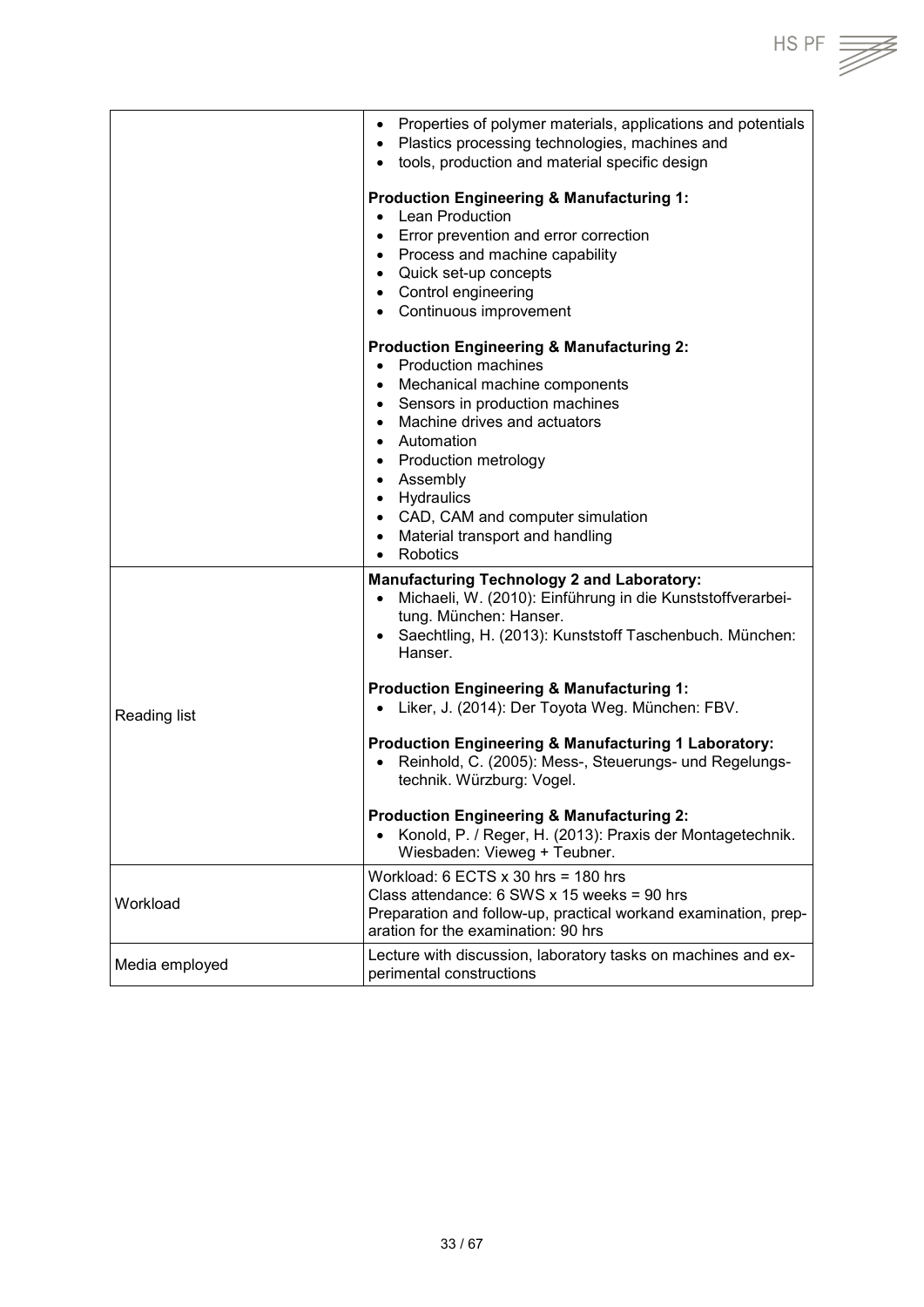## <span id="page-33-0"></span>**8. Logistics**

| "Logistics"                                                   |                                                                                                                                                                                                                                                                                                                                                                                                                                                                                                                                                                                                                                                                                           |
|---------------------------------------------------------------|-------------------------------------------------------------------------------------------------------------------------------------------------------------------------------------------------------------------------------------------------------------------------------------------------------------------------------------------------------------------------------------------------------------------------------------------------------------------------------------------------------------------------------------------------------------------------------------------------------------------------------------------------------------------------------------------|
| Code                                                          | <b>BAE2120</b>                                                                                                                                                                                                                                                                                                                                                                                                                                                                                                                                                                                                                                                                            |
| Semester                                                      | 4                                                                                                                                                                                                                                                                                                                                                                                                                                                                                                                                                                                                                                                                                         |
| Level                                                         | Advanced level                                                                                                                                                                                                                                                                                                                                                                                                                                                                                                                                                                                                                                                                            |
| Credits / ECTS                                                | $\overline{4}$                                                                                                                                                                                                                                                                                                                                                                                                                                                                                                                                                                                                                                                                            |
| Contact hours per week                                        | 4                                                                                                                                                                                                                                                                                                                                                                                                                                                                                                                                                                                                                                                                                         |
| <b>Related courses</b>                                        | BAE2121 Logistics 1<br>BAE2122 Logistics 2                                                                                                                                                                                                                                                                                                                                                                                                                                                                                                                                                                                                                                                |
| Recommended prerequisites                                     | None                                                                                                                                                                                                                                                                                                                                                                                                                                                                                                                                                                                                                                                                                      |
| Type and duration of examination<br>(only in case of PLK/PLM) | PLK (60 mins) module examination, UPL                                                                                                                                                                                                                                                                                                                                                                                                                                                                                                                                                                                                                                                     |
| Language                                                      | German und English                                                                                                                                                                                                                                                                                                                                                                                                                                                                                                                                                                                                                                                                        |
| Module coordinator                                            | Prof Dr Peter                                                                                                                                                                                                                                                                                                                                                                                                                                                                                                                                                                                                                                                                             |
| Lecturer                                                      | Logistics 1: Prof Dr Peter<br>Logistics 2: Prof Dr Weyer                                                                                                                                                                                                                                                                                                                                                                                                                                                                                                                                                                                                                                  |
| Relation to curriculum                                        | WI, WI INT - Compulsory subject in $4th$ semester                                                                                                                                                                                                                                                                                                                                                                                                                                                                                                                                                                                                                                         |
| Teaching methodology                                          | Lecture with discussion                                                                                                                                                                                                                                                                                                                                                                                                                                                                                                                                                                                                                                                                   |
|                                                               | The students have a good grasp of the fundamental concepts<br>of logistics in the areas of macro and micro logistics                                                                                                                                                                                                                                                                                                                                                                                                                                                                                                                                                                      |
| Objectives / intended learning out-<br>comes                  | They are able to apply the knowledge and methodological skills<br>they have learned to concrete tasks                                                                                                                                                                                                                                                                                                                                                                                                                                                                                                                                                                                     |
|                                                               | The students are able to create production processes and come<br>up with strategies for an entire value chain                                                                                                                                                                                                                                                                                                                                                                                                                                                                                                                                                                             |
|                                                               | The students become acquainted with the whole logistical<br>business processes                                                                                                                                                                                                                                                                                                                                                                                                                                                                                                                                                                                                            |
| Content                                                       | <b>Logistics 1:</b><br>Logistics definitions, logistical thinking, importance and per-<br>$\bullet$<br>spectives of procurement logistics<br>International procurement logistics, process organization in<br>purchasing, sourcing strategies, supplier management,<br>supplier selection and evaluation, supplier control<br>Interaction procurement and production logistics<br>Warehouse logistics, commissioning concepts<br>Distribution logistics, partial functions of distribution logistics<br>Macro logistics, traffic logistics<br>Transport logistics, international significance of<br>different kinds of transportation systems, trade-offs in trans-<br>portation decisions |
|                                                               | <b>Logistics 2:</b><br>Logistics definitions<br>Logistical mindset<br>Importance and development of logistics<br>Logistics organizations<br>Importance of logistics in increasing company's value<br>Logistics costs and performances<br>Challenges and conflicts in logistics<br>$\bullet$<br>Design and management principles of logistics                                                                                                                                                                                                                                                                                                                                              |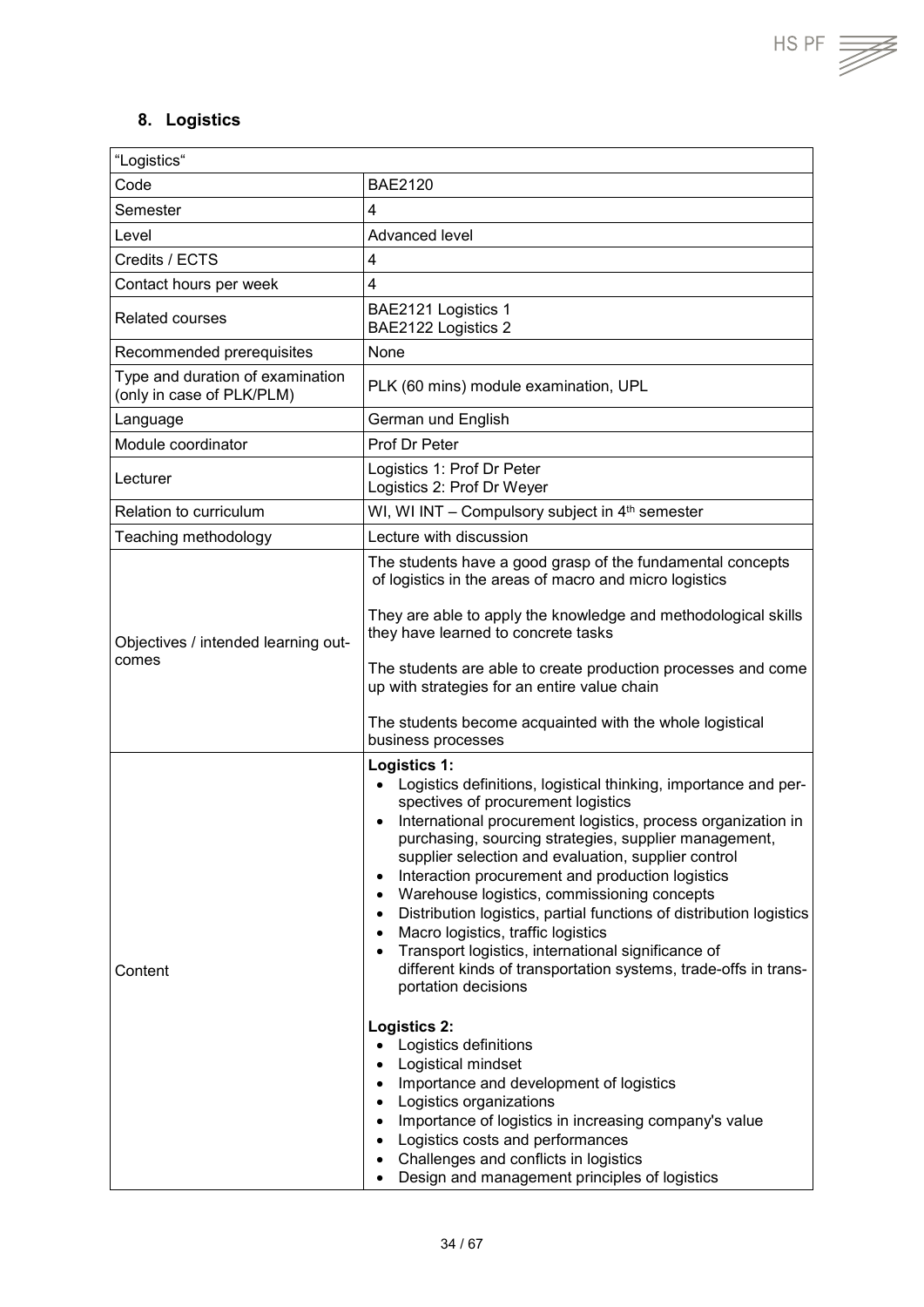

|                | Production logistics, demarcation, responsibilities, pro-<br>$\bullet$<br>cesses, structure, production management<br>inbound logistics (IBL), production material control (PMC),<br>outbound logistics (OBL), warehouse logistics (WHL)<br>Distribution logistics, distribution policy, partial functions of<br>$\bullet$<br>distribution logistics, basic types of sales channels, busi-<br>ness functions, creation of a distribution network                                                                                                                                                                                                                                                                                                                                                                                                                                     |
|----------------|--------------------------------------------------------------------------------------------------------------------------------------------------------------------------------------------------------------------------------------------------------------------------------------------------------------------------------------------------------------------------------------------------------------------------------------------------------------------------------------------------------------------------------------------------------------------------------------------------------------------------------------------------------------------------------------------------------------------------------------------------------------------------------------------------------------------------------------------------------------------------------------|
|                | Logistics 1:                                                                                                                                                                                                                                                                                                                                                                                                                                                                                                                                                                                                                                                                                                                                                                                                                                                                         |
|                | • Chopra, S.; Meindl, P. (2012): Supply Chain Management,<br>5th ed., Prentice Hall, Essex<br>Heizer, J.; Render, B. (2016): Operations Management,<br>$\bullet$<br>Global Edition, 11 <sup>th</sup> ed., Pearson, London<br>• Van Weele, A.J. (2014): Purchasing and Supply Chain<br>Management, 6th ed., Cengage Learning, London<br>Mangan, J.; Lalwani, C.; Butcher, T.; Javadpour, R. (2011):<br>Global Logistics &<br>Supply Chain Management, 2nd ed., Wiley & Sons Publica-<br>tions, New York<br>Handfield, R. B., Monczka, R. M., Giunipero, L. C., & Pat-<br>$\bullet$<br>terson, J. L. (2012). Sourcing and Supply Chain Manage-<br>ment (5th ed.). Florence, KY: Cengage Learning.<br>(The participants are asked to register on the e-learning plat-<br>form (Moodle) for the course 'Logistics 1' and to download the<br>recent version of the lecture notes as PDF.) |
| Reading list   |                                                                                                                                                                                                                                                                                                                                                                                                                                                                                                                                                                                                                                                                                                                                                                                                                                                                                      |
|                | Logistics 2:<br>Göpfert, I. (2013): Logistik: Führungskonzeption und Ma-<br>$\bullet$<br>nagement von Supply Chains. 3 <sup>rd</sup> updated and expanded<br>edition, München: Vahlen.<br>Heinrich, M. (2013): Transport- und Lagerlogistik: Planung,<br>$\bullet$<br>Struktur, Steuerung und Kosten von Systemen der Intralo-<br>gistik. 9 <sup>th</sup> completely revised and updated edition, Wiesba-<br>den: Vieweg+Teubner.<br>Kummer, S. et al. (2013): Grundzüge der Beschaffung, Pro-<br>$\bullet$<br>duktion und Logistik - Logistik, Produktion, Beschaffung,<br>Supply Chain Management. 3rd edition, München: Pearson.<br>Pfohl, H.-C. (2004): Logistikmanagement. 2 <sup>nd</sup> edition, Berlin<br>et al.: Springer.<br>Lecture notes<br>$\bullet$                                                                                                                   |
|                | (The participants are asked to register on the e-learning plat-<br>form (Moodle) for the course 'Logistics 2' and to download the<br>current version of the lecture notes as PDF.)                                                                                                                                                                                                                                                                                                                                                                                                                                                                                                                                                                                                                                                                                                   |
| Workload       | Workload: $4$ ECTS $\times$ 30 hrs = 120 hrs<br>Class attendance: $4$ SWS x 15 weeks = 60 hrs<br>Preparation and follow-up, practical work, preparation for and<br>completion of examination: 60 hrs                                                                                                                                                                                                                                                                                                                                                                                                                                                                                                                                                                                                                                                                                 |
| Media employed | PowerPoint, e-learning (Moodle)                                                                                                                                                                                                                                                                                                                                                                                                                                                                                                                                                                                                                                                                                                                                                                                                                                                      |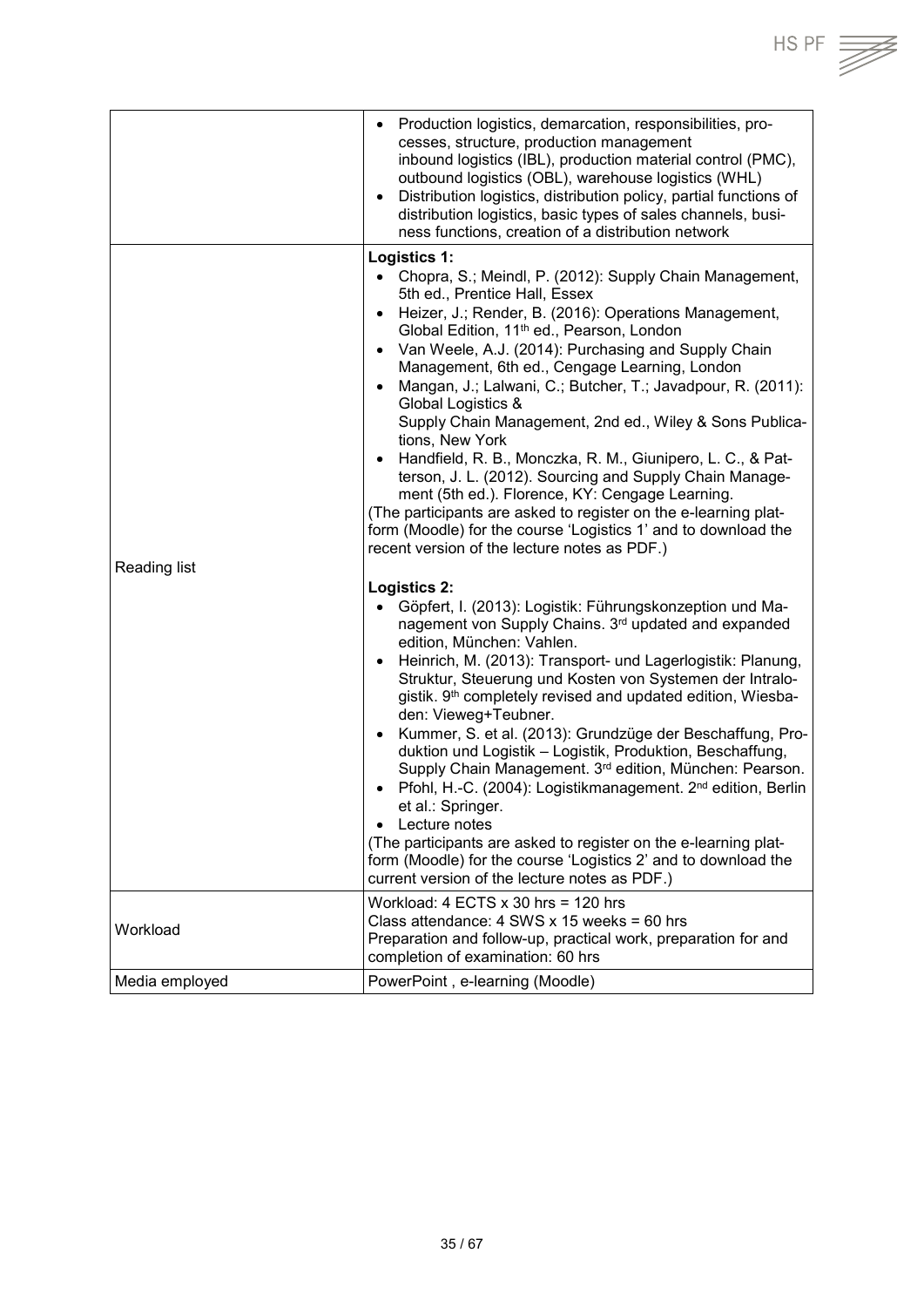T

#### <span id="page-35-0"></span>**9. International Technical Sales**

| "International Technical Sales"<br>Code<br>Semester<br>Level<br>Credits / ECTS<br>Contact hours per week | <b>BAE2320</b><br>$\overline{4}$<br>Advanced level<br>$\overline{4}$<br>$\overline{4}$<br>BAE2253 International Technical Sales 1 / Industrial Marketing                                                                                                                                                                                                                                                                                                                                                                                                                                            |
|----------------------------------------------------------------------------------------------------------|-----------------------------------------------------------------------------------------------------------------------------------------------------------------------------------------------------------------------------------------------------------------------------------------------------------------------------------------------------------------------------------------------------------------------------------------------------------------------------------------------------------------------------------------------------------------------------------------------------|
|                                                                                                          |                                                                                                                                                                                                                                                                                                                                                                                                                                                                                                                                                                                                     |
|                                                                                                          |                                                                                                                                                                                                                                                                                                                                                                                                                                                                                                                                                                                                     |
|                                                                                                          |                                                                                                                                                                                                                                                                                                                                                                                                                                                                                                                                                                                                     |
|                                                                                                          |                                                                                                                                                                                                                                                                                                                                                                                                                                                                                                                                                                                                     |
|                                                                                                          |                                                                                                                                                                                                                                                                                                                                                                                                                                                                                                                                                                                                     |
|                                                                                                          |                                                                                                                                                                                                                                                                                                                                                                                                                                                                                                                                                                                                     |
| <b>Related courses</b>                                                                                   | <b>BAE2252 International Technical Sales 2</b>                                                                                                                                                                                                                                                                                                                                                                                                                                                                                                                                                      |
| Recommended prerequisites                                                                                | Advanced English level (B2)<br>Successful attendance of the modules:<br>BAE1020 Business Administration I I and<br>$\bullet$<br><b>BAE2290 Business Administration II</b><br>$\bullet$                                                                                                                                                                                                                                                                                                                                                                                                              |
| Type and duration of examination<br>(only in case of PLK/PLM)                                            | PLK (60 mins) module examination                                                                                                                                                                                                                                                                                                                                                                                                                                                                                                                                                                    |
| Language                                                                                                 | German und English                                                                                                                                                                                                                                                                                                                                                                                                                                                                                                                                                                                  |
| Module coordinator                                                                                       | Prof Dr Wupperfeld                                                                                                                                                                                                                                                                                                                                                                                                                                                                                                                                                                                  |
| Lecturer                                                                                                 | International Technical Sales 1: Prof Dr Wupperfeld<br>International Technical Sales 2: Prof Dr Hinderer                                                                                                                                                                                                                                                                                                                                                                                                                                                                                            |
| Relation to curriculum                                                                                   | International Technical Sales 1<br>WI INT - Compulsory subject in 4 <sup>th</sup> semester<br><b>International Technical Sales 2</b>                                                                                                                                                                                                                                                                                                                                                                                                                                                                |
|                                                                                                          | WI, WI INT - Compulsory subject in 4 <sup>th</sup> semester                                                                                                                                                                                                                                                                                                                                                                                                                                                                                                                                         |
| Teaching methodology                                                                                     | Lecture with discussions                                                                                                                                                                                                                                                                                                                                                                                                                                                                                                                                                                            |
| Objectives / intended learning out-<br>comes                                                             | The students are familiar with the concepts and tools of market-<br>ing, and have an understanding of marketing as management<br>concept in a company. They have an insight into the specific as-<br>pects of international marketing, industrial goods marketing and<br>technical sales.                                                                                                                                                                                                                                                                                                           |
| Content                                                                                                  | 1.<br>Introduction to marketing: definition of "marketing", market-<br>ing concepts especially for investment goods and technol-<br>ogy companies<br>2.<br>Product policy<br>3.<br>Pricing policy<br>Communication policy<br>4.<br>5.<br>Distribution policy<br>6.<br>Aspects of the technical sales regarding the different busi-<br>ness types in industrial goods marketing                                                                                                                                                                                                                      |
| Reading list                                                                                             | <b>International Technical Sales 1:</b><br>Backhaus, K. / Voeth, M. (2014): Industriegütermarketing:<br>Grundlagen des Business-to-Business Marketing. 10th edi-<br>tion, München: Vahlen.<br>Backhaus, K. / Voeth, M. (2010): Internationales Marketing.<br>10th edition, Stuttgart: Schäffer-Poeschel.<br>Kotler, P. / Keller, K. L. (2009): Marketing Management.<br>13th edition, Upper Saddle River: Pearson.<br>Nieschlag, R. / Dichtl, E. / Hörschgen, H. (2002): Marketing.<br>19th revised and amended edition, Berlin: Duncker & Hum-<br>blot.<br><b>International Technical Sales 2:</b> |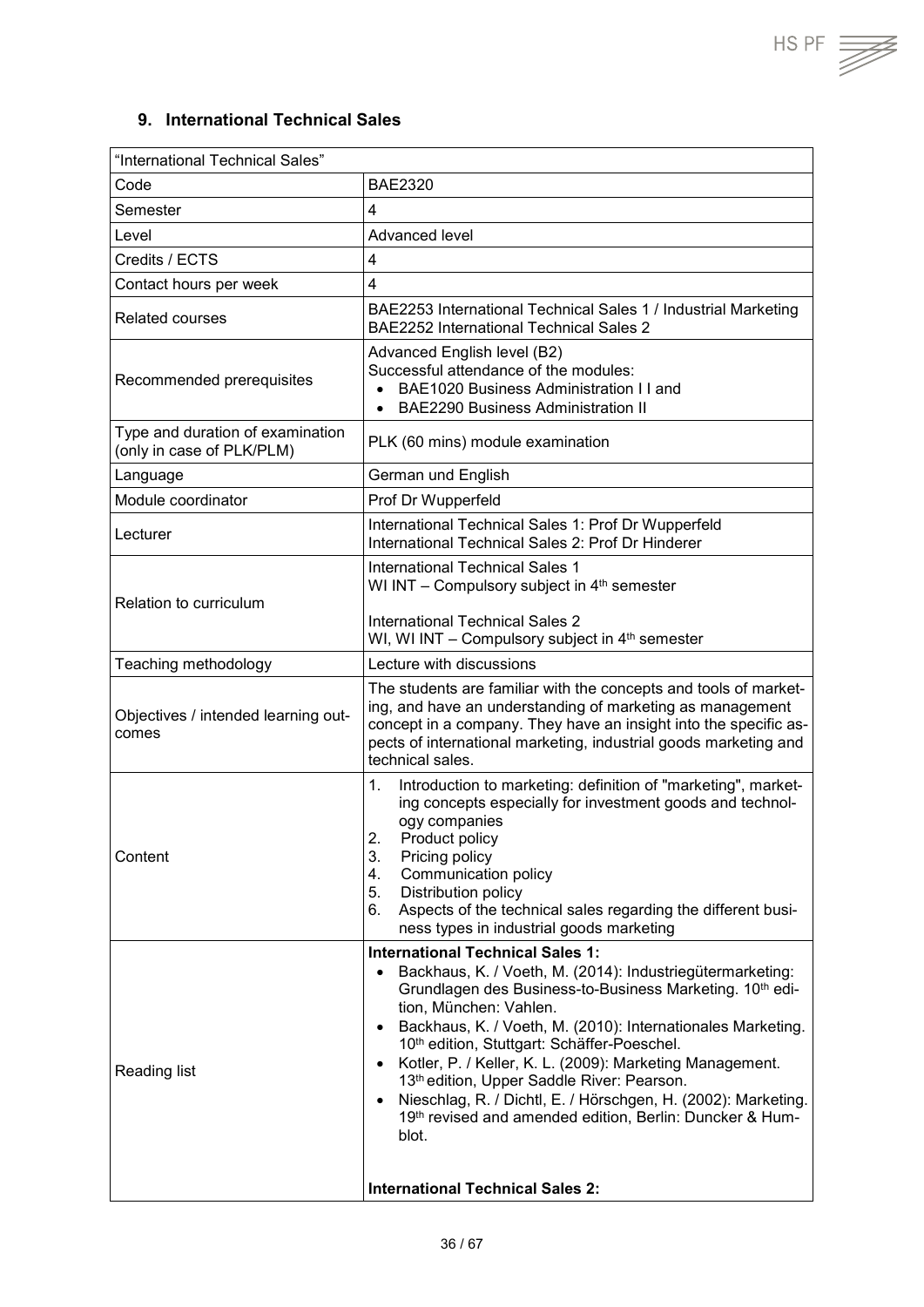

|                | Backhaus, K. / Voeth, M. (2010): Internationales Marketing.<br>10th edition, Stuttgart: Schäffer-Poeschel.<br>Kleinaltenkamp, M. / Plinke, W. (2002): Strategisches Busi-<br>ness-to-Business Marketing. Berlin et al.: Springer.<br>Meffert, H. et al. (2007): Marketing: Grundlagen marktorien-<br>tierter Unternehmensführung. Wiesbaden: Gabler.<br>Fritz, W. / Oelsnitz, D. (2006): Marketing - Elemente markt-<br>orientierter Unternehmensführung. 4 <sup>th</sup> edition, Stuttgart:<br>Kohlhammer. |
|----------------|--------------------------------------------------------------------------------------------------------------------------------------------------------------------------------------------------------------------------------------------------------------------------------------------------------------------------------------------------------------------------------------------------------------------------------------------------------------------------------------------------------------|
| Workload       | Workload: $4$ ECTS $x$ 30 hrs = 120 hrs<br>Class attendance: $4$ SWS x 15 weeks = 60 hrs<br>Preparation and follow-up, practical work, preparation for and<br>completion of examination: 60 hrs                                                                                                                                                                                                                                                                                                              |
| Media employed | PowerPoint, blackboard, videos and print media for illustration                                                                                                                                                                                                                                                                                                                                                                                                                                              |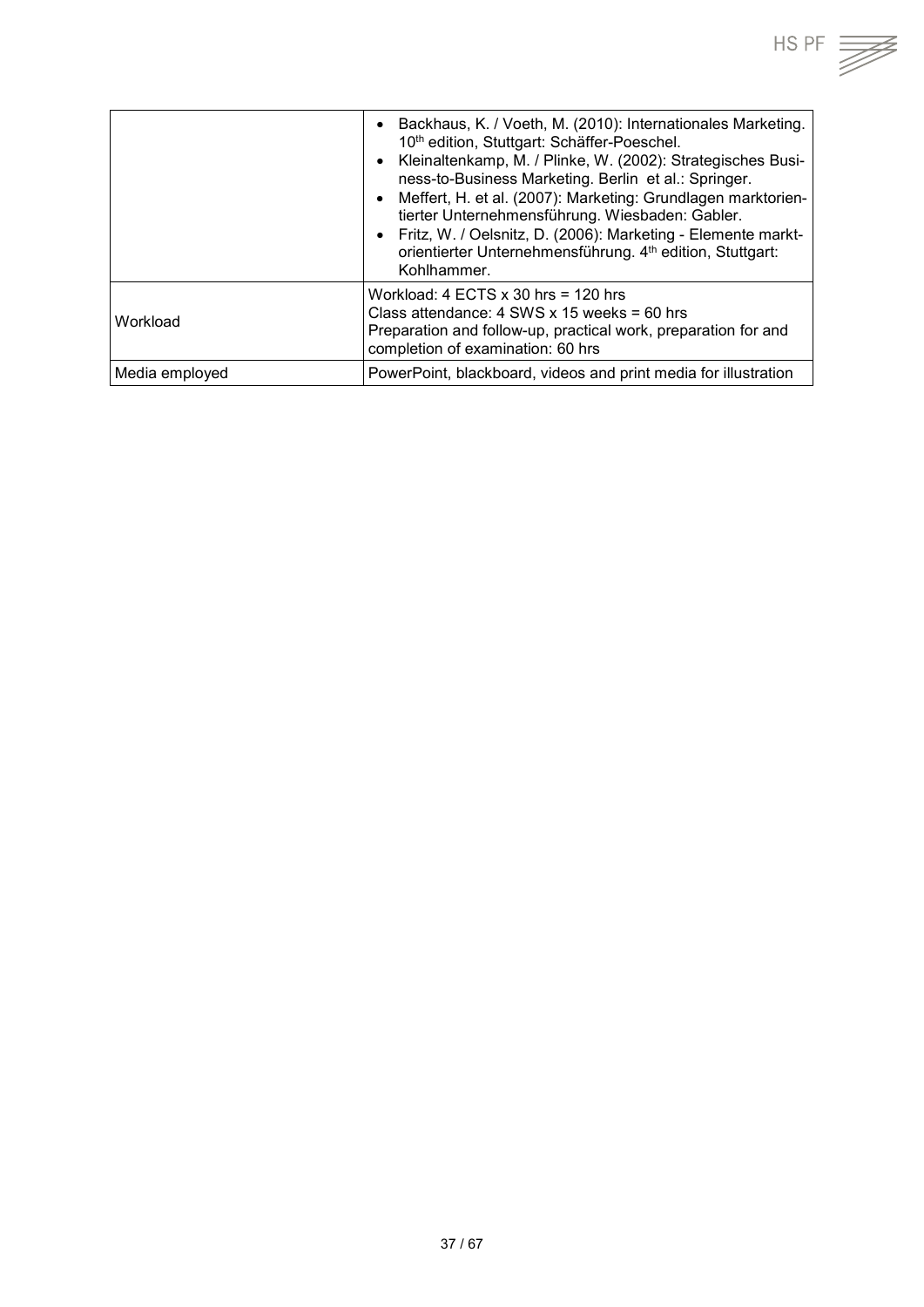$HSPF \implies$ 

## <span id="page-37-0"></span>**10. Sustainable Product Development**

| "Sustainable Product Development"                             |                                                                                                                                                                                                                                                                                                                                                                                                                                                                                                                                                                                                                                                                                                                                                                                                                                                                                                                                                                                           |
|---------------------------------------------------------------|-------------------------------------------------------------------------------------------------------------------------------------------------------------------------------------------------------------------------------------------------------------------------------------------------------------------------------------------------------------------------------------------------------------------------------------------------------------------------------------------------------------------------------------------------------------------------------------------------------------------------------------------------------------------------------------------------------------------------------------------------------------------------------------------------------------------------------------------------------------------------------------------------------------------------------------------------------------------------------------------|
| Code                                                          | <b>BAE2170</b>                                                                                                                                                                                                                                                                                                                                                                                                                                                                                                                                                                                                                                                                                                                                                                                                                                                                                                                                                                            |
| Semester                                                      | $\overline{4}$                                                                                                                                                                                                                                                                                                                                                                                                                                                                                                                                                                                                                                                                                                                                                                                                                                                                                                                                                                            |
| Level                                                         | Advanced level                                                                                                                                                                                                                                                                                                                                                                                                                                                                                                                                                                                                                                                                                                                                                                                                                                                                                                                                                                            |
| Credits / ECTS                                                | $\overline{\mathbf{4}}$                                                                                                                                                                                                                                                                                                                                                                                                                                                                                                                                                                                                                                                                                                                                                                                                                                                                                                                                                                   |
| Contact hours per week                                        | $\overline{\mathbf{4}}$                                                                                                                                                                                                                                                                                                                                                                                                                                                                                                                                                                                                                                                                                                                                                                                                                                                                                                                                                                   |
| <b>Related courses</b>                                        | BAE2171 Sustainable Product Development 1<br>BAE2172 Sustainable Product Development 1 Laboratory<br>BAE2173 Sustainable Product Development 2                                                                                                                                                                                                                                                                                                                                                                                                                                                                                                                                                                                                                                                                                                                                                                                                                                            |
| Recommended prerequisites                                     | Good English skills<br>$\bullet$<br>Basic knowledge in Material ScienceBasic knowledge in<br>$\bullet$<br>Research Methods and Academic Writing                                                                                                                                                                                                                                                                                                                                                                                                                                                                                                                                                                                                                                                                                                                                                                                                                                           |
| Type and duration of examination<br>(only in case of PLK/PLM) | Sustainable Product Development 1 and 2: module examination<br>PLK (60 mins)<br>Sustainable Product Development 1 Laboratory: UPL                                                                                                                                                                                                                                                                                                                                                                                                                                                                                                                                                                                                                                                                                                                                                                                                                                                         |
| Language                                                      | English                                                                                                                                                                                                                                                                                                                                                                                                                                                                                                                                                                                                                                                                                                                                                                                                                                                                                                                                                                                   |
| Module coordinator                                            | Prof Dr Woidasky                                                                                                                                                                                                                                                                                                                                                                                                                                                                                                                                                                                                                                                                                                                                                                                                                                                                                                                                                                          |
| Lecturer                                                      | Sustainable Product Development 1: Prof Dr Woidasky<br>Sustainable Product Development 1 Laboratory: Prof Dr<br>Woidasky<br>Sustainable Product Development 2: Prof Dr Woidasky                                                                                                                                                                                                                                                                                                                                                                                                                                                                                                                                                                                                                                                                                                                                                                                                           |
| Relation to curriculum                                        | WI INT - Compulsory subject in 4 <sup>th</sup> semester                                                                                                                                                                                                                                                                                                                                                                                                                                                                                                                                                                                                                                                                                                                                                                                                                                                                                                                                   |
| Teaching methodology                                          | Lecture with practical work, laboratory                                                                                                                                                                                                                                                                                                                                                                                                                                                                                                                                                                                                                                                                                                                                                                                                                                                                                                                                                   |
| Objectives / intended learning out-<br>comes                  | The students learn about standard processes in product devel-<br>opment.<br>They grasp the concept of sustainability and are able to apply it<br>to solve industrial problems regarding products and processes.<br>They can evaluate products and processes with respect to their<br>environmental and sustainability impacts.<br>They are able to create a scientific documentation on experi-<br>ments.                                                                                                                                                                                                                                                                                                                                                                                                                                                                                                                                                                                 |
| Content                                                       | <b>Sustainable Product Development 1 and 2:</b><br>Principles and history of sustainability, sustainability concept,<br>principles of product development, development methodologies<br>such as Stage-Gate, VDI 2221; legal requirements in product<br>development, definition of "quality", functions, function models,<br>quality function deployment, FMEA, design for X including de-<br>sign for recycling, lightweight construction; securing of raw ma-<br>terials, recycling rates, selected examples of recycling cycles;<br>production and recycling of important materials (such as glass,<br>PET, steel); life cycle analysis and simplified life cycle assess-<br>ment, environmental impact categories, simplified life cycle<br>analysis, eco labels, environmental approaches; reliability and<br>durability: Basic concepts, obsolescence; introduction to stand-<br>ardization activities, development of norms<br><b>Sustainable Product Development 1 Laboratory:</b> |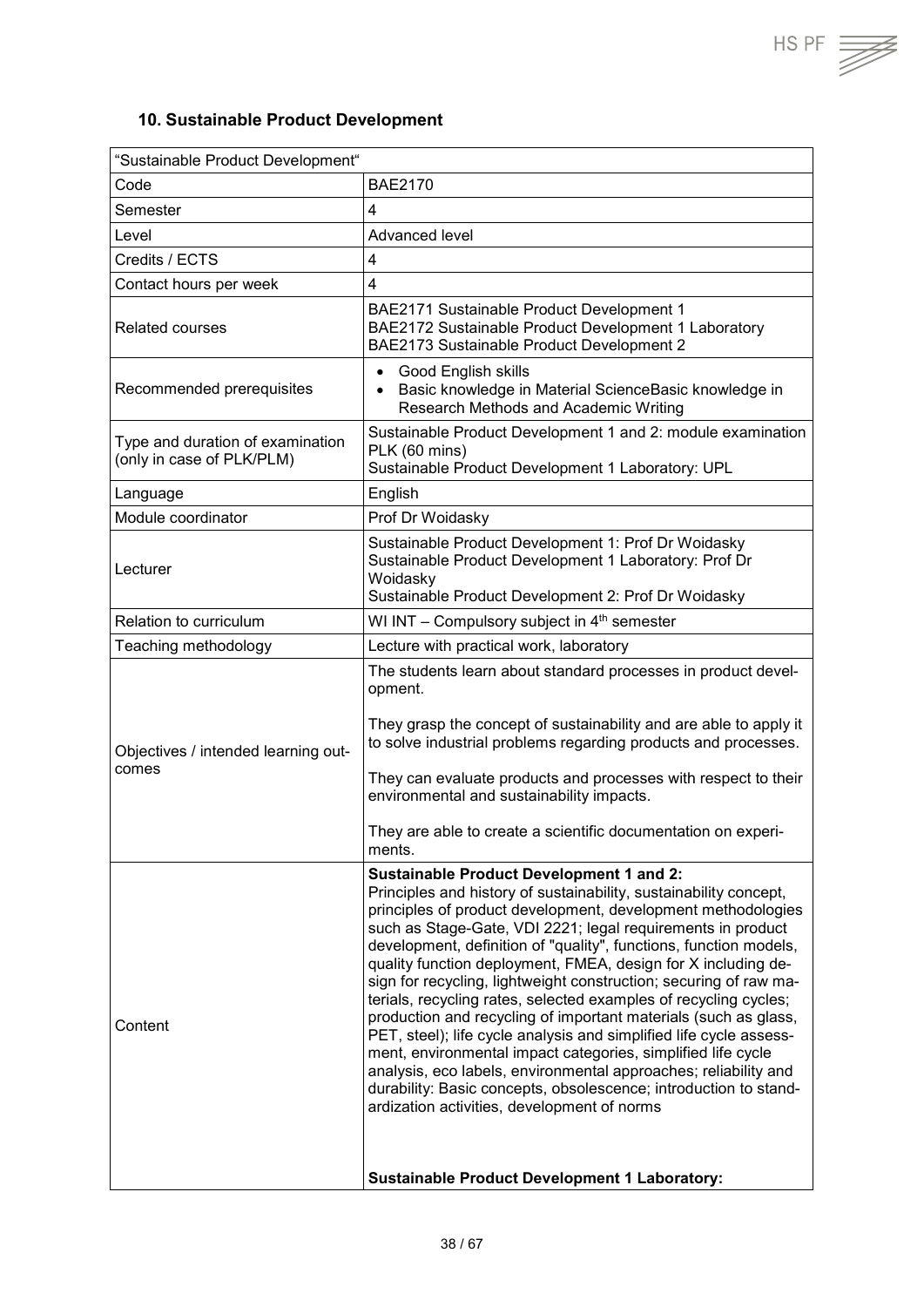|                | Selection of Product development process application, Product                                                                                                                                                                                                                                                                                                                                                                                                                                                                                                                                                                                                                                                                                                                                                                                                                                                                                                                                                                                                                   |
|----------------|---------------------------------------------------------------------------------------------------------------------------------------------------------------------------------------------------------------------------------------------------------------------------------------------------------------------------------------------------------------------------------------------------------------------------------------------------------------------------------------------------------------------------------------------------------------------------------------------------------------------------------------------------------------------------------------------------------------------------------------------------------------------------------------------------------------------------------------------------------------------------------------------------------------------------------------------------------------------------------------------------------------------------------------------------------------------------------|
|                | generation; Dismantling, evaluation of recyclability, sustainabil-<br>ity assessment, materials science and materials testing                                                                                                                                                                                                                                                                                                                                                                                                                                                                                                                                                                                                                                                                                                                                                                                                                                                                                                                                                   |
| Reading list   | <b>Sustainable Product Development 1:</b><br>• Wimmer, W. / Züst, R. (2001): ECODESIGN Pilot. Dor-<br>drecht: Kluwer Academic Publishers.<br>• Pahl, G. / Beitz, W. et al. (2013): Pahl/Beitz Konstruktions-<br>lehre. Berlin et al.: Springer.<br>• Engeln, W. (2011): Methoden der Produktentwicklung.<br>München: Oldenbourg.<br>• Pfeifer, W. / Schmitt, T. (2007): Masing - Handbuch Quali-<br>tätsmanagement. München: Hanser.<br>• Ponn, J. / Lindemann, U. (2011): Konzeptentwicklung und<br>Gestaltung technischer Produkte. Berlin: Springer.<br>· Bertsche, B. / Lechner, G. (2009): Zuverlässigkeit im Fahr-<br>zeug- und Maschinenbau. Berlin: Springer.<br>• Ehrlenspiel, K. (2009): Integrierte Produktentwicklung.<br>München: Hanser.<br><b>Sustainable Product Development 1 Laboratory:</b><br>Ashby, M. (2013): Materials and the Environment. Waltham<br>$\bullet$<br>et al.: Butterworth Heinemann.<br>• Eyerer, P. et al. (2008): Polymer Engineering. Berlin et al.:<br>Springer.<br>• Martens, H. (2012): Recyclingtechnik. Heidelberg: Spekt-<br>rum. |
|                | <b>Sustainable Product Development 2:</b><br>Bertsche, B. (2008): Reliability in Automotive and Mechani-<br>$\bullet$<br>cal Engineering. Berlin: Springer.                                                                                                                                                                                                                                                                                                                                                                                                                                                                                                                                                                                                                                                                                                                                                                                                                                                                                                                     |
| Workload       | Workload: $4$ ECTS $\times$ 30 hrs = 120 hrs<br>Class attendance: 4 SWS x 15 weeks = 60 hrs<br>Preparation and follow-up, practical work, preparation for and<br>completion of examination: 60 hrs                                                                                                                                                                                                                                                                                                                                                                                                                                                                                                                                                                                                                                                                                                                                                                                                                                                                              |
| Media employed | Slides, blackboard, tasks for individual and group work, keynote<br>presentations, group and plenary discussions, feedback for lab<br>reports                                                                                                                                                                                                                                                                                                                                                                                                                                                                                                                                                                                                                                                                                                                                                                                                                                                                                                                                   |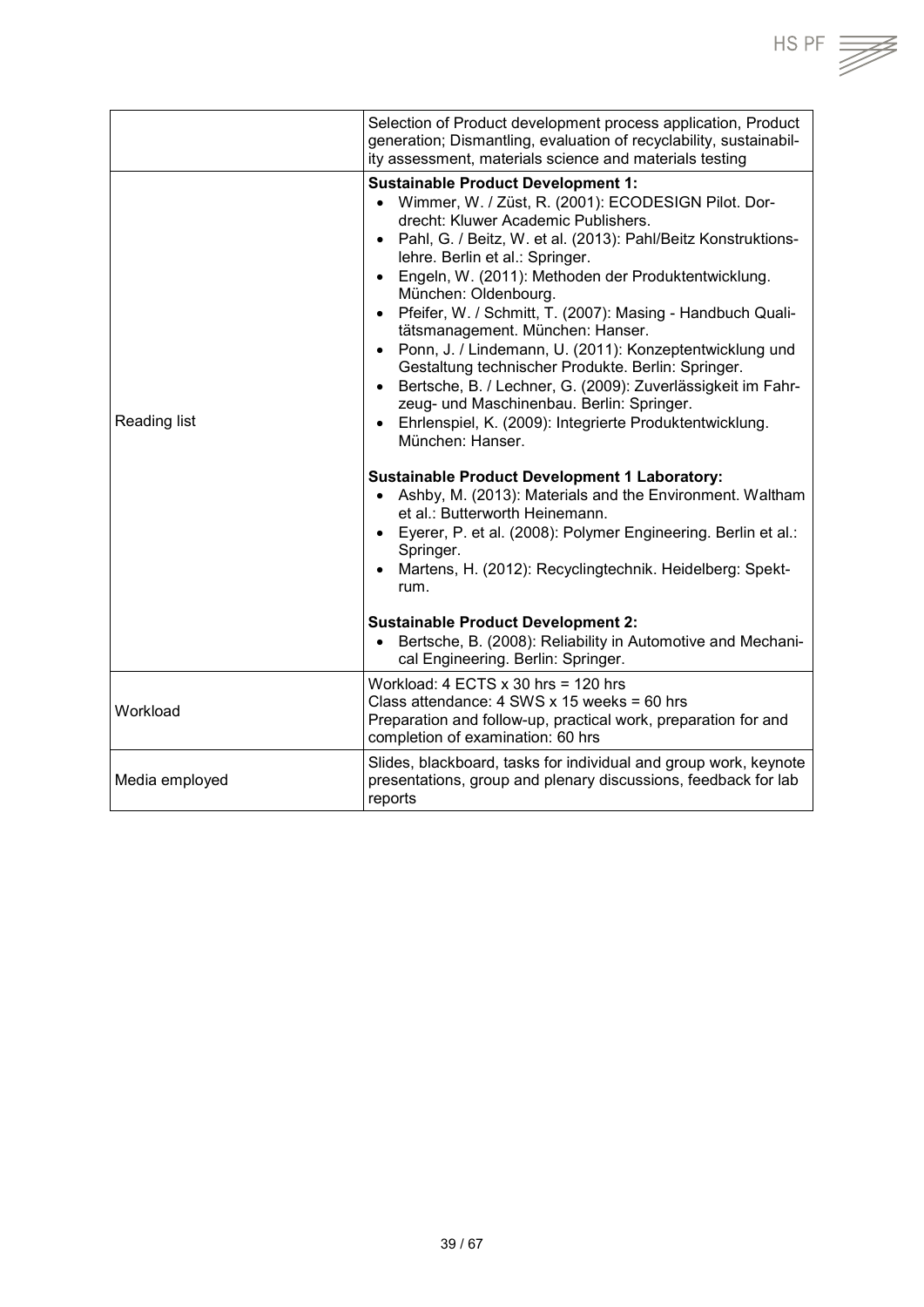$HS PF \equiv \sqrt{\frac{1}{100}}$ 

## <span id="page-39-0"></span>**11. Operations Management**

| "Operations Management"                                       |                                                                                                                                                                                                                                                                                                                                                                                                                                                                                                                                                                                                                                                                                                                                                                                                                                                                                            |
|---------------------------------------------------------------|--------------------------------------------------------------------------------------------------------------------------------------------------------------------------------------------------------------------------------------------------------------------------------------------------------------------------------------------------------------------------------------------------------------------------------------------------------------------------------------------------------------------------------------------------------------------------------------------------------------------------------------------------------------------------------------------------------------------------------------------------------------------------------------------------------------------------------------------------------------------------------------------|
| Code                                                          | <b>BAE2330</b>                                                                                                                                                                                                                                                                                                                                                                                                                                                                                                                                                                                                                                                                                                                                                                                                                                                                             |
| Semester                                                      | 4                                                                                                                                                                                                                                                                                                                                                                                                                                                                                                                                                                                                                                                                                                                                                                                                                                                                                          |
| Level                                                         | Advanced level                                                                                                                                                                                                                                                                                                                                                                                                                                                                                                                                                                                                                                                                                                                                                                                                                                                                             |
| Credits / ECTS                                                | 5                                                                                                                                                                                                                                                                                                                                                                                                                                                                                                                                                                                                                                                                                                                                                                                                                                                                                          |
| Contact hours per week                                        | $\overline{4}$                                                                                                                                                                                                                                                                                                                                                                                                                                                                                                                                                                                                                                                                                                                                                                                                                                                                             |
| <b>Related courses</b>                                        | <b>BAE2331 Operations Management 1</b><br>BAE2332 Operations Management 1 Laboratory<br><b>BAE2333 Operations Management 2</b>                                                                                                                                                                                                                                                                                                                                                                                                                                                                                                                                                                                                                                                                                                                                                             |
| Recommended prerequisites                                     | None                                                                                                                                                                                                                                                                                                                                                                                                                                                                                                                                                                                                                                                                                                                                                                                                                                                                                       |
| Type and duration of examination<br>(only in case of PLK/PLM) | Operations Management 1 and 2: module examination: PLK (60<br>mins)<br>Operations Management 1 Laboratory: UPL                                                                                                                                                                                                                                                                                                                                                                                                                                                                                                                                                                                                                                                                                                                                                                             |
| Language                                                      | English                                                                                                                                                                                                                                                                                                                                                                                                                                                                                                                                                                                                                                                                                                                                                                                                                                                                                    |
| Module coordinator                                            | Prof Dr Kühn                                                                                                                                                                                                                                                                                                                                                                                                                                                                                                                                                                                                                                                                                                                                                                                                                                                                               |
| Lecturer                                                      | Operations Management 1: Prof Dr Kühn<br>Operations Management 1 Laboratory: Prof Dr Kühn<br>Operations Management 2: Prof Dr Weyer, Prof Dr Kühn                                                                                                                                                                                                                                                                                                                                                                                                                                                                                                                                                                                                                                                                                                                                          |
| Relation to curriculum                                        | WI INT - Compulsory subject in 4 <sup>th</sup> semester                                                                                                                                                                                                                                                                                                                                                                                                                                                                                                                                                                                                                                                                                                                                                                                                                                    |
| Teaching methodology                                          | Lecture, practical work, laboratory                                                                                                                                                                                                                                                                                                                                                                                                                                                                                                                                                                                                                                                                                                                                                                                                                                                        |
| Objectives / intended learning out-<br>comes                  | The students<br>are acquainted with the processes and methods in produc-<br>tion planning and control and can apply them<br>know the importance of operational and strategic perspec-<br>$\bullet$<br>tive in operations management as well as their mutual de-<br>pendencies<br>recognize the interdependences between production and<br>$\bullet$<br>logistics<br>know current trends in operations management and under-<br>$\bullet$<br>stand logistical, organizational, technical and economic im-<br>plications for the entire organisation<br>know the basics of ergonomics and health and safety at<br>$\bullet$<br>work and are in a position to use them<br>can apply methods of time management i.e. time tracking<br>and predetermined time systems<br>are able to look at operations holistically, master essential<br>$\bullet$<br>techniques and apply them to real tasks. |
| Content                                                       | Operations Management I+II - Lectures with parallel practi-<br>cal work and laboratory units:<br>Students understand methods and processes of operations<br>management and production planning. They can apply them<br>and are able to adopt the correct approach to solve problems.<br>Students learn operational and strategic aspects of operations<br>management and know their dependencies, as well as the inter-<br>dependencies between product and service, and production<br>and logistics.                                                                                                                                                                                                                                                                                                                                                                                      |
| Reading list                                                  | <b>Operations Management and laboratory:</b><br>Heizer, J. / Render, B. (2014): Operations Management.<br>$\bullet$<br>New Jersey: Pearson Education.                                                                                                                                                                                                                                                                                                                                                                                                                                                                                                                                                                                                                                                                                                                                      |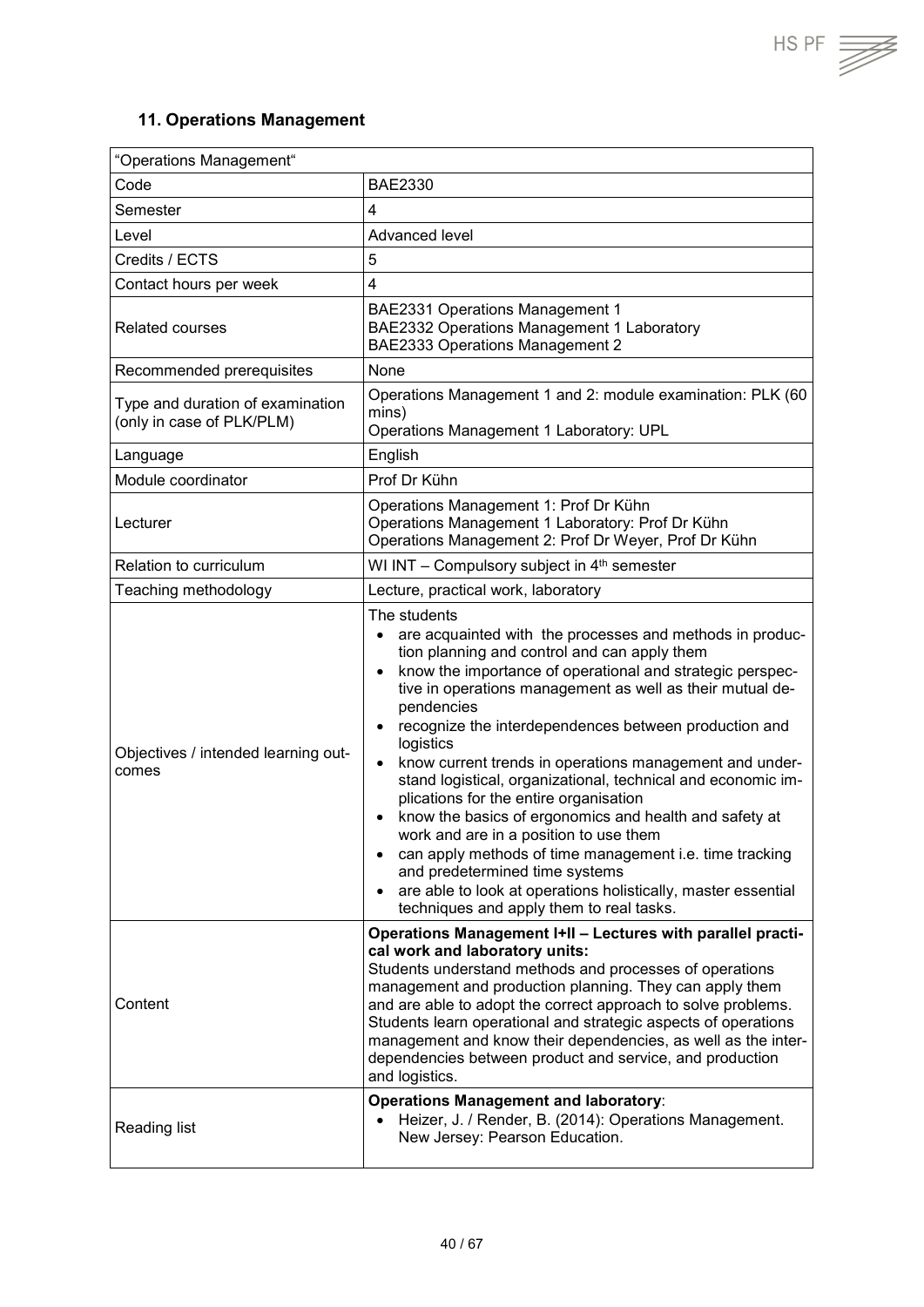

|                | Slack, N. et al. (2012): Operations and Process Manage-<br>ment - principles and practice for strategic impact. New<br>Jersey: Pearson Education.<br>Thonemann, U. (2011): Operations Management - Kon-<br>zepte, Methoden und Anwendungen. München: Pearson<br>Studium. |
|----------------|--------------------------------------------------------------------------------------------------------------------------------------------------------------------------------------------------------------------------------------------------------------------------|
| Workload       | Workload: $5$ ECTS $x$ 30 hrs = 150 hrs<br>Class attendance: $4$ SWS x 15 weeks = 60 hrs<br>Preparation and follow-up, practical work, preparation for and<br>completion of examination: 90 hrs                                                                          |
| Media employed | Lecture, laboratory work, seminar style course, project work                                                                                                                                                                                                             |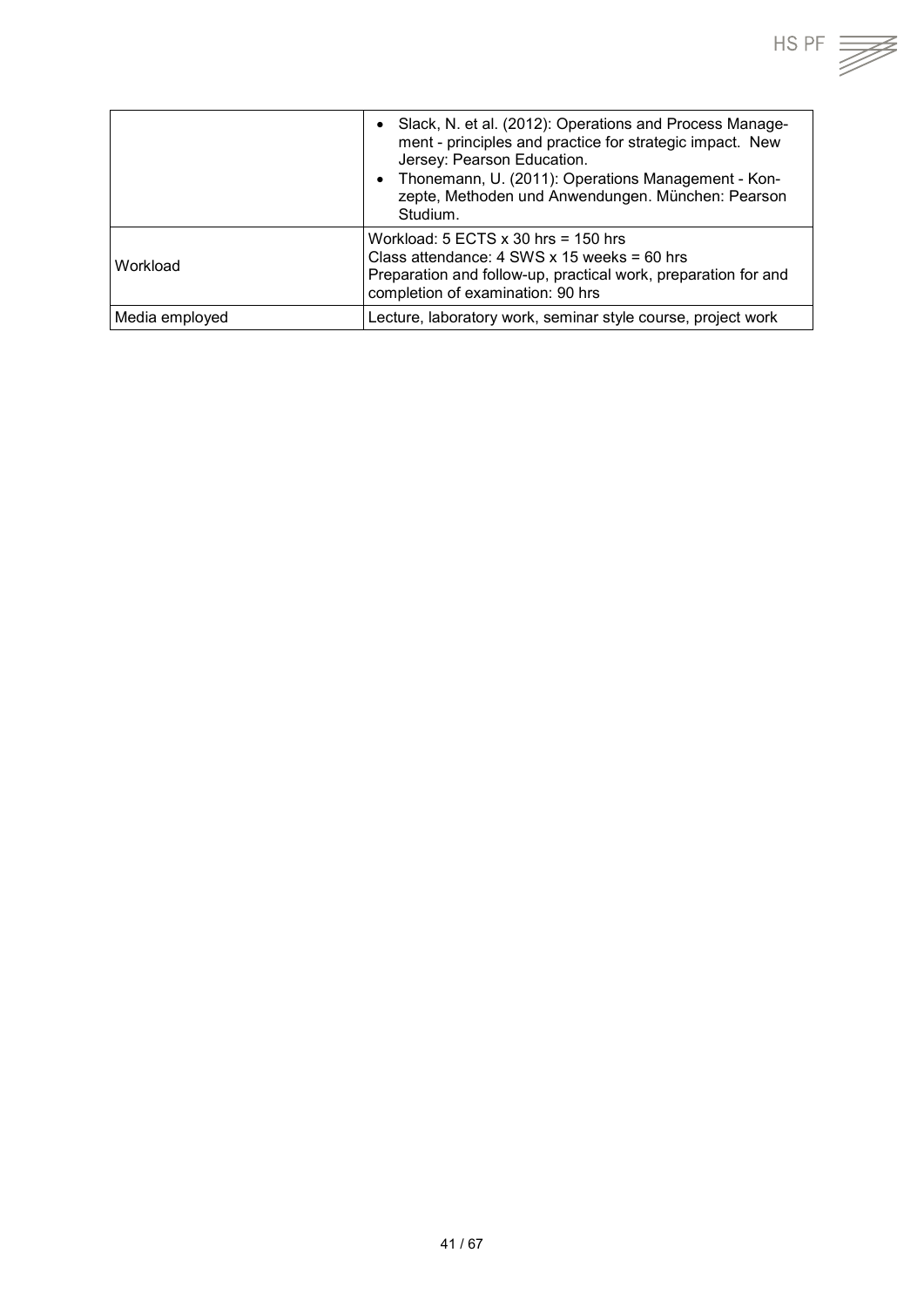$HSPF \implies$ 

## <span id="page-41-0"></span>**12. Business Process Management**

| "Business Process Management"                                 |                                                                                                                                                                                                                                                                                                                                                                                                                                                                                                                                                                                                                                                                                                                                                                                                                                                                                                                                                                                                                       |  |
|---------------------------------------------------------------|-----------------------------------------------------------------------------------------------------------------------------------------------------------------------------------------------------------------------------------------------------------------------------------------------------------------------------------------------------------------------------------------------------------------------------------------------------------------------------------------------------------------------------------------------------------------------------------------------------------------------------------------------------------------------------------------------------------------------------------------------------------------------------------------------------------------------------------------------------------------------------------------------------------------------------------------------------------------------------------------------------------------------|--|
| Code                                                          | <b>BAE2340</b>                                                                                                                                                                                                                                                                                                                                                                                                                                                                                                                                                                                                                                                                                                                                                                                                                                                                                                                                                                                                        |  |
| Semester                                                      | 4                                                                                                                                                                                                                                                                                                                                                                                                                                                                                                                                                                                                                                                                                                                                                                                                                                                                                                                                                                                                                     |  |
| Level                                                         | Advanced level                                                                                                                                                                                                                                                                                                                                                                                                                                                                                                                                                                                                                                                                                                                                                                                                                                                                                                                                                                                                        |  |
| Credits / ECTS                                                | $\overline{\mathbf{4}}$                                                                                                                                                                                                                                                                                                                                                                                                                                                                                                                                                                                                                                                                                                                                                                                                                                                                                                                                                                                               |  |
| Contact hours per week                                        | $\overline{4}$                                                                                                                                                                                                                                                                                                                                                                                                                                                                                                                                                                                                                                                                                                                                                                                                                                                                                                                                                                                                        |  |
| <b>Related courses</b>                                        | BAE2341 Business Performance Management<br><b>BAE2342 Innovation Processes</b>                                                                                                                                                                                                                                                                                                                                                                                                                                                                                                                                                                                                                                                                                                                                                                                                                                                                                                                                        |  |
| Recommended prerequisites                                     | BAE1021 Cost Accounting<br><b>BAE2292 Financial Control</b>                                                                                                                                                                                                                                                                                                                                                                                                                                                                                                                                                                                                                                                                                                                                                                                                                                                                                                                                                           |  |
| Type and duration of examination<br>(only in case of PLK/PLM) | PLK (60 mins) module examination                                                                                                                                                                                                                                                                                                                                                                                                                                                                                                                                                                                                                                                                                                                                                                                                                                                                                                                                                                                      |  |
| Language                                                      | English                                                                                                                                                                                                                                                                                                                                                                                                                                                                                                                                                                                                                                                                                                                                                                                                                                                                                                                                                                                                               |  |
| Module coordinator                                            | Prof Dr Kölmel                                                                                                                                                                                                                                                                                                                                                                                                                                                                                                                                                                                                                                                                                                                                                                                                                                                                                                                                                                                                        |  |
| Lecturer                                                      | Business Performance Management: Prof Dr Binder<br>Innovation Processes: Prof Dr Kölmel                                                                                                                                                                                                                                                                                                                                                                                                                                                                                                                                                                                                                                                                                                                                                                                                                                                                                                                               |  |
| Relation to curriculum                                        | <b>Business Process Management</b><br>WI INT - Compulsory subject in 4 <sup>th</sup> semester                                                                                                                                                                                                                                                                                                                                                                                                                                                                                                                                                                                                                                                                                                                                                                                                                                                                                                                         |  |
| Teaching methodology                                          | Lecture with case studies and practical work                                                                                                                                                                                                                                                                                                                                                                                                                                                                                                                                                                                                                                                                                                                                                                                                                                                                                                                                                                          |  |
| Objectives / intended learning out-<br>comes                  | Students have a good knowledge of methods of modern pro-<br>cess management, and know how to apply them in a process-<br>oriented company.                                                                                                                                                                                                                                                                                                                                                                                                                                                                                                                                                                                                                                                                                                                                                                                                                                                                            |  |
| Content                                                       | Students learn the basic tools of process management that are<br>needed to plan, monitor and control a business and to ensure<br>the effectiveness and efficiency of a company (eg. process-ori-<br>ented measurement, process-based reporting, process-based<br>organization). Short case studies give them an insight into the<br>application of process-oriented instruments.<br>The management of innovation is part of the implementation of<br>the corporate strategy and can relate, among other things, to<br>products, services, production processes, organizational struc-<br>tures, and management processes. While product innovations<br>generally aim to better satisfy the needs of customers, process<br>innovations are mostly aimed at improving the effectiveness<br>and efficiency of processes. Successful implementation of an<br>idea to a product or business model requires a structured inno-<br>vation process. This process must be initiated, controlled and<br>monitored in a company. |  |
| <b>Reading list</b>                                           | Becker, J. / Kugeler, M. / Rosemann, M. (2008): Prozess-<br>management - Ein Leitfaden zur prozessorientierten Orga-<br>nisationsgestaltung. 6th edition, Berlin: Springer.<br>Gaitanides, M. (2006): Prozessorganisation. Entwicklung,<br>$\bullet$<br>Ansätze und Programme des Managements von Ge-<br>schäftsprozessen. 2 <sup>nd</sup> edition, München: Vahlen.<br>Horváth & Partners (2005): Prozessmanagement umset-<br>$\bullet$<br>zen. Stuttgart: Schäffer-Poeschel.<br>Mayer, R. (1998): Prozeßkostenrechnung - State of the<br>$\bullet$<br>Art; Prozeßkostenmanagement. 2 <sup>nd</sup> edition, Stuttgart: n.p<br>Lunau, S. / Staudter, C. et al. (2013): Design for Six<br>$\bullet$<br>Sigma+Lean Toolset. Mindset for Successful Innovations.<br>Berlin et al.: Springer.                                                                                                                                                                                                                            |  |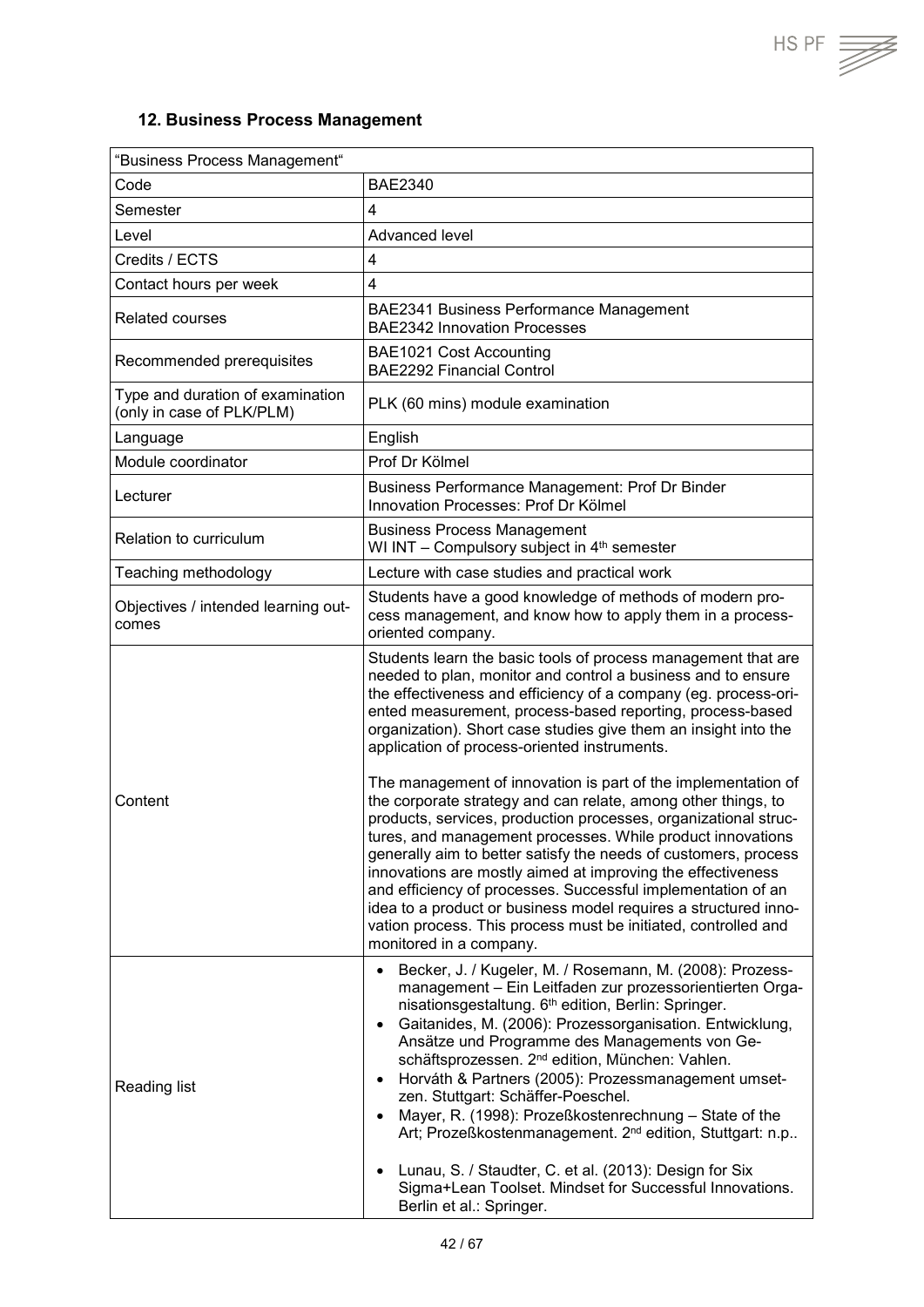| l Workload     | Workload: 4 ECTS x 30 hrs = 120 hrs<br>Class attendance: 4 SWS x 15 weeks = 60 hrs<br>Preparation and follow-up, practical work, preparation for and<br>completion of examination: 60 hrs |
|----------------|-------------------------------------------------------------------------------------------------------------------------------------------------------------------------------------------|
| Media employed | Slides, flip chart, videos, online case studies, method sheets                                                                                                                            |

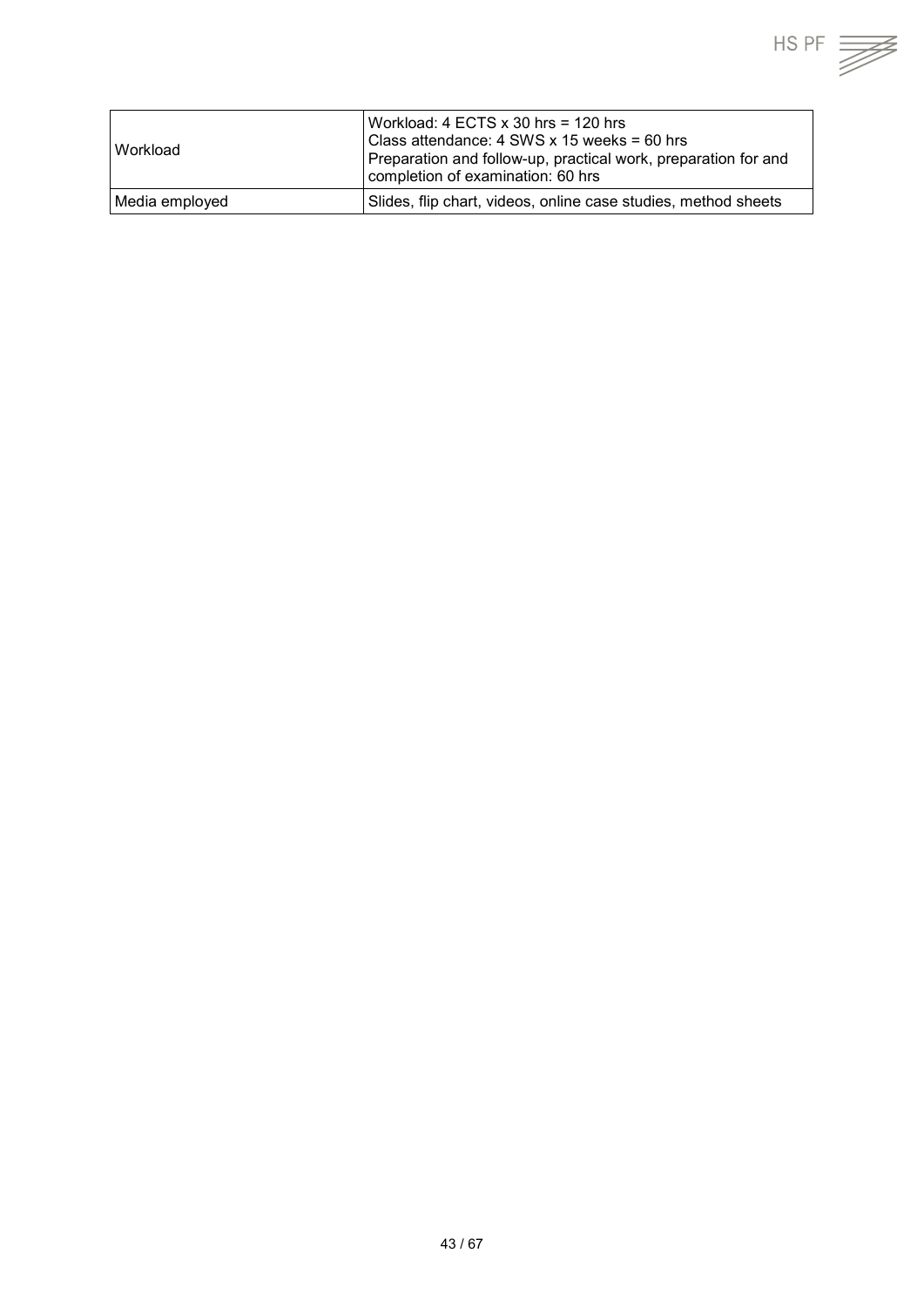$HS PF$   $\overrightarrow{=}$ 

#### <span id="page-43-0"></span>**13. Intensive Courses**

| "Intensive Courses"                                           |                                                                                                                                                                                                                                                                                                                                                                                                                                                                                                                                                                                                                                                                                                                                                                                                                                                                                                                                                                                                                     |  |
|---------------------------------------------------------------|---------------------------------------------------------------------------------------------------------------------------------------------------------------------------------------------------------------------------------------------------------------------------------------------------------------------------------------------------------------------------------------------------------------------------------------------------------------------------------------------------------------------------------------------------------------------------------------------------------------------------------------------------------------------------------------------------------------------------------------------------------------------------------------------------------------------------------------------------------------------------------------------------------------------------------------------------------------------------------------------------------------------|--|
| Code                                                          | <b>INS3100</b>                                                                                                                                                                                                                                                                                                                                                                                                                                                                                                                                                                                                                                                                                                                                                                                                                                                                                                                                                                                                      |  |
| Semester                                                      | 5                                                                                                                                                                                                                                                                                                                                                                                                                                                                                                                                                                                                                                                                                                                                                                                                                                                                                                                                                                                                                   |  |
| Level                                                         | Advanced level                                                                                                                                                                                                                                                                                                                                                                                                                                                                                                                                                                                                                                                                                                                                                                                                                                                                                                                                                                                                      |  |
| Credits / ECTS                                                | 5                                                                                                                                                                                                                                                                                                                                                                                                                                                                                                                                                                                                                                                                                                                                                                                                                                                                                                                                                                                                                   |  |
| Contact hours per week                                        | 4                                                                                                                                                                                                                                                                                                                                                                                                                                                                                                                                                                                                                                                                                                                                                                                                                                                                                                                                                                                                                   |  |
| <b>Related courses</b>                                        | BAE3045 Workshop International Management Skills<br>ISS3251 Research Methods and Academic Writing                                                                                                                                                                                                                                                                                                                                                                                                                                                                                                                                                                                                                                                                                                                                                                                                                                                                                                                   |  |
| Recommended prerequisites                                     | BAE1054 Statistics 1                                                                                                                                                                                                                                                                                                                                                                                                                                                                                                                                                                                                                                                                                                                                                                                                                                                                                                                                                                                                |  |
| Type and duration of examination<br>(only in case of PLK/PLM) | Workshop International Management Skills: UPL<br>Research Methods and Academic Writing: UPL                                                                                                                                                                                                                                                                                                                                                                                                                                                                                                                                                                                                                                                                                                                                                                                                                                                                                                                         |  |
| Language                                                      | German und English                                                                                                                                                                                                                                                                                                                                                                                                                                                                                                                                                                                                                                                                                                                                                                                                                                                                                                                                                                                                  |  |
| Module coordinator                                            | Prof Dr Wupperfeld                                                                                                                                                                                                                                                                                                                                                                                                                                                                                                                                                                                                                                                                                                                                                                                                                                                                                                                                                                                                  |  |
| Lecturer                                                      | Workshop International Management Skills: Prof Dr Mahadevan<br>Research Methods and Academic Writing: Prof Dr Wupperfeld,<br>Dr Frank                                                                                                                                                                                                                                                                                                                                                                                                                                                                                                                                                                                                                                                                                                                                                                                                                                                                               |  |
| Relation to curriculum                                        | Workshop International Management Skills<br>WI INT - Compulsory subject in 5 <sup>th</sup> semester<br>Research Methods and Academic Writing                                                                                                                                                                                                                                                                                                                                                                                                                                                                                                                                                                                                                                                                                                                                                                                                                                                                        |  |
|                                                               | WI, WI INT - Compulsory subject in 5 <sup>th</sup> semester                                                                                                                                                                                                                                                                                                                                                                                                                                                                                                                                                                                                                                                                                                                                                                                                                                                                                                                                                         |  |
| Teaching methodology                                          | Seminar style course                                                                                                                                                                                                                                                                                                                                                                                                                                                                                                                                                                                                                                                                                                                                                                                                                                                                                                                                                                                                |  |
| Objectives / intended learning out-<br>comes                  | <b>Workshop International Management Skills:</b><br>The students<br>know the relevant theories and concepts of international<br>$\bullet$<br>management in the professional field of industrial engineer-<br>ing<br>can critically reflect on their own cultural background<br>$\bullet$<br>work actively on the lifelong development of their intercul-<br>tural competence at the cognitive, affective and action-ori-<br>ented levels<br>can apply and develop skills of international management<br>$\bullet$<br><b>Research Methods and Academic Writing:</b><br>The students<br>have broad knowledge of various scientific approaches and<br>$\bullet$<br>their applications<br>understand the basic features of common research tools in<br>$\bullet$<br>industrial engineering and can apply them<br>are familiar with academic writing techniques and can confi-<br>$\bullet$<br>dently apply them<br>are able to present the results of academic work in accord-<br>$\bullet$<br>ance with the principles |  |
| Content                                                       | <b>Workshop International Management Skills:</b><br>Reflection of intercultural experiences from the previous se-<br>$\bullet$<br>mester based on intercultural theories, concepts, models<br>and practices<br>Application of skills to real-life case studies<br>$\bullet$<br><b>Research Methods and Academic Writing</b><br>Scientific theory and paradigms: positivism/constructivism<br>$\bullet$<br>Planning research projects<br>$\bullet$                                                                                                                                                                                                                                                                                                                                                                                                                                                                                                                                                                   |  |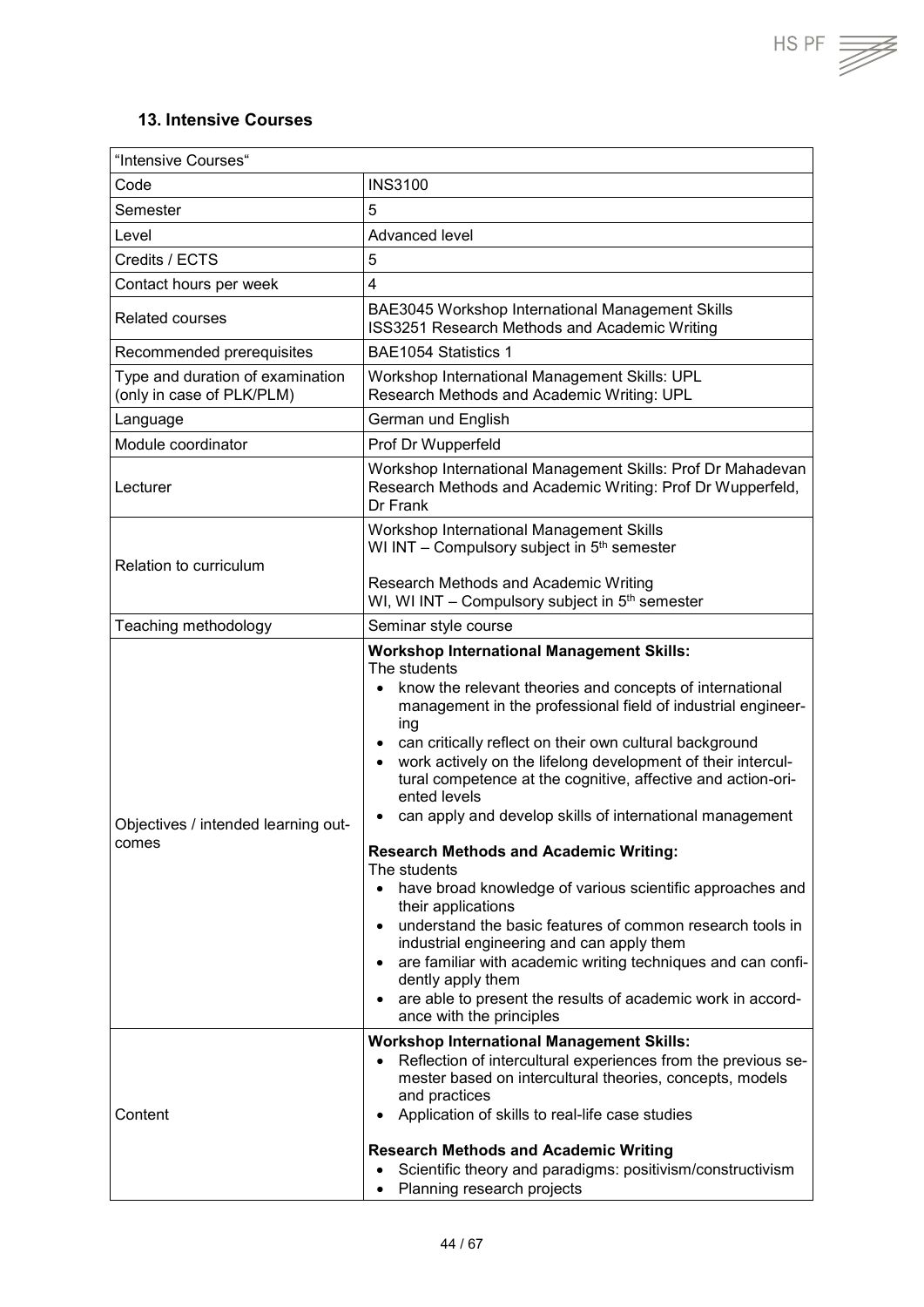|                | Data collection methods<br>Academic writing and report structuring                                                                                                                              |
|----------------|-------------------------------------------------------------------------------------------------------------------------------------------------------------------------------------------------|
| Reading list   | <b>Workshop International Management Skills:</b><br>Mahadevan, J. (2017), A Very Short, Fairly Interesting and<br>Reasonably Cheap Book about Cross-Cultural Manage-<br>ment, London: Sage.     |
|                | <b>Research Methods and Academic Writing</b><br>Will be announced / provided in the seminar.                                                                                                    |
| Workload       | Workload: $5$ ECTS $x$ 30 hrs = 150 hrs<br>Class attendance: $4$ SWS x 15 weeks = 60 hrs<br>Preparation and follow-up, practical work, preparation for and<br>completion of examination: 90 hrs |
| Media employed | PowerPoint, blackboard, videos and print media for illustration,<br>interactive tasks                                                                                                           |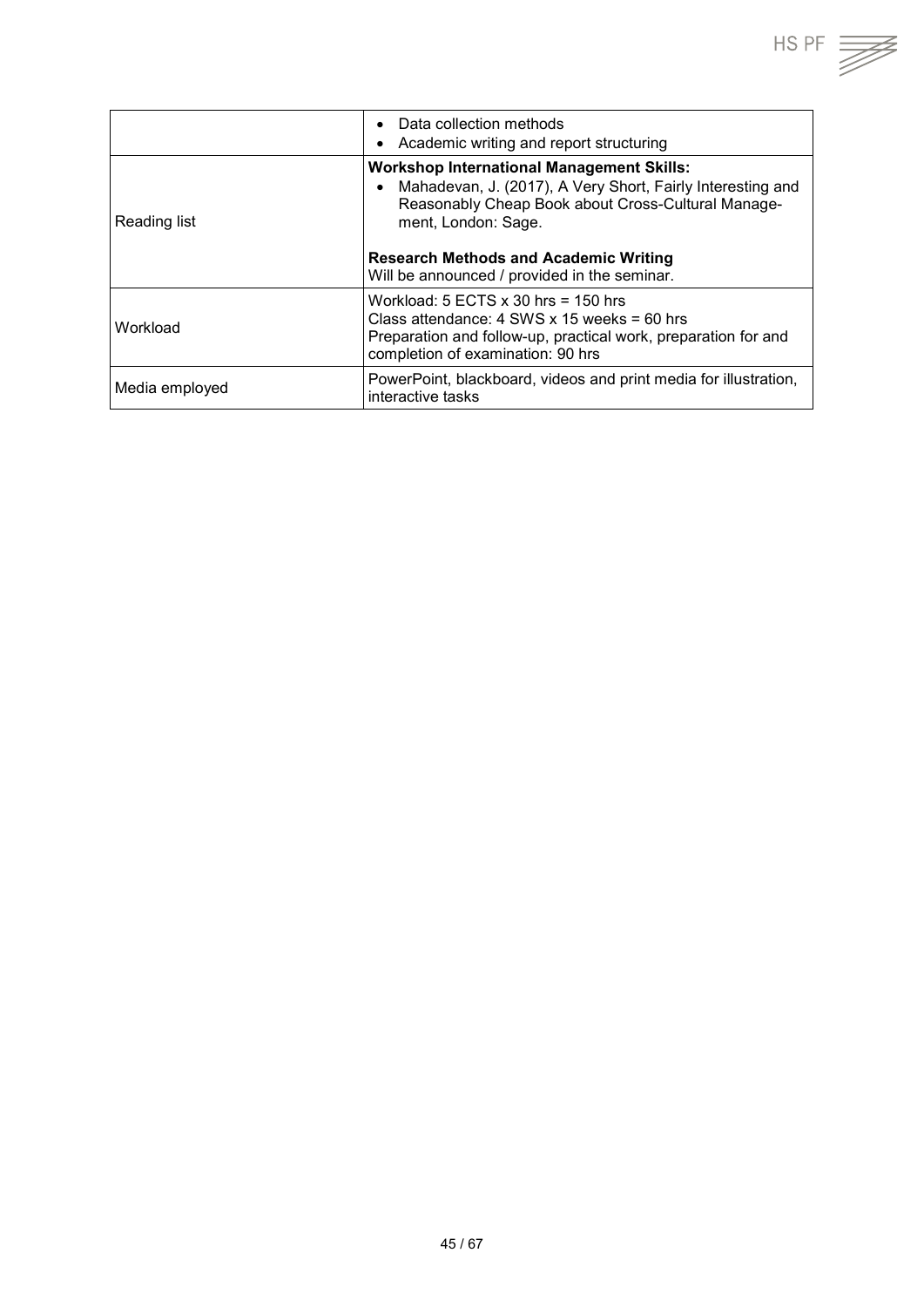$HS PF$   $\overrightarrow{=}$ 

## <span id="page-45-0"></span>**14. Management Methods II**

| "Management Methods II"                                       |                                                                                                                                                                                                                                                                                                                                                                                                                                                                                                                                                                                                          |  |
|---------------------------------------------------------------|----------------------------------------------------------------------------------------------------------------------------------------------------------------------------------------------------------------------------------------------------------------------------------------------------------------------------------------------------------------------------------------------------------------------------------------------------------------------------------------------------------------------------------------------------------------------------------------------------------|--|
| Code                                                          | <b>BAE3270</b>                                                                                                                                                                                                                                                                                                                                                                                                                                                                                                                                                                                           |  |
| Semester                                                      | 6                                                                                                                                                                                                                                                                                                                                                                                                                                                                                                                                                                                                        |  |
| Level                                                         | Professionally qualifying academic level                                                                                                                                                                                                                                                                                                                                                                                                                                                                                                                                                                 |  |
| Credits / ECTS                                                | $\overline{4}$                                                                                                                                                                                                                                                                                                                                                                                                                                                                                                                                                                                           |  |
| Contact hours per week                                        | $\overline{2}$                                                                                                                                                                                                                                                                                                                                                                                                                                                                                                                                                                                           |  |
| <b>Related courses</b>                                        | <b>BAE3270 Management Methods II</b>                                                                                                                                                                                                                                                                                                                                                                                                                                                                                                                                                                     |  |
| Requirements according to the ex-<br>amination regulations    | All examinations of section 1 of the study program must have<br>been passed.                                                                                                                                                                                                                                                                                                                                                                                                                                                                                                                             |  |
| Recommended prerequisites                                     | None                                                                                                                                                                                                                                                                                                                                                                                                                                                                                                                                                                                                     |  |
| Type and duration of examination<br>(only in case of PLK/PLM) | PLL/PLR/PLH/PLK (60)                                                                                                                                                                                                                                                                                                                                                                                                                                                                                                                                                                                     |  |
| Language                                                      | English                                                                                                                                                                                                                                                                                                                                                                                                                                                                                                                                                                                                  |  |
| Module coordinator                                            | Prof Dr Peter                                                                                                                                                                                                                                                                                                                                                                                                                                                                                                                                                                                            |  |
| Lecturer                                                      | Prof Dr Peter                                                                                                                                                                                                                                                                                                                                                                                                                                                                                                                                                                                            |  |
| Relation to curriculum                                        | WI INT - Compulsory subject in 6th semester                                                                                                                                                                                                                                                                                                                                                                                                                                                                                                                                                              |  |
| Teaching methodology                                          | Seminar style course                                                                                                                                                                                                                                                                                                                                                                                                                                                                                                                                                                                     |  |
| Objectives / intended learning out-<br>comes                  | The students<br>know the basics and the terminology of quality manage-<br>ment<br>have extensive knowledge of the tasks involved in profes-<br>$\bullet$<br>sional quality management activities in a business environ-<br>ment<br>can apply quality management models, norms and stand-<br>$\bullet$<br>ards to practical business examples                                                                                                                                                                                                                                                             |  |
| Content                                                       | <b>QM Norms and Tools</b><br>(TQM, ISO9001, ISO TS 16949, EFQM, Six Sigma, 8D)<br>Continual improvement processes<br>Failure Mode and Effects Analysis (FMEA)                                                                                                                                                                                                                                                                                                                                                                                                                                            |  |
| <b>Reading list</b>                                           | Fisher, R., Ury, W. L., & Patton, B. (1991). Getting to Yes:<br>$\bullet$<br>Negotiating Agreement Without Giving In. New York, NY:<br>Penguin.<br>Lewicki, R. J., Saunders, D. M., & Barry, B. (2015). Essen-<br>$\bullet$<br>tials of Negotiation (6th ed.). New York, NY: McGraw-Hill.<br>Raiffa, H., Richardson, J., & Metcalfe, D. (2002). Negotia-<br>$\bullet$<br>tion Analysis: The Science and Art of Collaborative Deci-<br>sion Making. Cambridge, MA: Belknap.<br>Thompson, L. L. (2009). The Mind and Heart of the Negoti-<br>$\bullet$<br>ator (4th ed.). Upper Saddle River, NJ: Pearson. |  |
| Workload                                                      | Workload: $4$ ECTS $\times$ 30 hrs. = 120 hrs.<br>$\bullet$<br>Class attendance: 2 SWS x 15 weeks = 30 hrs.<br>Preparation and follow-up, practical work, preparation for<br>and completion of examination: 90 hrs.                                                                                                                                                                                                                                                                                                                                                                                      |  |
| Media employed                                                | Slides, presentations, project work, educational videos, in-<br>$\bullet$<br>ter-active tasks, negotiation simulation, group work and<br>group discussions                                                                                                                                                                                                                                                                                                                                                                                                                                               |  |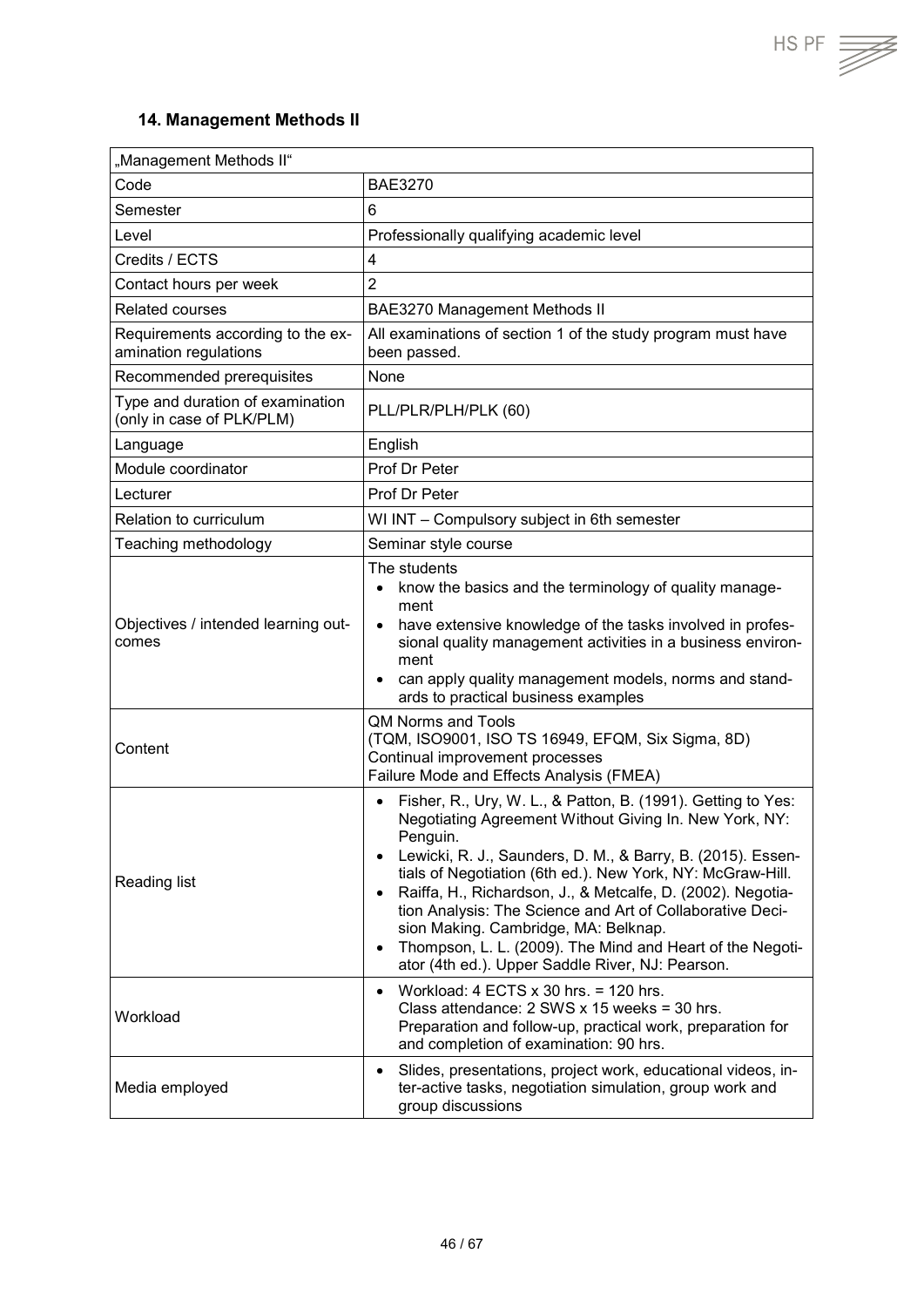## <span id="page-46-0"></span>**15. Project Methods and Creativity**

| "Project Methods and Creativity"                              |                                                                                                                                                                                                                                                                                                                                                                                                                                                                                                                                                                                                                                                                                                                                                                                                                                                 |  |
|---------------------------------------------------------------|-------------------------------------------------------------------------------------------------------------------------------------------------------------------------------------------------------------------------------------------------------------------------------------------------------------------------------------------------------------------------------------------------------------------------------------------------------------------------------------------------------------------------------------------------------------------------------------------------------------------------------------------------------------------------------------------------------------------------------------------------------------------------------------------------------------------------------------------------|--|
| Code                                                          | <b>BAE3250</b>                                                                                                                                                                                                                                                                                                                                                                                                                                                                                                                                                                                                                                                                                                                                                                                                                                  |  |
| Semester                                                      | 6                                                                                                                                                                                                                                                                                                                                                                                                                                                                                                                                                                                                                                                                                                                                                                                                                                               |  |
| Level                                                         | Professionally qualifying academic level                                                                                                                                                                                                                                                                                                                                                                                                                                                                                                                                                                                                                                                                                                                                                                                                        |  |
| Credits / ECTS                                                | 8                                                                                                                                                                                                                                                                                                                                                                                                                                                                                                                                                                                                                                                                                                                                                                                                                                               |  |
| Contact hours per week                                        | $\overline{4}$                                                                                                                                                                                                                                                                                                                                                                                                                                                                                                                                                                                                                                                                                                                                                                                                                                  |  |
| <b>Related courses</b>                                        | BAE3250 Project Methods and Creativity                                                                                                                                                                                                                                                                                                                                                                                                                                                                                                                                                                                                                                                                                                                                                                                                          |  |
| Requirements according to the ex-<br>amination regulations    | All examinations of section 1 of the study program must have<br>been passed.                                                                                                                                                                                                                                                                                                                                                                                                                                                                                                                                                                                                                                                                                                                                                                    |  |
| Recommended prerequisites                                     | None                                                                                                                                                                                                                                                                                                                                                                                                                                                                                                                                                                                                                                                                                                                                                                                                                                            |  |
| Type and duration of examination<br>(only in case of PLK/PLM) | Project Methods and Creativity: PLL                                                                                                                                                                                                                                                                                                                                                                                                                                                                                                                                                                                                                                                                                                                                                                                                             |  |
| Language                                                      | German                                                                                                                                                                                                                                                                                                                                                                                                                                                                                                                                                                                                                                                                                                                                                                                                                                          |  |
| Module coordinator                                            | <b>Prof Dittmann</b>                                                                                                                                                                                                                                                                                                                                                                                                                                                                                                                                                                                                                                                                                                                                                                                                                            |  |
| Lecturer                                                      | Project Methods and Creativity: Prof Dittmann, Mr Lutz (LB),<br>Prof Schätter                                                                                                                                                                                                                                                                                                                                                                                                                                                                                                                                                                                                                                                                                                                                                                   |  |
| Relation to curriculum                                        | WI, WI INT - Compulsory subject in 6 <sup>th</sup> semester                                                                                                                                                                                                                                                                                                                                                                                                                                                                                                                                                                                                                                                                                                                                                                                     |  |
| Teaching methodology                                          | Seminar style course                                                                                                                                                                                                                                                                                                                                                                                                                                                                                                                                                                                                                                                                                                                                                                                                                            |  |
| Objectives / intended learning out-<br>comes                  | The students<br>can work in teams and take responsibility for different tasks<br>within a team as well as learning how to deal with budget<br>and time constraints<br>develop competences in team analysis and team building,<br>$\bullet$<br>in achieving team objectives and for preventing and dealing<br>with critical situations in a team<br>can present team results accurately to the appropriate ad-<br>٠<br>dressee<br>can independently familiarize themselves with a topic and<br>$\bullet$<br>implement it into a project<br>can implement thetechnical and methodological knowledge<br>$\bullet$<br>they have previously acquired in a concrete task thereby<br>broadening their skills<br>in addition have the ability to generate creative ideas and<br>implement them visually<br>can plan and organize a project<br>$\bullet$ |  |
| Content                                                       | A project seminar is a seminar whereby a subject from different<br>fields is tackled in several milestones with accompanying<br>presentations and weekly project meetings such as:<br>Modeling and visualization of technical operational se-<br>quences or processes<br>Creation of CBT / e-learning units<br>٠<br>Abstraction of business connections through modeling<br>$\bullet$<br>Development and programming of interactive applications<br>$\bullet$<br>Visualization of information in the day to day operation of a<br>$\bullet$<br>company (internal and external)<br>Jacobsen, J. (2013): Website Konzeption. s.l.: dpunkt.<br>$\bullet$                                                                                                                                                                                           |  |
| Reading list                                                  | Böhringer, J. / Bühler, P. / Schlaich, P. (2014): Kompen-<br>$\bullet$<br>dium der Mediengestaltung für Digital- und Printmedien.<br>Berlin et al.: Springer.                                                                                                                                                                                                                                                                                                                                                                                                                                                                                                                                                                                                                                                                                   |  |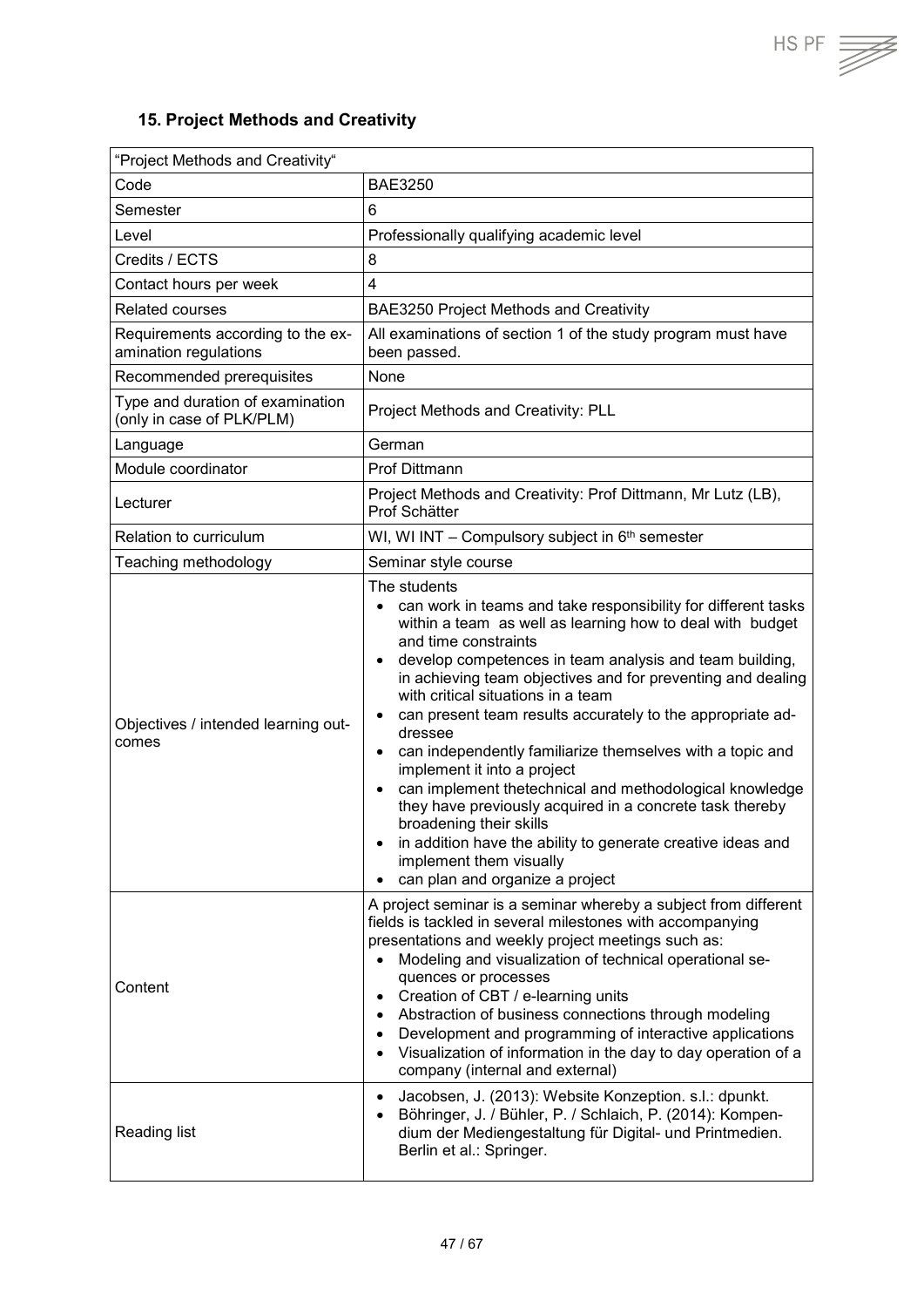| Workload       | Workload: $8$ ECTS $\times$ 30 hrs = 240 hrs<br>Class attendance: 4 SWS x 15 weeks = 60 hrs<br>Preparation and follow-up, practical work, preparation for and<br>completion of examination: 180 hrs |
|----------------|-----------------------------------------------------------------------------------------------------------------------------------------------------------------------------------------------------|
| Media employed | Weekly alternation of evaluated milestone presentations and<br>project meetings                                                                                                                     |

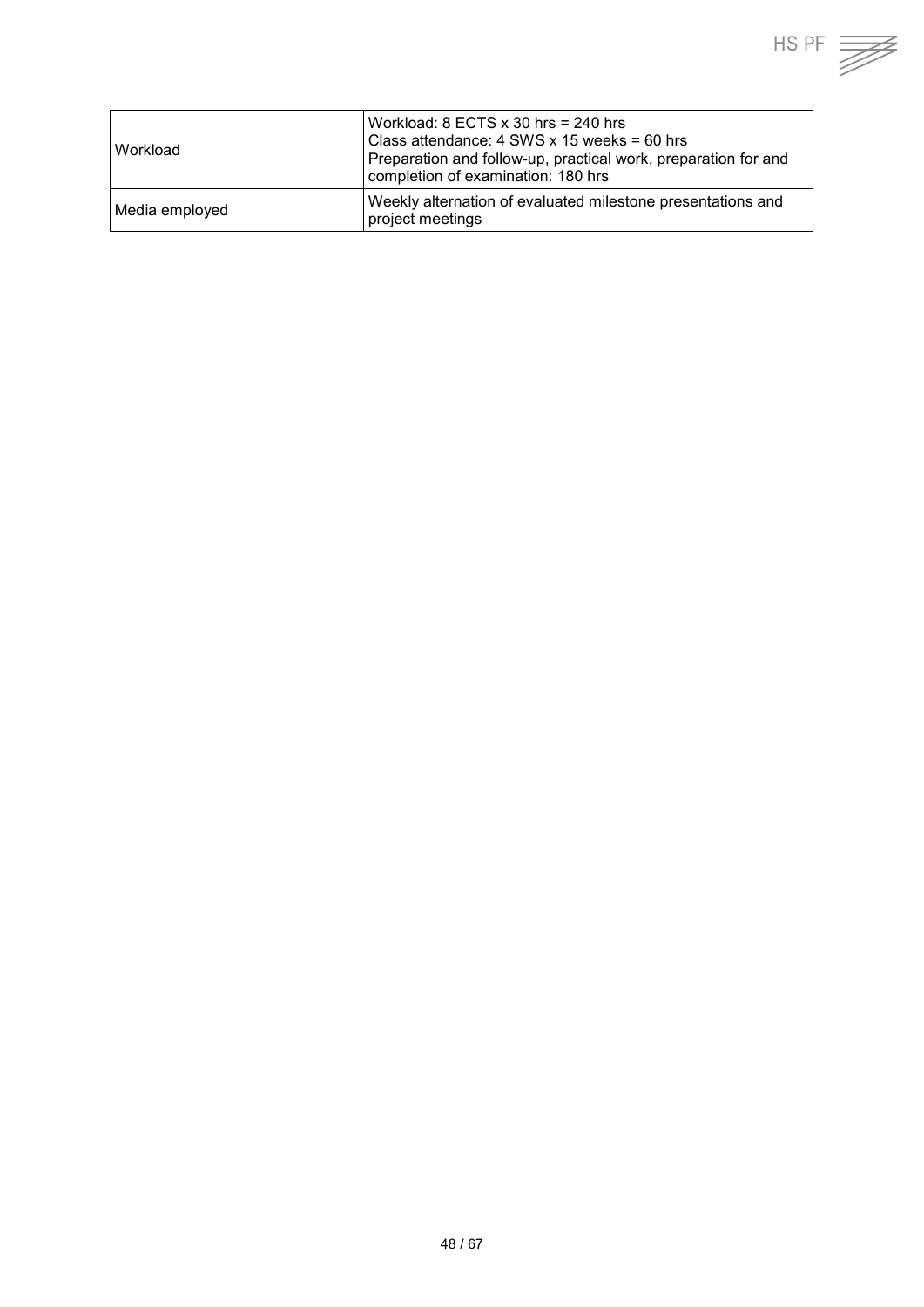#### <span id="page-48-0"></span>**16. Electives**

<span id="page-48-1"></span>s. III. Specialisations

30 ECTS have to be selected as follows: 2 electives from the WI INT A-E electives (each 12 ECTS) and 6 ECTS from courses which are listed in the electives catalog of the study program.

The modules/courses have to be selected in consultation with the study program director. Participation in the electives can be limited according to § 30 para. 5 sentence 1 LHG by resolution of the School of Engineering. See the notice board for further information.

 $HS PF \equiv \equiv$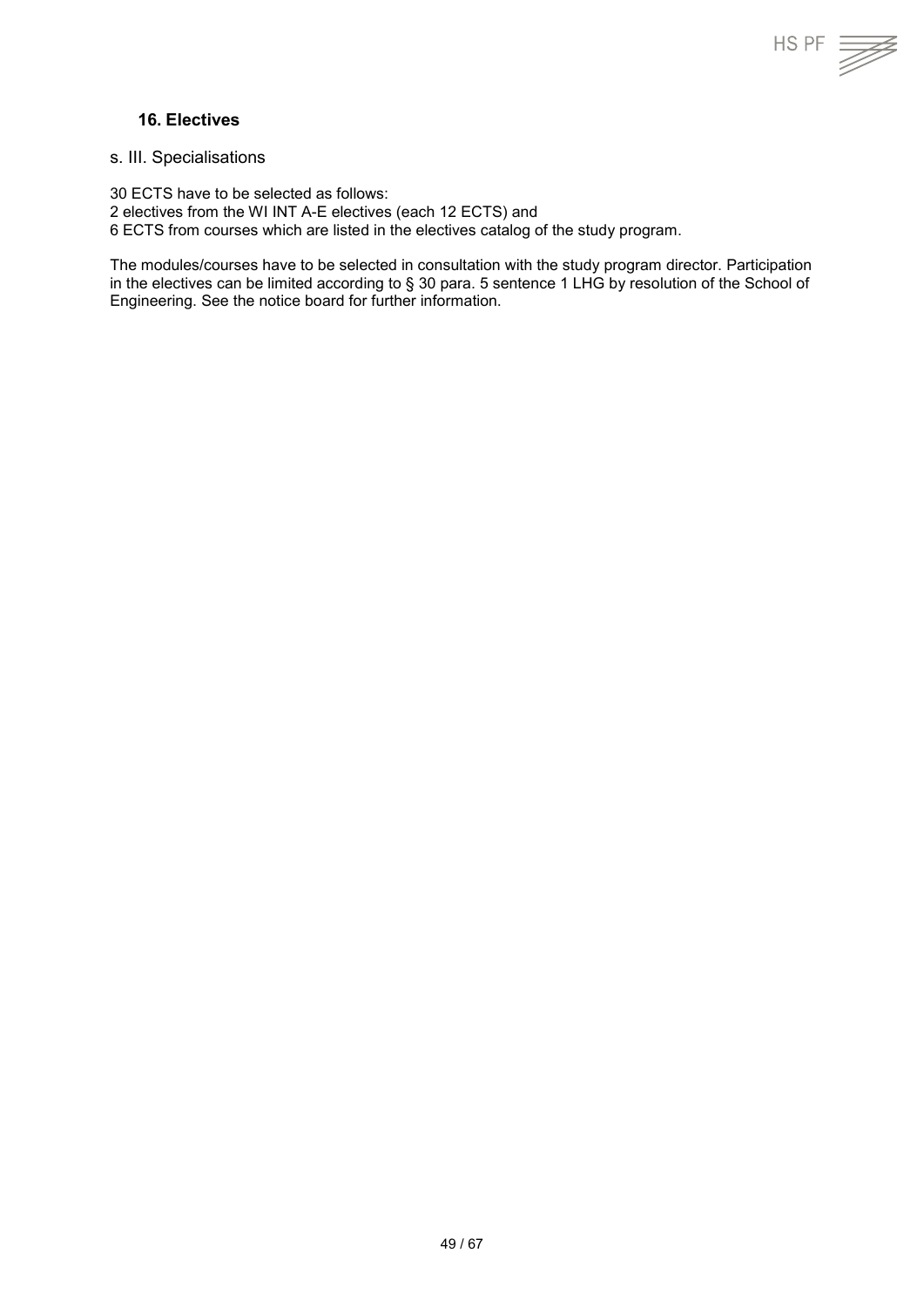## <span id="page-49-0"></span>**17. Interdisciplinary Projects**

| "Interdisciplinary Projects"                                  |                                                                                                                                                                                                                                                                                                                                                                                                                                                                                                                                                                                                                                                                                                                                                                                                                                                              |  |
|---------------------------------------------------------------|--------------------------------------------------------------------------------------------------------------------------------------------------------------------------------------------------------------------------------------------------------------------------------------------------------------------------------------------------------------------------------------------------------------------------------------------------------------------------------------------------------------------------------------------------------------------------------------------------------------------------------------------------------------------------------------------------------------------------------------------------------------------------------------------------------------------------------------------------------------|--|
| Code                                                          | <b>BAE2210</b>                                                                                                                                                                                                                                                                                                                                                                                                                                                                                                                                                                                                                                                                                                                                                                                                                                               |  |
| Semester                                                      | $\overline{7}$                                                                                                                                                                                                                                                                                                                                                                                                                                                                                                                                                                                                                                                                                                                                                                                                                                               |  |
| Level                                                         | Advanced level                                                                                                                                                                                                                                                                                                                                                                                                                                                                                                                                                                                                                                                                                                                                                                                                                                               |  |
| Credits / ECTS                                                | $\overline{4}$                                                                                                                                                                                                                                                                                                                                                                                                                                                                                                                                                                                                                                                                                                                                                                                                                                               |  |
| Contact hours per week                                        | 4                                                                                                                                                                                                                                                                                                                                                                                                                                                                                                                                                                                                                                                                                                                                                                                                                                                            |  |
| <b>Related courses</b>                                        | None                                                                                                                                                                                                                                                                                                                                                                                                                                                                                                                                                                                                                                                                                                                                                                                                                                                         |  |
| Requirements according to the ex-<br>amination regulations    | All examinations of section 1 of the study program must have<br>been passed.                                                                                                                                                                                                                                                                                                                                                                                                                                                                                                                                                                                                                                                                                                                                                                                 |  |
| Recommended prerequisites                                     | Specific lectures for each project subject<br>Successful completion of all examinations of section 2 of the<br>study program, including the 6 <sup>th</sup> semester if possible                                                                                                                                                                                                                                                                                                                                                                                                                                                                                                                                                                                                                                                                             |  |
| Type and duration of examination<br>(only in case of PLK/PLM) | <b>PLP</b>                                                                                                                                                                                                                                                                                                                                                                                                                                                                                                                                                                                                                                                                                                                                                                                                                                                   |  |
| Language                                                      | German or English                                                                                                                                                                                                                                                                                                                                                                                                                                                                                                                                                                                                                                                                                                                                                                                                                                            |  |
| Module coordinator                                            | All professors of the Engineering and Management study pro-<br>gram                                                                                                                                                                                                                                                                                                                                                                                                                                                                                                                                                                                                                                                                                                                                                                                          |  |
| Lecturer                                                      | All professors can be examiners                                                                                                                                                                                                                                                                                                                                                                                                                                                                                                                                                                                                                                                                                                                                                                                                                              |  |
| <b>Relation to curriculum</b>                                 | WI, WI INT - Compulsory subject in 7 <sup>th</sup> semester                                                                                                                                                                                                                                                                                                                                                                                                                                                                                                                                                                                                                                                                                                                                                                                                  |  |
| Teaching methodology                                          | Project                                                                                                                                                                                                                                                                                                                                                                                                                                                                                                                                                                                                                                                                                                                                                                                                                                                      |  |
| Objectives / intended learning out-<br>comes                  | Students are able to work in a team of up to 5 members. They<br>accomplish interdisciplinary tasks and solve problems related to<br>industrial engineering in a systematic and scientific way. This in-<br>cludes, for example:<br>data collection and analysis<br>$\bullet$<br>development and evaluation of solution concepts<br>$\bullet$<br>implementation of a solution concept<br>$\bullet$<br>documentation and subsequent presentation<br>$\bullet$<br>As part of the project work, students learn to compile results in<br>a team and present them to the supervisor. In addition, they<br>learn to deal with specific interdisciplinary issues and ways to<br>solve them. This enables students to use contents learned pre-<br>viously on a professional level, and, to broaden communication<br>and problem-solving ability on a personal level. |  |
| Content                                                       | Diverse interdisciplinary topics where students use their<br>economic and technical knowledge, skills and competences<br>$\bullet$<br>use standard tools for project management and data analy-<br>$\bullet$<br>sis<br>plan, organise and carry out projects within a given<br>$\bullet$<br>timeframe<br>carry out independent research, data collection and analy-<br>$\bullet$<br>sis<br>document and present processes and results                                                                                                                                                                                                                                                                                                                                                                                                                        |  |
| Reading list                                                  | Literature is chosen by the students.                                                                                                                                                                                                                                                                                                                                                                                                                                                                                                                                                                                                                                                                                                                                                                                                                        |  |
| Workload                                                      | Workload: $4$ ECTS $x$ 30 hrs = 120 hrs<br>Class attendance = 0 SWS; preparation, literature research,<br>working on the project in teams: 120 hrs                                                                                                                                                                                                                                                                                                                                                                                                                                                                                                                                                                                                                                                                                                           |  |
| Media employed                                                | Current literature, presentations, intensive individual supervi-<br>sion, final presentation                                                                                                                                                                                                                                                                                                                                                                                                                                                                                                                                                                                                                                                                                                                                                                 |  |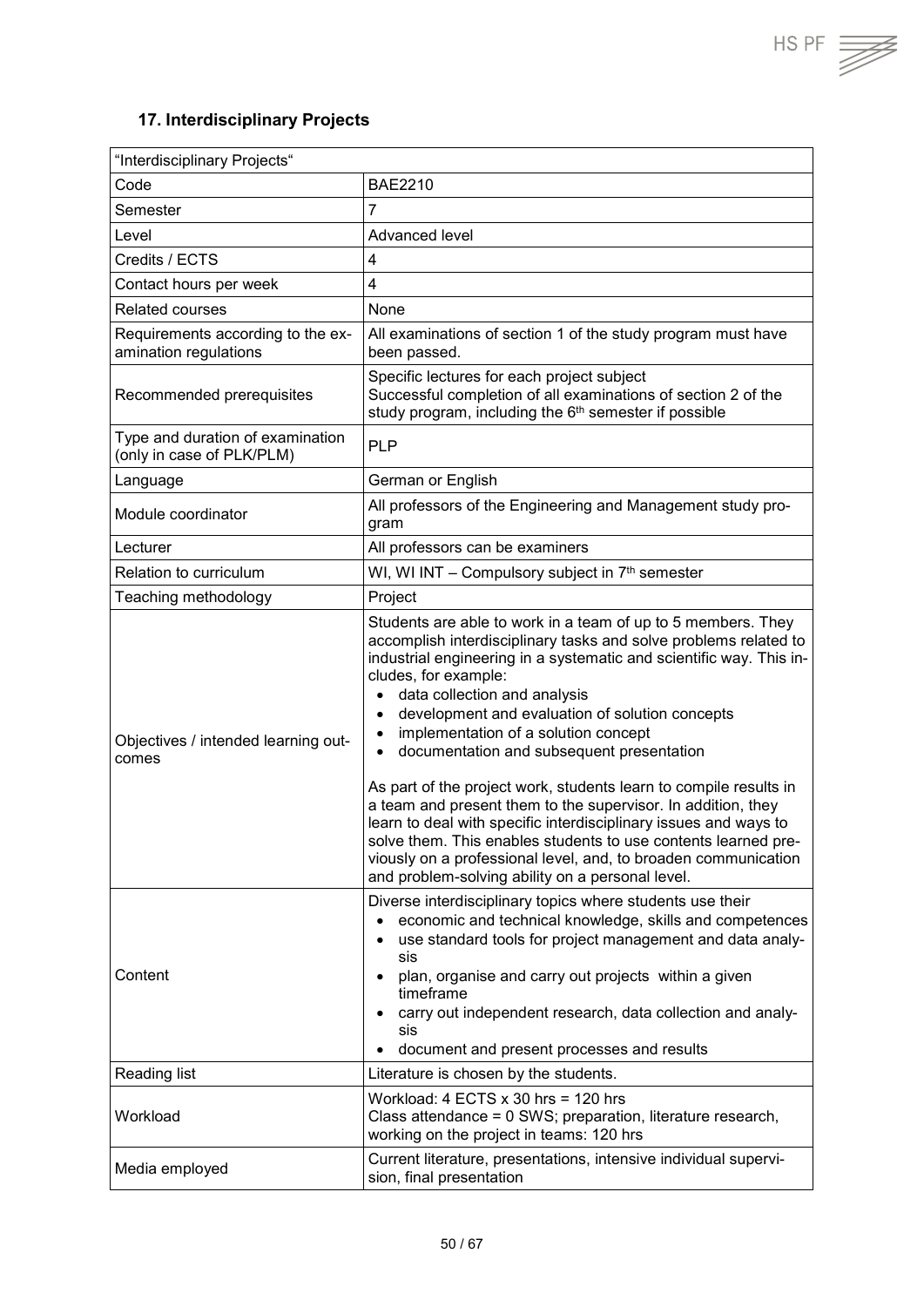HS PF  $\overline{\mathcal{F}}$ 

#### <span id="page-50-0"></span>**18. Internship**

| "Internship"                                                  |                                                                                                                                                                                                                                                                                                                                                                                                                                                                                                                                                                                                                                                                                                                                                                                                                                                                                                                                                                                                                                                                                                                                                                                                                                                          |
|---------------------------------------------------------------|----------------------------------------------------------------------------------------------------------------------------------------------------------------------------------------------------------------------------------------------------------------------------------------------------------------------------------------------------------------------------------------------------------------------------------------------------------------------------------------------------------------------------------------------------------------------------------------------------------------------------------------------------------------------------------------------------------------------------------------------------------------------------------------------------------------------------------------------------------------------------------------------------------------------------------------------------------------------------------------------------------------------------------------------------------------------------------------------------------------------------------------------------------------------------------------------------------------------------------------------------------|
| Code                                                          | <b>INS3082</b>                                                                                                                                                                                                                                                                                                                                                                                                                                                                                                                                                                                                                                                                                                                                                                                                                                                                                                                                                                                                                                                                                                                                                                                                                                           |
| Semester                                                      | 5                                                                                                                                                                                                                                                                                                                                                                                                                                                                                                                                                                                                                                                                                                                                                                                                                                                                                                                                                                                                                                                                                                                                                                                                                                                        |
| Level                                                         | Advanced level                                                                                                                                                                                                                                                                                                                                                                                                                                                                                                                                                                                                                                                                                                                                                                                                                                                                                                                                                                                                                                                                                                                                                                                                                                           |
| Credits / ECTS                                                | 25                                                                                                                                                                                                                                                                                                                                                                                                                                                                                                                                                                                                                                                                                                                                                                                                                                                                                                                                                                                                                                                                                                                                                                                                                                                       |
| Contact hours per week                                        | 100 days of attendance in a company                                                                                                                                                                                                                                                                                                                                                                                                                                                                                                                                                                                                                                                                                                                                                                                                                                                                                                                                                                                                                                                                                                                                                                                                                      |
| Related courses                                               | None                                                                                                                                                                                                                                                                                                                                                                                                                                                                                                                                                                                                                                                                                                                                                                                                                                                                                                                                                                                                                                                                                                                                                                                                                                                     |
| Requirements according to the ex-<br>amination regulations    | All examinations of section 1 of the study program must have<br>been passed by the beginning of the 4 <sup>th</sup> semester.                                                                                                                                                                                                                                                                                                                                                                                                                                                                                                                                                                                                                                                                                                                                                                                                                                                                                                                                                                                                                                                                                                                            |
| Recommended prerequisites                                     | None                                                                                                                                                                                                                                                                                                                                                                                                                                                                                                                                                                                                                                                                                                                                                                                                                                                                                                                                                                                                                                                                                                                                                                                                                                                     |
| Type and duration of examination<br>(only in case of PLK/PLM) | <b>PVL-PLT</b>                                                                                                                                                                                                                                                                                                                                                                                                                                                                                                                                                                                                                                                                                                                                                                                                                                                                                                                                                                                                                                                                                                                                                                                                                                           |
| Language                                                      | German or English                                                                                                                                                                                                                                                                                                                                                                                                                                                                                                                                                                                                                                                                                                                                                                                                                                                                                                                                                                                                                                                                                                                                                                                                                                        |
| Module coordinator                                            | The assignment of the internship supervisors can be found on<br>the website of Engineering and Management in the category 'in-<br>ternship'.                                                                                                                                                                                                                                                                                                                                                                                                                                                                                                                                                                                                                                                                                                                                                                                                                                                                                                                                                                                                                                                                                                             |
| Lecturer                                                      | None                                                                                                                                                                                                                                                                                                                                                                                                                                                                                                                                                                                                                                                                                                                                                                                                                                                                                                                                                                                                                                                                                                                                                                                                                                                     |
| Relation to curriculum                                        | WI, WI INT - Compulsory subject in 5 <sup>th</sup> semester                                                                                                                                                                                                                                                                                                                                                                                                                                                                                                                                                                                                                                                                                                                                                                                                                                                                                                                                                                                                                                                                                                                                                                                              |
| Teaching methodology                                          | Practice/training                                                                                                                                                                                                                                                                                                                                                                                                                                                                                                                                                                                                                                                                                                                                                                                                                                                                                                                                                                                                                                                                                                                                                                                                                                        |
| Objectives / intended learning out-<br>comes                  | Students have an opportunity to apply the knowledge acquired<br>in their previous semesters in an industrial and economic set-<br>ting. The activities and working methods of industrial engineers<br>are experienced in everyday life and can be compared with the<br>theoretical subject matter.<br>Students enhance their experience with regard to methodologi-<br>cal and social skills, learn technological, commercial and organ-<br>izational contexts, are aware of and develop understanding for<br>business processes. They learn to work together with other em-<br>ployees on specific tasks and projects in a team and to inte-<br>grate into the corporate hierarchy.<br>Students are able to reflect on what they have learned in theory<br>and in practice and thus, get a clear picture of where they want<br>to work in future. They, therefore, have a stronger motivation to<br>pursue their studies. In addition, the practical experience and<br>feedback allow them to choose a suitable topic for their thesis<br>and their subsequent career. They are able to recognise their<br>individual preferences and align their studies to them. The in-<br>ternship, therefore, paves the way for a good start in their ca-<br>reer. |
| Content                                                       | The internship in an integrated part of the study program. It pro-<br>vides practical experience and knowledge, which supplement<br>courses of the program. Students get an insight into the pro-<br>cesses and structures of a company. Both technical and eco-<br>nomic tasks are to be performed in the internship. Tasks that re-<br>late to both business and engineering would best serve the aim<br>of this internship.<br>Regular contact with the respective supervisor in the company<br>ensures that students gain, a satisfactory insight into the inter-<br>connection between the economic and technical operations<br>through a qualified employee.                                                                                                                                                                                                                                                                                                                                                                                                                                                                                                                                                                                       |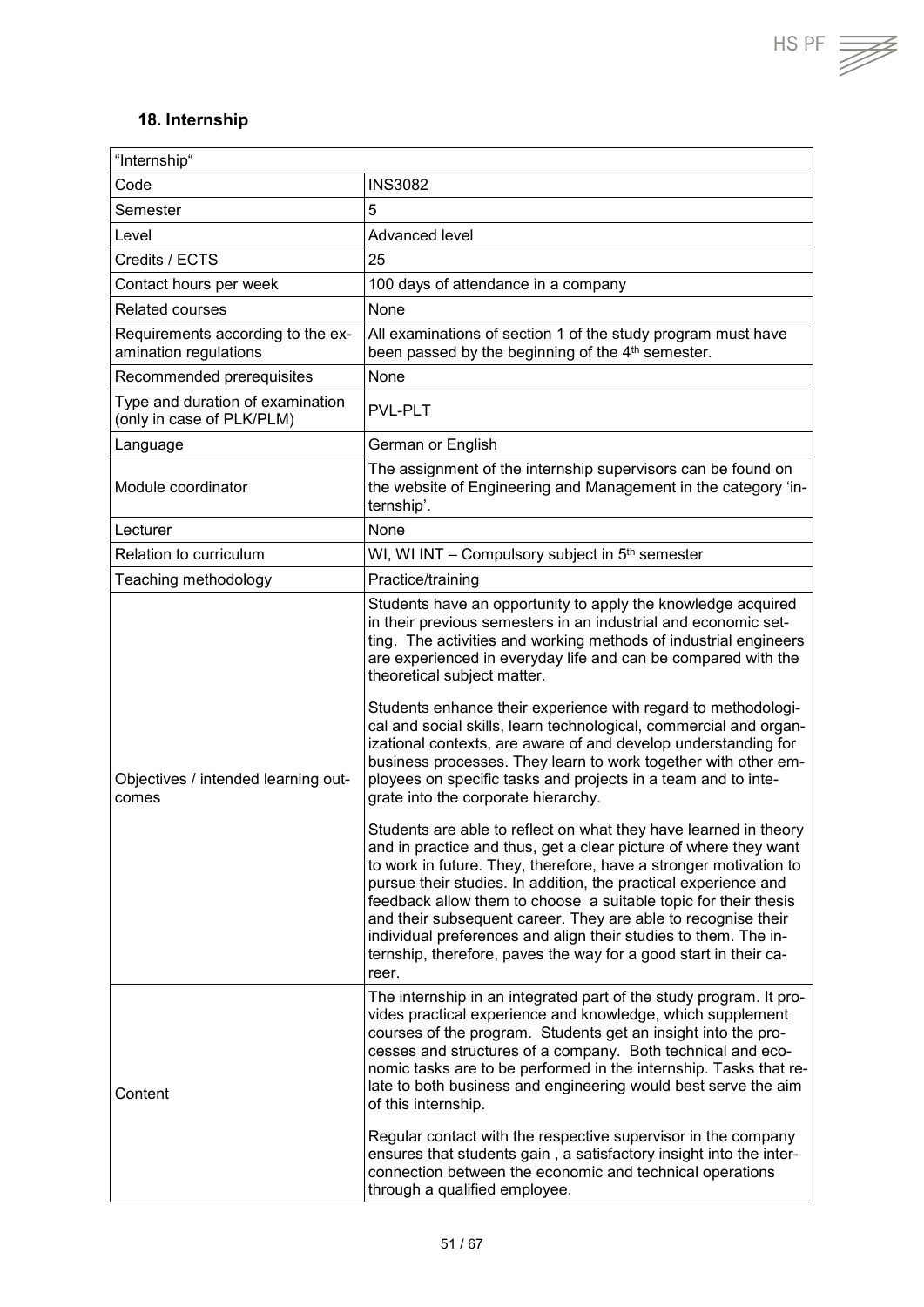| HS PF                                                                                                                                                                                                                                                |  |
|------------------------------------------------------------------------------------------------------------------------------------------------------------------------------------------------------------------------------------------------------|--|
| The internship is an integrated part of the study program, there-<br>fore, the university regulates the internship and determines its<br>contents. It should provide practical experience and knowledge,<br>which supplement courses on the program. |  |
| The internship covers at least 20 weeks (100 attendance days)<br>in a company. The students are expected to write a detailed re-<br>port about the internship which shows that the required content                                                  |  |

|                | port about the internship which shows that the required co<br>and activities have in fact been completed in a company. |
|----------------|------------------------------------------------------------------------------------------------------------------------|
| Reading list   | Subject to the topic                                                                                                   |
| Workload       | $ 25$ ECTS x 30 hrs = 750 hrs = 100 days (7,5 hrs a day)                                                               |
| Media employed | Not applicable                                                                                                         |
|                |                                                                                                                        |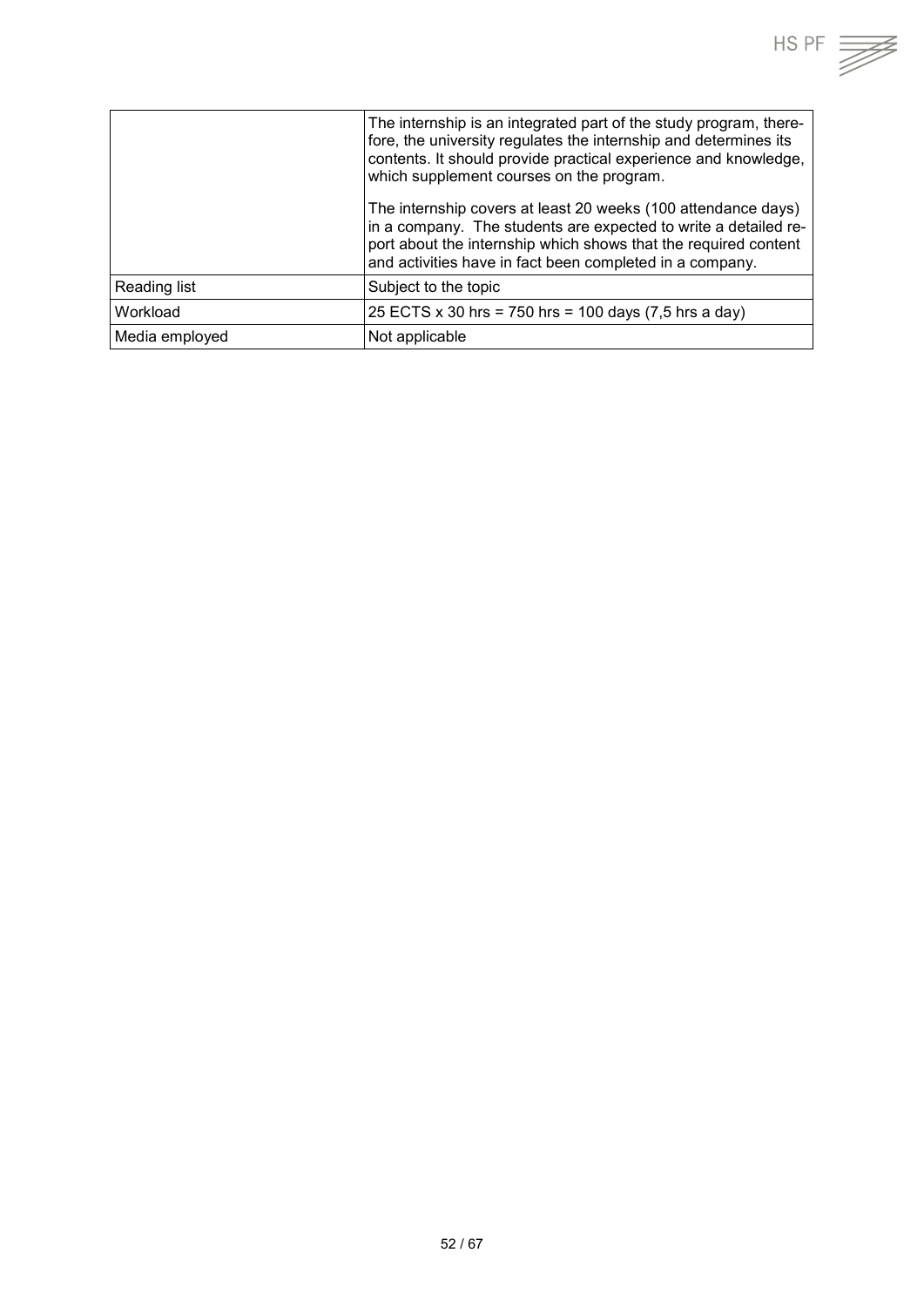## <span id="page-52-0"></span>**19. Scientific Colloquium**

| "Scientific Colloquium"                                       |                                                                                                                                                                                                                                                                                                                                                                                                                                              |
|---------------------------------------------------------------|----------------------------------------------------------------------------------------------------------------------------------------------------------------------------------------------------------------------------------------------------------------------------------------------------------------------------------------------------------------------------------------------------------------------------------------------|
| Code                                                          | <b>COL4999</b>                                                                                                                                                                                                                                                                                                                                                                                                                               |
| Semester                                                      | $\overline{7}$                                                                                                                                                                                                                                                                                                                                                                                                                               |
| Level                                                         | Professionally qualifying academic level                                                                                                                                                                                                                                                                                                                                                                                                     |
| Credits / ECTS                                                | $\overline{2}$                                                                                                                                                                                                                                                                                                                                                                                                                               |
| Contact hours per week                                        | $\overline{2}$                                                                                                                                                                                                                                                                                                                                                                                                                               |
| Related courses                                               | None                                                                                                                                                                                                                                                                                                                                                                                                                                         |
| Requirements according to the ex-<br>amination regulations    | At the earliest after completion of the 5 <sup>th</sup> semester and after<br>passing all examinations of the first four study semesters.                                                                                                                                                                                                                                                                                                    |
| Recommended prerequisites                                     | Successful attendance of the course 'Research Methods and<br>Academic Writing' in the 5 <sup>th</sup> semester                                                                                                                                                                                                                                                                                                                               |
| Type and duration of examination<br>(only in case of PLK/PLM) | <b>UPL</b>                                                                                                                                                                                                                                                                                                                                                                                                                                   |
| Language                                                      | German or English                                                                                                                                                                                                                                                                                                                                                                                                                            |
| Module coordinator                                            | All professors of the Engineering and Management study pro-<br>gram                                                                                                                                                                                                                                                                                                                                                                          |
| Lecturer                                                      | All full-time professors can be examiners                                                                                                                                                                                                                                                                                                                                                                                                    |
| Relation to curriculum                                        | WI, WI INT - Compulsory subject in 7th semester                                                                                                                                                                                                                                                                                                                                                                                              |
| Teaching methodology                                          | Individual colloquia, preparation for the thesis                                                                                                                                                                                                                                                                                                                                                                                             |
| Objectives / intended learning out-<br>comes                  | While writing their thesis, students will learn to solve complex<br>and wide-ranging problems methodologically, independently,<br>and accurately. The essential elements of how to perform scien-<br>tific work learnt during their studies can be applied and ex-<br>plored. Individual weaknesses are recognized and resolved in<br>consultation with the supervising professor. The ability to critical<br>self-reflection is encouraged. |
| Content                                                       | Depending on individual students, specific shortcomings that<br>the student or his supervising professor recognize in the pro-<br>cess of writing the thesis; broadening of methodological issues.                                                                                                                                                                                                                                           |
| Reading list                                                  | Subject to the planned topic of the thesis                                                                                                                                                                                                                                                                                                                                                                                                   |
| Workload                                                      | Workload: $2$ ECTS $x$ 30 hrs = 60 hrs<br>Class attendance: 2 SWS x 15 weeks = 30 hrs<br>Preparation and follow-up: 30 hrs                                                                                                                                                                                                                                                                                                                   |
| Media employed                                                | Not applicable                                                                                                                                                                                                                                                                                                                                                                                                                               |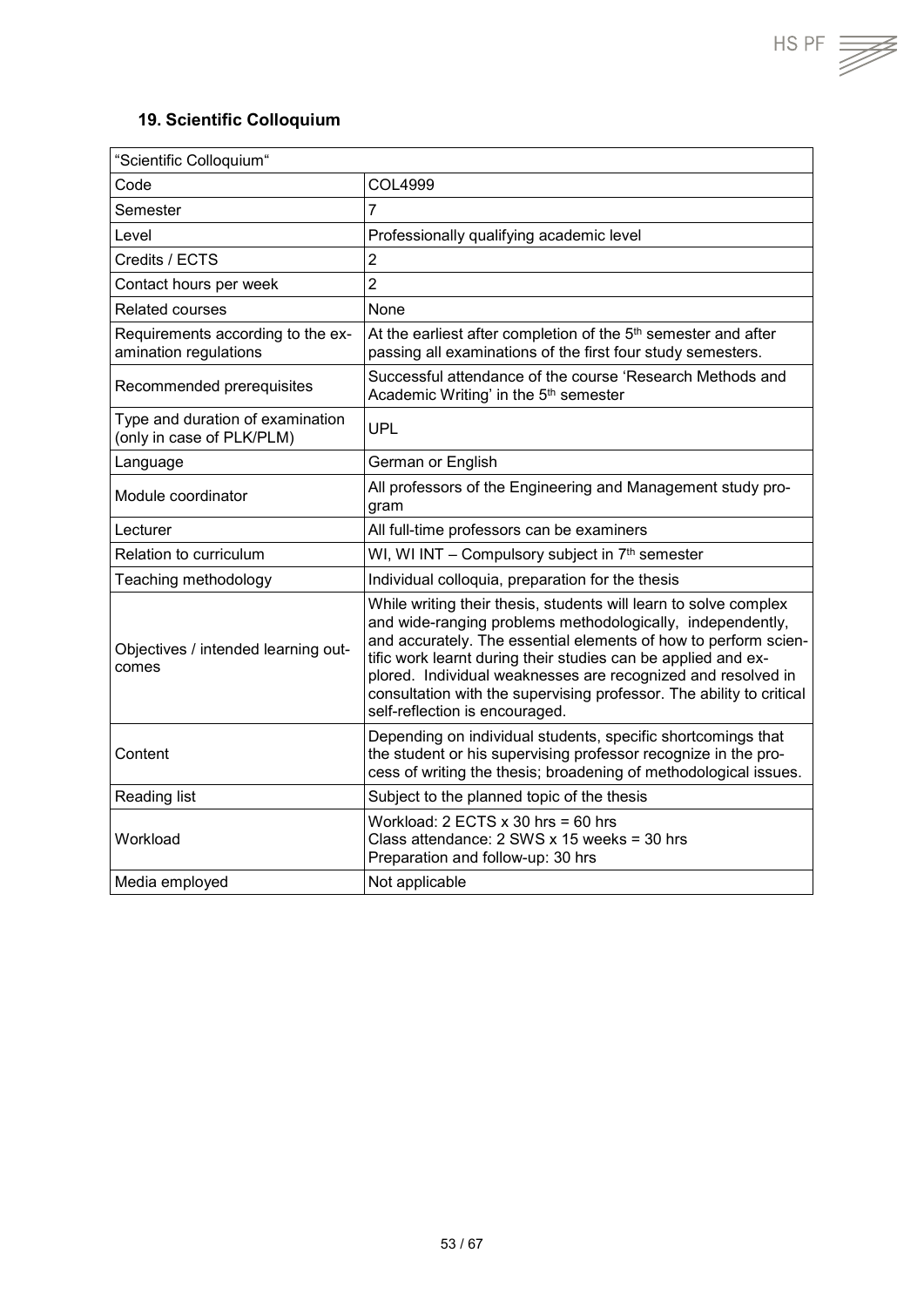$HS PF$   $\overline{\overline{\mathscr{L}}}$ 

## <span id="page-53-0"></span>**20. Bachelor Thesis**

| "Bachelor Thesis"                                             |                                                                                                                                                                                                                                                                                                                                                                                                                                      |  |
|---------------------------------------------------------------|--------------------------------------------------------------------------------------------------------------------------------------------------------------------------------------------------------------------------------------------------------------------------------------------------------------------------------------------------------------------------------------------------------------------------------------|--|
| Code                                                          | <b>THE4999</b>                                                                                                                                                                                                                                                                                                                                                                                                                       |  |
| Semester                                                      | $\overline{7}$                                                                                                                                                                                                                                                                                                                                                                                                                       |  |
| Level                                                         | Professionally qualifying academic level                                                                                                                                                                                                                                                                                                                                                                                             |  |
| Credits / ECTS                                                | 12                                                                                                                                                                                                                                                                                                                                                                                                                                   |  |
| Contact hours per week                                        | 0                                                                                                                                                                                                                                                                                                                                                                                                                                    |  |
| <b>Related courses</b>                                        | None                                                                                                                                                                                                                                                                                                                                                                                                                                 |  |
| Requirements according to the ex-<br>amination regulations    | Registration of the Bachelor Thesis is permitted in the 6 <sup>th</sup> semes-<br>ter at the earliest as long as all examinations of the first four study<br>semesters have been passed.                                                                                                                                                                                                                                             |  |
| Recommended prerequisites                                     | Successful attendance of the course 'Scientific Colloquium'<br>$\bullet$<br>COL4999<br>Successful attendance of the course 'Research Methods and<br>$\bullet$<br>Academic Writing' 'in the 5th semester<br>All examinations of section 2 of the study program should<br>$\bullet$<br>have been passed.                                                                                                                               |  |
| Type and duration of examination<br>(only in case of PLK/PLM) | PLT                                                                                                                                                                                                                                                                                                                                                                                                                                  |  |
| Language                                                      | German or English                                                                                                                                                                                                                                                                                                                                                                                                                    |  |
| Module coordinator                                            | All professors of the Engineering and Management study program                                                                                                                                                                                                                                                                                                                                                                       |  |
| Lecturer                                                      | All professors and qualified lecturers can be primary examiners                                                                                                                                                                                                                                                                                                                                                                      |  |
| Relation to curriculum                                        | WI, WI INT - Compulsory subject in 7 <sup>th</sup> semester                                                                                                                                                                                                                                                                                                                                                                          |  |
| Teaching methodology                                          | None                                                                                                                                                                                                                                                                                                                                                                                                                                 |  |
| Objectives / intended learning out-<br>comes                  | The thesis shows that students are able to independently solve<br>problems using scientific tools. They are able to apply and use,<br>methods and mindsets when solving mostly practical problems<br>within a prescribed period.                                                                                                                                                                                                     |  |
|                                                               | Complex thinking and factual connections enable holistic prob-<br>lem-solving through appropriate use of information. Thus, rele-<br>vant literature must be researched, filtered and evaluated. The<br>topic is considered systematically; Lines of argumentsneed to be<br>built.                                                                                                                                                   |  |
|                                                               | Students choose scientific methods and procedures, use them<br>and develop them further to solve the problem. The results are to<br>be critically evaluated using the most recent research.<br>The findings and results are clearly and scientifically displayed by<br>the student in written form.                                                                                                                                  |  |
| Content                                                       | The Bachelor thesis is the first major scientific work for the stu-<br>dents. The topic of the thesis is defined by the first supervisor in<br>consultation with the students, and depends on the chosen field<br>and the concrete problem respectively. It must be related to the<br>field of industrial engineering in general, and the chosen course of<br>study in particular. It should cover specialized topics or current is- |  |
|                                                               | sues in these areas. A suggestion or proposal for a topic mostly<br>comes from a company where the student intends to write the the-<br>sis.                                                                                                                                                                                                                                                                                         |  |
| Reading list                                                  | Topic-specific literature, chosen by the students                                                                                                                                                                                                                                                                                                                                                                                    |  |
| Workload                                                      | 12 Credits $x$ 30 hrs = 360 hrs                                                                                                                                                                                                                                                                                                                                                                                                      |  |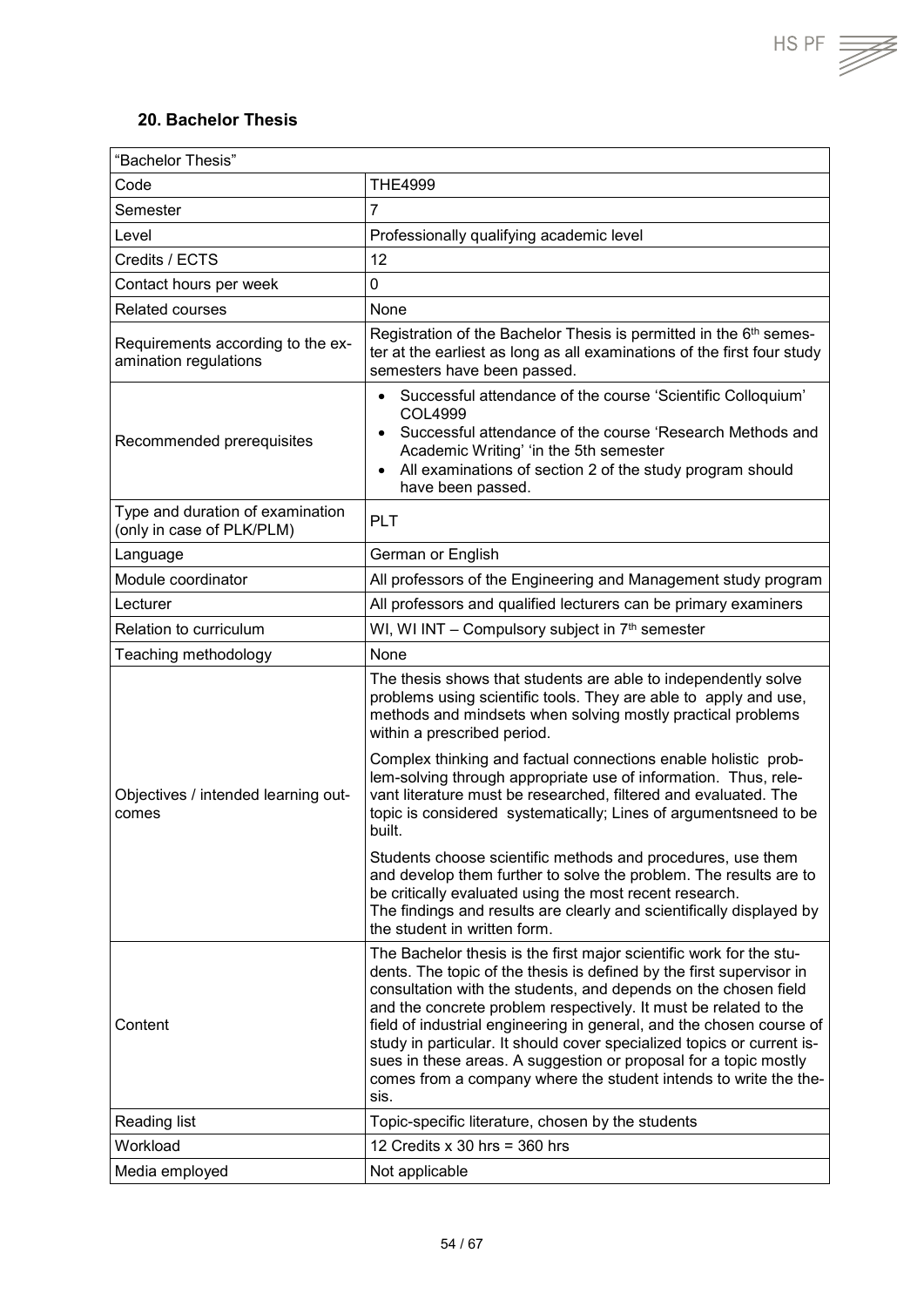#### <span id="page-54-0"></span>**III. Specialisations**

In consultation with the director of study program, the students have to acquire 30 credits / ECTS (18 credits in the 6th semester and 12 credits in the 7th semester) from the electives offered in this study program: This means 2 elective modules each 12 credits from the electives A-E described below and 6 credits from courses from the electives catalog of the program.

#### <span id="page-54-1"></span>**A Sustainable Product Development**

| "Sustainable Product Development"                             |                                                                                                                                                                                                                                                                                                                                                                                                                                                                                                                |  |
|---------------------------------------------------------------|----------------------------------------------------------------------------------------------------------------------------------------------------------------------------------------------------------------------------------------------------------------------------------------------------------------------------------------------------------------------------------------------------------------------------------------------------------------------------------------------------------------|--|
| Code                                                          | <b>BAE4170</b>                                                                                                                                                                                                                                                                                                                                                                                                                                                                                                 |  |
| Semester                                                      | 6 or 7                                                                                                                                                                                                                                                                                                                                                                                                                                                                                                         |  |
| Level                                                         | Professionally qualifying academic level                                                                                                                                                                                                                                                                                                                                                                                                                                                                       |  |
| Credits / ECTS                                                | 12                                                                                                                                                                                                                                                                                                                                                                                                                                                                                                             |  |
| Contact hours per week                                        | 8                                                                                                                                                                                                                                                                                                                                                                                                                                                                                                              |  |
| <b>Related courses</b>                                        | BAE4171 Methods of Sustainable Product Development<br>BAE4172 Sustainable Product Development 3<br>BAE4173 Value-Based Product Development<br>BAE4174 Energy and Resource Efficiency                                                                                                                                                                                                                                                                                                                           |  |
| Requirements according to the ex-<br>amination regulations    | All examinations of section 1 of the study program must have<br>been passed.                                                                                                                                                                                                                                                                                                                                                                                                                                   |  |
| Recommended prerequisites                                     | Students must have passed the exam in module BAE2170<br>$\bullet$<br>"Sustainable Product Development".<br>If there are more than 25 applicants (see planned group<br>$\bullet$<br>size), then the grade from the module "Sustainable Product<br>Development" shall apply in selecting participants.<br>Very good command of English<br>$\bullet$<br>Skills in creating reports and presentations<br>$\bullet$<br>Knowledge in project management<br>Knowledge in production engineering and materials science |  |
| Type and duration of examination<br>(only in case of PLK/PLM) | Each PLH/PLL/PLK/PLP/PLR (60 mins)                                                                                                                                                                                                                                                                                                                                                                                                                                                                             |  |
| Language                                                      | English                                                                                                                                                                                                                                                                                                                                                                                                                                                                                                        |  |
| Module coordinator                                            | Prof Dr Woidasky                                                                                                                                                                                                                                                                                                                                                                                                                                                                                               |  |
| Lecturer                                                      | Methods of Sustainable Product Development: Prof Dr<br>Woidasky, Mr Ott (lecturer)<br>Sustainable Product Development 3: Prof Dr Woidasky, Mr Ott<br>(lecturer),<br>Prof Dr Lang-Koetz<br>Value-Based Product Development: Prof Dr Woidasky, Mr Ott<br>(lecturer)<br>Energy and Resource Efficiency: Prof Dr Fournier                                                                                                                                                                                          |  |
| Relation to curriculum                                        | WI INT - Compulsory subject in 6th/7th semester                                                                                                                                                                                                                                                                                                                                                                                                                                                                |  |
| Teaching methodology                                          | Seminar style course, project with lecture                                                                                                                                                                                                                                                                                                                                                                                                                                                                     |  |
| Objectives / intended learning out-<br>comes                  | The students supplement and broaden the methods of product<br>development and evaluation of sustainability learned in section 1<br>of their studies. They apply these methods in practice - prefera-<br>bly in cooperation with companies and focusing on issues re-<br>lated to corporate practice and present the results.<br>Students are able to<br>to structure the product development process, to assign in-<br>dividual steps to specific activities and to pursue "Design for<br>X" approaches        |  |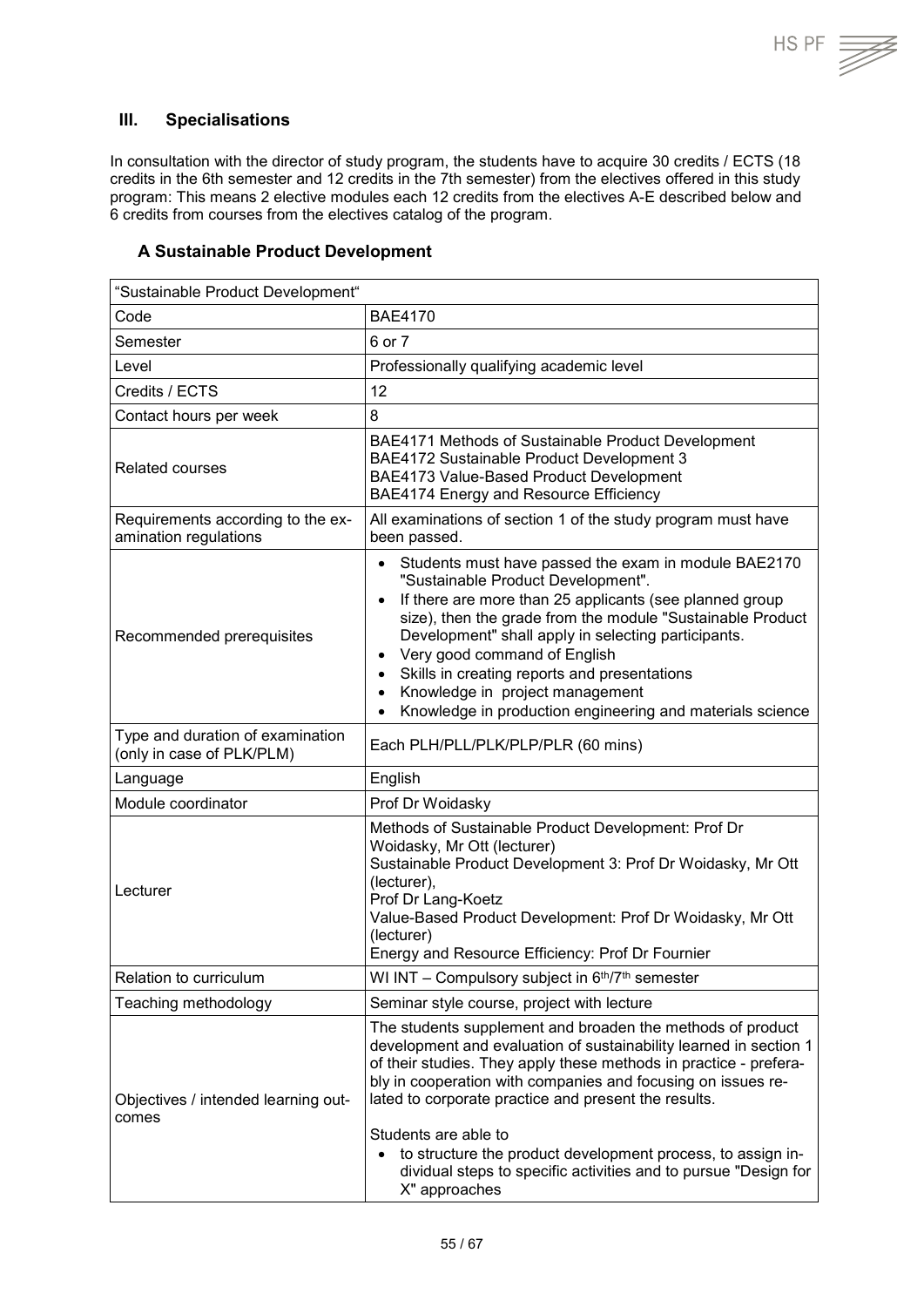|              | to apply methods of product development and quality assur-<br>$\bullet$<br>ance (amongst others, creativity methods, FMEA, QFD,<br>modeling, cost management)<br>to describe and evaluate products and processes in terms<br>$\bullet$<br>of sustainability and cost aspects                                                                                                                                                                                                                                                                                                                                                                                                                                                                                                           |
|--------------|----------------------------------------------------------------------------------------------------------------------------------------------------------------------------------------------------------------------------------------------------------------------------------------------------------------------------------------------------------------------------------------------------------------------------------------------------------------------------------------------------------------------------------------------------------------------------------------------------------------------------------------------------------------------------------------------------------------------------------------------------------------------------------------|
| Content      | Methods of PD: The Munich Product Concretization Model<br>$\bullet$<br>(MKM) or comparable approach such as SPALTEN<br>Sustainable PD 3: Development of a product, preferably in<br>$\bullet$<br>cooperation with external (business) partnerValue-based<br>PD: Cost management in product development; life cycle<br>costs<br>Energy management: system approach: energy and energy<br>$\bullet$<br>management; energy transition in Germany; energy efficient<br>production and use of goods;<br>Lightweight design as a driver of innovation: improving en-<br>$\bullet$<br>ergy efficiency and emissions of GHG;<br>Innovative energy efficient techniques in production,<br>$\bullet$<br>transport or storage of energy;<br>Material efficiency and circular economy<br>$\bullet$ |
|              | The study documents (slide copies) will be provided to the stu-<br>dents via the e-learning platform (Moodle).                                                                                                                                                                                                                                                                                                                                                                                                                                                                                                                                                                                                                                                                         |
| Reading list | <b>Methods of Sustainable Product Development:</b><br>Ulrich, K.T. / Eppinger, S.D. (2012): Product Design and<br>Development. New York: McGraw-Hill.<br>Pahl, G. / Beitz, W. et al. (2007): Konstruktionslehre -<br>$\bullet$<br>Grundlagen erfolgreicher Produktentwicklung. Methoden<br>und Anwendungen. Berlin et al.: Springer.<br>Gausemaier, J. et al. (2011): Produktinnovation - Strategi-<br>$\bullet$<br>sche Planung und Entwicklung der Produkte von morgen.<br>München: Hanser.<br>Warnecke, H.-J. / Bullinger, H.-J. (2003): Wirtschaftlichkeits-<br>$\bullet$<br>rechnung für Ingenieure. München: Hanser.                                                                                                                                                             |
|              | <b>Sustainable Product Development 3:</b><br>Ashby, M. (2013): Materials and the Environment. Oxford:<br>Butterworth-Heinemann.<br>Wimmer, W. et al. (2010): Ecodesign. Dordrecht: Springer.<br>$\bullet$<br>VDI-Richtlinie 2243: Recyclinggerechte Konstruktion (2002).<br>$\bullet$<br>Berlin: Beuth.                                                                                                                                                                                                                                                                                                                                                                                                                                                                                |
|              | <b>Value-Based Product Development:</b><br>Ehrlenspiel, K. / Kiewert, A. / Lindemann, U. (2001): Kosten-<br>$\bullet$<br>günstig Entwickeln und Konstruieren - Kostenmanagement<br>bei der integrierten Produktentwicklung. Berlin et al.:<br>Springer.<br>VDI-Richtline 2234: Wirtschaftliche Grundlagen für den<br>$\bullet$<br>Konstrukteur (1990). Berlin: Beuth.<br>• VDI-Richtline 2235: Wirtschaftliche Entscheidungen beim<br>Konstruieren (1987). Berlin: Beuth.<br>• VDI-Richtline 2225: Technisch-wirtschaftliches Konstruieren<br>(1998). Berlin: Beuth.<br>• Nash, M. / Poling, S. (2008): Mapping the total value<br>stream. New York: CRC Press.                                                                                                                        |
|              | Energy and Recource Efficiency (depending on the topic):<br>• Quaschning, V. (2009): Erneuerbare Energien und Klima-<br>schutz. München: Hanser.                                                                                                                                                                                                                                                                                                                                                                                                                                                                                                                                                                                                                                       |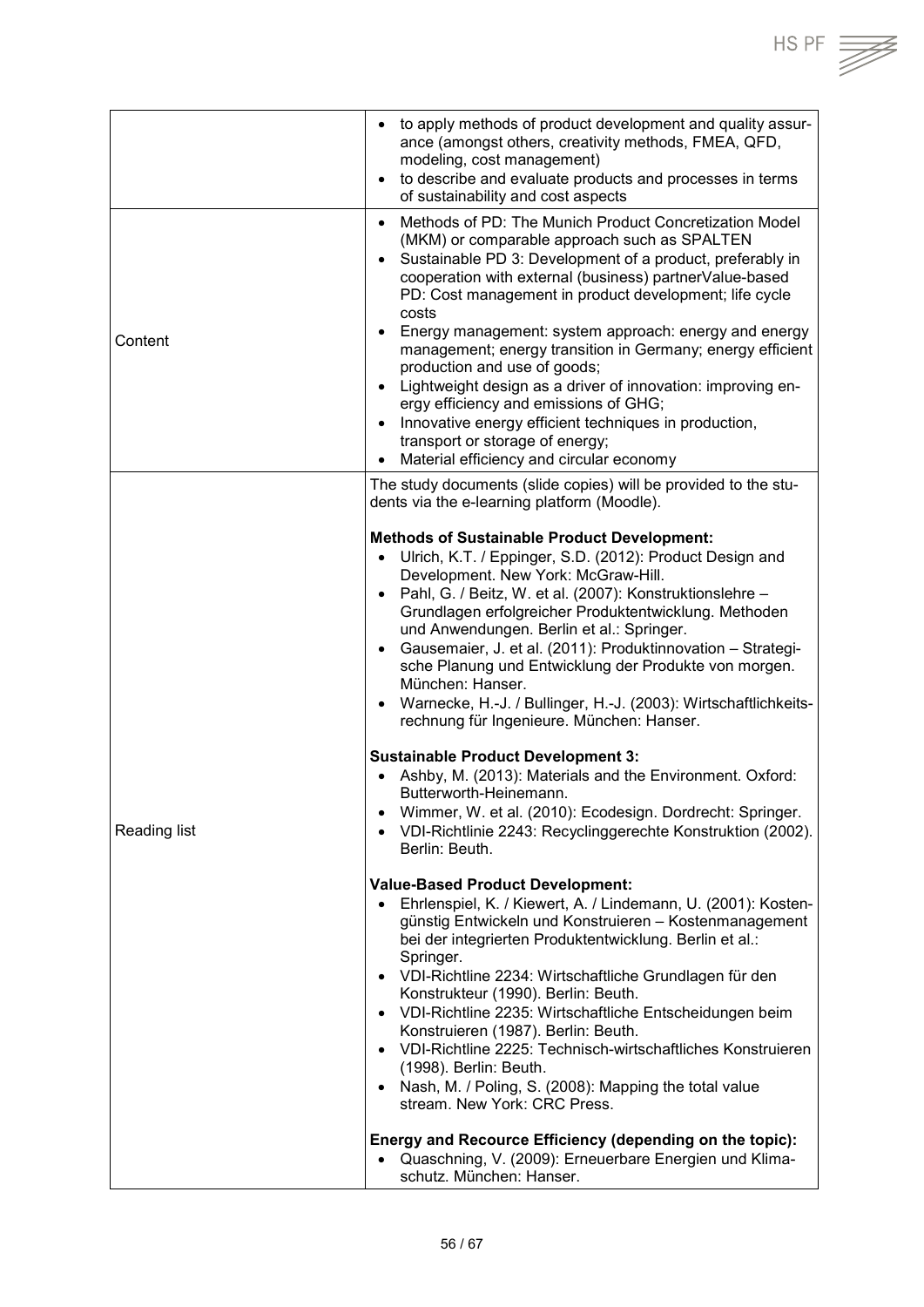

|                | Wietschel, M. et al. (2010): Energietechnologien 2050.<br>Stuttgart: Fraunhofer Verlag.<br>Agentur für Erneuerbare Energien: Forschungsradar Ener-<br>giewende. http://www.forschungsradar.de/startseite.html<br>Danny Harvey, L.D. (2013): Energy efficiency and the de-<br>mand for energy services. London et al.: Earthscan.<br>Pehnt, M. (2010): Energieeffizienz - Ein Lehr- und Hand-<br>buch. Wiesbaden: Springer.<br>Friedrich, H. E. (2013): Leichtbau in der Fahrzeugtechnik.<br>Wiesbaden: Springer.<br>Weidema, B. P. et al. (2008): Carbon Footprint A Catalyst<br>for Life Cycle Assessment?. In: Journal of Industrial Ecol-<br>ogy, Volume 12, Issue 1, S. 3-6.<br>http://onlinelibrary.wiley.com/doi/10.1111/j.1530-<br>9290.2008.00005.x/full<br>• Nguyen, H. / Stuchtey, M. / Zils, M. (2014): Remaking the<br>industrial economy.<br>http://www.mckinsey.com/insights/manufacturing/remak-<br>ing the industrial economy |
|----------------|-----------------------------------------------------------------------------------------------------------------------------------------------------------------------------------------------------------------------------------------------------------------------------------------------------------------------------------------------------------------------------------------------------------------------------------------------------------------------------------------------------------------------------------------------------------------------------------------------------------------------------------------------------------------------------------------------------------------------------------------------------------------------------------------------------------------------------------------------------------------------------------------------------------------------------------------------|
| Workload       | Workload: $12$ ECTS x 30 hrs = 360 hrs<br>Class attendance: $8$ SWS x 15 weeks = 120 hrs<br>Preparation and follow-up, practical work, preparation for and<br>completion of examination: 240 hrs                                                                                                                                                                                                                                                                                                                                                                                                                                                                                                                                                                                                                                                                                                                                              |
| Media employed | Slides, blackboard, tasks for individual and group workkeynote<br>presentations, group and plenary discussions, individual and<br>group presentations                                                                                                                                                                                                                                                                                                                                                                                                                                                                                                                                                                                                                                                                                                                                                                                         |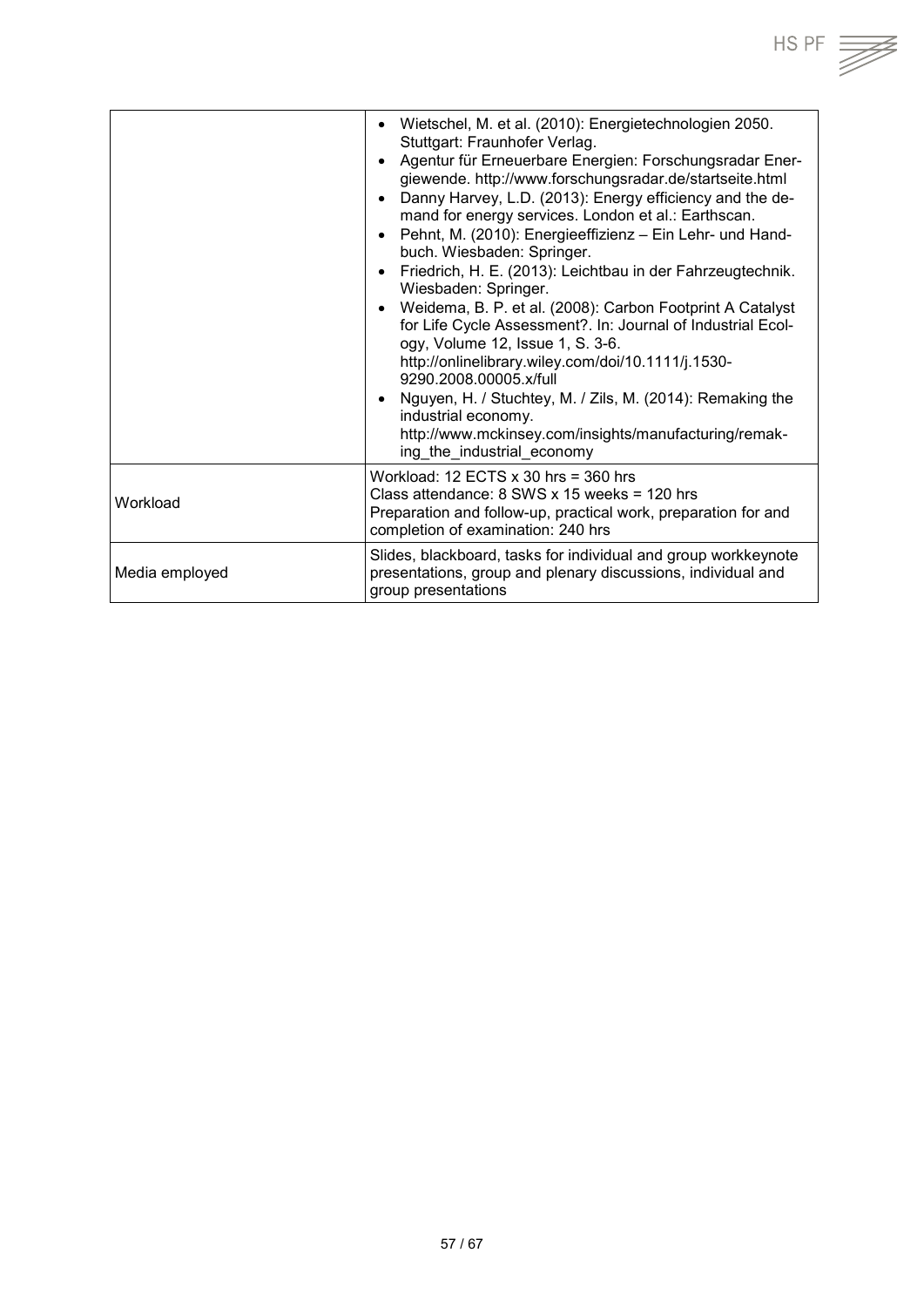$HS PF$   $\overrightarrow{=}$ 

## <span id="page-57-0"></span>**B Operations Management**

| "Operations Management"                                       |                                                                                                                                                                                                                                                                                                                                                                                                                                                                                                                                                                                                                                                                                                                                                                                                              |  |
|---------------------------------------------------------------|--------------------------------------------------------------------------------------------------------------------------------------------------------------------------------------------------------------------------------------------------------------------------------------------------------------------------------------------------------------------------------------------------------------------------------------------------------------------------------------------------------------------------------------------------------------------------------------------------------------------------------------------------------------------------------------------------------------------------------------------------------------------------------------------------------------|--|
| Code                                                          | <b>BAE4150</b>                                                                                                                                                                                                                                                                                                                                                                                                                                                                                                                                                                                                                                                                                                                                                                                               |  |
| Semester                                                      | 6 or 7                                                                                                                                                                                                                                                                                                                                                                                                                                                                                                                                                                                                                                                                                                                                                                                                       |  |
| Level                                                         | Professionally qualifying academic level                                                                                                                                                                                                                                                                                                                                                                                                                                                                                                                                                                                                                                                                                                                                                                     |  |
| Credits / ECTS                                                | 12                                                                                                                                                                                                                                                                                                                                                                                                                                                                                                                                                                                                                                                                                                                                                                                                           |  |
| Contact hours per week                                        | 8                                                                                                                                                                                                                                                                                                                                                                                                                                                                                                                                                                                                                                                                                                                                                                                                            |  |
| <b>Related courses</b>                                        | BAE4056 Supply Chain Management<br>BAE4151 Quality and Improvement<br>BAE4152 Future Oriented Production Concepts 1<br>BAE4153 Future Oriented Production Concepts 2                                                                                                                                                                                                                                                                                                                                                                                                                                                                                                                                                                                                                                         |  |
| Requirements according to the ex-<br>amination regulations    | All examinations of section 1 of the study program must have<br>been passed.                                                                                                                                                                                                                                                                                                                                                                                                                                                                                                                                                                                                                                                                                                                                 |  |
| Recommended prerequisites                                     | Extensive prior knowledge from previous courses within the<br>modules MEN1270 Manufacturing Technology, BAE2330 Oper-<br>ations Management and BAE2120 Logistics.                                                                                                                                                                                                                                                                                                                                                                                                                                                                                                                                                                                                                                            |  |
| Type and duration of examination<br>(only in case of PLK/PLM) | Each PLH/PLL/PLK/PLP/PLR (60 mins)                                                                                                                                                                                                                                                                                                                                                                                                                                                                                                                                                                                                                                                                                                                                                                           |  |
| Language                                                      | English                                                                                                                                                                                                                                                                                                                                                                                                                                                                                                                                                                                                                                                                                                                                                                                                      |  |
| Module coordinator                                            | Prof Dr Kühn                                                                                                                                                                                                                                                                                                                                                                                                                                                                                                                                                                                                                                                                                                                                                                                                 |  |
| Lecturer                                                      | Supply Chain Management: Prof Dr Peter<br>Quality and Improvement: Prof Dr Oßwald<br>Future Oriented Production Concepts 1: Prof Dr Kölmel<br>Future Oriented Production Concepts 2: Prof Dr Wahl, Prof Dr<br><b>Burkhardt</b>                                                                                                                                                                                                                                                                                                                                                                                                                                                                                                                                                                               |  |
| Relation to curriculum                                        | WI INT - Compulsory subject in 6th/7th semester                                                                                                                                                                                                                                                                                                                                                                                                                                                                                                                                                                                                                                                                                                                                                              |  |
| Teaching methodology                                          | Seminar style course, laboratory sessions, project work                                                                                                                                                                                                                                                                                                                                                                                                                                                                                                                                                                                                                                                                                                                                                      |  |
| Objectives / intended learning out-<br>comes                  | Students are able to<br>describe methods for analysis of logistics and production<br>$\bullet$<br>engineering processes as well as their characterizing pa-<br>rameters<br>understand the specific features of different manufacturing<br>principles<br>optimize existing processes in production and logistics or<br>plan them anew by systematically applying methods of<br>quality management and continuous improvement systems<br>describe the phases of factory planning<br>$\bullet$<br>independently implement a layout plan and a work place<br>$\bullet$<br>design under ergonomic aspects in a case study<br>comprehend relevant trends and new developments in<br>$\bullet$<br>terms of opportunities and risks, and their implications for<br>operations management, and apply them accordingly |  |
| Content                                                       | <b>Supply Chain Management:</b><br>Basics and definition of supply chain management, planning<br>levels of supply chain management, supply chain strategy, sup-<br>ply chain planning, supply chain execution, coordination in sup-<br>ply chain, supply chain configuration in theory and practice.<br><b>Quality and Improvement:</b><br>Concepts and methods of quality management with special rele-<br>vance for production and logistics processes including factory<br>planning; concepts and methods of continuous improvement<br>systems.<br><b>Future Oriented Production Concepts 1 und 2:</b>                                                                                                                                                                                                    |  |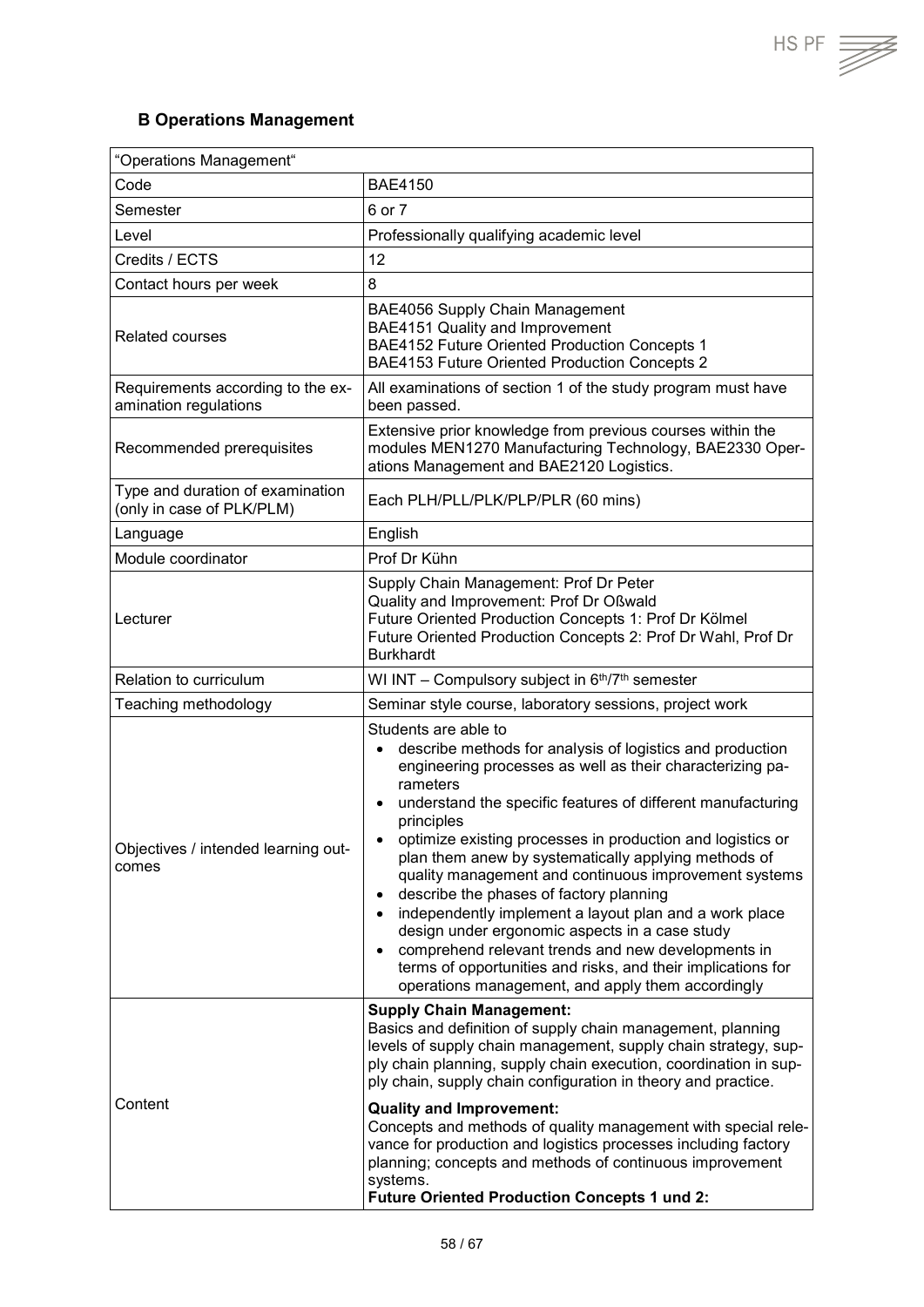|                | Current developments in operations management will be dis-<br>cussed in depth. The students deal intensively with the topics as<br>project work, preferably involving external business partners:<br>Possible topics include production systems, cyber physical sys-<br>tems, internet of things and product service systems:                                                                                                                                                                                                                                                                                                                                                                                                                                                                                                                                                                                                                                                      |
|----------------|------------------------------------------------------------------------------------------------------------------------------------------------------------------------------------------------------------------------------------------------------------------------------------------------------------------------------------------------------------------------------------------------------------------------------------------------------------------------------------------------------------------------------------------------------------------------------------------------------------------------------------------------------------------------------------------------------------------------------------------------------------------------------------------------------------------------------------------------------------------------------------------------------------------------------------------------------------------------------------|
|                | <b>Supply Chain Management:</b><br>Bretzke, W.-R. (2010): Logistische Netzwerke. 2., wesent-<br>lich bearbeitete und erweiterte Auflage, Berlin et al. 2010.<br>• Chopra, S., Meindl P. (2007): Supply Chain Management -<br>Strategy, Planning & Operations, 3 <sup>rd</sup> edition, New Jersey<br>2007.<br>Managan, J. at all ( 2008): Global Logistics and Supply<br>$\bullet$<br>Chain Management, 2008.<br>• Pfohl, H.-C. (2010): Logistiksysteme. 8., neu bearbeitete<br>und aktualisierte Auflage, Heidelberg 2010.<br>Simchi-Levi, D. at all (2000): Designing and Managing the<br>$\bullet$<br>Supply Chain - Concepts, Strategies, and Case Studies,<br>Boston, 2000.<br>Vahrenkamp, R. (2007): Logistik: Management und Strate-<br>$\bullet$<br>gien. 6., überarbeitete und erweiterte Auflage. München<br>2007.<br>Werner, H. (2008): Supply Chain Management - Grundla-<br>$\bullet$<br>gen, Strategien, Instrumente und Controlling, 3. Auflage,<br>Wiesbaden 2008. |
| Reading list   | <b>Quality and Improvement:</b><br>Will be announced in the syllabus.                                                                                                                                                                                                                                                                                                                                                                                                                                                                                                                                                                                                                                                                                                                                                                                                                                                                                                              |
|                | <b>Future Oriented Production Concepts 1:</b><br>Petri Helo, Angappa Gunasekaran, Anna Rymaszewska,<br>Designing and Managing<br>Industrial Product-Service Systems, Springer 2017<br>$\bullet$<br>Vogel-Heuser, B., Lindemann, U. und Reinhart, G. (2014):<br>$\bullet$<br>Innovationsprozesse zyklenorientiert managen: Verzahnte<br>Entwicklung von Produkt-Service Systemen.<br>Vieweg+Teubner: Berlin, Heidelberg.<br>Mannweiler, C., Aurich, J.C. und Clement, M.H. (2010):<br>$\bullet$<br>Produkt-Service Systeme: Gestaltung und Realisierung.<br>Springer: Berlin, Heidelberg.<br>Spiller, M. et al. (2013): Dienstleistungsmodellierung: Pro-<br>$\bullet$<br>duct-Service Systems und Produktivität. Gabler: Wiesba-<br>den.<br><b>Future Oriented Production Concepts 2:</b><br>Will be announced in the syllabus.                                                                                                                                                    |
| Workload       | Workload: $12$ ECTS x 30 hrs = 360 hrs<br>Class attendance: $8$ SWS x 15 weeks = 120 hrs<br>Preparation and follow-up, practical work, preparation for and<br>completion of examination: 240 hrs                                                                                                                                                                                                                                                                                                                                                                                                                                                                                                                                                                                                                                                                                                                                                                                   |
| Media employed | Lecture, laboratory work, seminar style course, project work                                                                                                                                                                                                                                                                                                                                                                                                                                                                                                                                                                                                                                                                                                                                                                                                                                                                                                                       |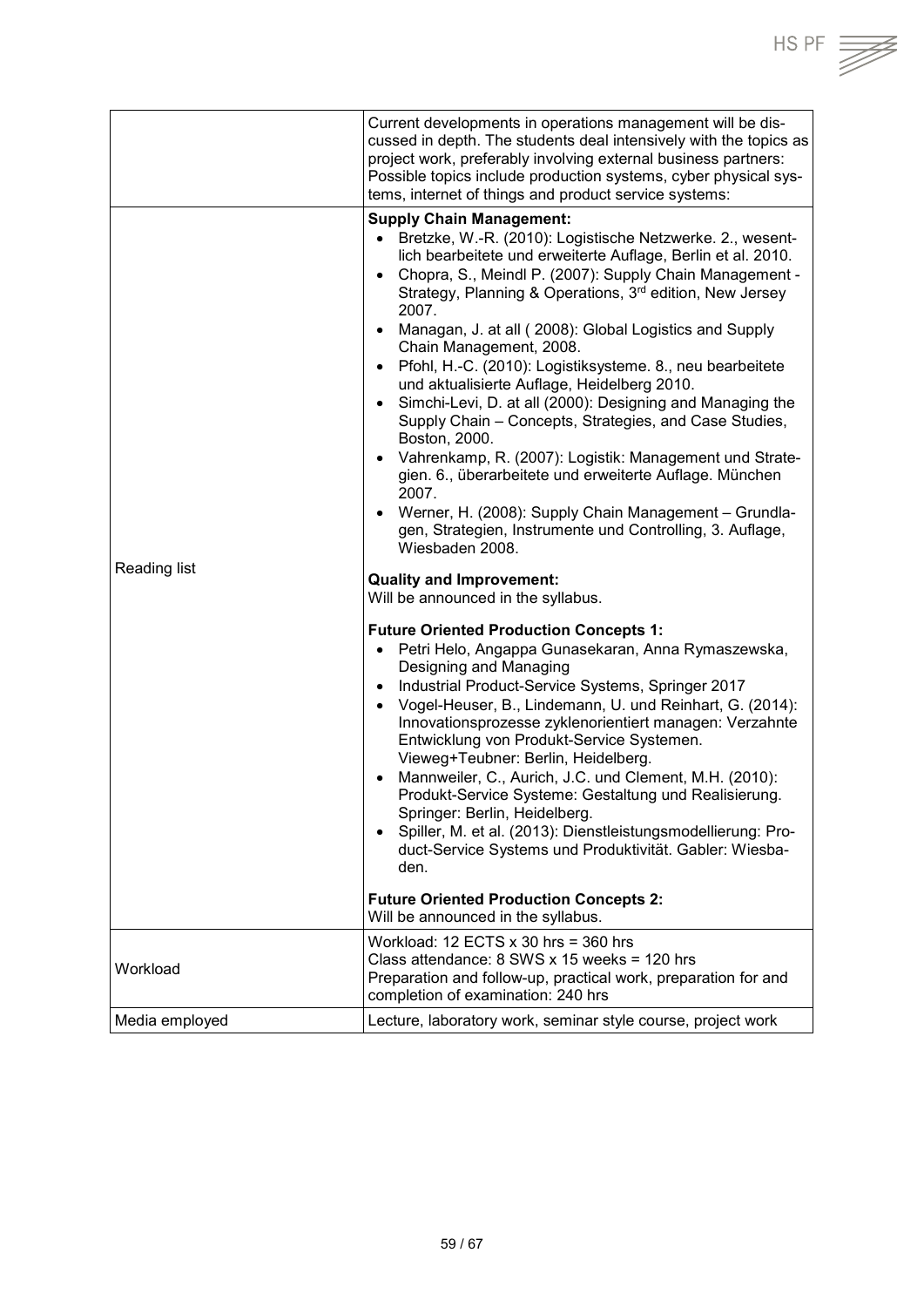$HS PF \equiv \sqrt{\frac{1}{100}}$ 

## <span id="page-59-0"></span>**C International Technical Sales**

| "International Technical Sales "                              |                                                                                                                                                                                                                                                                                                                                                                                                                                                                                                                                                                                                                                                                                                                                                                      |  |
|---------------------------------------------------------------|----------------------------------------------------------------------------------------------------------------------------------------------------------------------------------------------------------------------------------------------------------------------------------------------------------------------------------------------------------------------------------------------------------------------------------------------------------------------------------------------------------------------------------------------------------------------------------------------------------------------------------------------------------------------------------------------------------------------------------------------------------------------|--|
| Code                                                          | <b>BAE4130</b>                                                                                                                                                                                                                                                                                                                                                                                                                                                                                                                                                                                                                                                                                                                                                       |  |
| Semester                                                      | 6/7                                                                                                                                                                                                                                                                                                                                                                                                                                                                                                                                                                                                                                                                                                                                                                  |  |
| Level                                                         | Professionally qualifying academic level                                                                                                                                                                                                                                                                                                                                                                                                                                                                                                                                                                                                                                                                                                                             |  |
| Credits / ECTS                                                | 12                                                                                                                                                                                                                                                                                                                                                                                                                                                                                                                                                                                                                                                                                                                                                                   |  |
| Contact hours per week                                        | 8                                                                                                                                                                                                                                                                                                                                                                                                                                                                                                                                                                                                                                                                                                                                                                    |  |
| <b>Related courses</b>                                        | <b>BAE4035 International Marketing</b><br><b>BAE4032 Researching Global Markets</b><br><b>BAE4036 International Technical Sales 3</b><br><b>BAE4037 Marketing Simulations</b>                                                                                                                                                                                                                                                                                                                                                                                                                                                                                                                                                                                        |  |
| Requirements according to the ex-<br>amination regulations    | All examinations of section 1 of the study program must have<br>been passed.                                                                                                                                                                                                                                                                                                                                                                                                                                                                                                                                                                                                                                                                                         |  |
| Recommended prerequisites                                     | Successful attendance of<br>BAE2253 "International Technical Sales 1"<br>BAE2252 "International Technical Sales 2"<br>$\bullet$                                                                                                                                                                                                                                                                                                                                                                                                                                                                                                                                                                                                                                      |  |
| Type and duration of examination<br>(only in case of PLK/PLM) | Each PLH/PLL/PLK/PLP/PLR (60 mins)                                                                                                                                                                                                                                                                                                                                                                                                                                                                                                                                                                                                                                                                                                                                   |  |
| Language                                                      | German and English                                                                                                                                                                                                                                                                                                                                                                                                                                                                                                                                                                                                                                                                                                                                                   |  |
| Module coordinator                                            | <b>Prof Dr Hinderer</b>                                                                                                                                                                                                                                                                                                                                                                                                                                                                                                                                                                                                                                                                                                                                              |  |
| Lecturer                                                      | International Marketing: Prof Dr Wupperfeld<br>Researching Global Markets: Prof Dr Wupperfeld<br>International Technical Sales 3: Prof Dr Hinderer<br>Marketing Simulations: Prof Dr Hinderer                                                                                                                                                                                                                                                                                                                                                                                                                                                                                                                                                                        |  |
| Relation to curriculum                                        | WI INT - Compulsory subject in 6th/7th semester                                                                                                                                                                                                                                                                                                                                                                                                                                                                                                                                                                                                                                                                                                                      |  |
| Teaching methodology                                          | Seminar style courses                                                                                                                                                                                                                                                                                                                                                                                                                                                                                                                                                                                                                                                                                                                                                |  |
| Objectives / intended learning out-<br>comes                  | The students know the fundamental concepts of marketing in<br>the areas of international marketing, market research and devel-<br>opment, and technical sales. They learn the basics of this sub-<br>ject area and are able to apply the knowledge and methodologi-<br>cal skills they have learned to real tasks.<br>Moreover, the students are able to understand and create busi-<br>ness processes along the entire value chain. They know the<br>customer-specific processes and learn how to implement them<br>in the context of interdisciplinary projects together with compa-<br>nies. In addition, the students develop alternative marketing<br>specific solutions to selected practical projects.                                                        |  |
| Content                                                       | <b>International Marketing:</b><br>Cultural environment of global marketing, international business<br>activities and multinational market groups, corporate context of<br>marketing<br><b>Researching Global Markets:</b><br>Market research (field research, desk research); innovation<br>management and customer-oriented development of new prod-<br>ucts for global markets<br><b>International Technical Sales 3:</b><br>International industrial goods and services marketing, product<br>design and pricing for international markets, global communica-<br>tions policy and personal sales, international distribution sys-<br>tems, development of marketing strategies for companies in in-<br>ternational markets based on well-founded market research |  |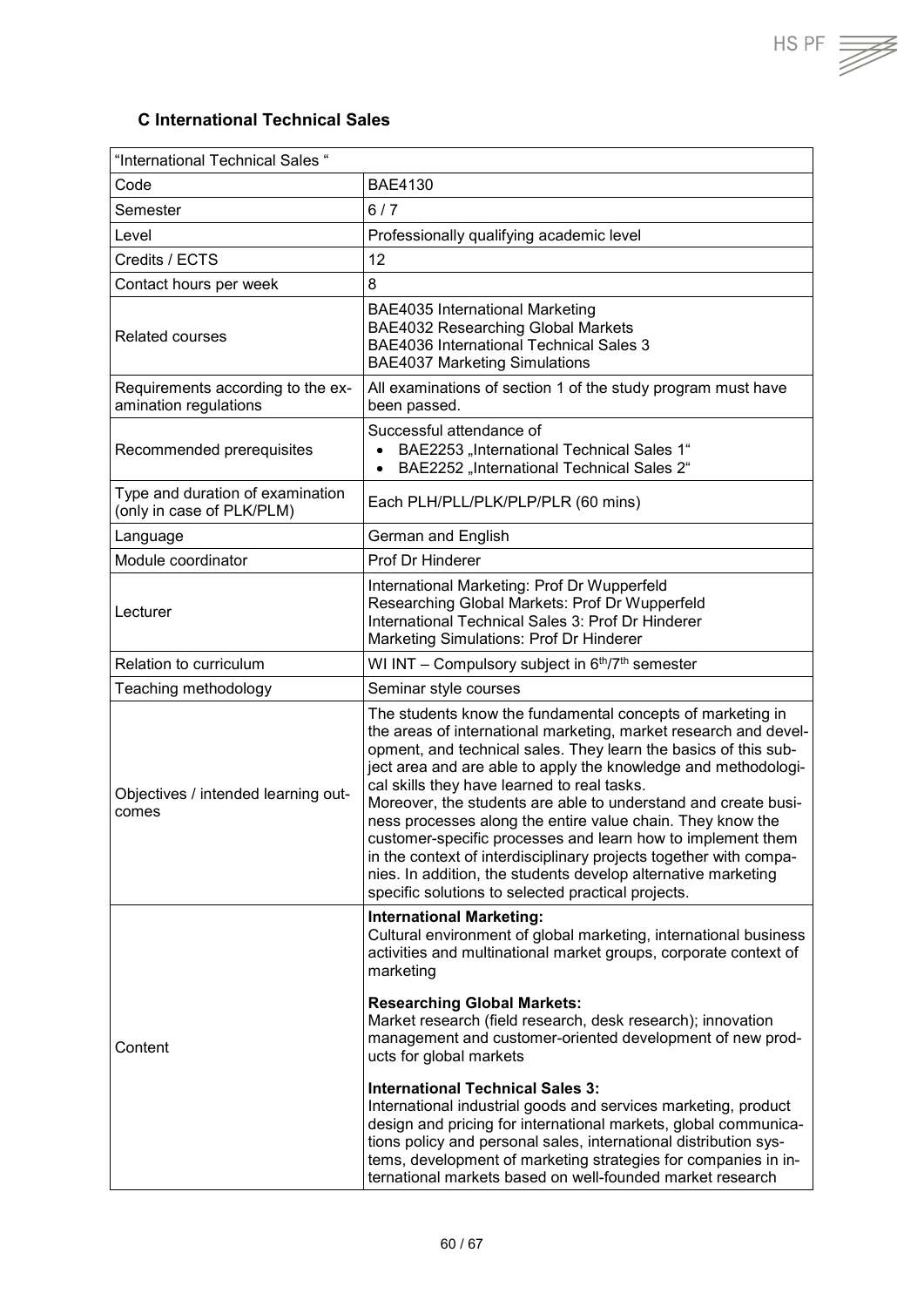|              | <b>Marketing Simulations:</b><br>Simulations of realistic cases in the light of market-oriented<br>management. Designed as a business simulation in which the<br>participants make their own marketing decisions. In the process,<br>all marketing mix elements in specific business situations within<br>a simulated market with competing companies shall apply. Par-<br>ticipants must explain and justify their specific marketing deci-<br>sions to a critical audience. In addition, campaigns and a cur-<br>rent marketing relevant topic should be developed in the busi-<br>ness context.                                                                                                                                                                                                                                                                                                                                                                                                                                                                                                                                                                                                                                                                                   |
|--------------|--------------------------------------------------------------------------------------------------------------------------------------------------------------------------------------------------------------------------------------------------------------------------------------------------------------------------------------------------------------------------------------------------------------------------------------------------------------------------------------------------------------------------------------------------------------------------------------------------------------------------------------------------------------------------------------------------------------------------------------------------------------------------------------------------------------------------------------------------------------------------------------------------------------------------------------------------------------------------------------------------------------------------------------------------------------------------------------------------------------------------------------------------------------------------------------------------------------------------------------------------------------------------------------|
|              | <b>International Marketing:</b><br>Usunier, J. (2000): Marketing Across Cultures. 4th edition,<br>$\bullet$<br>Harlow: Prentice Hall.<br>Backhaus, K. / Büschken, J. / Voeth, M. (2003): internatio-<br>$\bullet$<br>nales marketing, Stuttgart: Schäffer-Poeschel.<br>Backhaus, K./ Büschken, J. / Voeth, M. (2005): international<br>$\bullet$<br>marketing. Basingstoke: Palgrave MacMillan.<br>Usunier, J. (2004): Marketing international: développement<br>$\bullet$<br>des marchés et management multiculturel. 2 <sup>nd</sup> edition,<br>Paris: Vuibert.                                                                                                                                                                                                                                                                                                                                                                                                                                                                                                                                                                                                                                                                                                                   |
| Reading list | <b>Researching Global Markets:</b><br>Backhaus, K. (2006): Multivariate Analysemethoden: eine<br>$\bullet$<br>anwendungsorientierte Einführung. 11 <sup>th</sup> revised edition,<br>Berlin et al.: Springer.<br>Gaul, W. (1994): Marktforschung und Marketing-Manage-<br>$\bullet$<br>ment: computerbasierte Entscheidungsunterstützung. 2nd<br>revised edition, München: Oldenbourg.<br>Köglmayr, H.-G. / Wupperfeld, U. (1998): Der Euro in Mar-<br>$\bullet$<br>keting und Vertrieb. Landsberg/Lech: Verlag Moderne In-<br>dustrie.<br>Kotler, P. / Keller, K. L. / Bliemel, F. (2007): Marketing-Ma-<br>nagement: Strategien für wertschaffendes Handeln. 12th<br>updated edition, München: Pearson.<br>Nieschlag, R. / Dichtl, E. / Hörschgen, H. (2002): Marketing.<br>$\bullet$<br>19th revised and amended edition, Berlin: Duncker & Hum-<br>blot.<br>Meffert, H. (1992): Marketingforschung und Konsumenten-<br>verhalten. 2 <sup>nd</sup> completely revised and expanded edition,<br>Wiesbaden: Gabler.<br>Meissner, H.-G. (1982): Forschungskonzepte und -metho-<br>$\bullet$<br>den im internationalen Marketing. In: Lück, W. / Tromms-<br>dorff, V. (Eds.): Internationalisierung der Unternehmung als<br>Problem der Betriebswirtschaftslehre. Berlin: E. Schmidt. |
|              | <b>International Technical Sales 3:</b><br>Backhaus, K. / Voeth, M. (2014): Internationales Marketing.<br>$\bullet$<br>11 <sup>th</sup> edition, Stuttgart: Schäffer-Poeschel.<br>Kotler, P. / Keller, K. L. / Bliemel, F. (2007): Marketing-Ma-<br>$\bullet$<br>nagement: Strategien für wertschaffendes Handeln. 12th<br>updated edition, München: Pearson.<br>Meffert, H. et al. (2007): Marketing: Grundlagen marktorien-<br>$\bullet$<br>tierter Unternehmensführung. 10 <sup>th</sup> revised and expanded<br>edition, Wiesbaden: Gabler.<br>Nieschlag, R. / Dichtl, E. / Hörschgen, H. (2002): Marketing.<br>$\bullet$<br>19th revised and amended edition, Berlin: Duncker & Hum-<br>blot.<br>Porter, Michael E. (1989): Globaler Wettbewerb: Strategien<br>$\bullet$<br>der neuen Internationalisierung. Wiesbaden: Gabler.<br><b>Marketing Simulations:</b>                                                                                                                                                                                                                                                                                                                                                                                                                |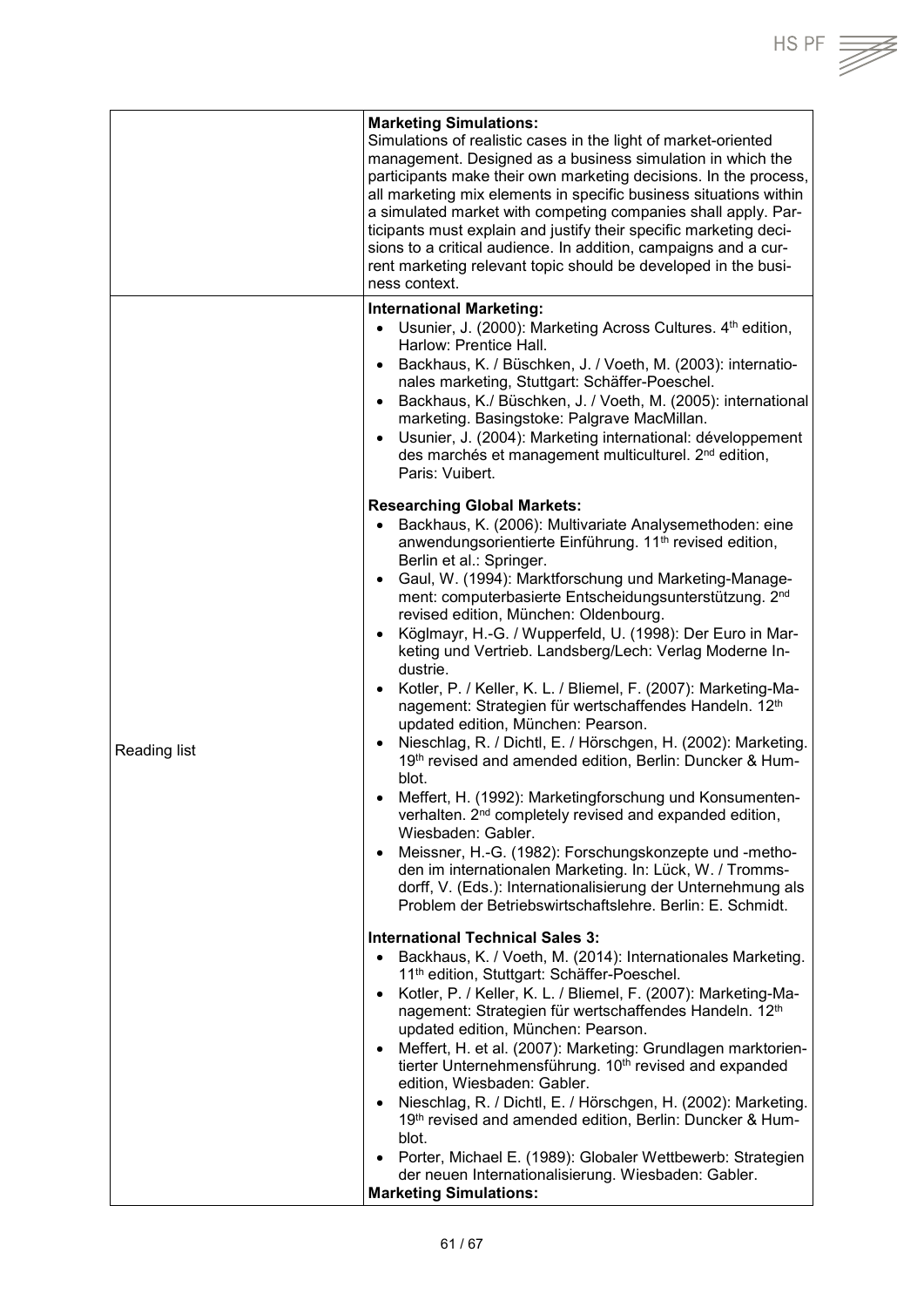|                | Kotler, P. (2012): Marketing Management. 2 <sup>nd</sup> Europ. Edi-<br>$\bullet$<br>tion, München: Pearson.<br>Meffert, H. et al. (2015): Marketing: Grundlagen marktorien-<br>$\bullet$<br>tierter Unternehmensführung. 12 <sup>th</sup> revised and expanded<br>edition, Wiesbaden: Springer-Gabler.<br>Wöhe, G. (2011): Einführung in die Betriebswirtschafts-<br>$\bullet$<br>lehre. 24 <sup>th</sup> edition, München: Vahlen.<br>Backhaus, K. / Voeth, M. (2010): Internationales Marketing.<br>$\bullet$<br>10th edition, Stuttgart: Schäffer-Poeschel. |
|----------------|-----------------------------------------------------------------------------------------------------------------------------------------------------------------------------------------------------------------------------------------------------------------------------------------------------------------------------------------------------------------------------------------------------------------------------------------------------------------------------------------------------------------------------------------------------------------|
| Workload       | Workload: 12 ECTS $x$ 30 hrs = 360 hrs<br>Class attendance: $8$ SWS x 15 weeks = 120 hrs<br>Preparation and follow-up, practical work, preparation for and<br>completion of examination: 240 hrs                                                                                                                                                                                                                                                                                                                                                                |
| Media employed | Presentation, workshops, project reports and documentation                                                                                                                                                                                                                                                                                                                                                                                                                                                                                                      |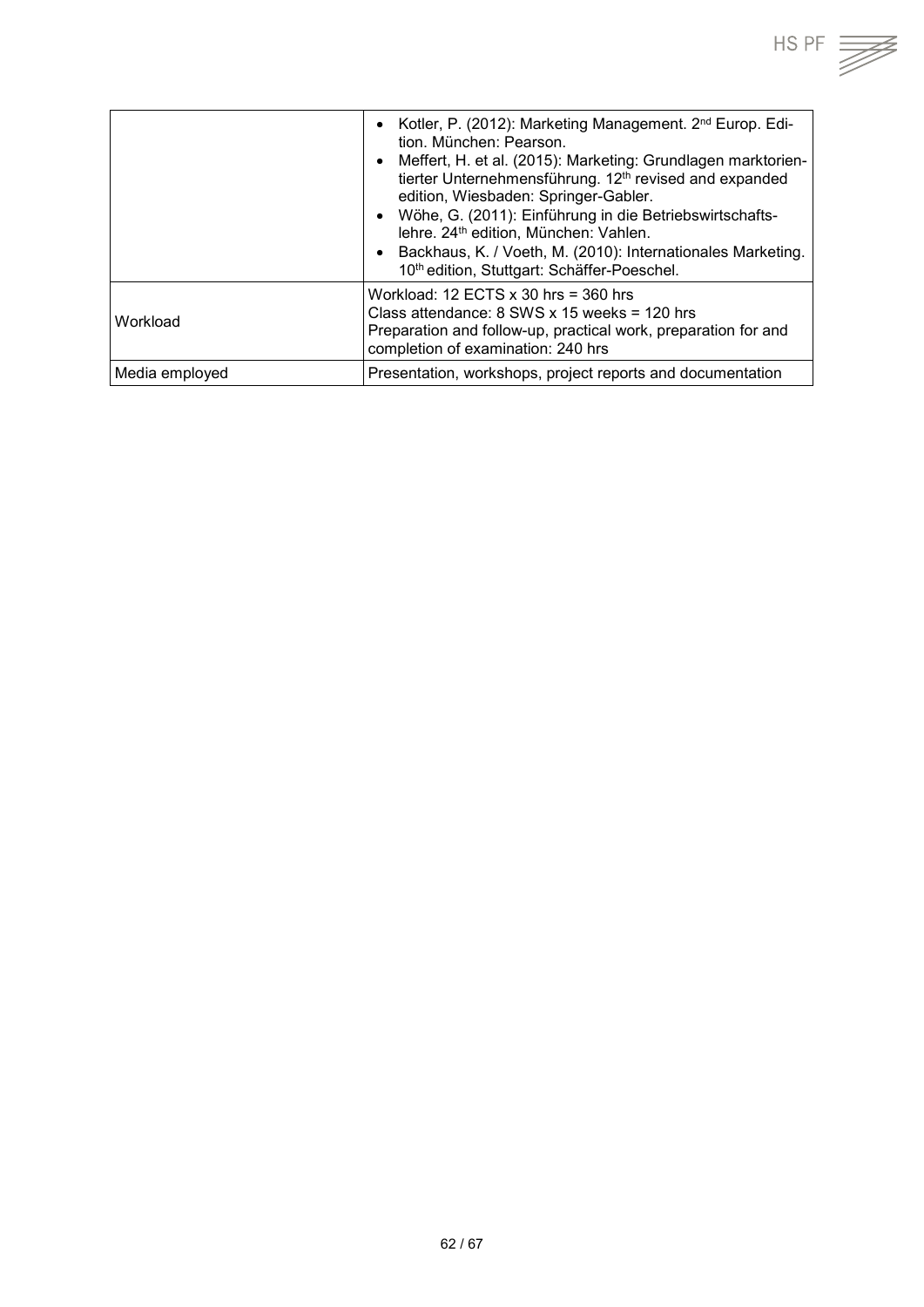T

## <span id="page-62-0"></span>**D International Management**

| "International Management"                                    |                                                                                                                                                                                                                                                                                                                                                                                                                                                                                                                                                                                                                                                                                                                                                                                                      |
|---------------------------------------------------------------|------------------------------------------------------------------------------------------------------------------------------------------------------------------------------------------------------------------------------------------------------------------------------------------------------------------------------------------------------------------------------------------------------------------------------------------------------------------------------------------------------------------------------------------------------------------------------------------------------------------------------------------------------------------------------------------------------------------------------------------------------------------------------------------------------|
| Code                                                          | <b>BAE4180</b>                                                                                                                                                                                                                                                                                                                                                                                                                                                                                                                                                                                                                                                                                                                                                                                       |
| Semester                                                      | 6 or 7                                                                                                                                                                                                                                                                                                                                                                                                                                                                                                                                                                                                                                                                                                                                                                                               |
| Level                                                         | Professionally qualifying academic level                                                                                                                                                                                                                                                                                                                                                                                                                                                                                                                                                                                                                                                                                                                                                             |
| Credits / ECTS                                                | 12                                                                                                                                                                                                                                                                                                                                                                                                                                                                                                                                                                                                                                                                                                                                                                                                   |
| Contact hours per week                                        | 8                                                                                                                                                                                                                                                                                                                                                                                                                                                                                                                                                                                                                                                                                                                                                                                                    |
| <b>Related courses</b>                                        | <b>BAE4184 International Business 2</b><br><b>BAE4183 Intercultural Engineering</b><br>BAE4181 International Management<br>BAE4182 Specific Challenges in International Management                                                                                                                                                                                                                                                                                                                                                                                                                                                                                                                                                                                                                   |
| Requirements according to the ex-<br>amination regulations    | All examinations of section 1 of the study program must have<br>been passed.                                                                                                                                                                                                                                                                                                                                                                                                                                                                                                                                                                                                                                                                                                                         |
| Recommended prerequisites                                     | For all courses successful attendance of<br><b>INS3100 Intensive courses</b><br>$\bullet$<br>INS3082 Internship<br>$\bullet$<br>For Intercultural Engineering: successful attendance of<br><b>BAE2271 Cultural Awareness</b>                                                                                                                                                                                                                                                                                                                                                                                                                                                                                                                                                                         |
|                                                               | For International Business 2: successful attendance of<br><b>BAE2272 International Business 1</b><br>ISP students can participate without having attended the previ-                                                                                                                                                                                                                                                                                                                                                                                                                                                                                                                                                                                                                                 |
|                                                               | ous courses.                                                                                                                                                                                                                                                                                                                                                                                                                                                                                                                                                                                                                                                                                                                                                                                         |
| Type and duration of examination<br>(only in case of PLK/PLM) | Each PLH/PLL/PLK/PLP/PLR (60 mins)                                                                                                                                                                                                                                                                                                                                                                                                                                                                                                                                                                                                                                                                                                                                                                   |
| Language                                                      | English                                                                                                                                                                                                                                                                                                                                                                                                                                                                                                                                                                                                                                                                                                                                                                                              |
| Module coordinator                                            | Prof Dr Mahadevan                                                                                                                                                                                                                                                                                                                                                                                                                                                                                                                                                                                                                                                                                                                                                                                    |
| Lecturer                                                      | International Management: Prof Dr Martin<br>Specific Challenges in International Management: Prof Dr Mar-<br>tin / Prof Dr Mahadevan / Prof Dr Kilian-Yasin<br>Intercultural Engineering: Prof Dr Mahadevan<br>International Business 2: Prof Dr Kilian-Yasin                                                                                                                                                                                                                                                                                                                                                                                                                                                                                                                                        |
| Relation to curriculum                                        | WI INT - Compulsory subject in 6th/7th semester                                                                                                                                                                                                                                                                                                                                                                                                                                                                                                                                                                                                                                                                                                                                                      |
| Teaching methodology                                          | Seminar style course, project                                                                                                                                                                                                                                                                                                                                                                                                                                                                                                                                                                                                                                                                                                                                                                        |
| Objectives / intended learning out-<br>comes                  | <b>International Business 2:</b><br>The students<br>have in-depth theoretical knowledge and methodological<br>$\bullet$<br>skills for international industrial engineering<br>have an in-depth understanding of specific problems of in-<br>$\bullet$<br>ternational business and can discuss and present them us-<br>ing the appropriate theories and methods<br>can, culturally and ethically, make responsible decisions to<br>$\bullet$<br>complex problems in international business engineering<br><b>Intercultural Engineering:</b><br>The students<br>can apply intercultural theories, concepts and models for<br>the analysis of case studies on interaction across cultural<br>boundaries<br>understand the difference between the macro, meso and<br>$\bullet$<br>micro level of culture |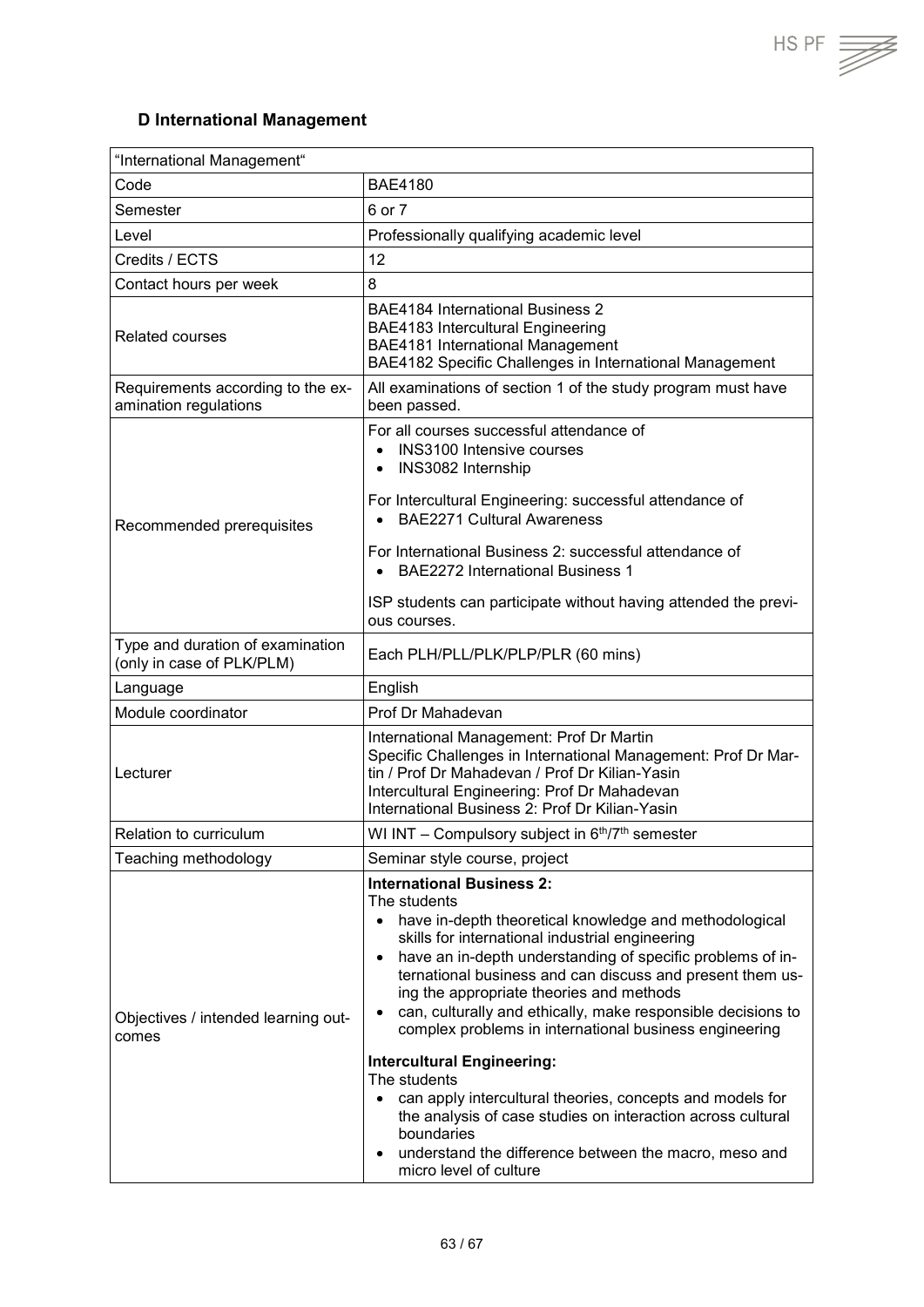|              | can perform and evaluate an ethnographic group research<br>$\bullet$<br>project, present it competently, addressing the relevant is-<br>sues and target groupusing different media, and discuss it<br>in written form at an academic level |
|--------------|--------------------------------------------------------------------------------------------------------------------------------------------------------------------------------------------------------------------------------------------|
|              | <b>International Management:</b>                                                                                                                                                                                                           |
|              | The students                                                                                                                                                                                                                               |
|              | know common approaches and methods of problem analy-                                                                                                                                                                                       |
|              | sis and their applications in an international context                                                                                                                                                                                     |
|              | know the typical issues of management tasks in an interna-<br>$\bullet$                                                                                                                                                                    |
|              | tional setting and are able to apply current approaches to                                                                                                                                                                                 |
|              | tackle them.                                                                                                                                                                                                                               |
|              | <b>Specific Challenges in International Management:</b><br>• Students apply their expertise and methods to international<br>industrial engineering in a project.                                                                           |
|              | <b>International Business 2:</b>                                                                                                                                                                                                           |
|              | Interactive analysis and discussion of case studies on in-                                                                                                                                                                                 |
|              | ternational industrial engineering                                                                                                                                                                                                         |
|              | Compiling and writing own case study on a current process<br>$\bullet$<br>in the context of international industrial engineering                                                                                                           |
|              | Broadening their expertise and knowledge of methods of<br>$\bullet$                                                                                                                                                                        |
|              | <b>International Business 1</b>                                                                                                                                                                                                            |
|              | Writing an academic paper in the subject area of interna-<br>$\bullet$                                                                                                                                                                     |
|              | tional industrial engineering                                                                                                                                                                                                              |
|              | <b>Intercultural Engineering:</b>                                                                                                                                                                                                          |
|              | Management of cultural complexity between professional<br>$\bullet$                                                                                                                                                                        |
|              | cultures, organizational cultures and society cultures<br>Diversity competence in everyday life and profession<br>$\bullet$                                                                                                                |
|              | Broadening intercultural theories, concepts and models and<br>$\bullet$                                                                                                                                                                    |
| Content      | their application in practical cases in the engineering work<br>environment                                                                                                                                                                |
|              | Use of ethnographic methods on specific micro-cultures<br>$\bullet$                                                                                                                                                                        |
|              | Management of emic meanings<br>$\bullet$                                                                                                                                                                                                   |
|              | <b>International Management:</b>                                                                                                                                                                                                           |
|              | • Considerations and evaluation of investment opportunities<br>abroad                                                                                                                                                                      |
|              | Socio-economic considerations of business environments<br>$\bullet$                                                                                                                                                                        |
|              | and recognition of potential problem areas<br>Methods for classification of business sectors and products<br>$\bullet$                                                                                                                     |
|              | in global markets                                                                                                                                                                                                                          |
|              | • Structure of learning organizations for the increase in com-                                                                                                                                                                             |
|              | petitiveness                                                                                                                                                                                                                               |
|              | HR management and policy in international business<br>$\bullet$                                                                                                                                                                            |
|              | <b>Specific Challenges in International Management:</b>                                                                                                                                                                                    |
|              | Current topics of subject area                                                                                                                                                                                                             |
| Reading list | <b>International Business 2:</b>                                                                                                                                                                                                           |
|              | Crane, Andrew and Matten, Dirk (2016). Business ethics:<br>$\bullet$<br>managing corporate citizenship and sustainability in the                                                                                                           |
|              | age of globalization. Oxford: Oxford University Press                                                                                                                                                                                      |
|              | Deresky, Helen (2017, 09th edition). International Manage-<br>$\bullet$                                                                                                                                                                    |
|              | ment. Managing Across Borders and Cultures. Essex:                                                                                                                                                                                         |
|              | Pearson<br>Hill, C. (2009): International Business (International Edi-<br>$\bullet$                                                                                                                                                        |
|              | tion). New York: McGraw Hill.                                                                                                                                                                                                              |
|              | Frynas, J. G. / Mellahi, K. (2011). Global Strategic Manage-<br>$\bullet$                                                                                                                                                                  |
|              | ment. Oxford: Oxford University Press.                                                                                                                                                                                                     |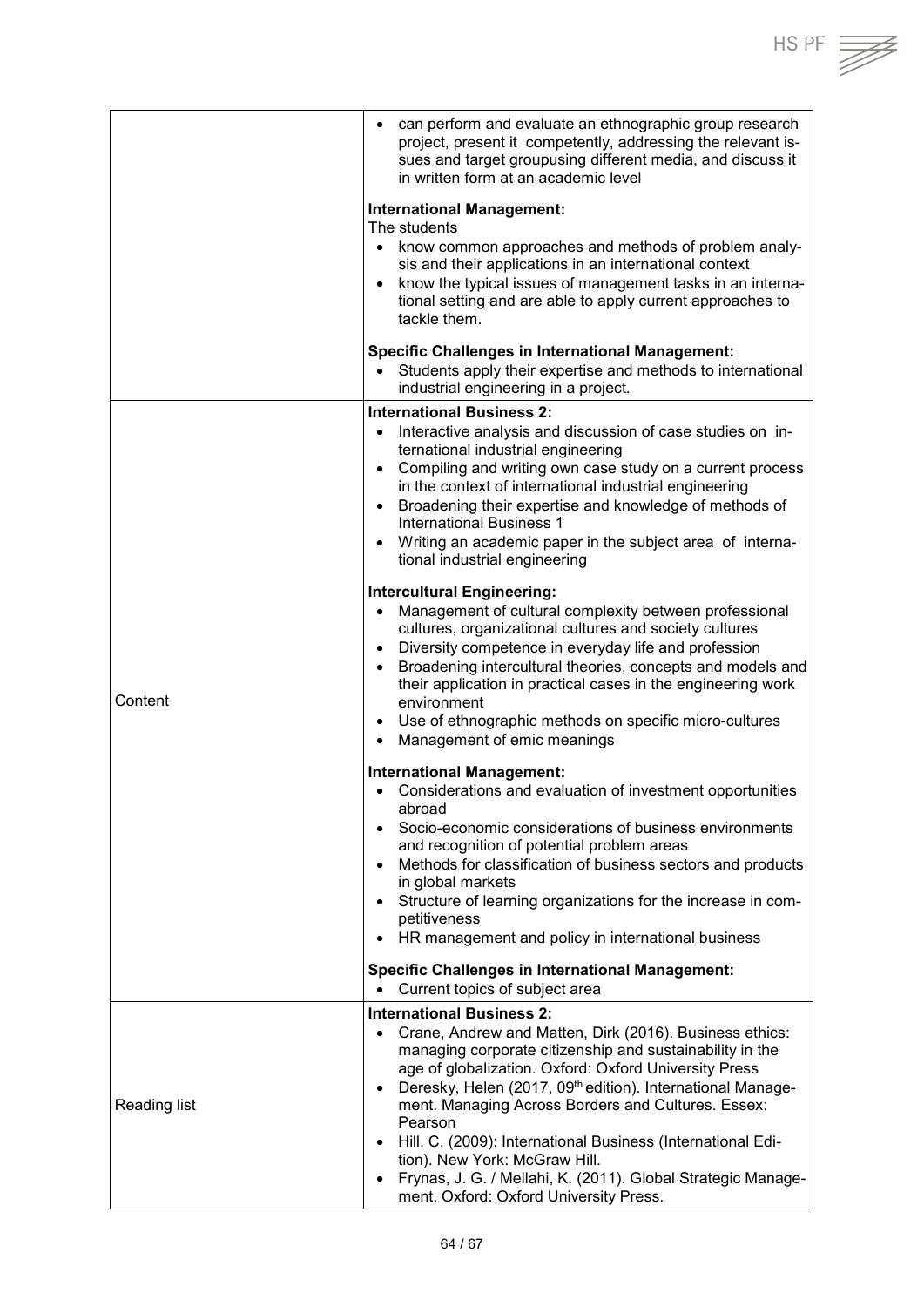|                | <b>Intercultural Engineering:</b><br>Mahadevan, J. (2017), A Very Short, Fairly Interesting and<br>Reasonably Cheap Book about Cross-Cultural Manage-<br>ment, London: Sage.                               |
|----------------|------------------------------------------------------------------------------------------------------------------------------------------------------------------------------------------------------------|
|                | <b>International Management:</b><br>Will be announced in the seminar.<br>$\bullet$<br><b>Specific Challenges in International Management:</b><br>Will be announced in the seminar.                         |
| Workload       | Workload: 12 ECTS $\times$ 30 hrs = 360 hrs<br>Class attendance: $8$ SWS x 15 weeks = 120 hrs<br>Preparation and follow-up, practical work, preparation for and<br>completion of examination: 240 hrs      |
| Media employed | Blackboard, slides, presentations, project work / service learn-<br>ing, educational videos, learning portfolio, presentations, inter-<br>active tasks, negotiation simulation, group work and discussions |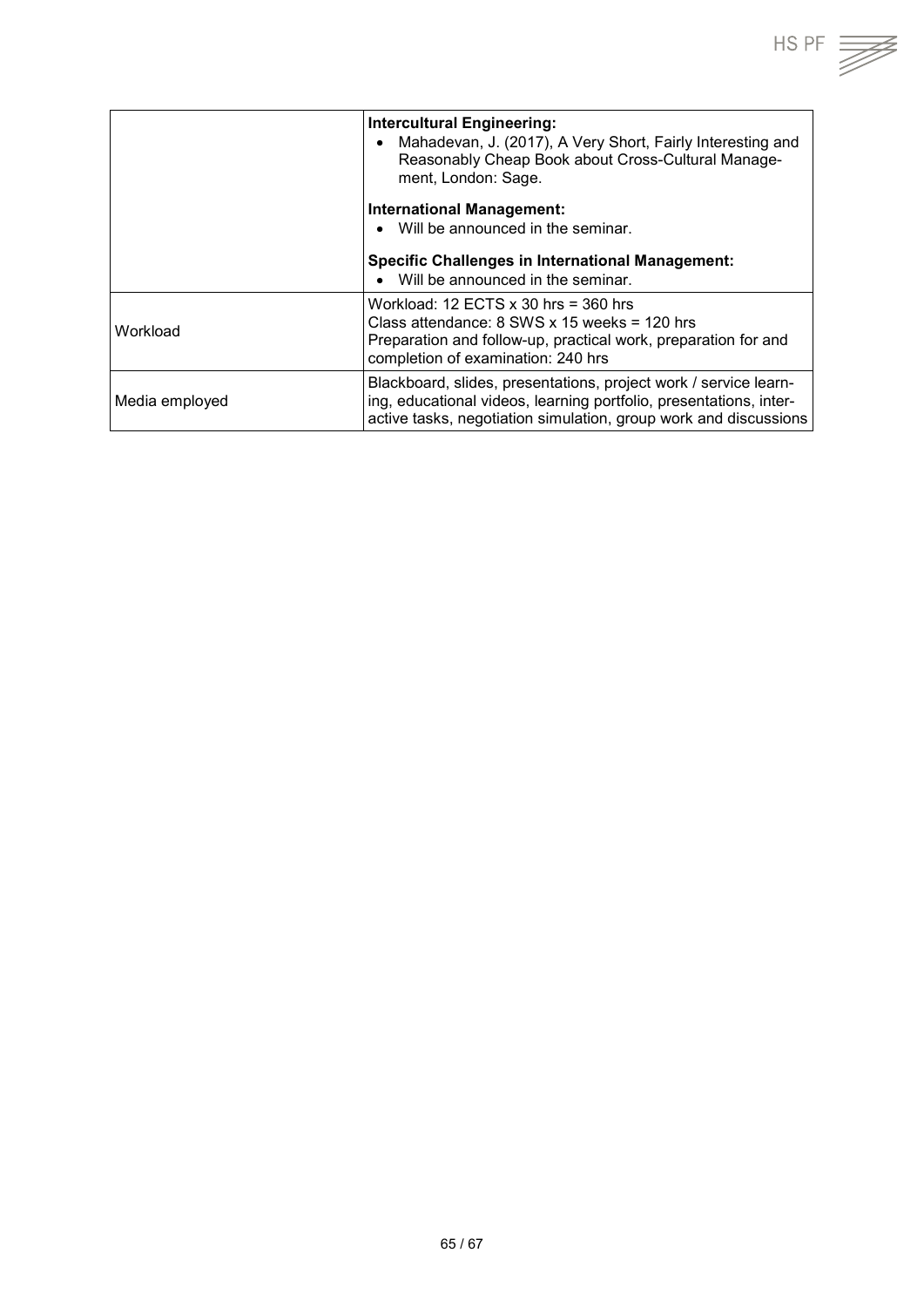$HS PF \equiv \neq$ 

## <span id="page-65-0"></span>**E Business Process Management**

| "Business Process Management"                                 |                                                                                                                                                                                                                                                                                                                                                                                                                                                                                                                                                                                                                                                                                                                                                                                                                                                                                                                                                                                                                                                                                                                                                                                                 |
|---------------------------------------------------------------|-------------------------------------------------------------------------------------------------------------------------------------------------------------------------------------------------------------------------------------------------------------------------------------------------------------------------------------------------------------------------------------------------------------------------------------------------------------------------------------------------------------------------------------------------------------------------------------------------------------------------------------------------------------------------------------------------------------------------------------------------------------------------------------------------------------------------------------------------------------------------------------------------------------------------------------------------------------------------------------------------------------------------------------------------------------------------------------------------------------------------------------------------------------------------------------------------|
| Code                                                          | <b>BAE4190</b>                                                                                                                                                                                                                                                                                                                                                                                                                                                                                                                                                                                                                                                                                                                                                                                                                                                                                                                                                                                                                                                                                                                                                                                  |
| Semester                                                      | $6 + 7$                                                                                                                                                                                                                                                                                                                                                                                                                                                                                                                                                                                                                                                                                                                                                                                                                                                                                                                                                                                                                                                                                                                                                                                         |
| Level                                                         | Professionally qualifying academic level                                                                                                                                                                                                                                                                                                                                                                                                                                                                                                                                                                                                                                                                                                                                                                                                                                                                                                                                                                                                                                                                                                                                                        |
| Credits / ECTS                                                | 12                                                                                                                                                                                                                                                                                                                                                                                                                                                                                                                                                                                                                                                                                                                                                                                                                                                                                                                                                                                                                                                                                                                                                                                              |
| Contact hours per week                                        | 8                                                                                                                                                                                                                                                                                                                                                                                                                                                                                                                                                                                                                                                                                                                                                                                                                                                                                                                                                                                                                                                                                                                                                                                               |
| <b>Related courses</b>                                        | BAE4191 Product Service Systems 1<br><b>BAE4192 Business Process Modeling</b><br>BAE4193 Process-Based Organizations/Future of Management<br>BAE4194 Product Service Systems 2                                                                                                                                                                                                                                                                                                                                                                                                                                                                                                                                                                                                                                                                                                                                                                                                                                                                                                                                                                                                                  |
| Requirements according to the ex-<br>amination regulations    | All examinations of section 1 of the study program must have<br>been passed.                                                                                                                                                                                                                                                                                                                                                                                                                                                                                                                                                                                                                                                                                                                                                                                                                                                                                                                                                                                                                                                                                                                    |
| Recommended prerequisites                                     | Successful completion of section 1 of the study program                                                                                                                                                                                                                                                                                                                                                                                                                                                                                                                                                                                                                                                                                                                                                                                                                                                                                                                                                                                                                                                                                                                                         |
| Type and duration of examination<br>(only in case of PLK/PLM) | Each PLH/PLL/PLK/PLP/PLR (60 mins)                                                                                                                                                                                                                                                                                                                                                                                                                                                                                                                                                                                                                                                                                                                                                                                                                                                                                                                                                                                                                                                                                                                                                              |
| Language                                                      | English                                                                                                                                                                                                                                                                                                                                                                                                                                                                                                                                                                                                                                                                                                                                                                                                                                                                                                                                                                                                                                                                                                                                                                                         |
| Module coordinator                                            | Prof Dr Kölmel                                                                                                                                                                                                                                                                                                                                                                                                                                                                                                                                                                                                                                                                                                                                                                                                                                                                                                                                                                                                                                                                                                                                                                                  |
| Lecturer                                                      | Product Service Systems 1: Prof Dr Kölmel<br><b>Business Process Modeling: Prof Dr Bulander</b><br>Process-Based Organizations/Future of Management:<br>Prof Dr Kölmel<br>Product Service Systems 2: Prof Dr Kölmel                                                                                                                                                                                                                                                                                                                                                                                                                                                                                                                                                                                                                                                                                                                                                                                                                                                                                                                                                                             |
| Relation to curriculum                                        | WI INT - Compulsory subject in 6 <sup>th</sup> /7 <sup>th</sup> semester                                                                                                                                                                                                                                                                                                                                                                                                                                                                                                                                                                                                                                                                                                                                                                                                                                                                                                                                                                                                                                                                                                                        |
| Teaching methodology                                          | Product Service Systems 1: Blended learning and lecture<br>Business Process Modeling: Lecture, blended learning and<br>computer tasks in the laboratory<br>Process-Based Organizations/Future of Management: Blended<br>learning and developtment of independent approaches to a so-<br>lution<br>Product Service Systems 2: Capstone project                                                                                                                                                                                                                                                                                                                                                                                                                                                                                                                                                                                                                                                                                                                                                                                                                                                   |
| Objectives / intended learning out-<br>comes                  | Training the mindset and behaviorial concepts of "Business"<br>Process Management", e.g. design and modeling of business<br>processes of global companies and building international net-<br>work and cooperation, design and organization of competitive<br>businesses.                                                                                                                                                                                                                                                                                                                                                                                                                                                                                                                                                                                                                                                                                                                                                                                                                                                                                                                        |
| Content                                                       | The growing importance of combining products and services<br>(product-service systems, PSS) brings about the need for signif-<br>icant changes in the development processes of companies.<br>The design and implementation of solutions, the so-called prod-<br>uct service systems (PSS), takes place in an extended value<br>network consisting of production and service networks of the<br>manufacturer in cooperation with the customer. The companies,<br>thus, face a medium-term challenge to complete the strategic<br>transformation from proper product-oriented manufacturer to<br>customer-oriented full-service providers. In this module practical<br>management support systems for planning, development, con-<br>figuration and customized implementation of PSS will be worked<br>out in an extended value network. In addition, the necessary<br>methods of organizational design and of acquiring the neces-<br>sary skills are shown. The individual approaches, on one hand,<br>deal with the theoretical foundations and methods for lifecycle<br>management of PSS, on the other hand, they provide case<br>studies of companies that have implemented the concepts in |